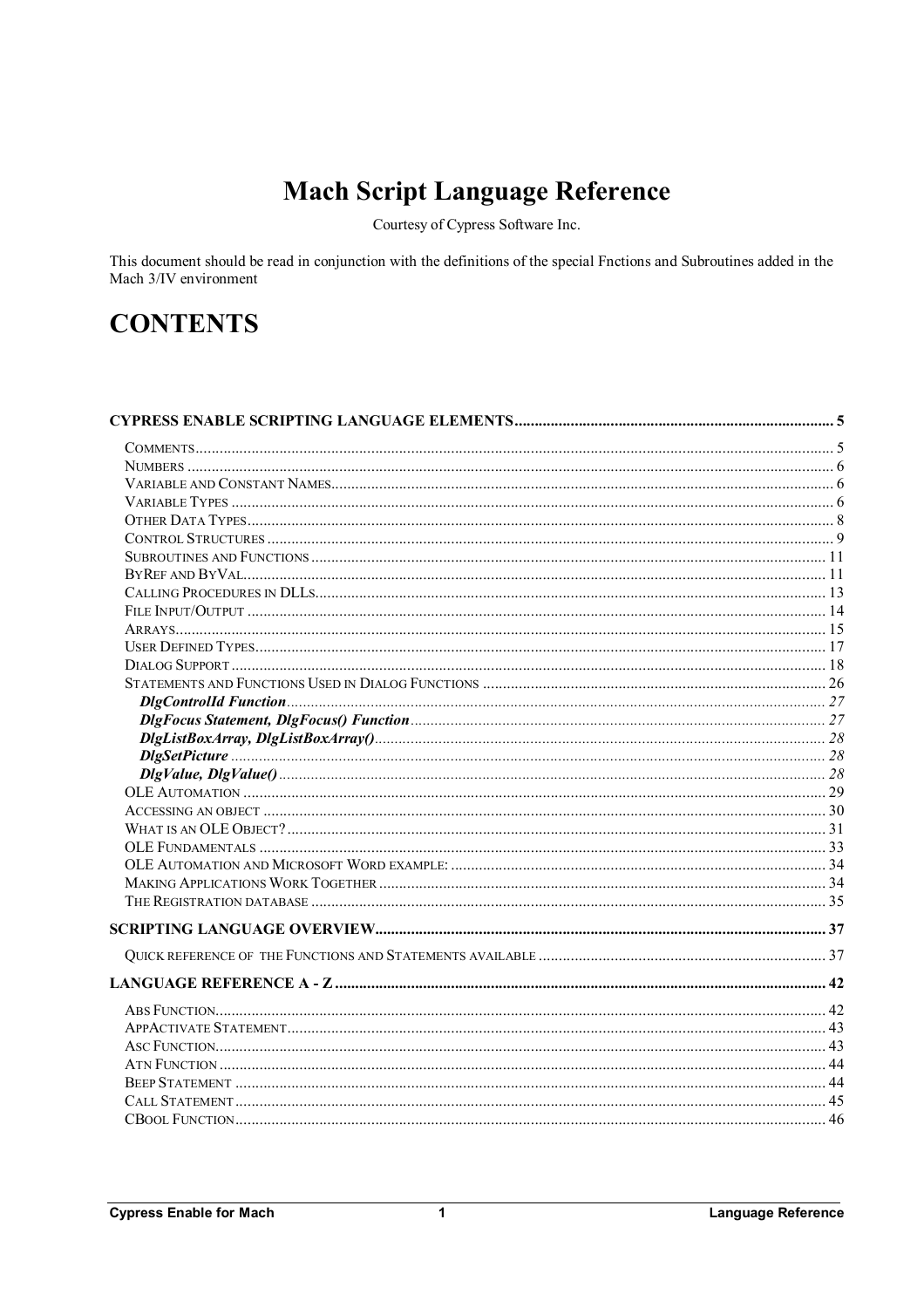| .70 |
|-----|
|     |
|     |
|     |
|     |
|     |
|     |
|     |
|     |
|     |
|     |
|     |
|     |
|     |
|     |
|     |
|     |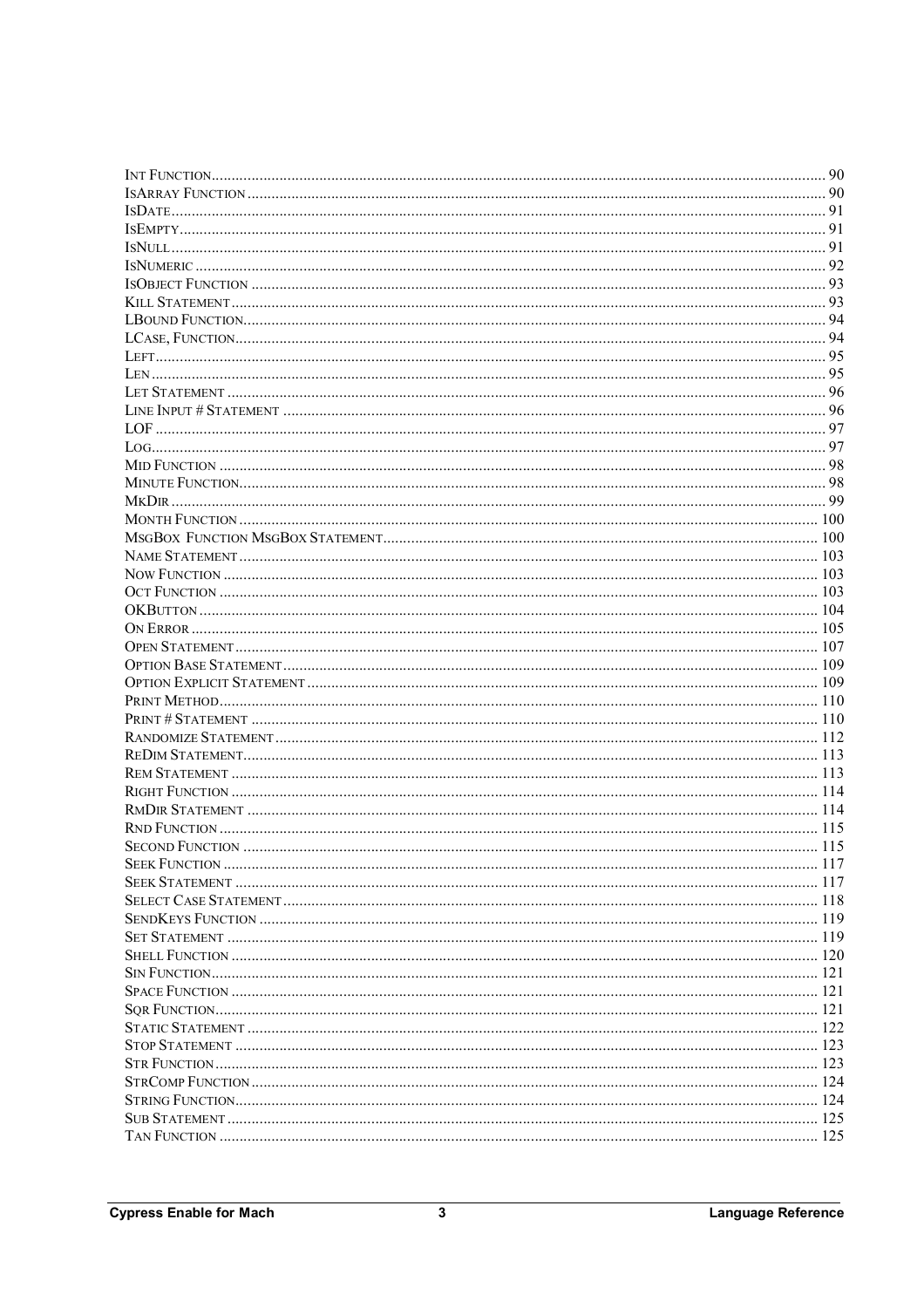| 127<br>127 |
|------------|
|            |
|            |
|            |
|            |
|            |
|            |
|            |
|            |
|            |
|            |
|            |
| 133        |
|            |
|            |
| 135        |
| 136        |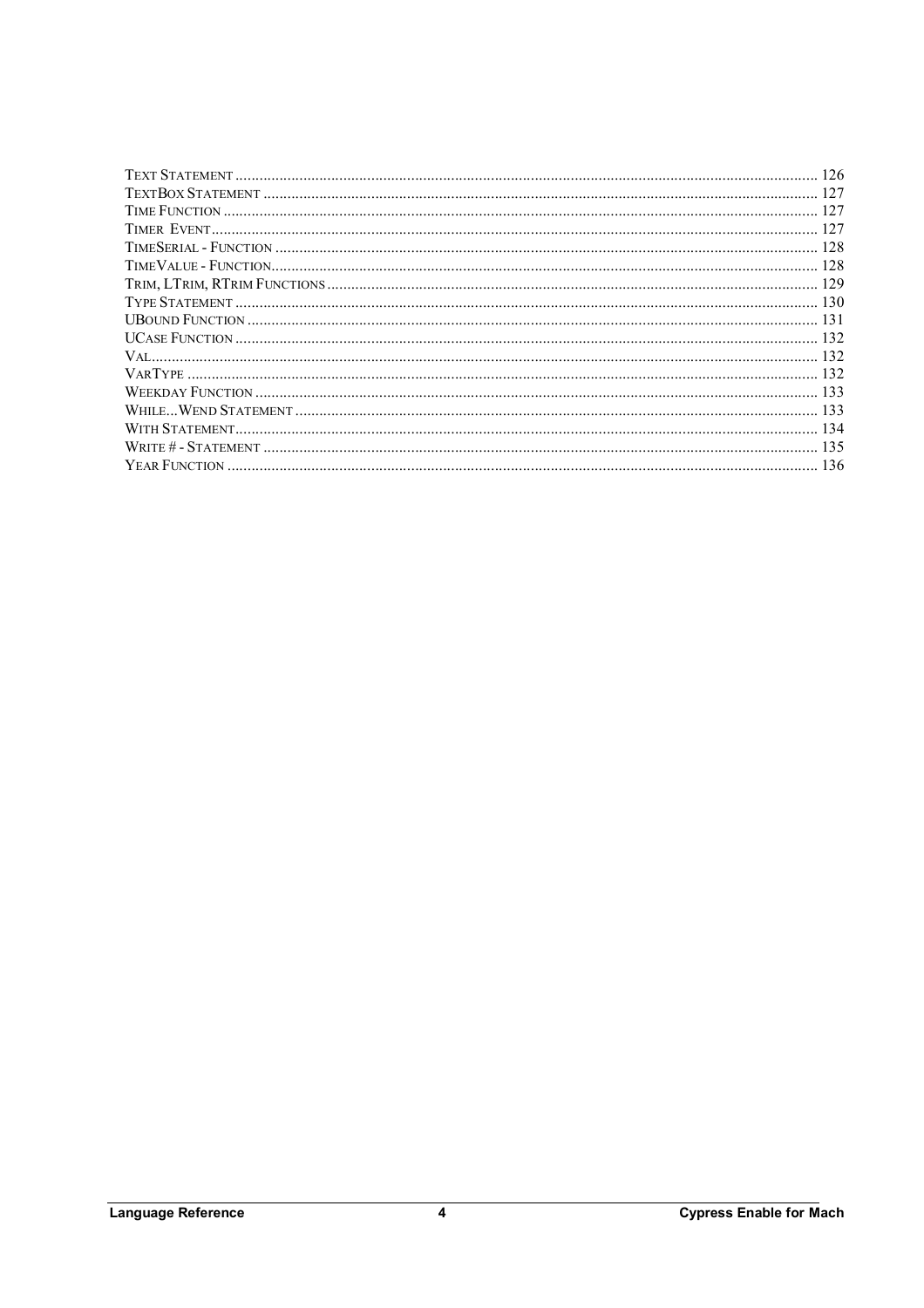# **Cypress Enable Scripting Language Elements**

In this Section, the general elements of the Enable language are described. Enable scripts can include comments, statements, various representations of numbers, 11 variable data types including user defined types, and multiple flow of control structures. Enable is also extendable by calling external DLL's or calling functions back in the applications .exe file.

### **Comments**

Comments are non-executed lines of code which are included for the benefit of the programmer. Comments can be included virtually anywhere in a script. Any text following an apostrophe or the word Rem is ignored by Enable. Rem and all other keywords and most names in Enable are not case sensitive

|     |  |  | This whole line is a comment |
|-----|--|--|------------------------------|
| rem |  |  | This whole line is a comment |
| RFM |  |  | This whole line is a comment |
| Rem |  |  | This whole line is a comment |

Comments can also be included on the same line as executed code:

MsgBox Msg ' Display message.

Everything after the apostrophe is a comment.

#### **Statements:**

In Enable there is no statement terminator. More than one statement can be put on a line if they are separated by a colon.

X.AddPoint( 25, 100) : X.AddPoint( 0, 75)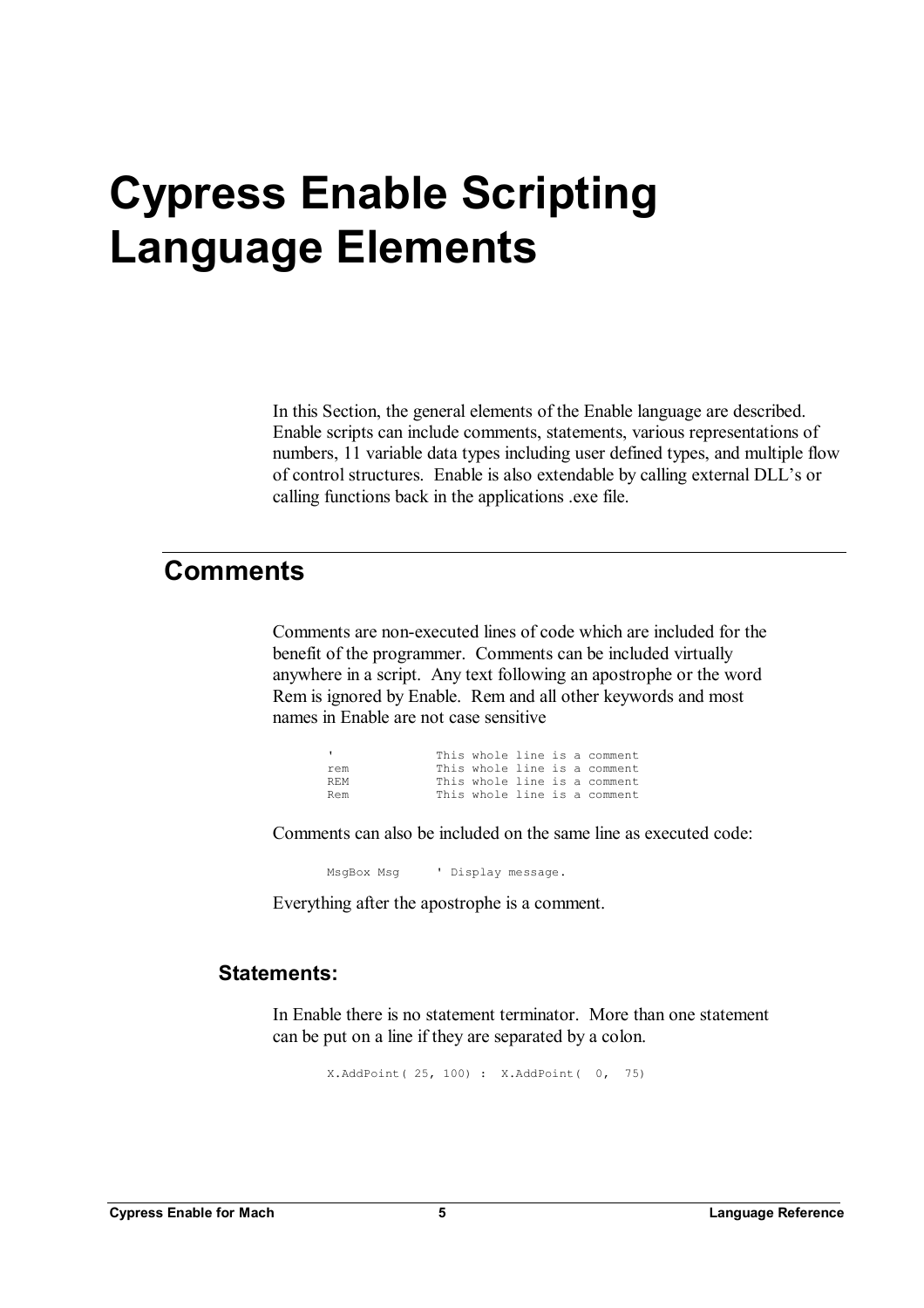#### **Which is equivalent to:**

X.AddPoint( 25, 100) X.AddPoint( 0, 75)

#### **Line Continuation Character:**

The underscore is the line continuation character in Enable. There must be a space before and after the line continuation character.

```
X.AddPoint _ 
(25, 100)
```
### **Numbers**

Cypress Enable supports three representations of numbers: Decimal, Octal and Hexadecimal. Most of the numbers used in this manual are decimal or base 10 numbers. However, if you need to use Octal (base 8) or hexadecimal (base 16) numbers simply prefix the number with &O or &H respectively.

### **Variable and Constant Names**

Variable and Constant names must begin with a letter. They can contain the letters A to Z and a to z, the underscore " $\degree$ ", and the digits 0 to 9. Variable and constant names must begin with a letter, be no longer than 40 characters. and cannot be reserved words. For a table of reserved words, see the Language Overview section of this manual. One exception to this rule is that object member names and property names may be reserved words.

## **Variable Types**

**Variant**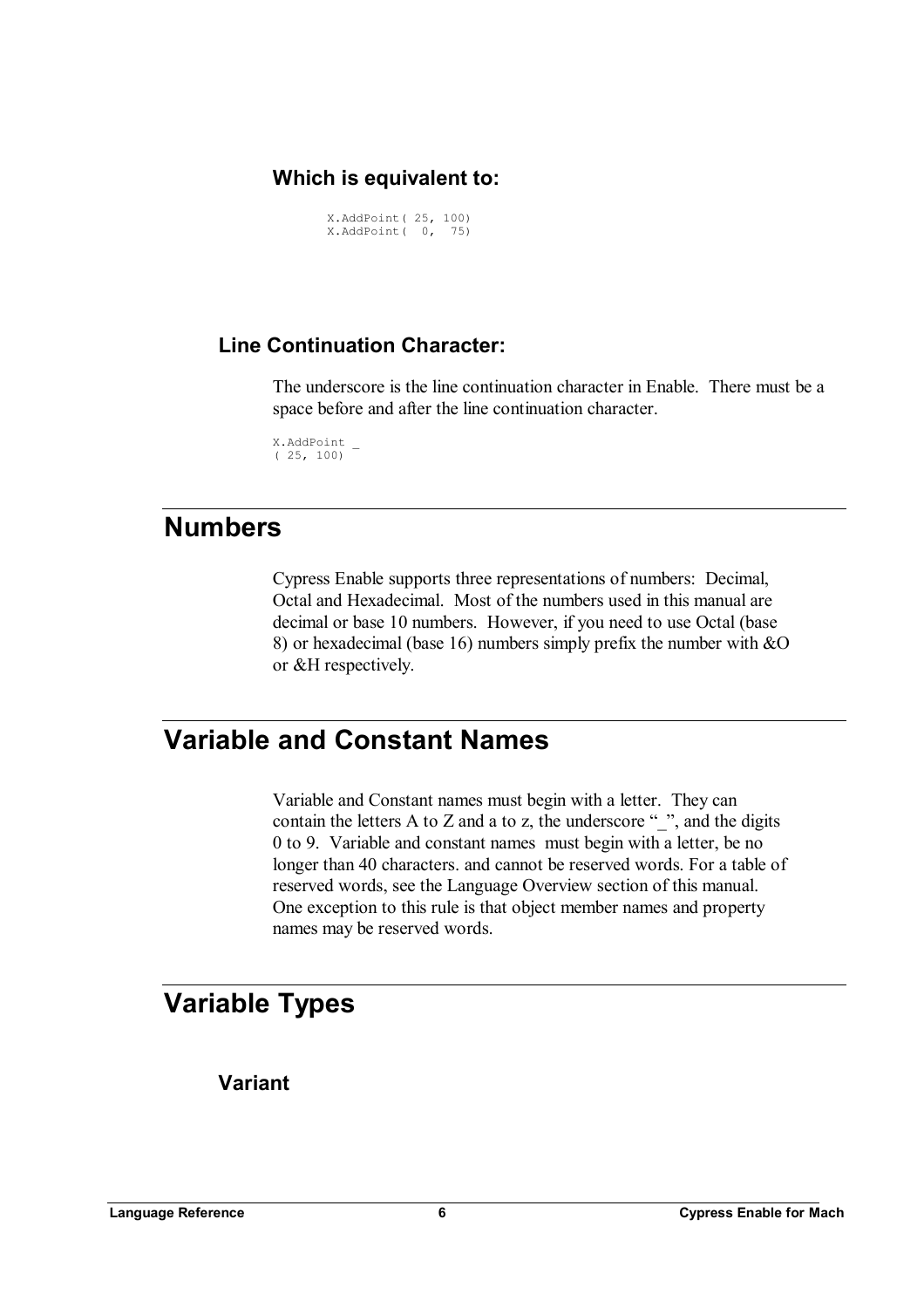As is the case with Visual Basic, when a variable is introduced in Cypress Enable, it is not necessary to declare it first (see option explicit for an exception to this rule). When a variable is used but not declared then it is implicitly declared as a **variant** data type. Variants can also be declared explicitly using "As Variant" as in Dim x As Variant. The variant data type is capable of storing numbers, strings, dates, and times. When using a variant you do not have to explicitly convert a variable from one data type to another. This data type conversion is handled automatically.

| Sub Main<br>Dim x<br>$x = 10$<br>$x = x + 8$<br>$X = "F" \& X$<br>print x<br>End Sub | 'variant variable<br>prints F18         |
|--------------------------------------------------------------------------------------|-----------------------------------------|
| F18                                                                                  | <b>Enable Scripting Language Editor</b> |

A variant variable can readily change its type and its internal representation can be determined by using the function **VarType**. **VarType** returns a value that corresponds to the explicit data types. See VarType in A-Z Reference for return values.

When storing numbers in variant variables the data type used is always the most compact type possible. For example, if you first assign a small number to the variant it will be stored as an integer. If you then assign your variant to a number with a fractional component it will then be stored as a double.

For doing numeric operations on a variant variable it is sometimes necessary to determine if the value stored is a valid numeric, thus avoiding an error. This can be done with the **IsNumeric** function.

#### **Variants and Concatenation**

If a string and a number are concatenated the result is a string. To be sure your concatenation works regardless of the data type involved use the **&** operator. The **&** will not perform arithmetic on your numeric values it will simply concatenate them as if they were strings.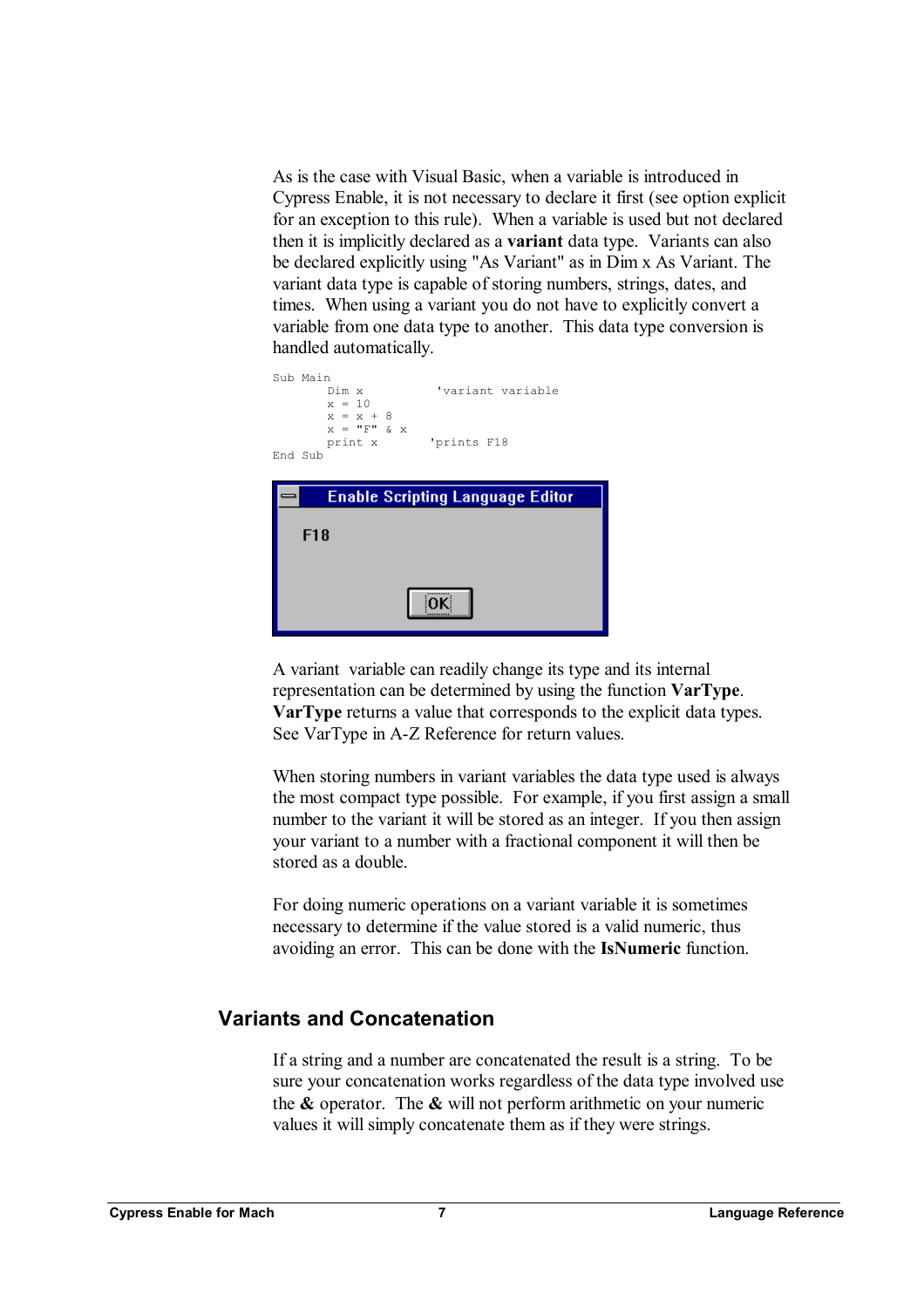The **IsEmpty** function can be used to find out if a variant variable has been previously assigned.

# **Other Data Types**

The twelve data types available in Cypress Enable are shown below:

| Variable           |               | <b>Type Declaration</b> | <b>Size</b>          |
|--------------------|---------------|-------------------------|----------------------|
| Byte               |               | Dim BVar As Byte        | 0 to 255             |
| Boolean            |               | Dim BoolVar As Boolean  | True or False        |
| <b>String</b>      | \$            | Dim Str Var As String   | 0 to $65,500$ char   |
| Integer            | $\frac{0}{0}$ | Dim Int Var As Integer  | 2 bytes              |
| Long               | &             | Dim Long Var As Long    | 4 bytes              |
| Single             | ļ             | Dim Sing Var As Single  | 4 bytes              |
| Double             | #             | Dim Dbl Var As Double   | 8 bytes              |
| Variant            |               | Dim X As Any            |                      |
| Currency           |               | Dim Cvar As Currency    | 8 bytes              |
| Object             |               | Dim X As Object         | 4 bytes              |
| Date               |               | Dim D As Date           | 8 bytes              |
| User Defined Types |               |                         | size of each element |

#### **Data Types**

### **Scope of Variables**

Cypress Enable scripts can be composed of many files and each file can have many subroutines and functions in it. Variable names can be reused even if they are contained in separate files. Variables can be local or global.

### **Declaration of Variables**

In Cypress Enable variables are declared with the **Dim** statement. To declare a variable other than a variant the variable must be followed by **As** or appended by a type declaration character such as a % for **Integer** type.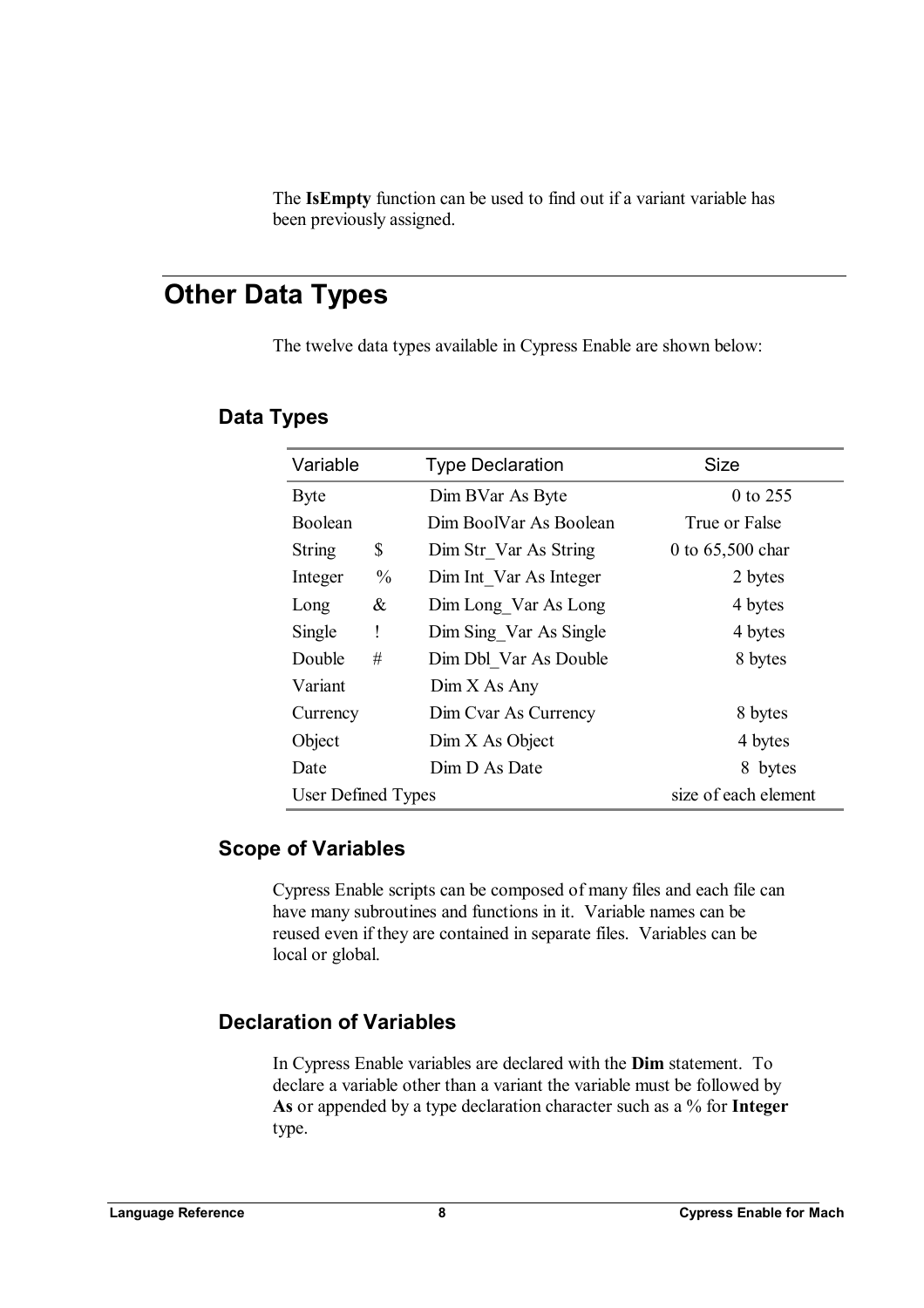```
Sub Main
   Dim X As Integer 
   Dim Y As Double<br>Dim Name$, Age%
                            ' multiple declaration on one line Dim v
End Sub
```
### **Control Structures**

Cypress Enable has complete process control functionality. The control structures available are **Do** loops, **While** loops, **For** loops, **Select Case**, **If Then** , and **If Then Else.** In addition, Cypress Enable has one branching statement: **GoTo**. The **Goto** Statement branches to the label specified in the **Goto** Statement.

```
Goto label1 
           . 
          . 
           . 
label1:
```
The program execution jumps to the part of the program that begins with the label "Label1:".

#### **Loop Structures**

#### **Do Loops**

The **Do...Loop** allows you to execute a block of statements an indefinite number of times. The variations of the **Do...Loop** are **Do While**, **Do Until**, **Do Loop While**, and **Do Loop Until**.

```
Do While|Until condition 
   Statement(s)... 
   [Exit Do] 
   Statement(s)...
Loop
Do Until condition 
Statement(s)... 
Loop 
Do 
Statements... 
Loop While condition
Do 
statements... 
Loop Until condition
```
**Do While** and **Do Until** check the condition before entering the loop, thus the block of statements inside the loop are only executed when those conditions are met. **Do Loop While** and **Do Loop Until** check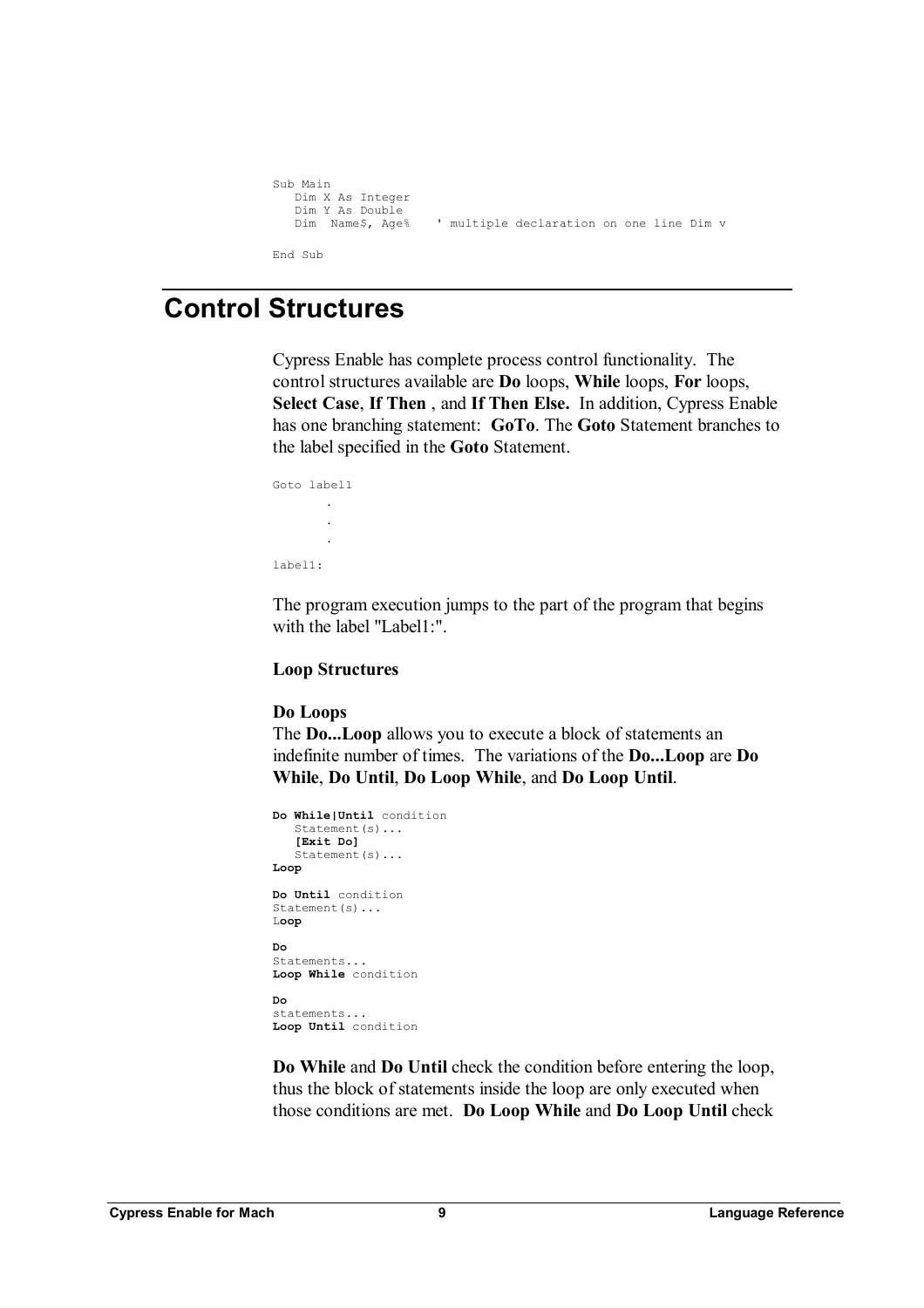the condition after having executed the block of statements thereby guaranteeing that the block of statements is executed at least once.

#### **While Loop**

The **While...Wend** loop is similar to the **Do While** loop. The condition is checked before executing the block of statements comprising the loop.

```
While condition 
        statements... 
Wend
```
#### **For ... Next Loop**

The **For...Next** loop has a counter variable and repeats a block of statements a set number of times. The counter variable increases or decreases with each repetition through the loop. The counter default is one if the **Step** variation is not used.

```
For counter = beginning value To ending value [Step increment] 
statements... 
Next
```
#### **If and Select Statements**

The **If...Then** block has a single line and multiple line syntax. The condition of an **If** statement can be a comparison or an expression, but it must evaluate to True or False.

```
If condition Then Statements... 'single line syntax 
If condition Then 
       'multiple line syntax 
       statements... 
End If
```
The other variation on the **If** statement is the **If...Then...Else** statement. This statement should be used when there is different statement blocks to be executed depending on the condition. There is also the **If...Then...ElseIf...** variation, these can get quite long and cumbersome, at which time you should consider using the **Select** statement.

```
If condition Then
       statements.
ElseIf condition Then
       statements... 
Else
End If
```
The **Select Case** statement tests the same variable for many different values. This statement tends to be easier to read, understand and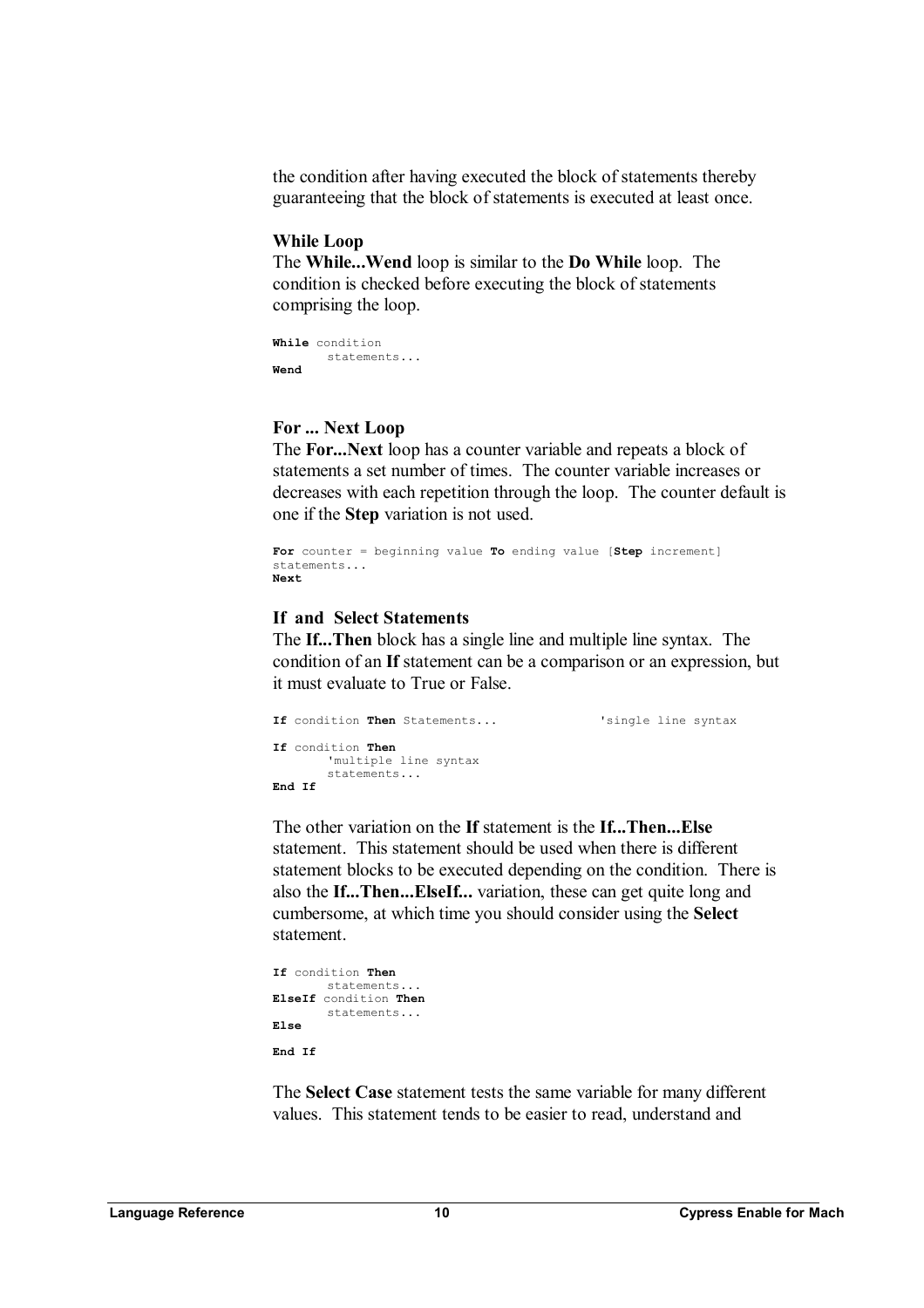follow and should be used in place of a complicated **If...Then...ElseIf** statement.

```
Select Case variable to test 
        Case 1 
                 statements... 
        Case 2 
                 statements... 
        Case 3 
                  statements... 
        Case Else
                  statements... 
End Select
```
See Language Reference A - Z for exact syntax and code examples.

## **Subroutines and Functions**

#### **Naming conventions**

Subroutine and Function names can contain the letters A to Z and a to z, the underscore " $\degree$ " and digits 0 to 9. The only limitation is that subroutine and function names must begin with a letter, be no longer than 40 characters, and not be reserved words. For a list of reserved words, see the table of reserved words in the Language Overview section of this manual.

Cypress Enable allows script developers to create their own functions or subroutines or to make DLL calls. Subroutines are created with the syntax "Sub <subname> .... End Sub". Functions are similar "Function  $\langle$  funcname> As  $\langle$  type> ...  $\langle$  funcname> =  $\langle$   $\rangle$   $\langle$  and Function." DLL functions are declared via the **Declare** statement.

# **ByRef and ByVal**

ByRef gives other subroutines and functions the permission to make changes to variables that are passed in as parameters. The keyword ByVal denies this permission and the parameters cannot be reassigned outside their local procedure. ByRef is the Enable default and does not need to be used explicitly. Because ByRef is the default all variables passed to other functions or subroutines can be changed, the only exception to this is if you use the ByVal keyword to protect the variable or use parentheses which indicate the variable is ByVal.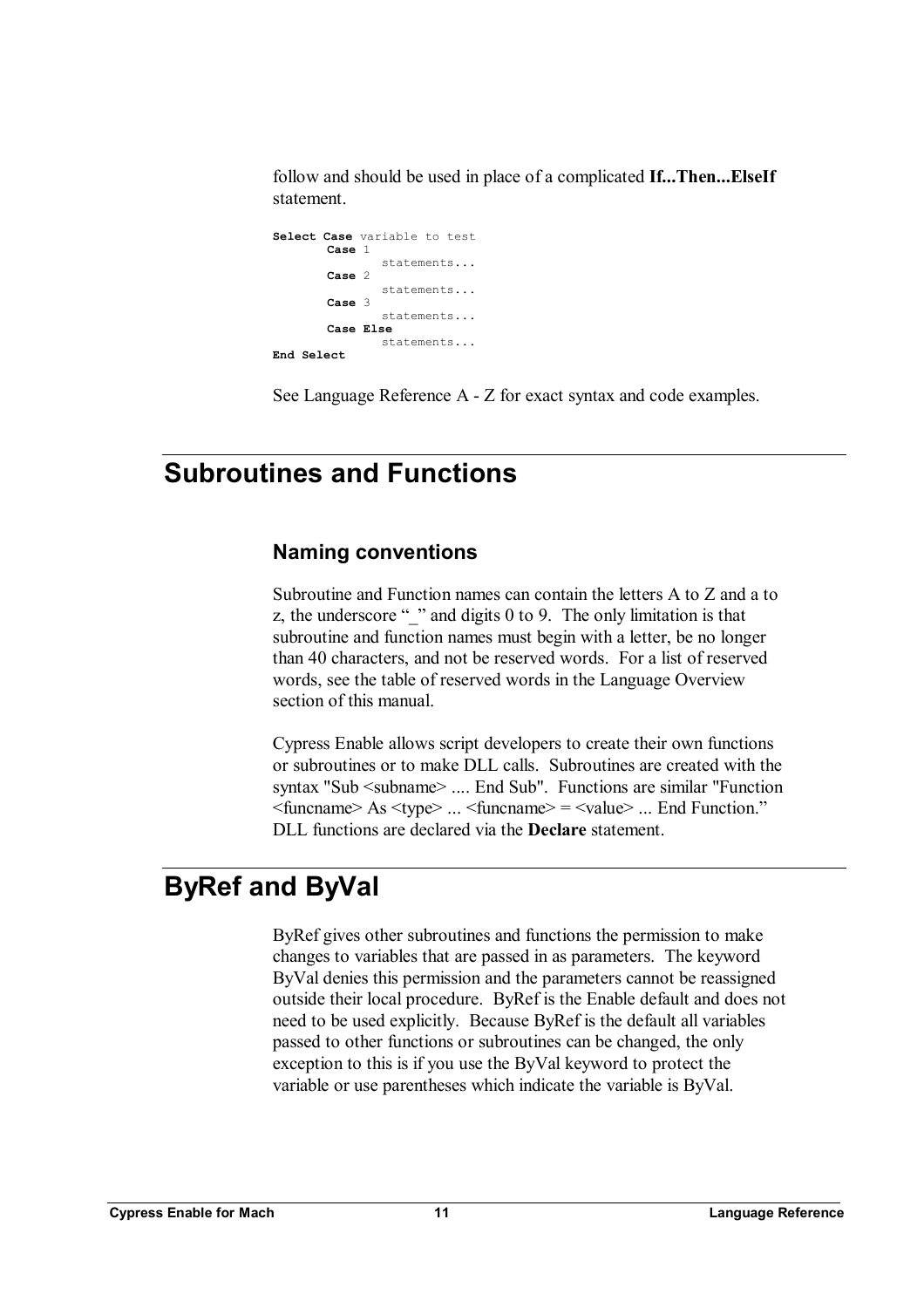If the arguments or parameters are passed with parentheses around them, you will tell Enable that you are passing them ByVal

```
SubOne var1, var2, (var3)
```
The parameter var3 in this case is passed by value and cannot be changed by the subroutine SubOne.

Function R( X As String, ByVal n As Integer)

In this example the function  $R$  is receiving two parameters  $X$  and  $n$ . The second parameter n is passed by value and the contents cannot be changed from within the function R.

In the following code samples scalar variable and user defined types are passed by reference.

#### **Scalar Variables**

```
Sub Main 
    Dim x(5) As Integer 
    Dim i As Integer 
    for i = 0 to 5
       x(i) = inext i 
    Print i<br>Joe (i), x
                 ' The parenthesis around it turn it into an expression which
passes by value 
   print "should be 6: "; x(2), i
End Sub 
Sub Joe( ByRef j As Integer, ByRef y() As Integer ) 
    print "Joe: "; j, y(2) 
    j = 345for i = 0 to 5
       print "i: "; i; "y(i): "; y(i) 
    next i 
    y(2) = 3 * y(2)End Sub
```
#### **Passing User Defined Types by Ref to DLL's and Enable functions**

```
' OpenFile() Structure 
Type OFSTRUCT 
       cBytes As String * 1 
        fFixedDisk As String * 1 
        nErrCode As Integer 
        reserved As String * 4 
       szPathName As String * 128 
End Type 
' OpenFile() Flags 
Global Const OF READ = &H0
Global Const OF\overline{W}RITE = \&H1Global Const OF<sup>READWRITE = &H2</sub></sup>
Global Const OF_SHARE_COMPAT = &H0 
Global Const OF_SHARE_EXCLUSIVE = &H10 
Global Const OF SHARE DENY WRITE = &H20Global Const OF SHARE DENY READ = &H30
Global Const OF_SHARE_DENY_NONE = &H40 
Global Const OF_PARSE = &H100 
Global Const OF_DELETE = &H200 
Global Const OF_VERIFY = &H400
```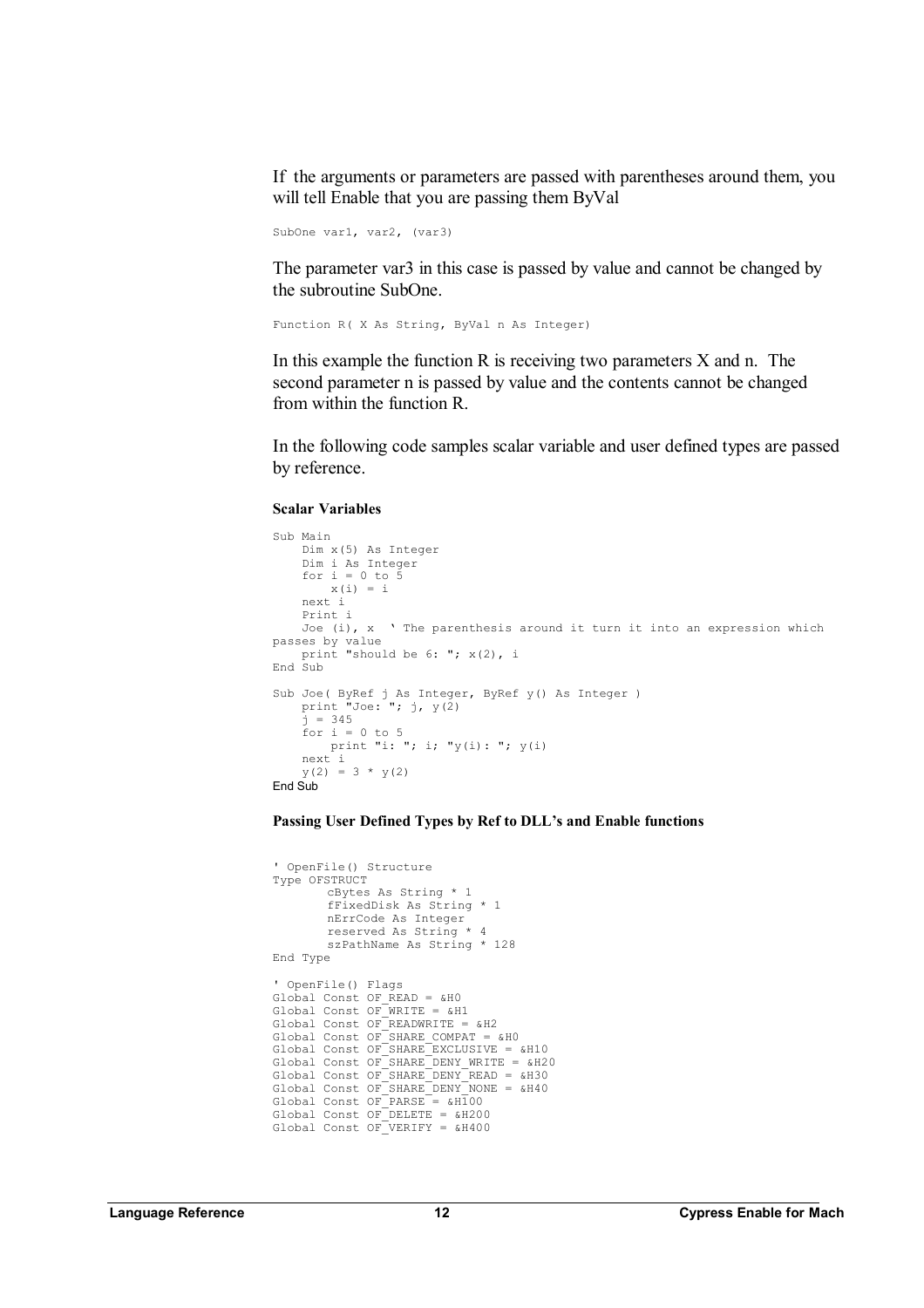```
Global Const OF_CANCEL = &H800 
Global Const OF_CREATE = &H1000 
Global Const OF_PROMPT = &H2000 
Global Const OF_EXIST = &H4000 
Global Const OF_REOPEN = &H8000 
Declare Function OpenFile Lib "Kernel" (ByVal lpFileName As String, 
lpReOpenBuff As OFSTRUCT, ByVal wStyle As Integer) As Integer 
Sub Main 
    Dim ofs As OFSTRUCT 
     'Print OF READWRITE
    ofs.szPath\overline{N}ame = "c:\enable\openfile.bas"
    print ofs.szPathName 
    ofs.nErrCode = 5 
    print ofs.nErrCode 
    OpenFile "t.bas", ofs 
    print ofs.szPathName 
    print ofs.nErrCode 
End Sub
```
### **Calling Procedures in DLLs**

DLLs or Dynamic-link libraries are used extensively by Engineers to funtions and subroutines located there. There are two main ways that Enable can be extended, one way is to call functions and subroutines in DLLs and the other way is to call functions and subroutines located in the calling application. The mechanisms used for calling procedures in either place are similar. (See the Declare Statement for more deatils)

To declare a DLL procedure or a procedure located in your calling application place a declare statement in your declares file or outside the code area. All declarations in Enable are Global to the run and accesible by all subroutines and functions. If the procedure does not return a value, declare it as a subroutine. If the procedure does have a return value declare it as a function.

Declare Function GetPrivateProfileString Lib "Kernel32" (ByVal lpApplicationName As String, ByVal \_ lpKeyName As String, ByVal lpDefault As String, ByVal lpReturnedString As String, ByVal nSize As \_ Integer, ByVal lpFileName As String) As Integer

Declare Sub InvertRect Lib "User" (ByVal hDC AS Integer, aRect As Rectangle)

Notice the line extension character "-" the underscore. If a piece of code is too long to fit on one line a line extension character can be used when needed.

Once a procedure is declared, you can call it just as you would another Enable Function.

It is important to note that Enable cannot verify that you are passing correct values to a DLL procedure. If you pass incorrect values, the procedure may fail.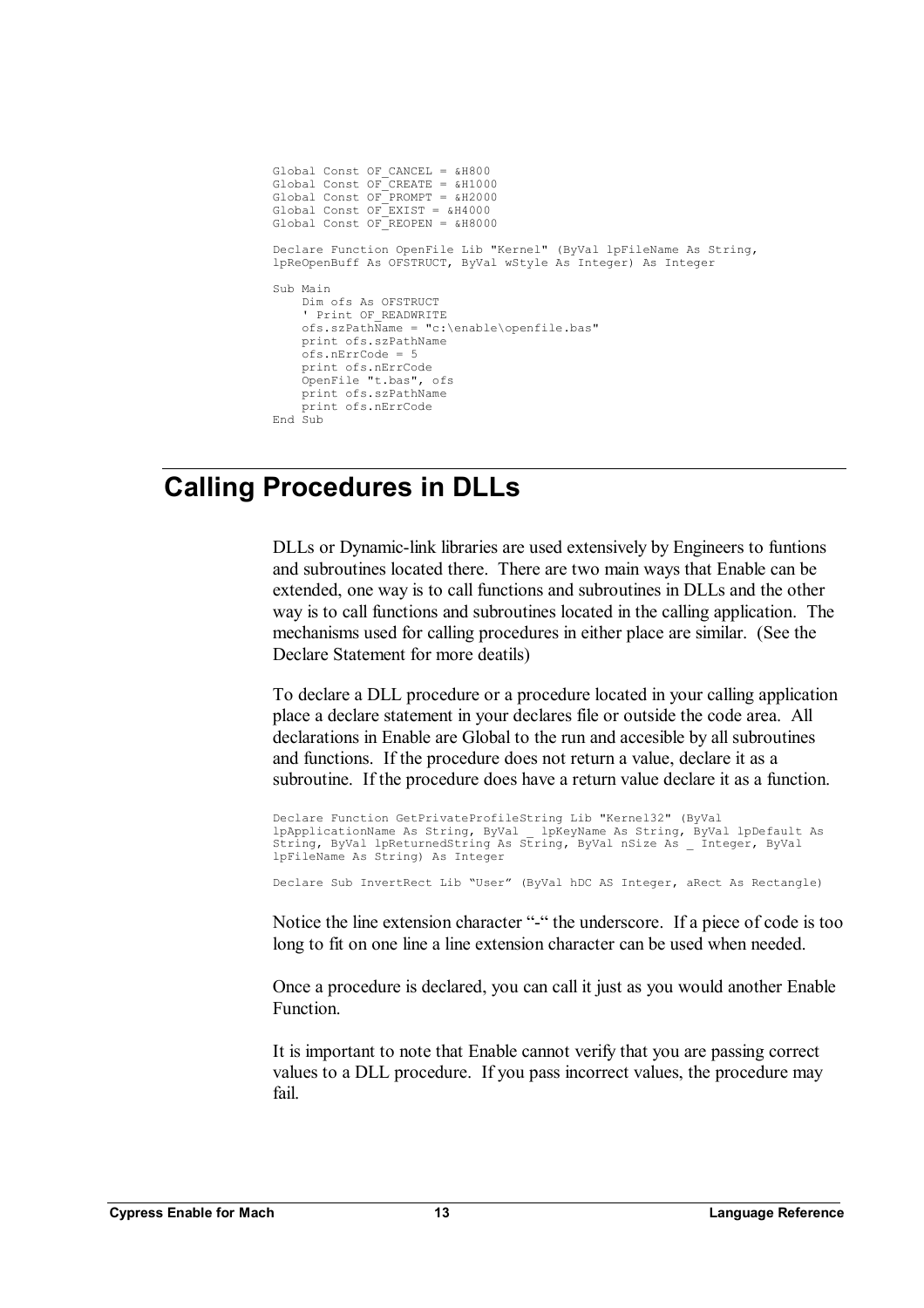#### **Passing and Returning Strings**

Cypress Enable maintains variable-length strings internally as BSTRs. BSTRs are defined in the OLE header files as OLECHAR FAR \*. An OLECHAR is a UNICODE character in 32-bit OLE and an ANSI character in 16-bit OLE. A BSTR can contain NULL values because a length is also maintained with the BSTR. BSTRs are also NULL terminated so they can be treated as an LPSTR. Currently this length is stored immediately prior to the string. This may change in the future, however, so you should use the OLE APIs to access the string length.

You can pass a string from Cypress Enable to a DLL in one of two ways. You can pass it "by value" (ByVal) or "by reference". When you pass a string ByVal, Cypress Enable passes a pointer to the beginning of the string data (i.e. it passes a BSTR). When a string is passed by reference, Enable passes a pointer to a pointer to the string data (i.e. it passes a BSTR \*).

OLE API SysAllocString/SysAllocStringLen SysAllocString/SysAllocStringLen **SysFreeString** SysStringLen SysReAllocStringLen SysReAllocString

NOTE: The BSTR is a pointer to the string, so you don't need to dereference it.

### **File Input/Output**

Enable supports full sequential and binary file I/O.

 Functions and Statements that apply to file access: **Dir, EOF, FileCopy, FileLen, Seek, Open, Close, Input, Line Input, Print and Write**

```
' File I/O Examples 
Sub Main 
    Open "TESTFILE" For Input As #1 ' Open file. 
    Do While Not EOF(1) ' Loop until end of file. 
      Line Input #1, TextLine ' Read line into variable.<br>Print TextLine ' Print to Debug window.
                                 Print to Debug window.
    Loop 
    Close #1 ' Close file. 
End Sub
```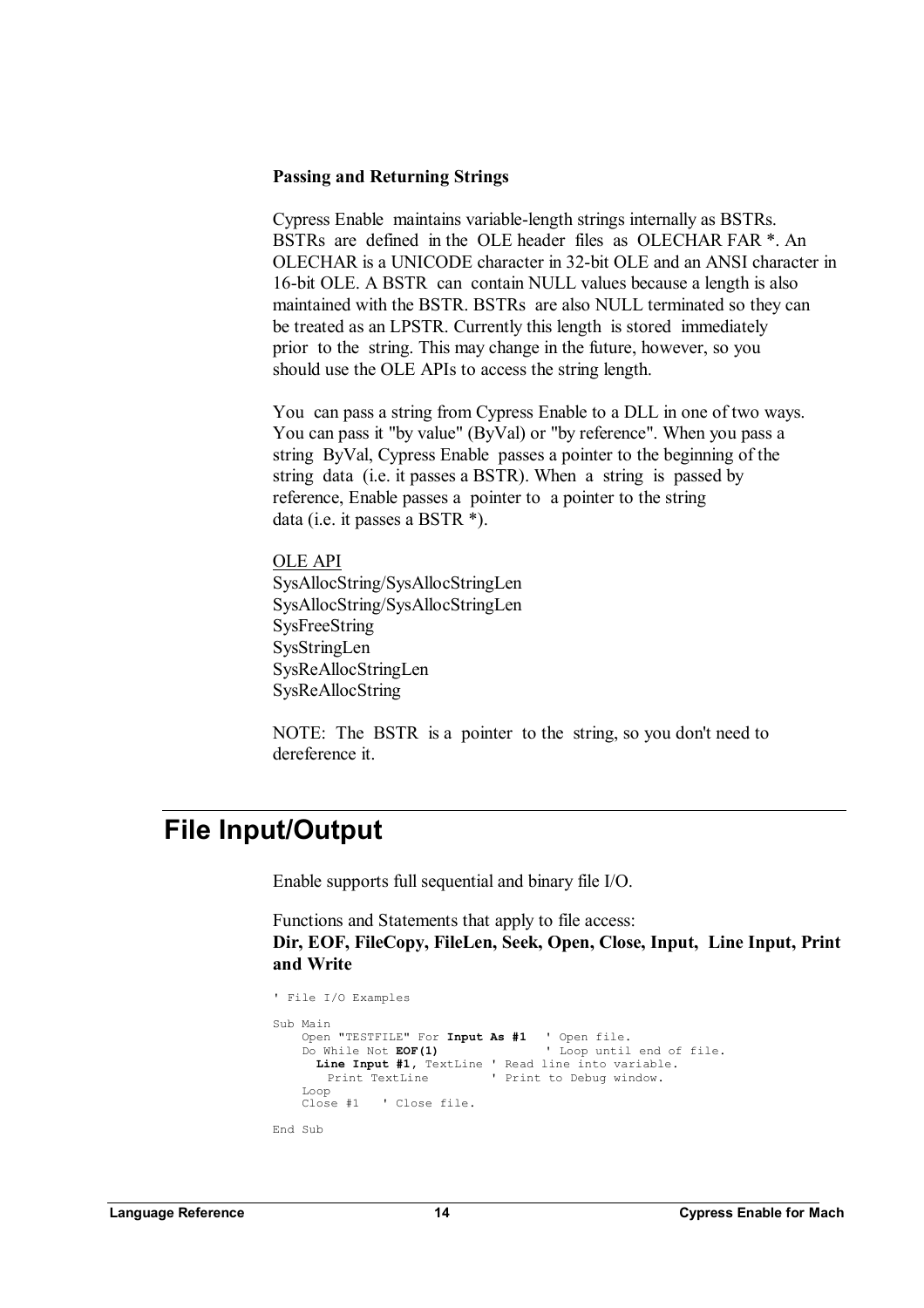```
Sub test 
Open "MYFILE" For Input As #1 ' Open file for input. 
Do While Not EOF(1) ' Check for end of file. 
       Line Input #1, InputData ' Read line of data. 
      MsgBox InputData 
Loop<br>Close #1
             ' Close file.
End Sub 
Sub FileIO Example()
      Dim Msg ' Declare variable. 
       Call Make3Files() ' Create data files. 
       Msg = "Several test files have been created on your disk. " 
       Msg = Msg & "Choose OK to remove the test files." 
       MsgBox Msg 
       For I = 1 To 3
              Kill "TEST" & I ' Remove data files from disk. 
       Next I 
End Sub 
Sub Make3Files () 
       Dim I, FNum, FName ' Declare variables. 
       For I = 1 To 3
               FNum = FreeFile ' Determine next file number. 
               FName = "TEST" & FNum 
 Open FName For Output As FNum ' Open file. 
 Print #I, "This is test #" & I ' Write string to file. 
 Print #I, "Here is another "; "line"; I 
      Next I<br>Close
             Close ' Close all files.
End Sub 
   Several test files have been created on your disk.
   Choose OK to remove the test files.
                          ioki
```
### **Arrays**

Cypress Enable supports single and multi dimensional arrays. Using arrays you can refer to a series of variables by the same name each with a separate index. Arrays have upper and lower bounds. Enable allocates space for each index number in the array. Arrays should not be declared larger then necessary.

All the elements in an array have the same data type. Enable supports arrays of bytes, Booleans, longs, integers, singles, double, strings, variants and User Defined Types.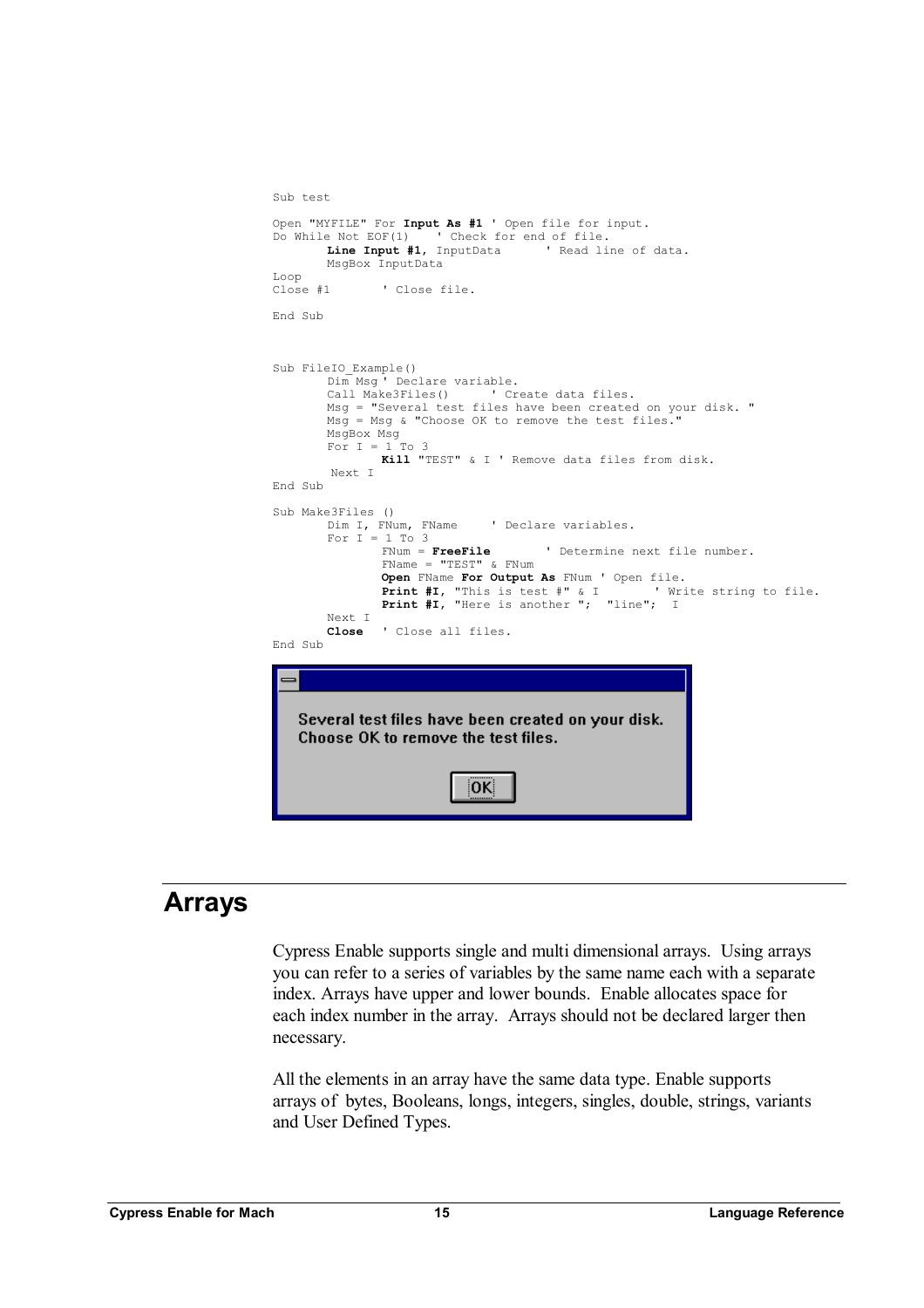Ways to declare a fixed-size array:

- *Global array*, use the **Dim** statement outside the procedure section of a code module to declare the array.
- To create a *local* array, use the **Dim** statement inside a procedure.

Cypress Enable supports Dynamic arrays.

Declaring an array. The array name must be followed by the upper bound in parentheses. The upper bound must be an integer.

```
Dim ArrayName (10) As Interger 
Dim Sum (20) As Double
```
To create a global array, you simply use **Dim** outside the procedure:

```
Dim Counters (12) As Integer 
Dim Sums (26) As Double 
Sub Main () …
```
The same declarations within a procedure use **Static or Dim**:

```
Static Counters (12) As Integer 
Static Sums (22) As Double
```
The first declaration creates an array with 11 elements, with index numbers running from 0 to 10. The second creates an array with 21 elements. To change the default lower bound to 1 place an **Option Base** statement in the Declarations section of a module:

Option Base 1

Another way to specify the lower bound is to provide it explicitly (as an integer, in the range -32,768 to 32,767) using the **To** key word:

```
Dim Counters (1 To 13) As Integer 
Dim Sums (100 To 126) As String
```
In the preceding declarations, the index numbers of Counters run from 1 to 13, and the index numbers of Sums run from 100 to 126.

**Note**: Many other versions of Basic allow you to use an array without first declaring it. Enable Basic does not allow this; you must declare an array before using it.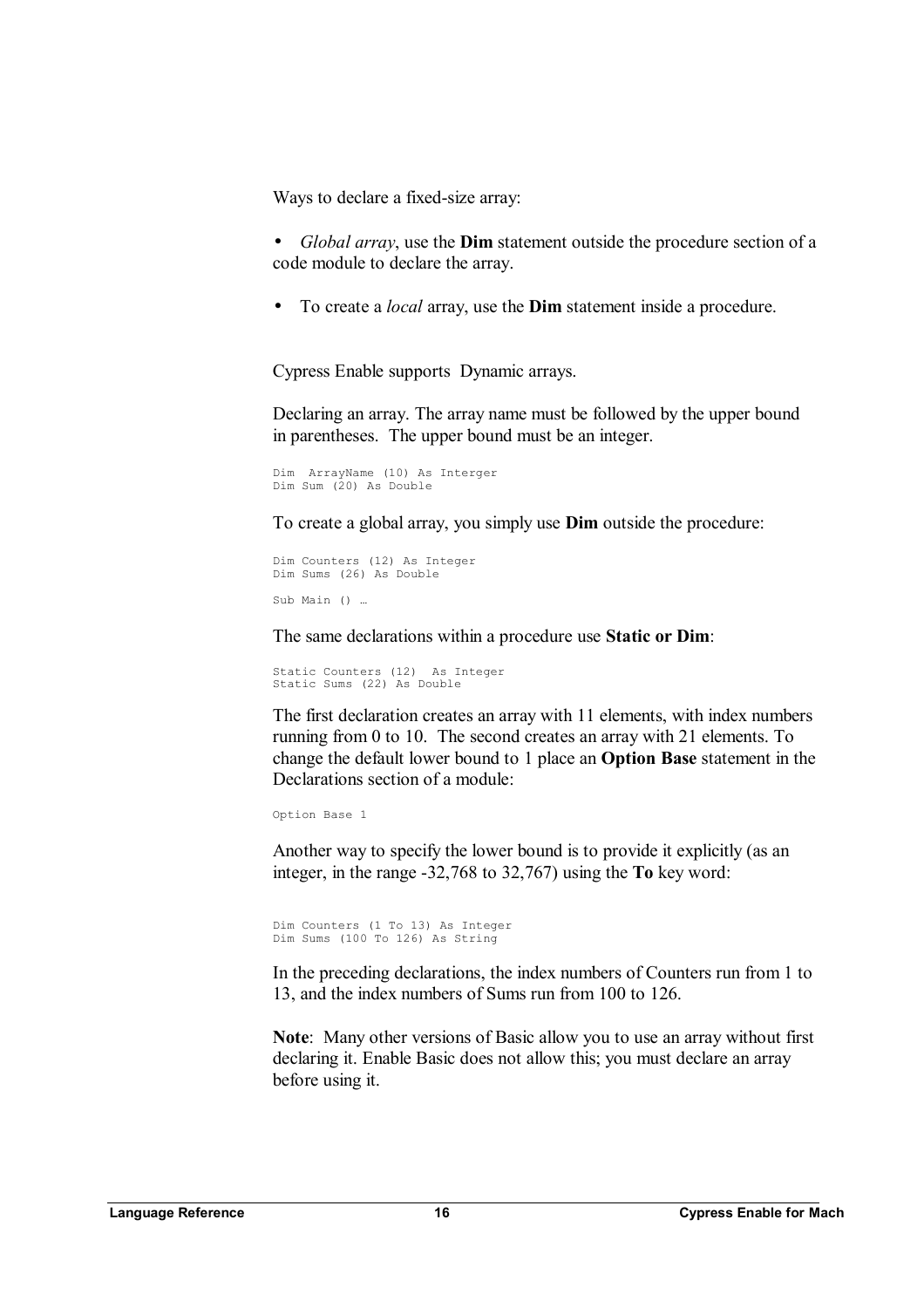Loops often provide an efficient way to manipulate arrays. For example, the following **For** loop initializes all elements in the array to 5:

```
Static Counters (1 To 20) As Integer 
Dim I As Integer 
      For I = 1 To 20
              Counter (I) = 5Next I 
…
```
#### **MultiDimensional Arrays**

Cypress Enable supports multidimensional arrays. For example the following example declares a two-dimensional array within a procedure.

Static Mat(20, 20) As Double

Either or both dimensions can be declared with explicit lower bounds.

Static Mat(1 to 10, 1 to 10) As Double

You can efficiently process a multidimensional array with the use of for loops. In the following statements the elemtents in a multidimensional array are set to a value.

```
Dim L As Integer, J As Integer 
  Static TestArray(1 To 10, 1 to 10) As Double 
  For L = 1 to 10For J = 1 to 10
              TestArray(L, J) = I * 10 + JNext J 
  Next L
```
Arrays can be more than two dimensional. Enable does not have an arbitrary upper bound on array dimensions.

Dim ArrTest $(5, 3, 2)$ 

This declaration creates an arrray that has three dimensions with sizes 6 by 4, by 3 unless Option Base 1 is set previously in the code. The use of Option Base 1 sets the lower bound of all arrays to 1 instead of 0.

### **User Defined Types**

Users can define their own types that are composites of other built-in or user defined types. Variables of these new composite types can be declared and then member variables of the new type can be accessed using dot notation. Only variables of user defined types that contain simple data types can be passed to DLL functions expecting 'C' structures.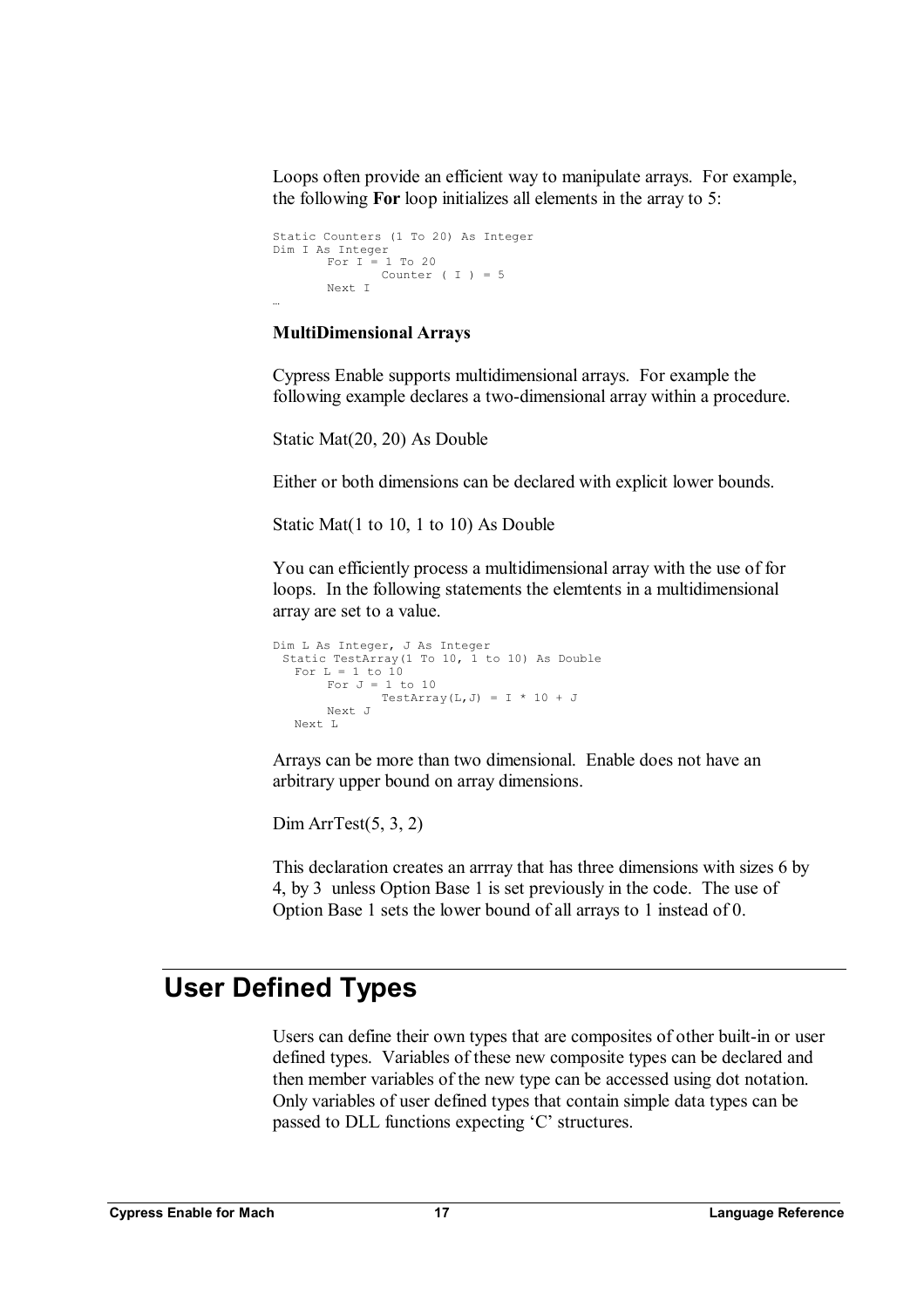User Defined types are created using the type statement, which must be placed outside the procedure in your Enable Code. User defined types are global. The variables that are declared as user defined types can be either global or local. User Defined Types in Enable cannot contain arrays at this time

```
Type type1 
    a As Integer
    d As Double
    s As String
End Type
Type type2 
   a As Integer
    o As type1 
End Type 
Dim type2a As type2 
Dim type1a As type1 
Sub TypeExample () 
    a = 5type1a.a = 7472type1a.d = 23.1415type1a.s = "YES" 
    type2a.a = 43 
    type2a.o.s = "Hello There" 
    MsgBox type1a.a 
    MsgBox type1a.d 
    MsgBox type1a.s 
    MsgBox type2a.a
    MsgBox type2a.o.s
    MsgBox a 
End Sub
```


# **Dialog Support**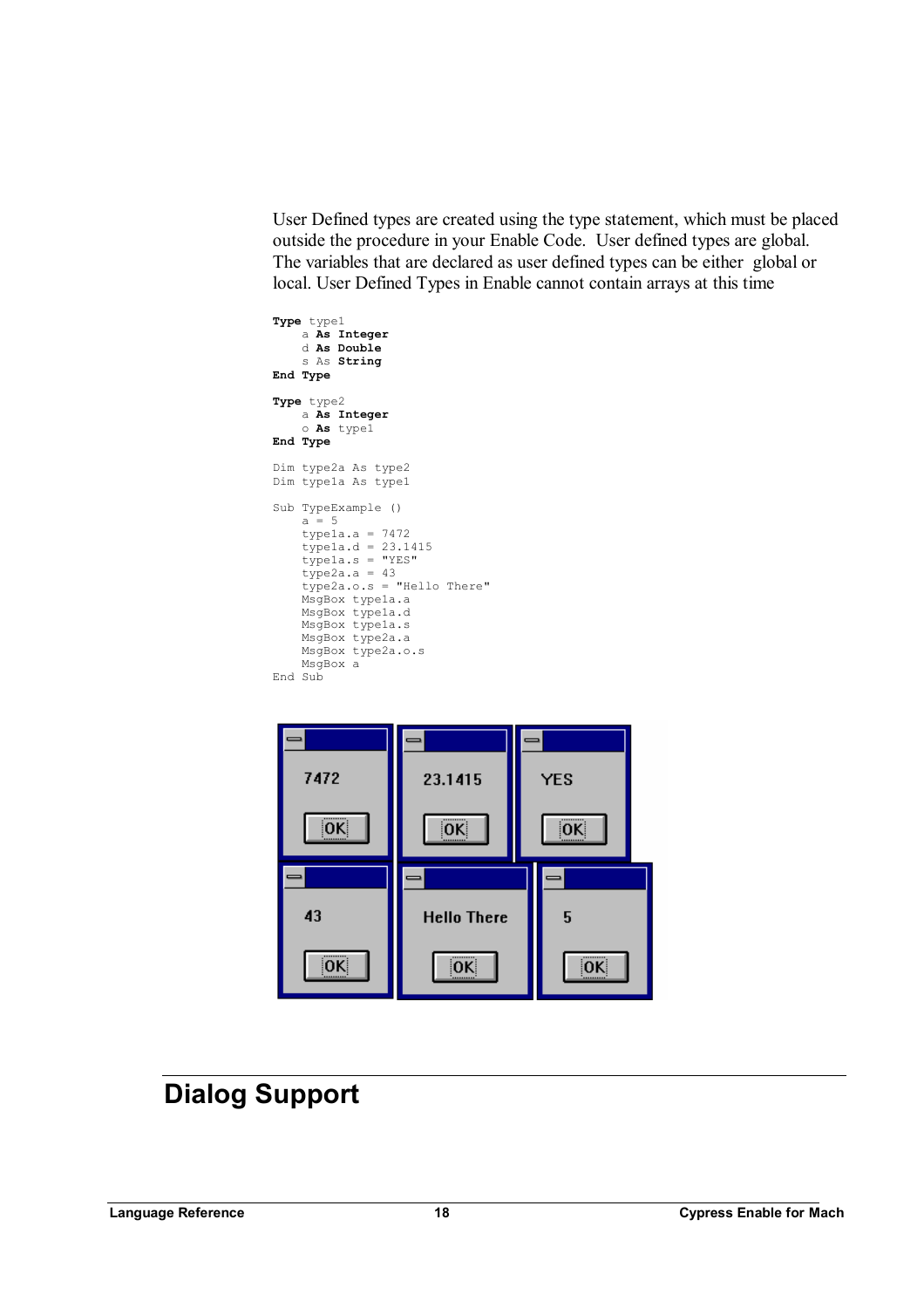Cypress Enable has support for custom dialogs. The syntax is similar to the syntax used in Microsoft Word Basic. The dialog syntax is not part of Microsoft Visual Basic or Microsoft Visual Basic For Applications (VBA). Enable has complete support for dialogs. The type of dialogs supported are outlined below.

#### **Dialog Box controls**

Enable Basic supports the standard Windows dialog box controls. This section introduces the controls available for custom dialog boxes and provides guidelines for using them.

The Dialog Box syntax begins with the statement "Begin Dialog". The first two parameters of this statement are optional. If they are left off the dialog will automatically be centered.

Begin Dialog DialogName1 240, 184, "Test Dialog" Begin Dialog DialogName1 60, 60,240, 184, "Test Dialog"



#### **OK and Cancel Buttons**

Every custom dialog box must contain at least one "command" button - a OK button or a Cancel button. Enable includes separate dialog box definition statements for each of these two types of buttons.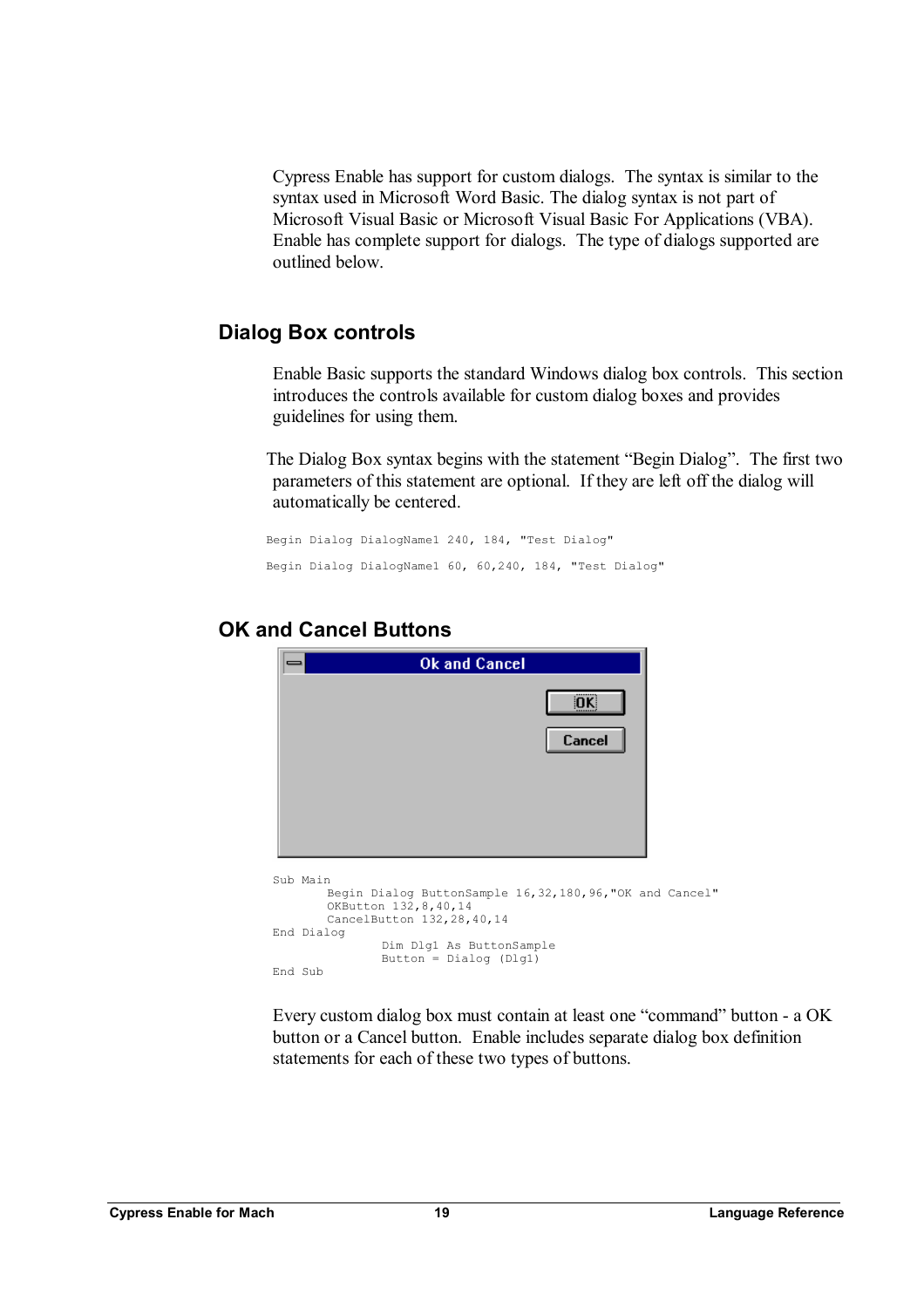

**List Boxes, Combo Boxes and Drop-down List Boxes** 

End Sub

You can use a list box, drop-down list box, or combo box to present a list of items from which the user can select. A drop-down list box saves space (it can drop down to cover other dialog box controls temporarily). A combo box allows the user either to select an item from the list or type in a new item. The items displayed in a list box, drop-down list box, or combo box are stored in an array that is defined before the instructions that define the dialog box.

#### **Check Boxes**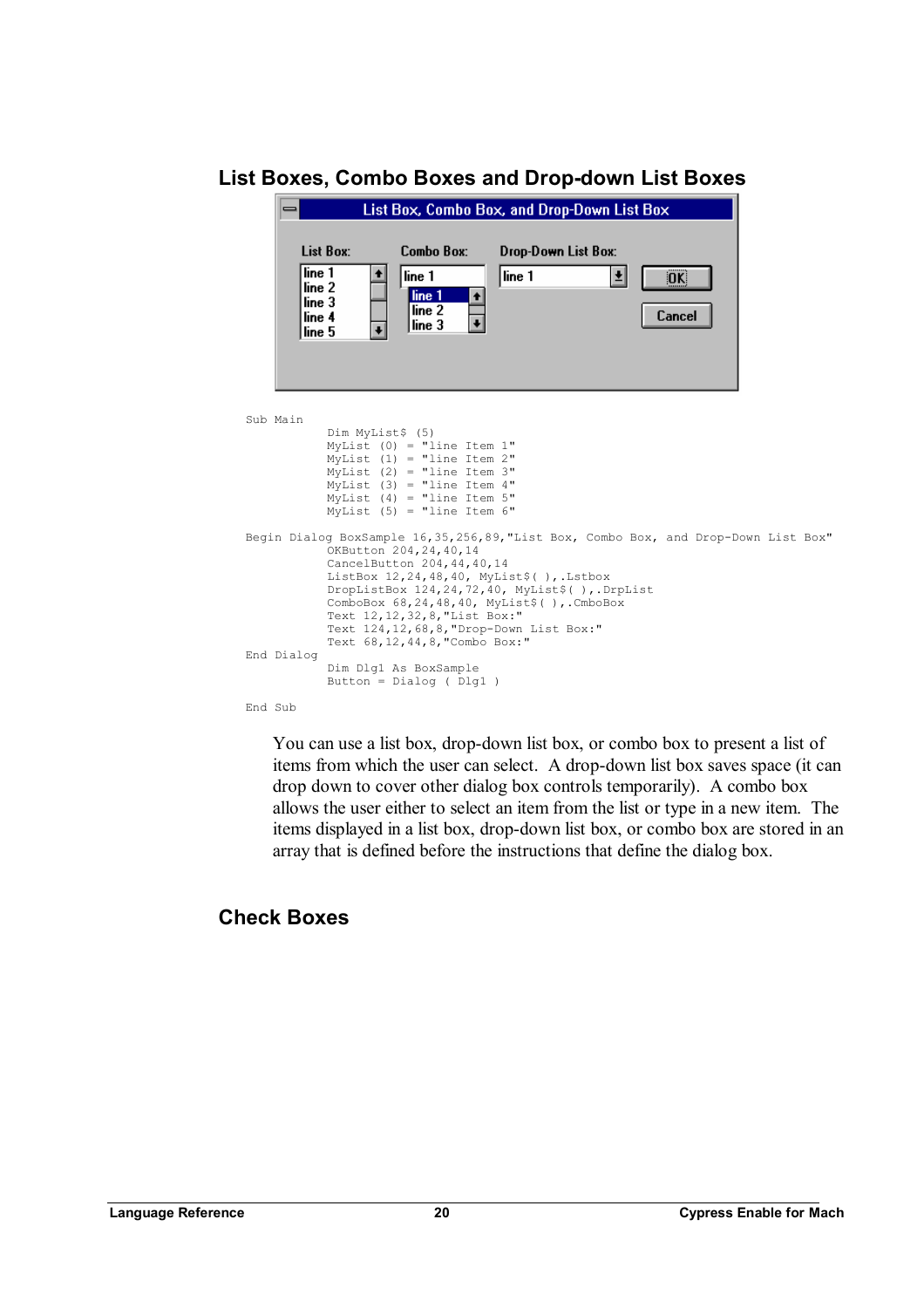

You use a check box to make a "yes or no" or "on or off" choice. for example, you could use a check box to display or hide a toolbar in your application.

#### **Text Boxes and Text**

| ᆖ                                                                                         | <b>Text Boxes and Text</b>                                                     |            |                                                                |
|-------------------------------------------------------------------------------------------|--------------------------------------------------------------------------------|------------|----------------------------------------------------------------|
| Text Box:                                                                                 |                                                                                | <b>OK:</b> |                                                                |
| <b>Multiline Text Box:</b>                                                                |                                                                                | Cancel     |                                                                |
| Sub Main                                                                                  |                                                                                |            |                                                                |
| OKButton 132, 20, 40, 14<br>CancelButton 132, 44, 40, 14<br>Text 8, 8, 32, 8, "Text Box:" | TextBox 8, 20, 100, 12, . TextBox1<br>Text 8, 44, 84, 8, "Multiline Text Box:" |            | Begin Dialog TextBoxSample 16,30,180,96, "Text Boxes and Text" |
| End Dialog                                                                                | TextBox 8,56,100,32, .TextBox2                                                 |            |                                                                |
| Dim Dlg1 As TextBoxSample                                                                 |                                                                                |            |                                                                |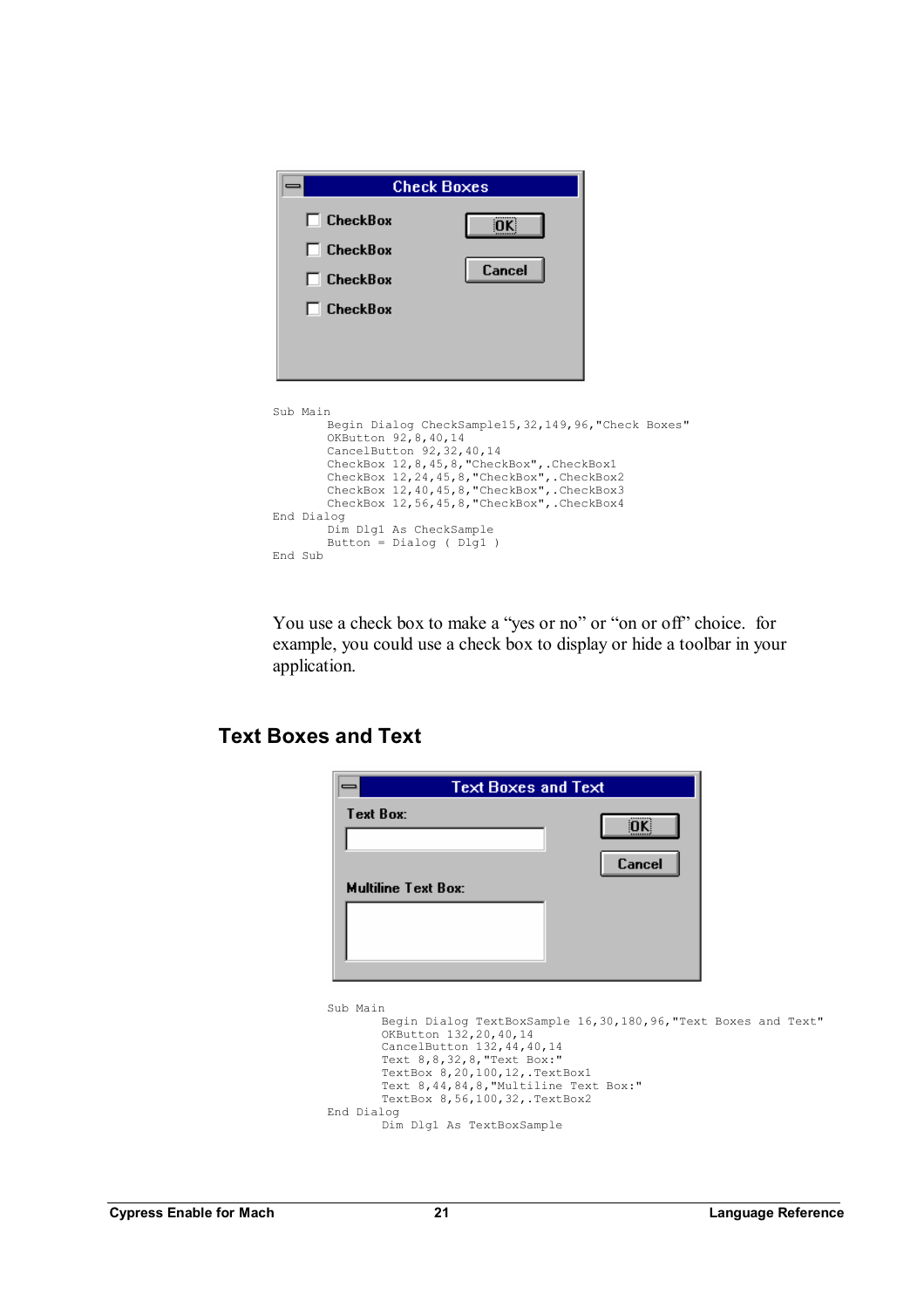```
 Button = Dialog ( Dlg1 ) 
End Sub
```
a text box control is a box in which the user can enter text while the dialog box is displayed. By default, a text box holds a single line of text. Enable support single and multi-line text boxes. The last parameter of the textbox function contains a variable to set the textbox style.

```
'========================================================= 
' This sample shows how to implement a multiline textbox 
'========================================================= 
                                  = &h0000& 'Try these different styles or-ed
together<br>Const ES CENTER
                                  = &h0001& ' as the last parameter of Textbox the
change 
Const ES_RIGHT = \&h0002\& ' the text box style.
Const ES_MULTILINE = \&h0004\& ' A 1 in the last parameter position
defaults to<br>Const ES UPPERCASE
                                   = &h0008& ' A multiline, Wantreturn, AutoVScroll
testbox. 
Const ES_LOWERCASE = \&h0010\&<br>Const ES_PASSWORD = \&h0020\&Const ES<sup>D</sup>RSSWORD = \&h0020\&h<br>Const ES<sup>-</sup>AUTOVSCROLL = \&h0040\&hConst ES<sup>-</sup>AUTOVSCROLL = \&h0040\&<br>Const ES-AUTOHSCROLL = \&h0080\&Const ES<sup>-</sup>AUTOHSCROLL = \&h0080\&<br>Const ES-NOHIDESEL = \&h0100\&Const ES-NOHIDESEL = \&h0100\&<br>Const ES OEMCONVERT = \&h0400\&Const ES OEMCONVERT = \&h0400\&<br>Const ES READONLY = \&h0800\&Const ESREADONLY = \&h0800\&<br>Const ES WANTRETURN = \&h1000\&Const ESWANTRETURN = \frac{6 \text{h}1000 \delta}{\text{h}1000 \delta}<br>Const ES NUMBER = \frac{6 \text{h}1000 \delta}{\text{h}1000 \delta}Const ES_NUMBER
Sub Multiline 
     Begin Dialog DialogType 60, 60, 140, 185, "Multiline text Dialog", 
.DlgFunc 
TextBox 10, 10, 120, 150, .joe, ES_MULTILINE Or ES_AUTOVSCROLL Or<br>Indicates multiline TextBox
ES_WANTRETURN ' Indicates multiline TextBox 
              'TextBox 10, 10, 120, 150, .joe, 1 ' indicates multi-line textbox 
            CancelButton 25, 168, 40, 12 
          OKButton 75, 168, 40, 12 
     End Dialog 
     Dim Dlg1 As DialogType 
     Dlg1.joe = "The quick brown fox jumped over the lazy dog"
     ' Dialog returns
                             -1 for OK, 0 for Cancel
     button = Dialog( Dlg1 ) 
     'MsgBox "button: " & button 
     If button = 0 Then Exit Sub 
     MsgBox "TextBox: "& Dlg1.joe 
End Sub
```
#### **Option Buttons and Group Boxes**

You can have option buttons to allow the user to choose one option from several. Typically, you would use a group box to surround a group of option buttons, but you can also use a group box to set off a group of check boxes or any related group of controls.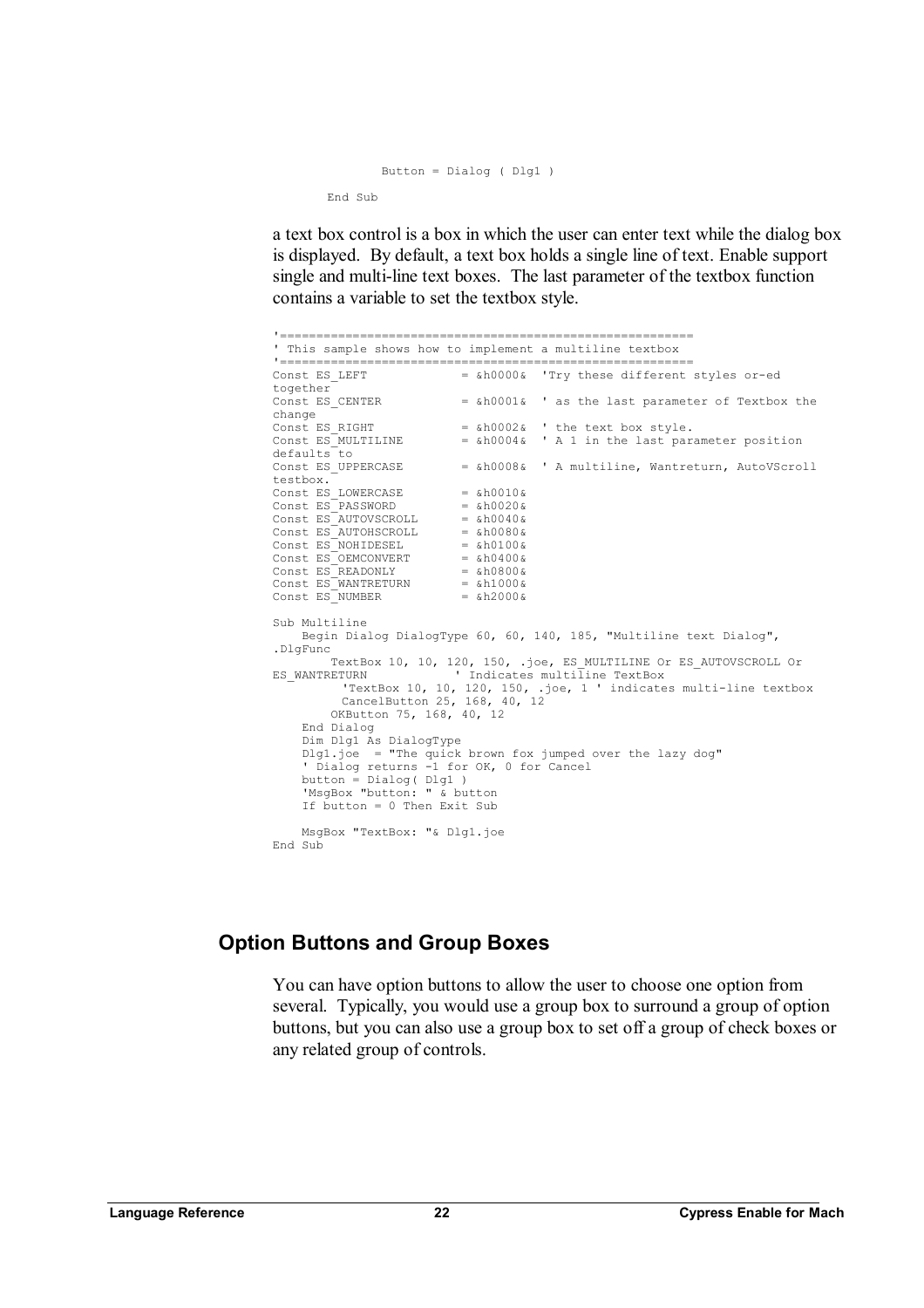

| Begin Dialog GroupSample 31, 32, 185, 96, "Option Button and Check Box" |
|-------------------------------------------------------------------------|
| OKButton 28,68,40,14                                                    |
| CancelButton 120, 68, 40, 14                                            |
| GroupBox 12, 8, 72, 52, "GroupBox", . GroupBox1                         |
| GroupBox 100, 12, 72, 48, "GroupBox", . GroupBox2                       |
| OptionGroup .OptionGroup1                                               |
| OptionButton 16, 24, 54, 8, "OptionButton", . OptionButton1             |
| OptionButton 16,40,54,8,"OptionButton",.OptionButton2                   |
| CheckBox 108, 24, 45, 8, "CheckBox", . CheckBox1                        |
| CheckBox 108, 40, 45, 8, "CheckBox", . CheckBox2                        |
| End Dialog                                                              |
| Dim Dlg1 As GroupSample                                                 |
| Button = $Dialog (Dlq1)$                                                |
| End Sub                                                                 |

|         | Name:                                                                                                                                                                                                                                                                                               |
|---------|-----------------------------------------------------------------------------------------------------------------------------------------------------------------------------------------------------------------------------------------------------------------------------------------------------|
|         | $\Box$ CHECKME<br><b>OK</b>                                                                                                                                                                                                                                                                         |
|         | Sub Main<br>Begin Dialog DialogName1 60, 60, 160, 70<br>TEXT 10, 10, 28, 12, "Name:"<br>TEXTBOX 42, 10, 108, 12, .nameStr<br>TEXTBOX 42, 24, 108, 12, .descStr<br>CHECKBOX 42, 38, 48, 12, "&CHECKME", .checkInt<br>OKBUTTON 42, 54, 40, 12<br>End Dialog<br>Dim Dlg1 As DialogName1<br>Dialog Dlg1 |
| End Sub | MsqBox Dlq1.nameStr<br>MsqBox Dlq1.descStr<br>MsqBox Dlg1.checkInt                                                                                                                                                                                                                                  |

### **The Dialog Function**

Cypress Enable supports the dialog function. This function is a user-defined function that can be called while a custom dialog box is displayed. The dialog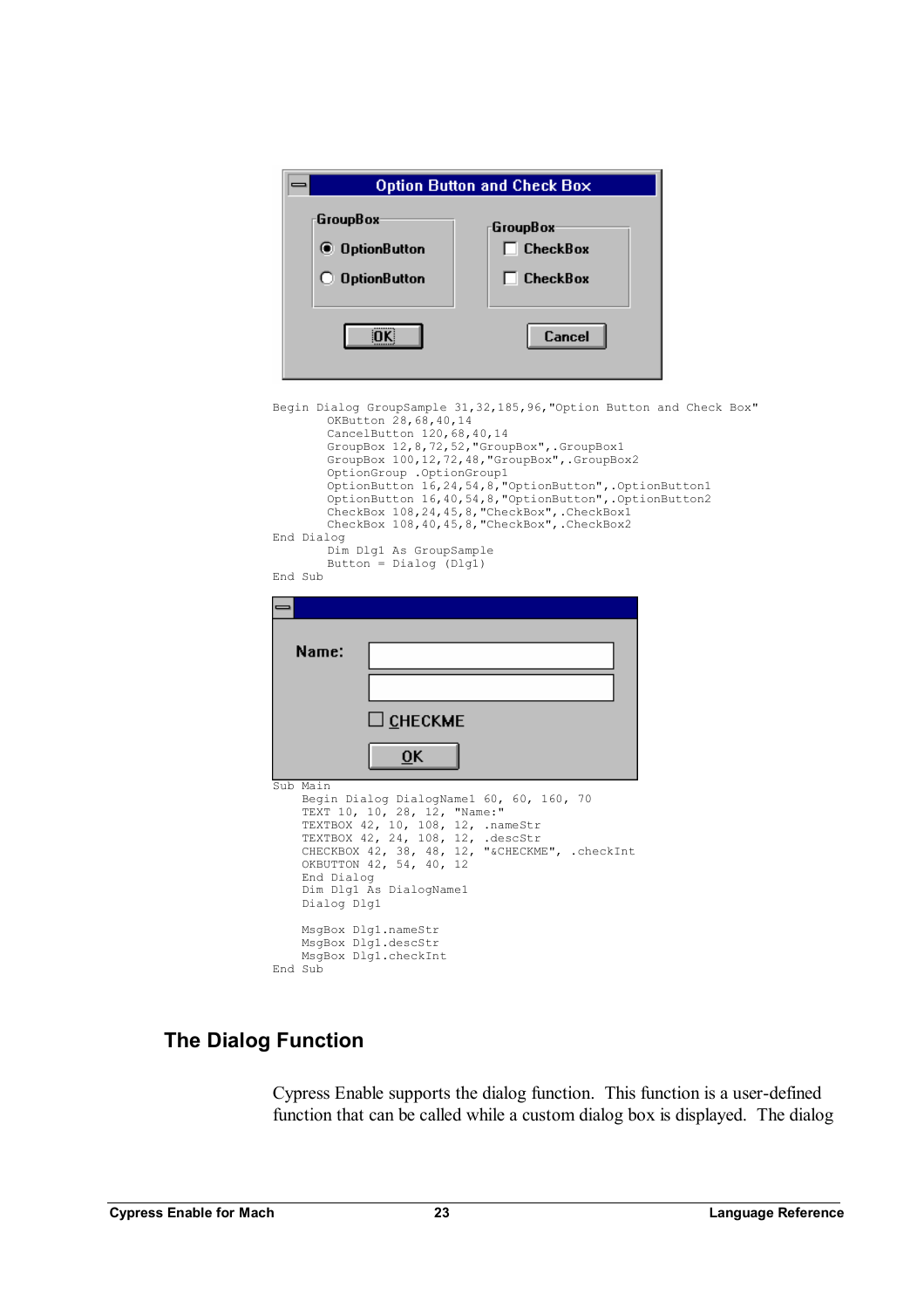function makes nested dialog boxes possible and receives messages from the dialog box while it is still active.

When the function dialog() is called in Enable it displays the dialog box, and calls the dialog function for that dialog. Enable calls the dialog function to see if there are any commands to execute. Typical commands that might be used are disabling or hiding a control. By default all dialog box controls are enabled. If you want a control to be hidden you must explicitly make it disabled during initialization. After initialization Enable displays the dialog box. When an action is taken by the user Enable calls the dialog function and passes values to the function that indicate the kind of action to take and the control that was acted upon.

The dialog box and its function are connected in the dialog definition. A "function name" argument is added to the Begin Dialog instruction, and matches the name of the dialog function located in your Enable program.

Begin Dialog UserDialog1 60,60, 260, 188, "3", .Enable

#### **The Dialog Box Controls**

A dialog function needs an identifier for each dialog box control that it acts on. The dialog function uses string identifiers. String identifiers are the same as the identifiers used in the dialog record.

CheckBox 8, 56, 203, 16, "Check to display controls",. Chk1

The control's identifier and label are different. An identifier begins with a period and is the last parameter in a dialog box control instruction. In the sample code above "Check to display controls" is the label and .chk1 is the identifier.

### **The Dialog Function Syntax**

The syntax for the dialog function is as follows:

```
Function FunctionName ( ControlID$, Action%, SuppValue%)
       Statement Block 
       FunctionName = ReturnValue 
End Function
```
All parameters in the dialog function are required.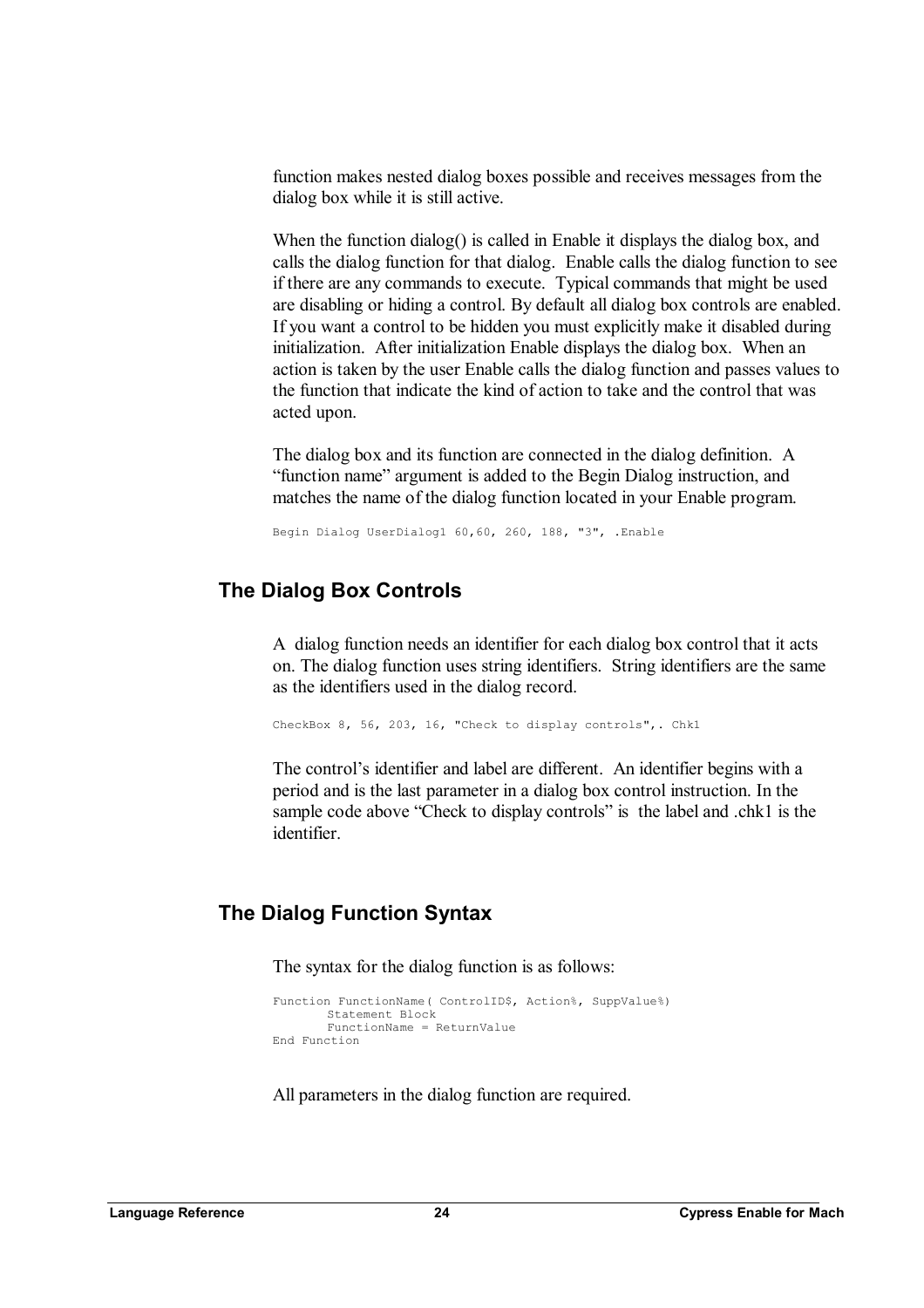A dialog function returns a value when the user chooses a command button. Enable acts on the value returned. The default is to return 0 (zero) and close the dialog box. If a non zero is assigned the dialog box remains open. By keeping the dialog box open, the dialog function allows the user to do more than one command from the same dialog box. Dialog examples ship as part of the sample .bas programs and can be found in your install directory.

**ControlID\$** Receives the identifier of the dialog box control

**Action** Identifies the action that calls the dialog function. There are six possibilities, Enable supports the first 4.

**Action 1** The value passed before the dialog becomes visible

- **Action 2** The value passed when an action is taken ( i.e. a button is pushed, checkbox is checked etc...) The controlID\$ is the same as the identifier for the control that was chosen
- **Action 3** Corresponds to a change in a text box or combo box. This value is passed when a control loses the focus (for example, when the user presses the TAB key to move to a different control) or after the user clicks an item in the list of a combo box (an *Action* value of 2 is passed first). Note that if the contents of the text box or combo box do not change, an *Action* value of 3 is not passed. When *Action* is 3, *ControlID\$* corresponds to the identifier for the text box or combo box whose contents were changed.
- **Action 4** Corresponds to a change of focus. When *Action* is 4, *ControlID\$* corresponds to the identifier of the control that is gaining the focus. *SuppValue* corresponds to the numeric identifier for the control that lost the focus. A Dialog function cannot display a message box or dialog box in response to an *Action* value of 4

**SuppValue** receives supplemental information about a change in a dialog box control. The information SuppValue receives depends on which control calls the dialog function. The following *SuppValue* values are passed when *Action* is 2 or 3.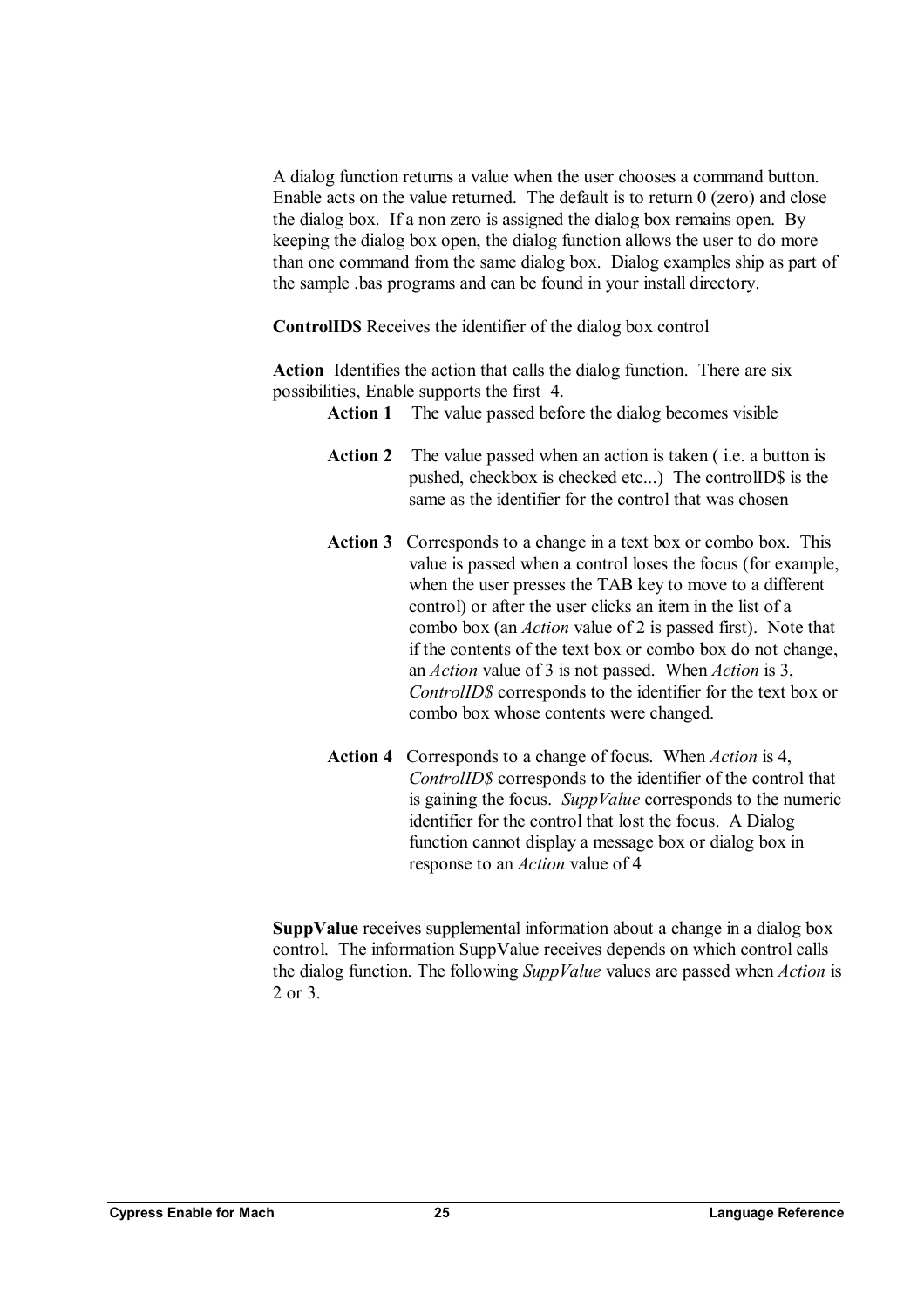| Control                              | SuppValue passed                                                                                                                                |
|--------------------------------------|-------------------------------------------------------------------------------------------------------------------------------------------------|
| ListBox, DropListBox,<br>or ComboBox | Number of the item selected where $0$ (zero) is the<br>first item in the list box, 1 is the second item, and<br>so on.                          |
| CheckBox                             | 1 if selected, 0 (zero) if cleared.                                                                                                             |
| OptionButton                         | Number of the option button selected, where 0<br>(zero) is the first option button within a group, 1 is<br>the second option button, and so on. |
| TextBox                              | Number of characters in the text box.                                                                                                           |
| ComboBox                             | If Action is 3, number of characters in the combo<br>box.                                                                                       |
| CommandButton                        | A value identifying the button chosen. This value<br>is not often used, since the same information is<br>available from the ControlID\$ value.  |

# **Statements and Functions Used in Dialog Functions**

| <b>Statement or Function</b> | <b>Action or Result</b>                                       |
|------------------------------|---------------------------------------------------------------|
| DlgControlId                 | Returns the numeric equivalent of Identifier\$, the           |
|                              | string identifier for a dialog box control.                   |
| DlgEnable,                   | The DigEnable statement is used to enable or                  |
| DlgEnable()                  | disable a dialog box control. When a control is               |
|                              | disabled, it is visible in the dialog box, but is             |
|                              | dimmed and not functional. <b>DigEnable()</b> is used to      |
|                              | determine whether or not the control is enabled.              |
| DlgFocus, DlgFocus()         | The DlgFocus statement is used to set the focus on            |
|                              | a dialog box control. (When a dialog box control              |
|                              | has the focus, it is highlighted.) <b>DigFocus</b> () returns |
|                              | the identifier of the control that has the focus.             |
| DlgListBoxArray,             | The DigListBoxArray statement is used to fill a               |
| DlgListBoxArray()            | list box or combo box with the elements of an array.          |
|                              | It can be used to change the contents of a list box or        |
|                              | combo box while the dialog box is displayed.                  |
|                              | <b>DigListBoxArray</b> () returns an item in an array and     |
|                              | the number of items in the array.                             |
| DlgSetPicture                | The <b>DigSetPicture</b> statement is used in a dialog        |
|                              | function to set the graphic displayed by a picture            |
|                              | control.                                                      |
| DlgText, DlgText             | The <b>DigText</b> statement is used to set the text or text  |
|                              | label for a dialog box control. <b>TheDlgText</b> ()          |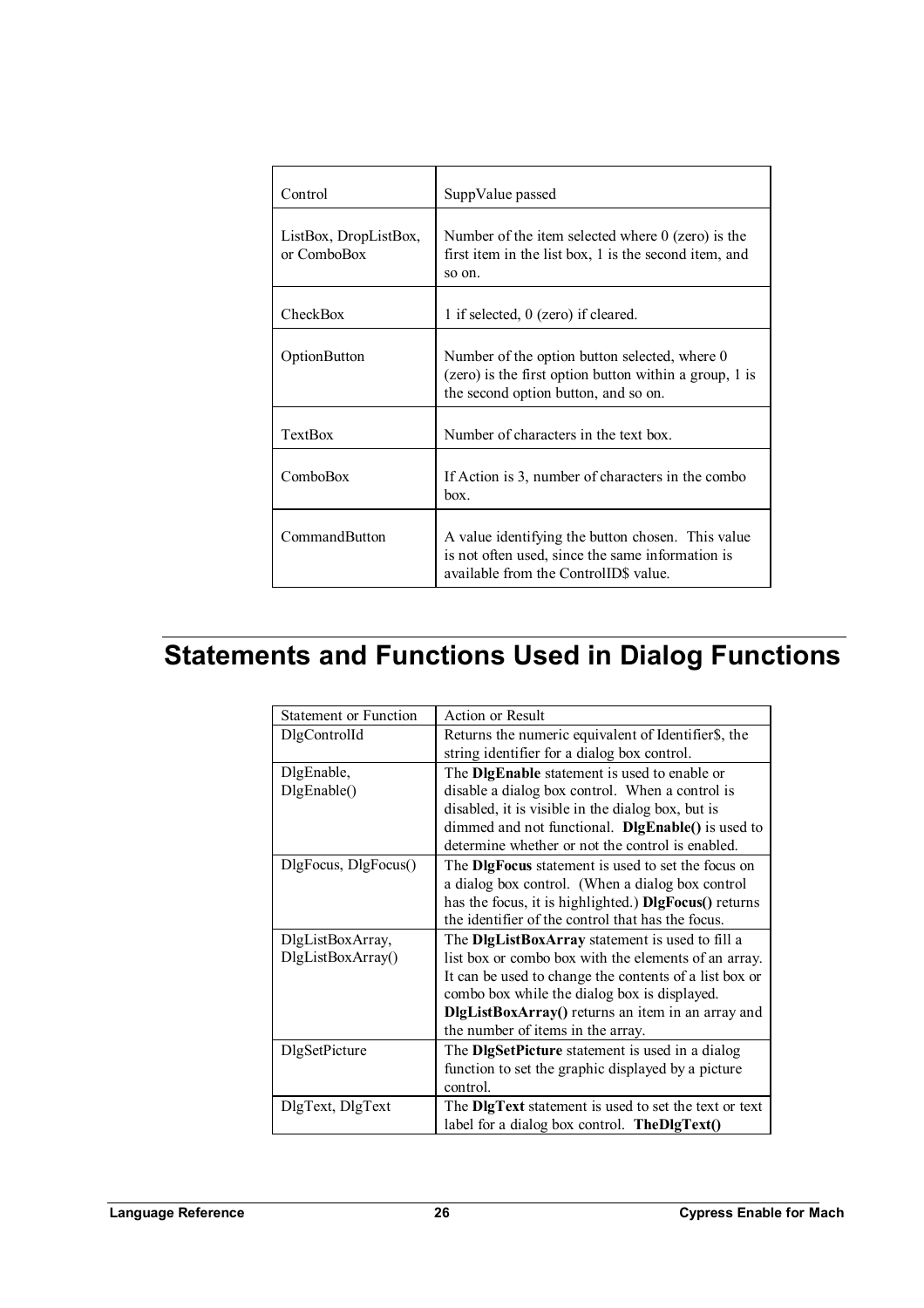|                      | function returns the label of a control.            |  |
|----------------------|-----------------------------------------------------|--|
| DlgValue, DlgValue() | The DlgValue statement is used to select or clear a |  |
|                      | dialog box control. Then DlgValue() function        |  |
|                      | returns the setting of a control.                   |  |
| DlgVisible,          | The DlgVisible statement is used to hide or show a  |  |
| DlgVisible()         | dialog box control. The DlgVisible() function is    |  |
|                      | used to determine whether a control is visible or   |  |
|                      | hidden.                                             |  |

#### **DlgControlId Function**

#### DlgControlId(*Identifier)*

Used within a dialog function to return the numeric identifier for the dialog box control specified by *Identifier*, the string identifier of the dialog box control. Numeric identifiers are numbers, starting at 0 (zero) , that correspond to the positions of the dialog box control instructions within a dialog box definition. For example, consider the following instruction in a dialog box definition: CheckBox 90, 50, 30, 12, "&Update", .MyCheckBox

The instruction DlgControlId("MyCheckBox") returns 0 (zero) if the CheckBox instruction is the first instruction in the dialog box definition, 1 if it is the second, and so on.

In most cases, your dialog functions will perform actions based on the string identifier of the control that was selected.

#### **DlgFocus Statement, DlgFocus() Function**

#### DlgFocus Identifier

DlgFocus()

The DlgFocus statement is used within a dialog function to set the focus on the dialog box control identified by Identifier while the dialog box is displayed. When a dialog box control has the focus, it is active and responds to keyboard input. For example, if a text box has the focus, any text you type appears in that text box.

The DlgFocus() function returns the string identifier for the dialog box control that currently has the focus.

#### **Example:**

This example sets the focus on the control "MyControl1" when the dialog box is initially displayed. (The main subroutine that contains the dialog box definition is not shown.)

```
Function MyDlgFunction( identifier, action, suppvalue) 
Select Case action<br>Case 1
                        ' The dialog box is displayed
        DlgFocus "MyControl1" 
    Case 2 
         ' Statements that perform actions based on which control is selected 
    End Select 
End Function
```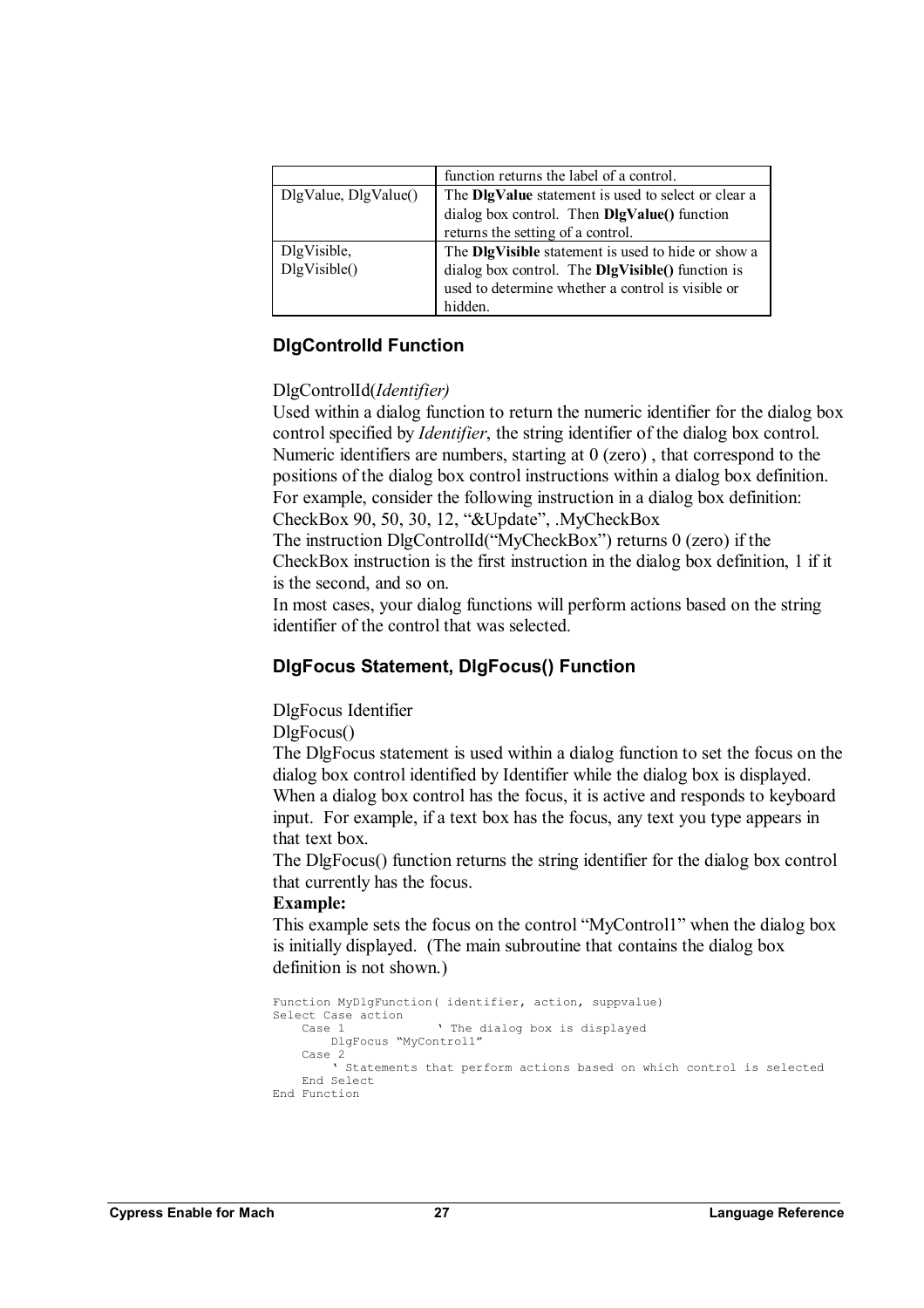#### **DlgListBoxArray, DlgListBoxArray()**

DlgListBoxArray Identifier, ArrayVariable() DlgListBoxArray(Identifier, ArrayVariable()) The DlgListBoxArray statement is used within a dialog function to fill a ListBox, DropListBox, or ComboBox with the contents of ArrayVariable() while the dialog box is displayed. The DlgListBoxArray() function fills ArrayVariable() with the contents of the ListBox, DropListBox, or ComboBox specified by Identifier and returns the number of entries in the ListBox, DropListBox, or ComboBox. The ArrayVariable() parameter is optional (and currently not implemented) with the DlgListBoxArray() function; if ArrayVariable() is omitted, DlgListBoxArray() returns the number of entries in the specified control.

#### **DlgSetPicture**

DlgSetPicture Identifier, PictureName

The DlgSetPicture function is used to set the graphic displayed by a picture control in a dialog.

The Identifier is a string or numeric representing the dialog box. The PictureName is a string that identifies the picture to be displayed.

#### **DlgValue, DlgValue()**

DlgValue Identifier, Value DlgValue(Identifier)

The DlgValue statement is used in a dialog function to select or clear a dialog box control by setting the numeric value associated with the control specified by Identifier. For example, DlgValue "MyCheckBox", 1 selects a check box, DlgValue "MyCHeckBox", 0 clears a check box, and DlgValue "MyCheckBox", -1 fills the check box with gray. An error occurs if Identifier specifies a dialog box control such as a text box or an option button that cannot be set with a numeric value.

The following dialog function uses a Select Case control structure to check the value of Action. The SuppValue is ignored in this function.

'This sample file outlines dialog capabilities, including nesting dialog boxes. Sub Main Begin Dialog UserDialog1 60,60, 260, 188, "3", .Enable Text 8,10,73,13, "Text Label:" TextBox 8, 26, 160, 18, .FText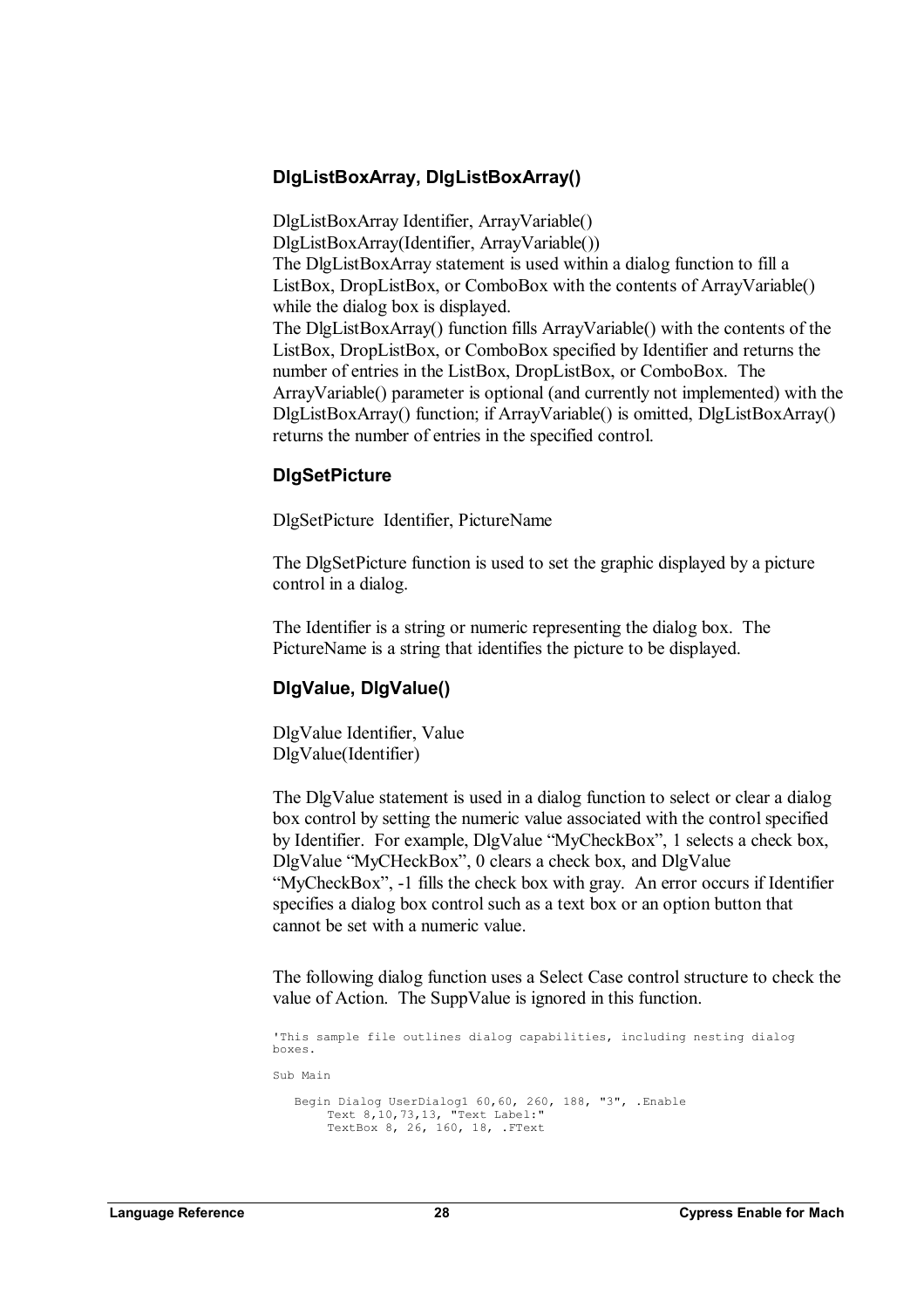```
CheckBox 8, 56, 203, 16, "Check to display controls",. Chk1 
        GroupBox 8, 79, 230, 70, "This is a group box:", .Group 
        CheckBox 18,100,189,16, "Check to change button text", .Chk2 
        PushButton 18, 118, 159, 16, "File History", .History 
        OKButton 177, 8, 58, 21 
        CancelButton 177, 32, 58, 21 
 End Dialog 
    Dim Dlg1 As UserDialog1 
   x = \overline{\text{Dialog}} \left( \text{Dlq1} \right)End Sub 
Function Enable( ControlID$, Action%, SuppValue%) 
Begin Dialog UserDialog2 160,160, 260, 188, "3", .Enable 
        Text 8,10,73,13, "New dialog Label:" 
        TextBox 8, 26, 160, 18, .FText 
        CheckBox 8, 56, 203, 16, "New CheckBox",. ch1 
        CheckBox 18,100,189,16, "Additional CheckBox", .ch2 
        PushButton 18, 118, 159, 16, "Push Button", .but1 
        OKButton 177, 8, 58, 21 
        CancelButton 177, 32, 58, 21 
 End Dialog 
 Dim Dlg2 As UserDialog2 
 Dlg2.FText = "Your default string goes here" 
Select Case Action% 
Case 1 
        DlgEnable "Group", 0 
        DlgVisible "Chk2", 0 
        DlgVisible "History", 0 
Case 2 
        If ControlID$ = "Chk1" Then 
                   DlgEnable "Group" 
                   DlgVisible "Chk2" 
                  DlgVisible "History" 
       End If 
        If ControlID$ = "Chk2" Then 
                  DlgText "History", "Push to display nested dialog" 
        End If 
        If ControlID$ = "History" Then 
                   Enable =1 
                   x = \text{Dialog}(\text{Dlg2})End If 
Case Else 
End Select 
Enable =1 
End Function
```
# **OLE Automation**

#### **What is OLE Automation?**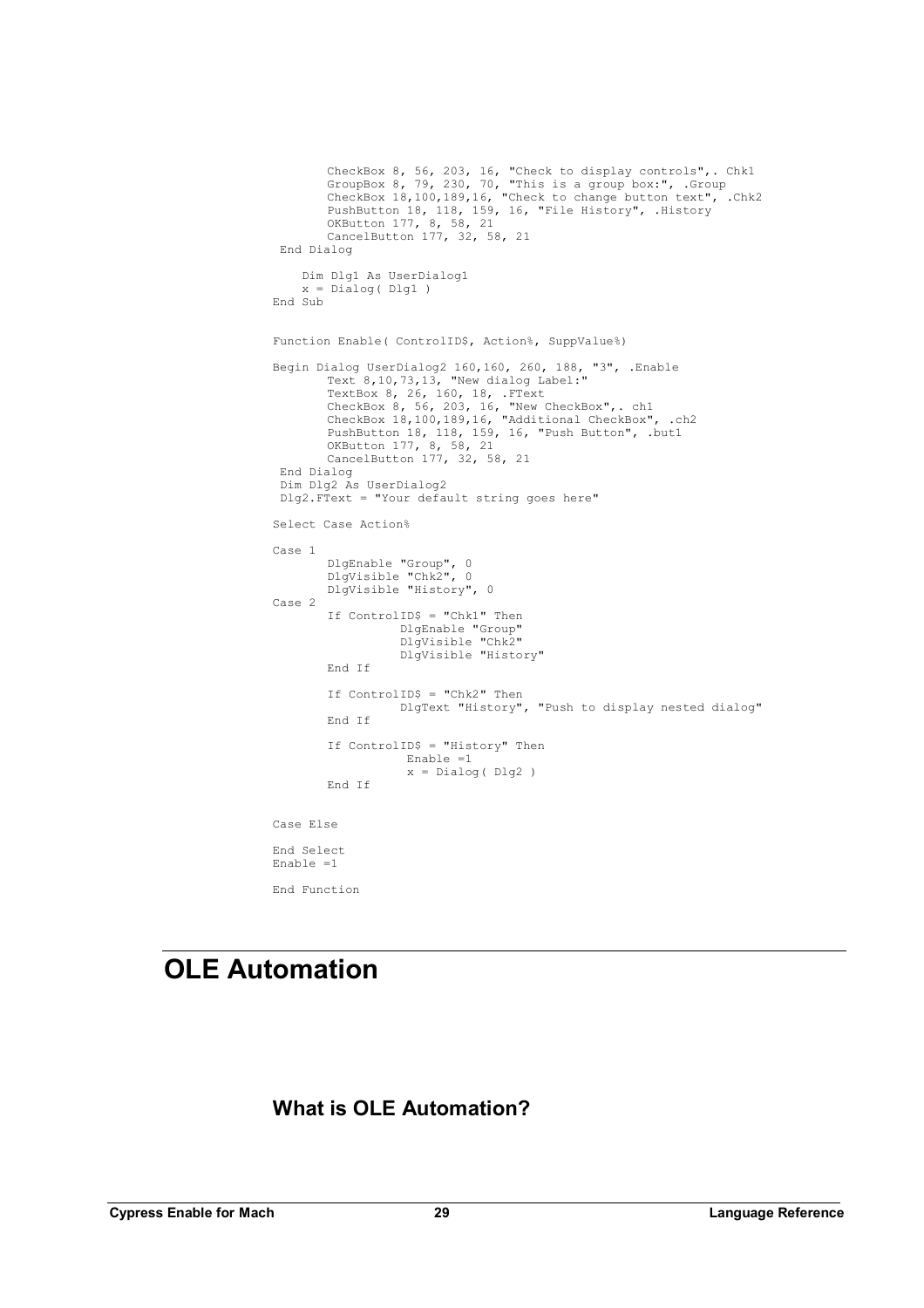OLE Automation is a standard, promoted by Microsoft, that applications use to expose their OLE objects to development tools, Enable Basic, and containers that support OLE Automation. A spreadsheet application may expose a worksheet, chart, cell, or range of cells all as different types of objects. A word processor might expose objects such as application, paragraph, sentence, bookmark, or selection.

When an application supports OLE Automation, the objects it exposes can be accessed by Enable Basic. You can use Enable Basic to manipulate these objects by invoking methods on the object, or by getting and setting the object's properties, just as you would with the objects in Enable Basic. For example, if you created an OLE Automation object named MyObj, you might write code such as this to manipulate the object:

| Sub Main<br>Dim MyObj As Object<br>Set MyObj = CreateObject ("Word.Basic")<br>MyObj.FileNewDefault<br>MyObj. Insert "Hello, world."<br>MyObj.Bold 1<br>End Sub |  |
|----------------------------------------------------------------------------------------------------------------------------------------------------------------|--|
| Document14<br>1.1<br>2<br>$\blacksquare$                                                                                                                       |  |
| Hello, world.                                                                                                                                                  |  |
|                                                                                                                                                                |  |

The following syntax is supported for the **GetObject** function:

Set MyObj = GetObject ("", class)

Where class is the parameter representing the class of the object to retrieve. The first parameter at this time must be an empty string.

The properties and methods an object supports are defined by the application that created the object. See the application's documentation for details on the properties and methods it supports.

# **Accessing an object**

The following functions and properties allow you to access an OLE Automation object: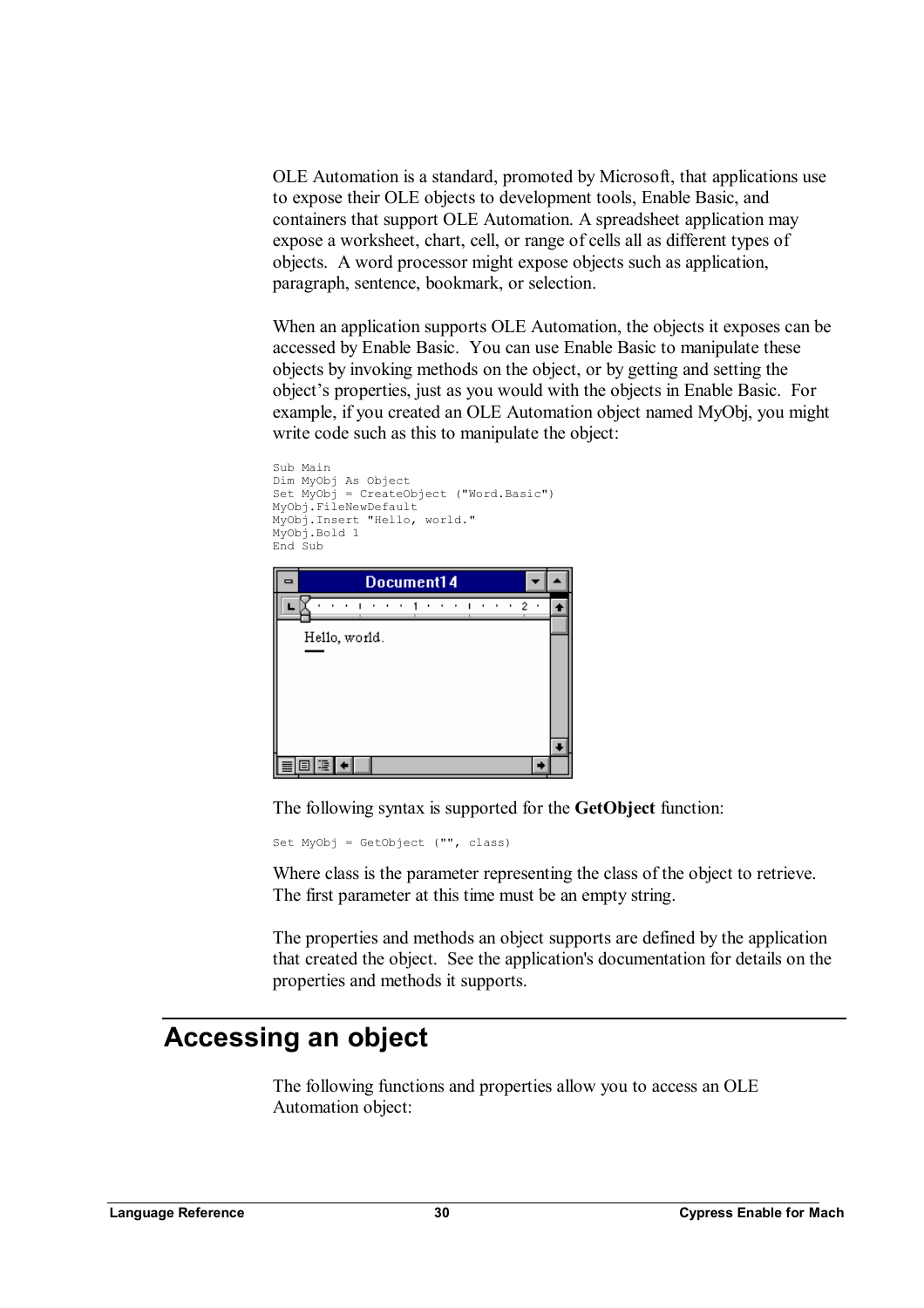| ∥ Name                | <b>Description</b>                                    |  |
|-----------------------|-------------------------------------------------------|--|
| CreateObject Function | Creates a new object of a specified type.             |  |
| GetObject Function    | Retrieves an object pointer to a running application. |  |

## **What is an OLE Object?**

An OLE *Automation Object* is an instance of a class within your application that you wish to manipulate programmatically, such as with Cypress Enable. These may be new classes whose sole purpose is to collect and expose data and functions in a way that makes sense to your customers.

The object becomes programmable when you expose those member functions. OLE Automation defines two types of members that you may expose for an object:

*Methods* are member functions that perform an action on an object. For example, a Document object might provide a Save method.

*Properties* are member function pairs that set or return information about the state of an object. For example, a Drawing object might have a style property.

For example, Microsoft suggests the following objects could be exposed by implementing the listed methods and properties for each object:

| <b>OLE</b><br><b>Automation</b><br>object | <b>Methods</b> | <b>Properties</b> |
|-------------------------------------------|----------------|-------------------|
| Application                               | Help           | ActiveDocument    |
|                                           | Quit           | Application       |
|                                           | Add Data       | Caption           |
|                                           | Repeat         | DefaultFilePath   |
|                                           | Undo           | Documents         |
|                                           |                | Height            |
|                                           |                | Name              |
|                                           |                | Parent            |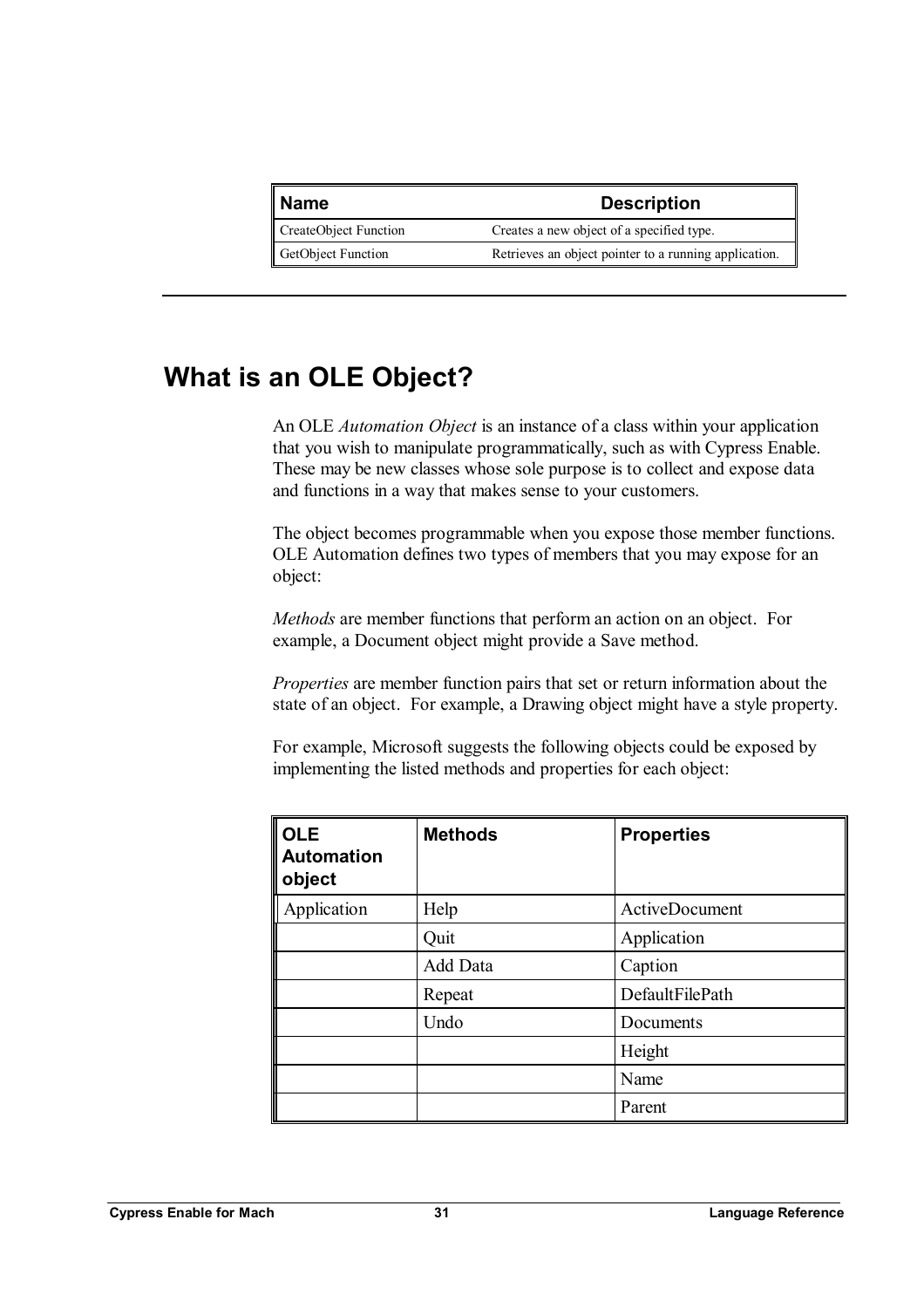| Path      |
|-----------|
| Printers  |
| StatusBar |
| Top       |
| Value     |
| Visible   |
| Width     |
|           |

| Document | Activate      | Application |
|----------|---------------|-------------|
|          | Close         | Author      |
|          | NewWindow     | Comments    |
|          | Print         | FullName    |
|          | PrintPreview  | Keywords    |
|          | RevertToSaved | Name        |
|          | Save          | Parent      |
|          | <b>SaveAs</b> | Path        |
|          |               | ReadOnly    |
|          |               | Saved       |
|          |               | Subject     |
|          |               | Title       |
|          |               | Value       |
|          |               |             |

To provide access to more than one instance of an object, expose a collection object. A collection object manages other objects. All collection objects support iteration over the objects they manage. For example, Microsoft suggests an application with a multiple document interface (MDI) might expose a Documents collection object with the following methods and properties:

| Collection object | <b>Methods</b> | <b>Properties</b> |
|-------------------|----------------|-------------------|
| Documents         | Add            | Application       |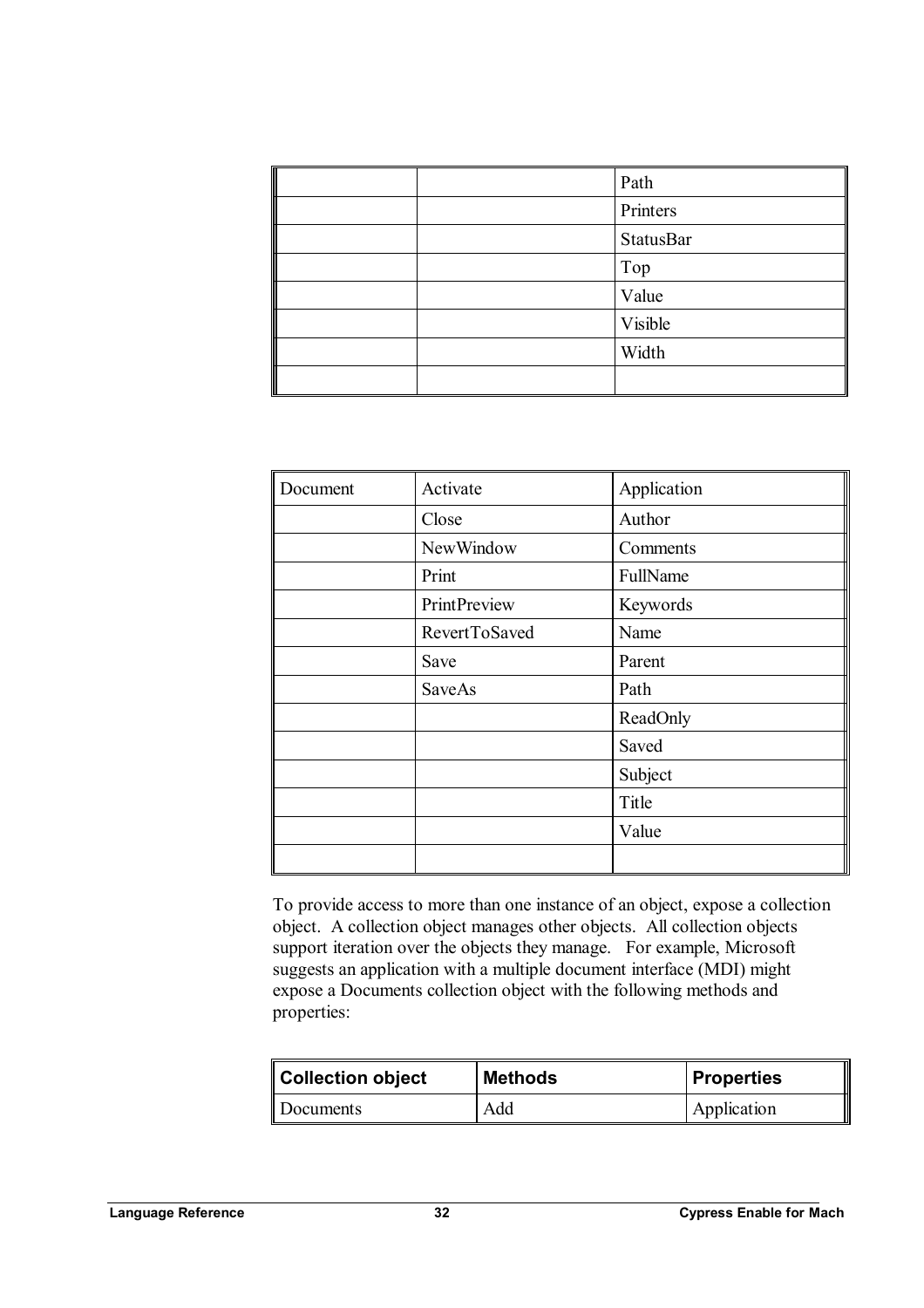| Close | Count  |
|-------|--------|
| Item  | Parent |
| Open  |        |
|       |        |

## **OLE Fundamentals**

Object linking and embedding (OLE) is a technology that allows a programmer of Windows-based applications to create an application that can display data from many different applications, and allows the user to edit that data from within the application in which it was created. In some cases, the user can even edit the data from within their application.

The following terms and concepts are fundamental to understanding OLE.

### **OLE Object**

An OLE object refers to a discrete unit of data supplied by an OLE application. An application can expose many types of objects. For example a spreadsheet application can expose a worksheet, macro sheet, chart, cell, or range of cells all as different types of objects. You use the OLE control to create linked and embedded objects. When a linked or embedded object is created, it contains the name of the application that supplied the object, its data (or, in the case of a linked object, a reference to the data), and an image of the data.

### **OLE Automation**

Some applications provide objects that support OLE Automation. You can use Enable Basic to programmatically manipulate the data in these objects. Some objects that support OLE Automation also support linking and embedding. You can create an OLE Automation object by using the CreateObject function.

#### **Class**

An objects class determines the application that provides the objects data and the type of data the object contains. The class names of some commonly used Microsoft applications include MSGraph, MSDraw, WordDocument, and ExcelWorksheet.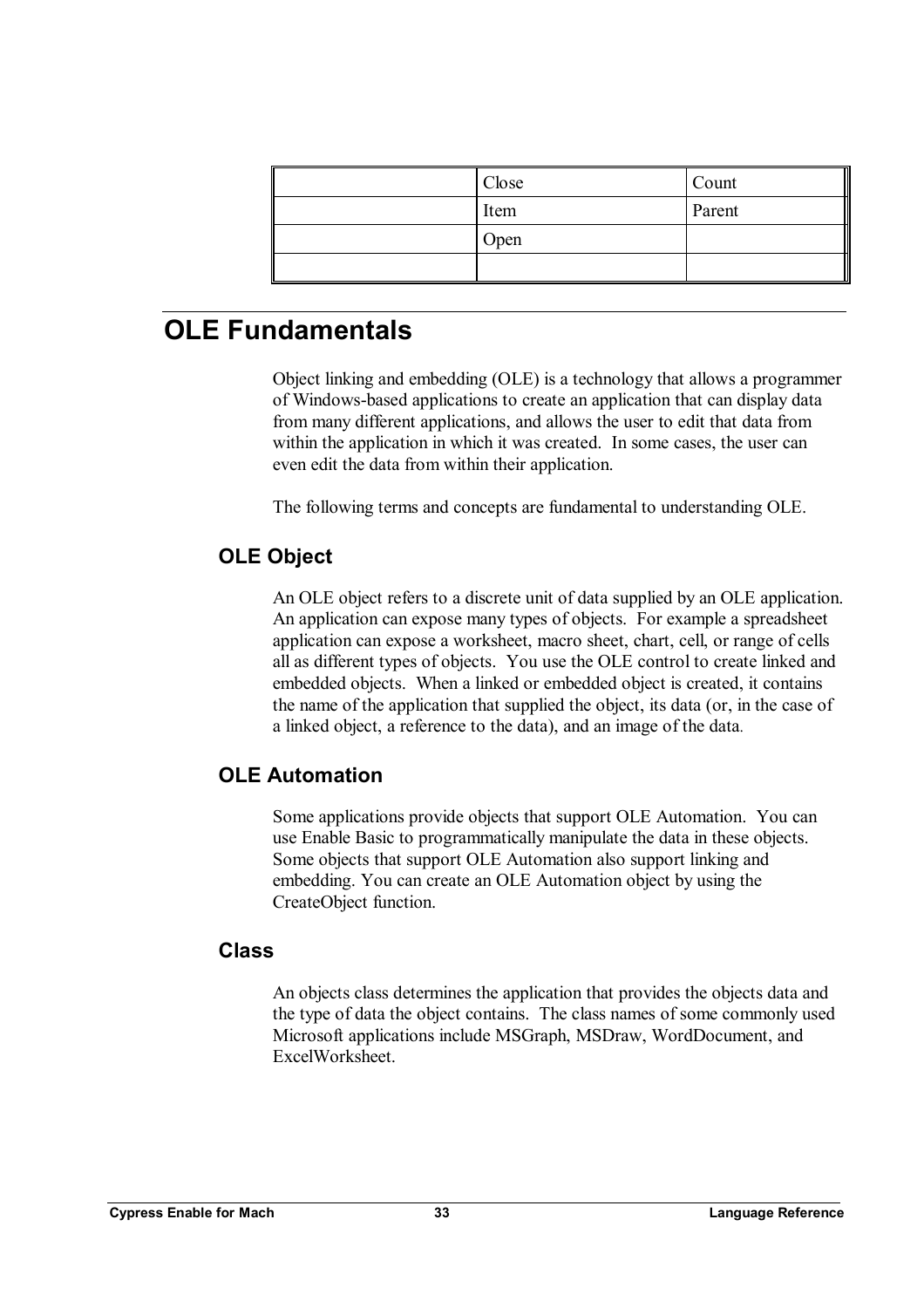# **OLE Automation and Microsoft Word example:**



# **Making Applications Work Together**

Operations like linking and object embedding need applications to work together in a coordinated fashion. However, there is no way that Windows can be set up, in advance, to accommodate all the applications and dynamic link libraries that can be installed. Even within an application, the user has the ability to select various components to install.

As part of the installation process, Windows requires that applications supporting DDE/OLE features register their support by storing information in several different locations. The most important of these to cypress enable is the registration database.

#### **WIN.INI**

The win.ini file contains a special section called [embedding] that contains information about each of three applications that operate as object servers.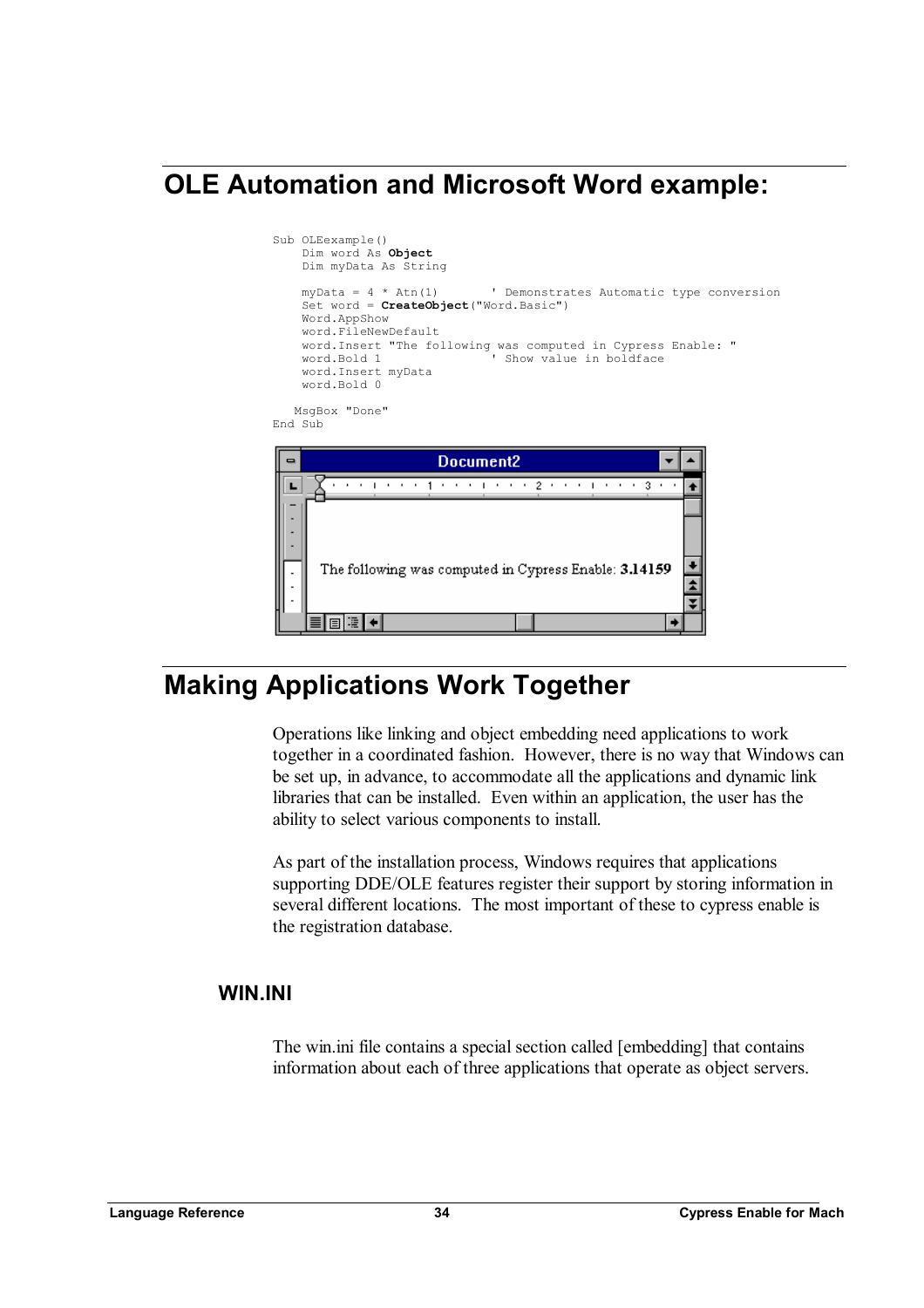### **The Registration Database.**

Starting with Windows 3.1, Each Windows system maintains a *registration database* file that records details about the DDE and OLE functions supported by the installed applications. The database is stored in file called **REG.DAT** in the \ **WINDOWS** directory.

### **The Registration database**

The registration database is a file called **REG.DAT**. The file is a database that contains information that controls a variety of activities relating to data integration using DDE and OLE. The information contained in the **REG.DAT** database can be divided into four basic categories.

#### **Associations.**

The table contains information that associates files with specific extensions to particular applications. This is essentially the same function performed by the [extensions] section of the **WIN.INI**.

### **Shell Operations.**

Windows contains two programs that are refered to as *Shell* programs. The term *Shell* refers to a program that organizes basic operating system tasks, like running applications, opening files, and sending files to the printer. Shell programs use list, windows, menus, and dialog boxes to perform these operations. In contrast, command systems like DOS require the entry of explicit command lines to accomplish these tasks

### **OLE Object Servers.**

The registration database maintains a highly structured database of the details needed by programs that operate as object servers. This is by far the most complex task performed by the database. There is no **WIN.INI** equivalent for this function.

### **DDE/OLE Automation.**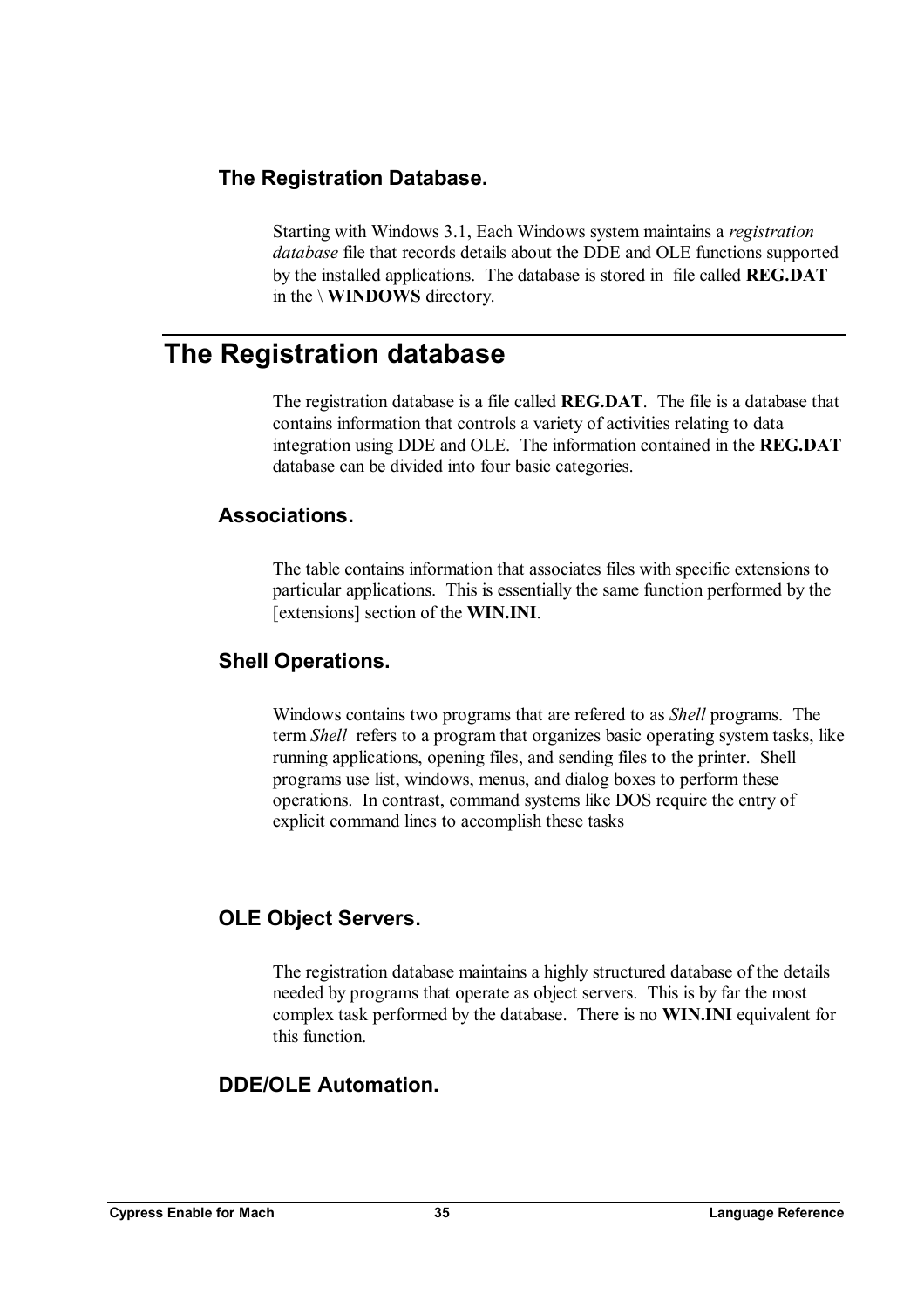The registration database contains the details and the applications that support various types of DDE/OLE Automation operations.

It is useful to appreciate the difference in structure between the **WIN.INI** file and the **REG.DAT** database. **WIN.INI** is simply a text document. There are no special structures other than headings (simply titles enclosed in brackets) that organize the information. If you want to locate an item in the **WIN.INI** file, you must search through the file for the specific item you want to locate. The registration database is a tree-like, structured database used for storing information relating to program and file operations, in particular, those that involve the use of DDE or OLE. The tree structure makes it easier to keep the complex set of instructions, needed to implement DDE and OLE operations, organized and accessible by the applications that need to use them. This is not possible when you are working with a text document like **WIN.INI.** The **WIN.INI** file records all sorts or information about the Windows system in a simple sequential listing.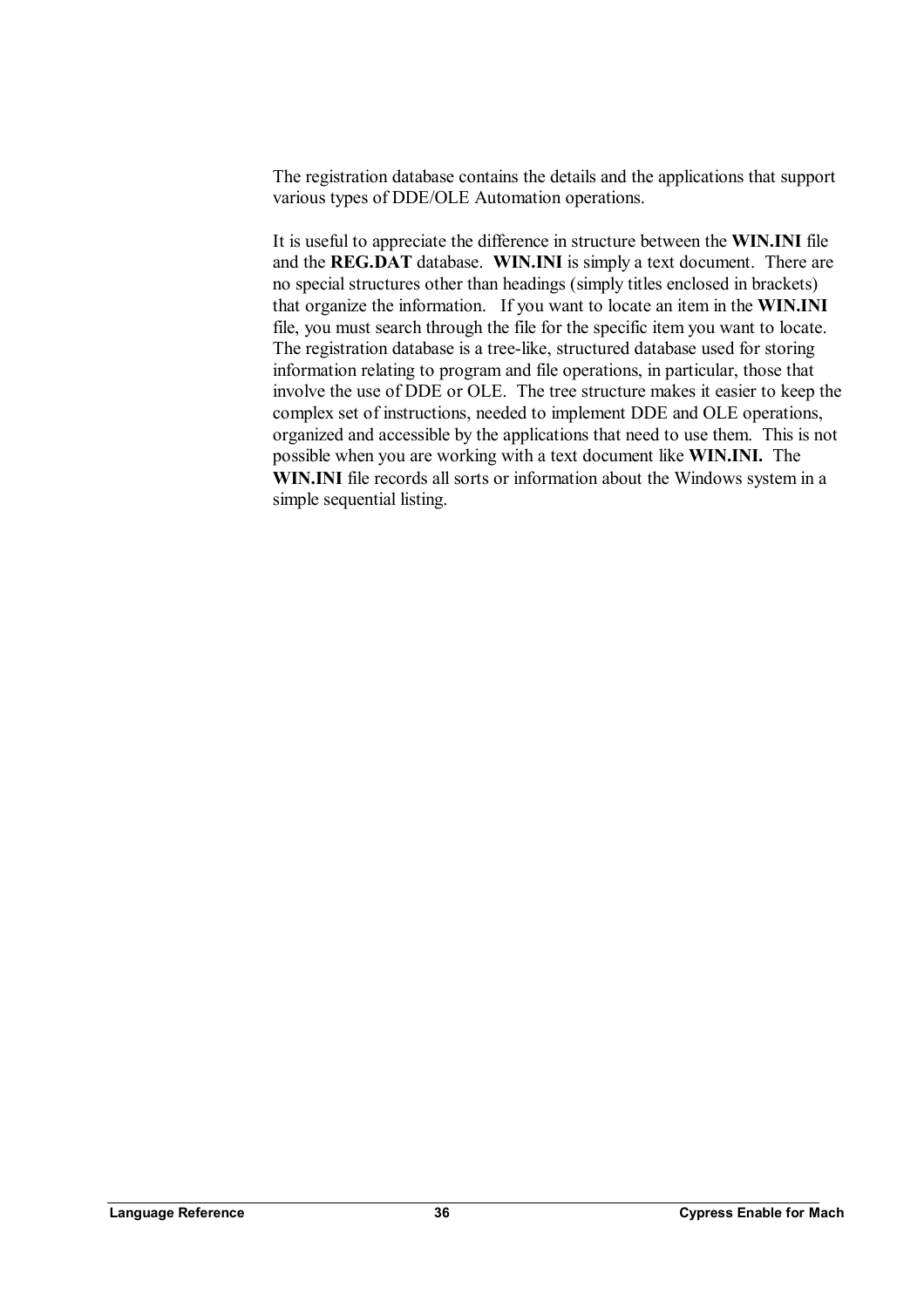## **Scripting Language Overview**

### **Quick reference of the Functions and Statements available**

### **Type/Functions/Statements**

### **Flow of Control**

Goto, End, OnError, Stop, Do...Loop, Exit Loop, For...Next, Exit For, If..Then..Else...End If, Stop, While...Wend, Select Case

 $\mathcal{L}_\text{max}$  , and the contribution of the contribution of  $\mathcal{L}_\text{max}$ 

 $\mathcal{L}_\text{max}$  , and the contribution of the contribution of  $\mathcal{L}_\text{max}$ 

### **Converting**

Chr, Hex, Oct, Str, CDbl, CInt, Clng, CSng, CStr, CVar, CVDate, Asc, Val, Date, DateSerial, DateValue, Format, Fix, Int, Day, Weekday, Month, Year, Hour, Minute, Second, TimeSerial, TimeValue

 $\mathcal{L}_\text{max} = \frac{1}{2} \sum_{i=1}^n \mathcal{L}_\text{max}(\mathbf{z}_i - \mathbf{z}_i)$ 

### **Dialog**

Text, TextBox, ListBox, DropList, ComboBox, CheckBox, OKButton, BeginDialog, EndDialog, OptionGroup, OKButton, CancelButton, PushButton, Picture, GroupBox, Multi-line TextBox,

 $\_$  , and the set of the set of the set of the set of the set of the set of the set of the set of the set of the set of the set of the set of the set of the set of the set of the set of the set of the set of the set of th

### **File I/O**

FileCopy, ChDir, ChDrive, CurDir, CurDir, MkDir,RmDir, Open, Close, Print #, Kill, FreeFile, LOF, FileLen, Seek, EOF, Write #, Input, Line Input, Dir, Name, GetAttr, SetAttr, Dir, Get, Put

 $\mathcal{L}_\text{max}$  , and the contribution of the contribution of  $\mathcal{L}_\text{max}$ 

### **Math**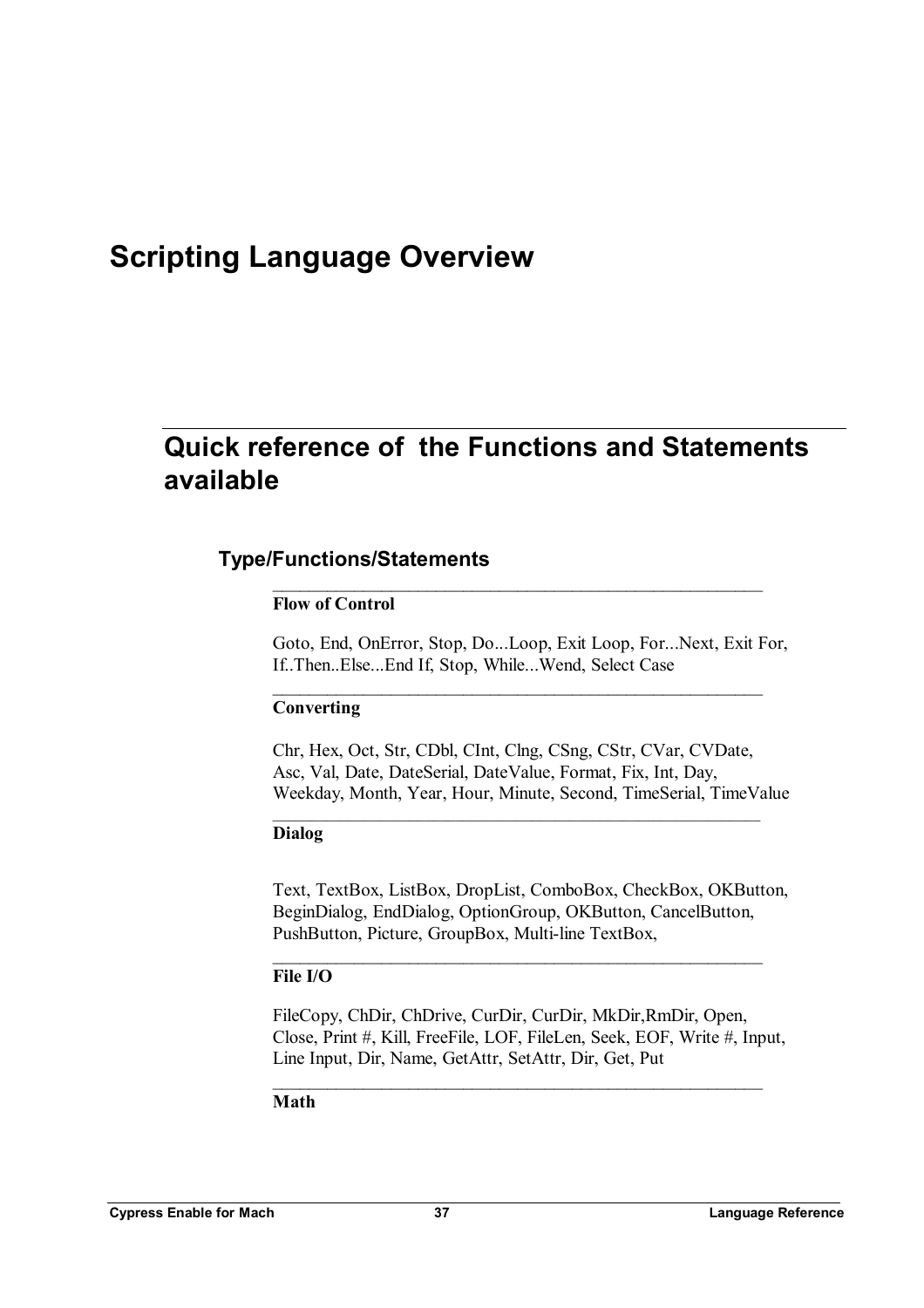Exp, Log, Sqr, Rnd, Abs, Sgn, Atn, Cos, Sin, Tan, Int, Fix

### **Procedures**

Call, Declare, Function, End Function, Sub, End Sub, Exit, Global  $\_$  , and the set of the set of the set of the set of the set of the set of the set of the set of the set of the set of the set of the set of the set of the set of the set of the set of the set of the set of the set of th

 $\mathcal{L}_\text{max}$  and the contract of the contract of the contract of the contract of the contract of the contract of the contract of the contract of the contract of the contract of the contract of the contract of the contrac

### **Strings**

Let, Len, InStr, Left, Mid, Asc, Chr, Right, LCase, Ucase, InStr, LTrim, RTrim, Trim, Option Compare, Len, Space, String, StrComp Format,

 $\mathcal{L}_\text{max}$  , and the contribution of the contribution of  $\mathcal{L}_\text{max}$ 

### **Variables and Constants**

Dim, IsNull, IsNumeric,VarType, Const, IsDate, IsEmpty, IsNull, Option Explicit, Global, Static,

 $\mathcal{L}_\text{max}$  , and the contribution of the contribution of  $\mathcal{L}_\text{max}$ 

 $\mathcal{L}_\text{max}$  and the contract of the contract of the contract of the contract of the contract of the contract of the contract of the contract of the contract of the contract of the contract of the contract of the contrac

 $\mathcal{L}_\text{max}$  and the contract of the contract of the contract of the contract of the contract of the contract of the contract of the contract of the contract of the contract of the contract of the contract of the contrac

### **Error Trapping**

On Error, Resume

### **Date/Time**

Date, Now, Time, Timer

### **DDE**

DDEInitiate, DDEExecute, DDETerminate

### **Arrays**

Option Base, Option Explicit, Static, Dim, Global, Lbound, Ubound, Erase, ReDim

 $\mathcal{L}_\text{max}$  and the contract of the contract of the contract of the contract of the contract of the contract of the contract of the contract of the contract of the contract of the contract of the contract of the contrac

 $\mathcal{L}_\text{max}$  and the contract of the contract of the contract of the contract of the contract of the contract of the contract of the contract of the contract of the contract of the contract of the contract of the contrac

### **Miscellaneous**

SendKeys, AppActivate, Shell, Beep, Rem, CreateObject, GetObject Randomize

### **Data Types**

**usage**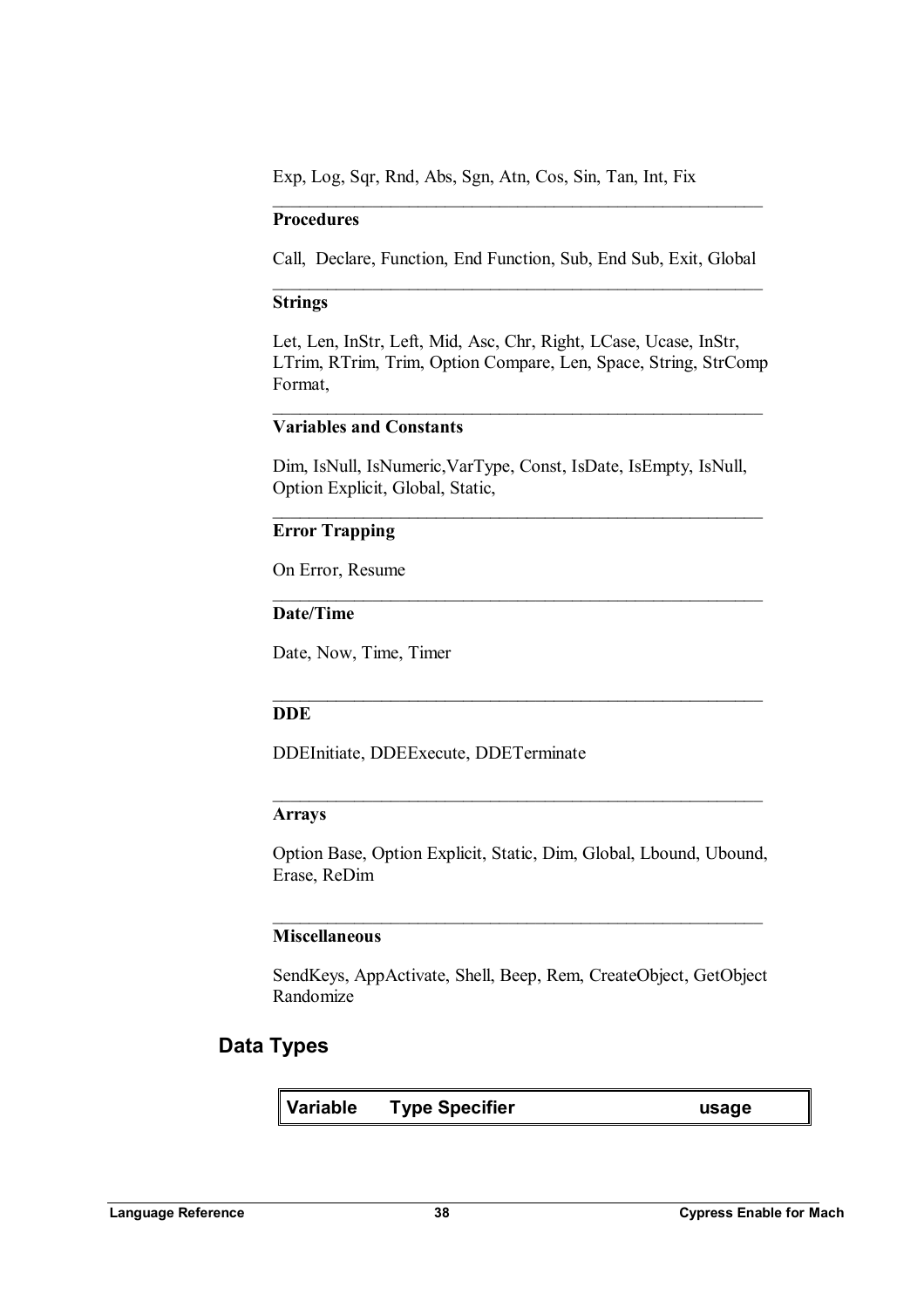| <b>String</b>          | S             | Dim Str Var As String  |
|------------------------|---------------|------------------------|
| Integer                | $\frac{0}{0}$ | Dim Int Var As Integer |
| Long                   | &             | Dim Long Var As Long   |
| Single                 |               | Dim Sing Var As Single |
| Double                 | #             | Dim Dbl Var As Double  |
| Variant                |               | Dim X As Any           |
| Boolean                |               | Dim X As Boolean       |
| <b>Byte</b>            |               | Dim X As B             |
| Object                 |               | Dim X As Object        |
| Currency<br>supported) |               | (Not currently         |

### **Operators**

### **Arithmetic Operators**

| <b>Operator</b> | <b>Function</b>        | <b>Usage</b>  |
|-----------------|------------------------|---------------|
| $\wedge$        | Exponentiation         | $x = y^2$     |
|                 | Negation               | $x = -2$      |
| $\ast$          | Multiplication         | $x\% = 2 * 3$ |
|                 | division<br>$x = 10/2$ |               |
| Mod             | Modulo<br>$x = y$ Mod  |               |
| Z               |                        |               |
| $^{+}$          | Addition               | $x = 2 + 3$   |
|                 | Subtraction            | $x = 6 - 4$   |

\*Arithmetic operators follow mathematical rules of precedence \* '+' or '&' can be used for string concatenation.

**\_\_\_\_\_\_\_\_\_\_\_\_\_\_\_\_\_\_\_\_\_\_\_\_\_\_\_\_\_\_\_\_\_\_\_\_\_\_\_\_\_\_\_\_\_\_\_\_\_\_\_\_\_\_\_\_\_**

### **Operator Precedence**

| ∥Operator | <b>Description</b> | Order   |
|-----------|--------------------|---------|
|           | parenthesis        | highest |
|           | exponentiation     |         |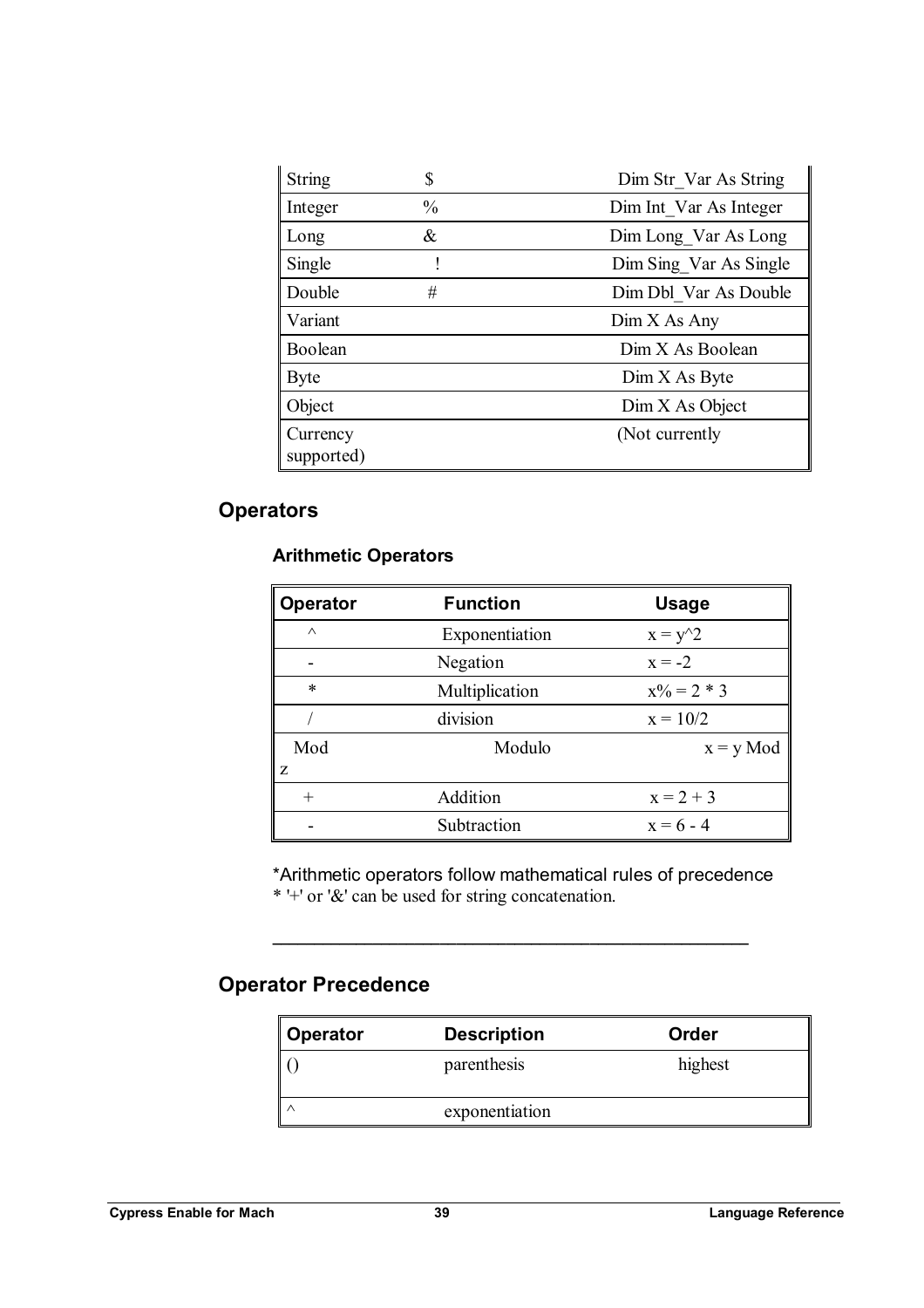|                                   | unary minus                          |        |
|-----------------------------------|--------------------------------------|--------|
| ′*,                               | division/multplication               |        |
| mod                               | modulo                               |        |
| $+, -, \&$                        | addition, subtraction, concatenation |        |
| $=, \leq, \leq, \geq, \leq, \geq$ | relational                           |        |
| not                               | logical negation                     |        |
| and                               | logical conjunction                  |        |
| <sub>or</sub>                     | logical disjunction                  |        |
| Xor                               | logical exclusion                    |        |
| Eqv                               | logical Equivalence                  |        |
| Imp                               | logical Implication                  | lowest |

### **Relational Operators**

| Operator | <b>Function</b>          | <b>Usage</b> |
|----------|--------------------------|--------------|
|          | Less than                | x < Y        |
| $\leq$   | Less than or equal to    | $x \leq Y$   |
|          | Equals                   | $x = Y$      |
| $=$      | Greater than or equal to | $x \geq Y$   |
|          | Greater than             | x > Y        |
|          | Not equal to             | $x \ll Y$    |

### **Logical Operators**

| ∥ Operator | <b>Function</b>  | <b>Usage</b>              |
|------------|------------------|---------------------------|
|            |                  |                           |
| Not        | Logical Negation | If Not $(x)$              |
| And        | Logical And      | If $(x> y)$ And $(x < Z)$ |
| <b>Or</b>  | Logical Or       | if $(x = y)$ Or $(x = z)$ |

### **Functions, Statements, Reserved words - Quick Reference \_\_\_\_\_\_\_\_\_\_\_\_\_\_\_\_\_\_\_\_\_\_\_\_\_\_\_\_\_\_\_\_\_\_\_\_\_\_\_\_\_\_\_\_\_\_\_**

Abs, Access, Alias, And, Any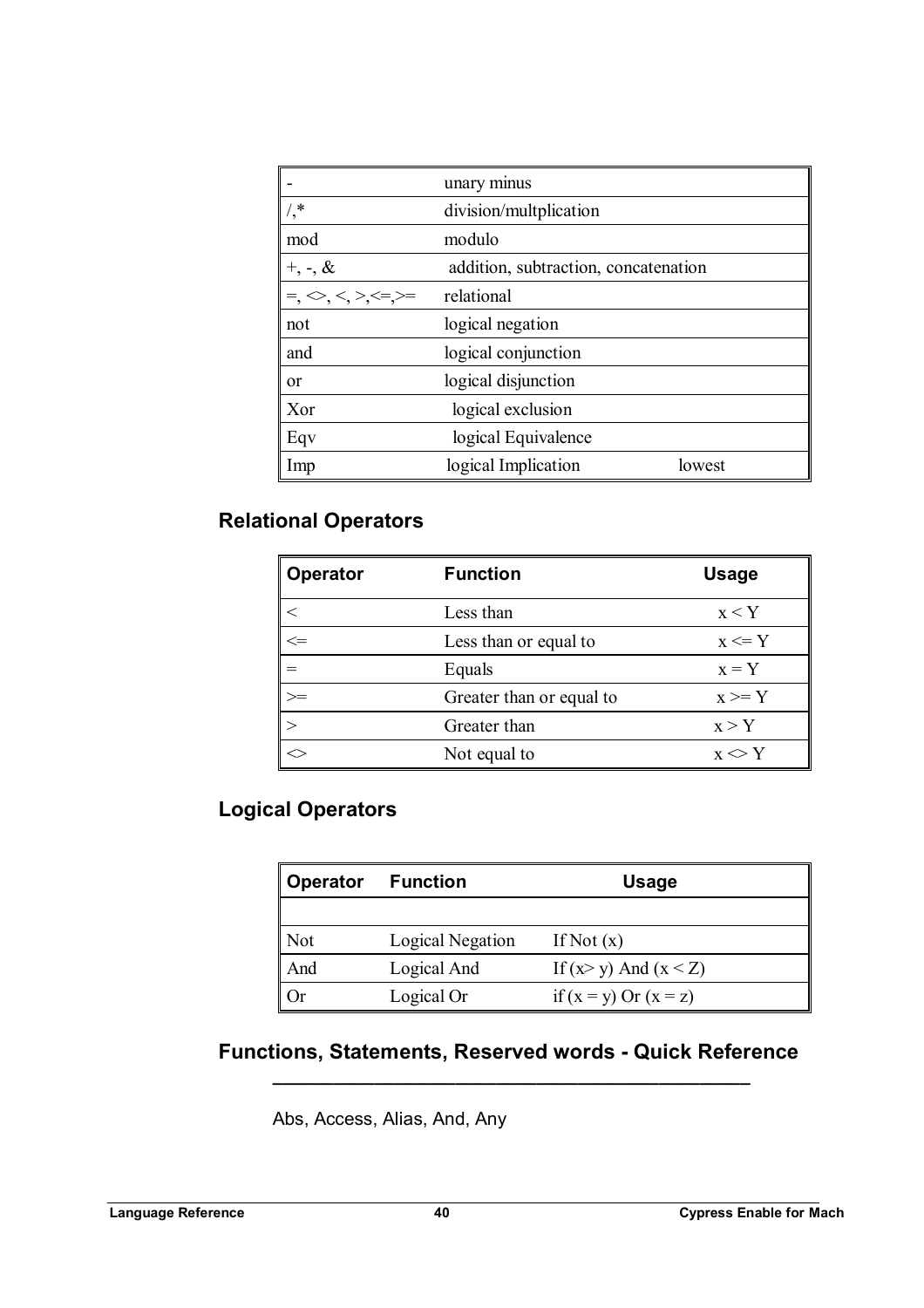App, AppActivate, Asc, Atn, As Base, Beep, Begin, Binary, ByVal Call, Case, ChDir, ChDrive, Choose, Chr, Const, Cos, CurDir, CDbl, CInt, CLng, CSng, CStr, CVar, CVDate,Close, CreateObject Date, Day, Declare, Dim, Dir, Do...Loop,Dialog, DDEInitiate DDEExecute, DateSerial, DateValue, Double Else, ElseIf, End, EndIf, EOF, Eqv, Erase, Err, Error Exit, Exp, Explicit False, FileCopy, FileLen, Fix, For, For...Next, Format, Function Get, GetAttr, GoTo, Global, Get Object Hex, Hour If...Then...Else...[End If], Imp, Input, InputBox, InStr, Int, Integer, Is, IsEmpty, IsNull, IsNumeric, IsDate Kill LBound, LCase, Left, Len, Let, LOF,Log, Long, Loop, LTrim Line Input Mid,Minute, MkDir, Mod, Month, MsgBox Name, Next, Not, Now Oct,On, Open, OKButton,Object, Option, Optional, Or, On Error Print, Print #, Private, Put Randomize, Rem, ReDim, RmDir, Rnd, Rtrim Seek, SendKeys, Set, SetAttr, Second, Select, Shell, Sin, Sqr, Stop,Str, Sng, Single, Space, Static, Step, Stop, Str, String, Sub, StringComp Tan,Text, TextBox, Time, Timer, TimeSerial, TimeVale, Then, Type, Trim, True, To, Type UBound, UCase, Ucase, Until Val, Variant, VarType Write #, While, Weekday, Wend, With Xor Year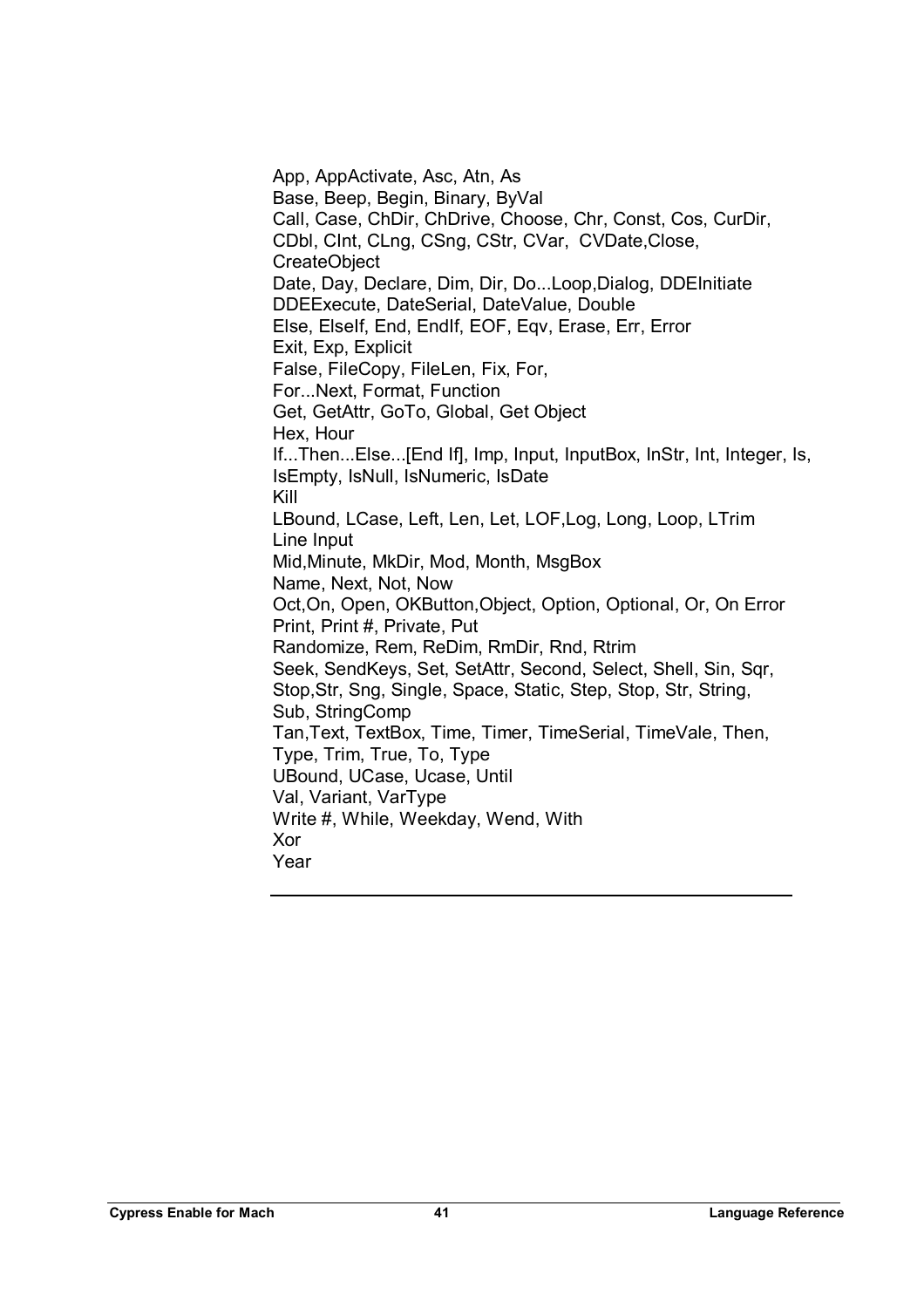# **Language Reference A - Z**

### **Abs Function**

Abs (*number*)

Returns the absolute value of a number.

The data type of the return value is the same as that of the number argument. However, if the number argument is a Variant of VarType (String) and can be converted to a number, the return value will be a Variant of VarType (Double). If the numeric expression results in a Null, Abs returns a Null.

#### **Example:**

```
Sub Main 
       Dim Msg, X, Y 
       X = InputBox("Enter a Number:") 
       Y = \text{Abs}(X)Msg = "The number you entered is " & X 
        Msg = Msg + ". The Absolute value of " & X & " is " & Y 
        MsgBox Msg 'Display Message.
```
End Sub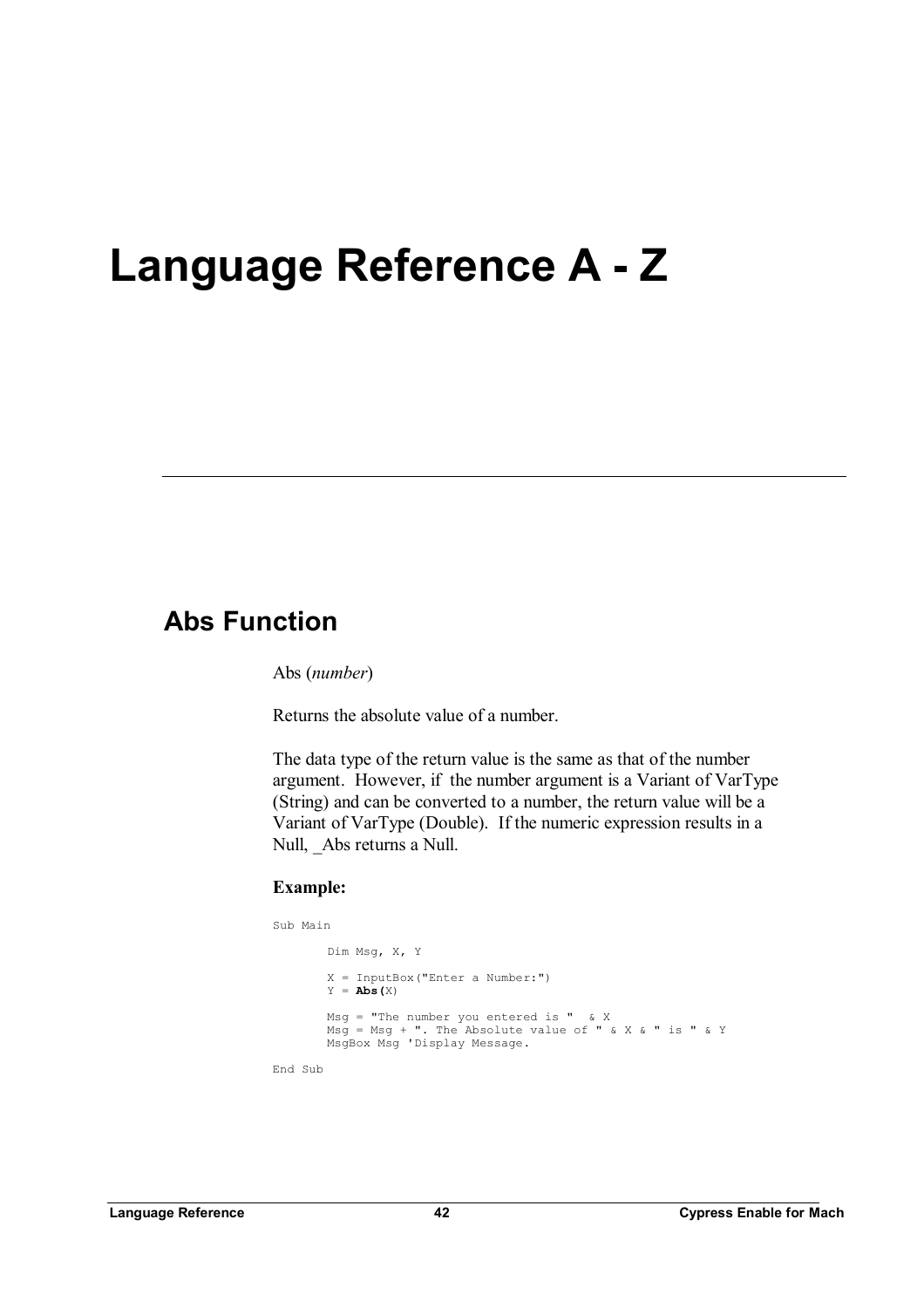|                 | <b>InputBox Dialog</b>     |
|-----------------|----------------------------|
| Enter a Number: | <b>OK</b><br><b>Cancel</b> |
|                 |                            |

## **AppActivate Statement**

AppActivate "*app"*

Activates an application.

The parameter *app* is a string expression and is the name that appears in the title bar of the application window to activate.

Related Topics: Shell, SendKeys

### **Example:**

| Sub Main ()<br>AppActivate "Microsoft Word"<br>SendKeys "%F,%N, Cypress Enable", True<br>$Msq = "Click OK to close Word"$<br>MsgBox Msg<br>AppActivate "Microsoft Word"<br>SendKeys "%F,%C,N", True |  |  |  |  |
|-----------------------------------------------------------------------------------------------------------------------------------------------------------------------------------------------------|--|--|--|--|
| End Sub                                                                                                                                                                                             |  |  |  |  |
| Click OK to close Word                                                                                                                                                                              |  |  |  |  |
|                                                                                                                                                                                                     |  |  |  |  |

## **Asc Function**

Asc ( *str*)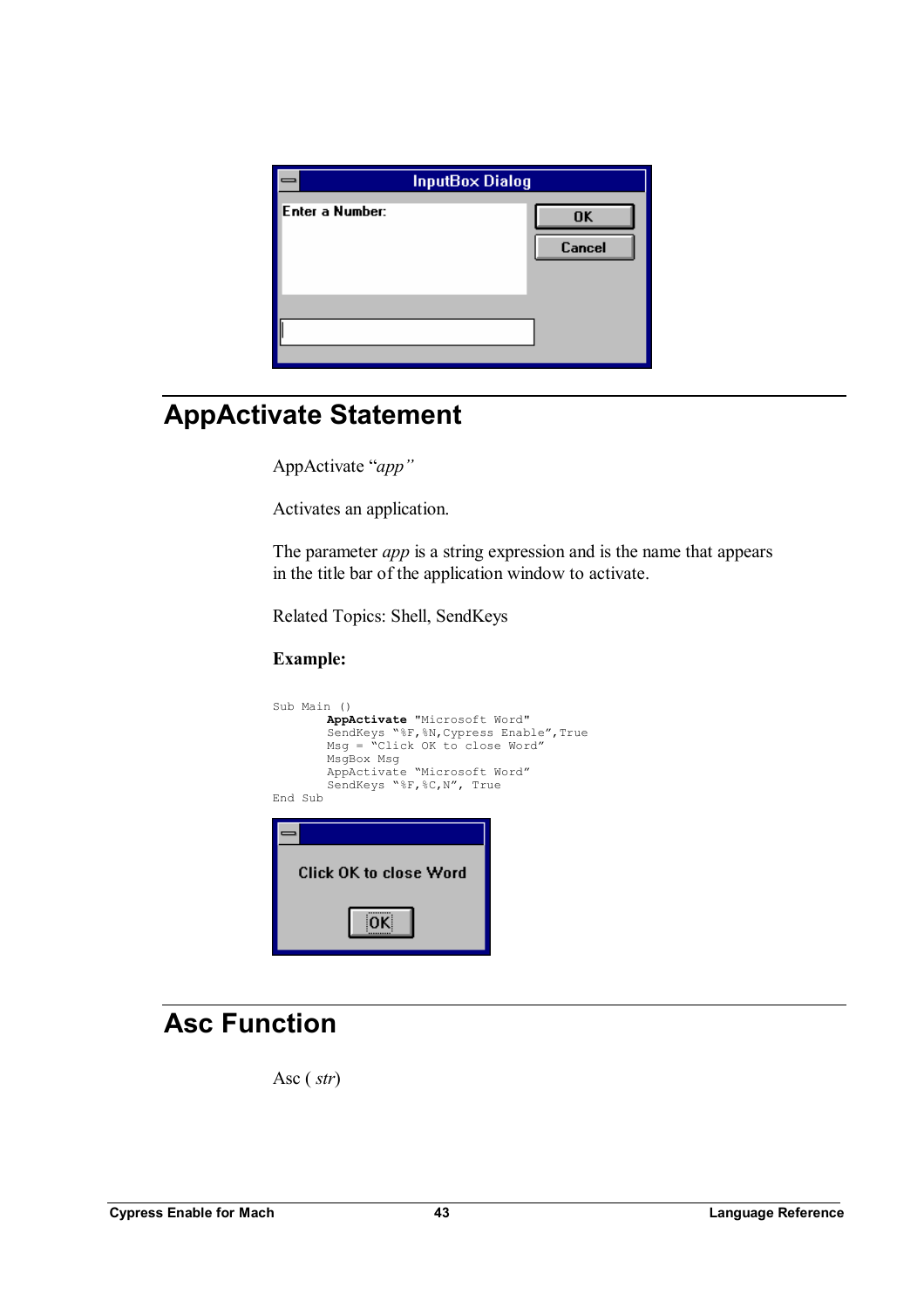Returns a numeric value that is the ASCII code for the first character in a string.

### **Example:**

```
Sub Main () 
    Dim I, Msg ' ' Declare variables.
    For I = Asc("A") To Asc("Z") ' From A through Z. 
       Msg = Msg & Chr(I) \qquad ' Create a string.
   Next I<br>MsgBox Msg
                                  ' Display results.
End Sub
```
## **Atn Function**

Atn (*rad* )

Returns the arc tangent of a number

The argument *rad* can be any numeric expression. The result is expressed in radians

Related Topics: Cos, Tan, Sin

### **Example:**

```
Sub AtnExample () 
    Dim Msg, Pi ' Declare variables. 
    Pi = 4 * Atn(1) ' Calculate Pi.
    Msg = "Pi is equal to " & Str(Pi) 
    MsgBox Msg \qquad \qquad ' Display results.
End Sub 
   Pi is equal to 3.14159
             OK
```
### **Beep Statement**

Beep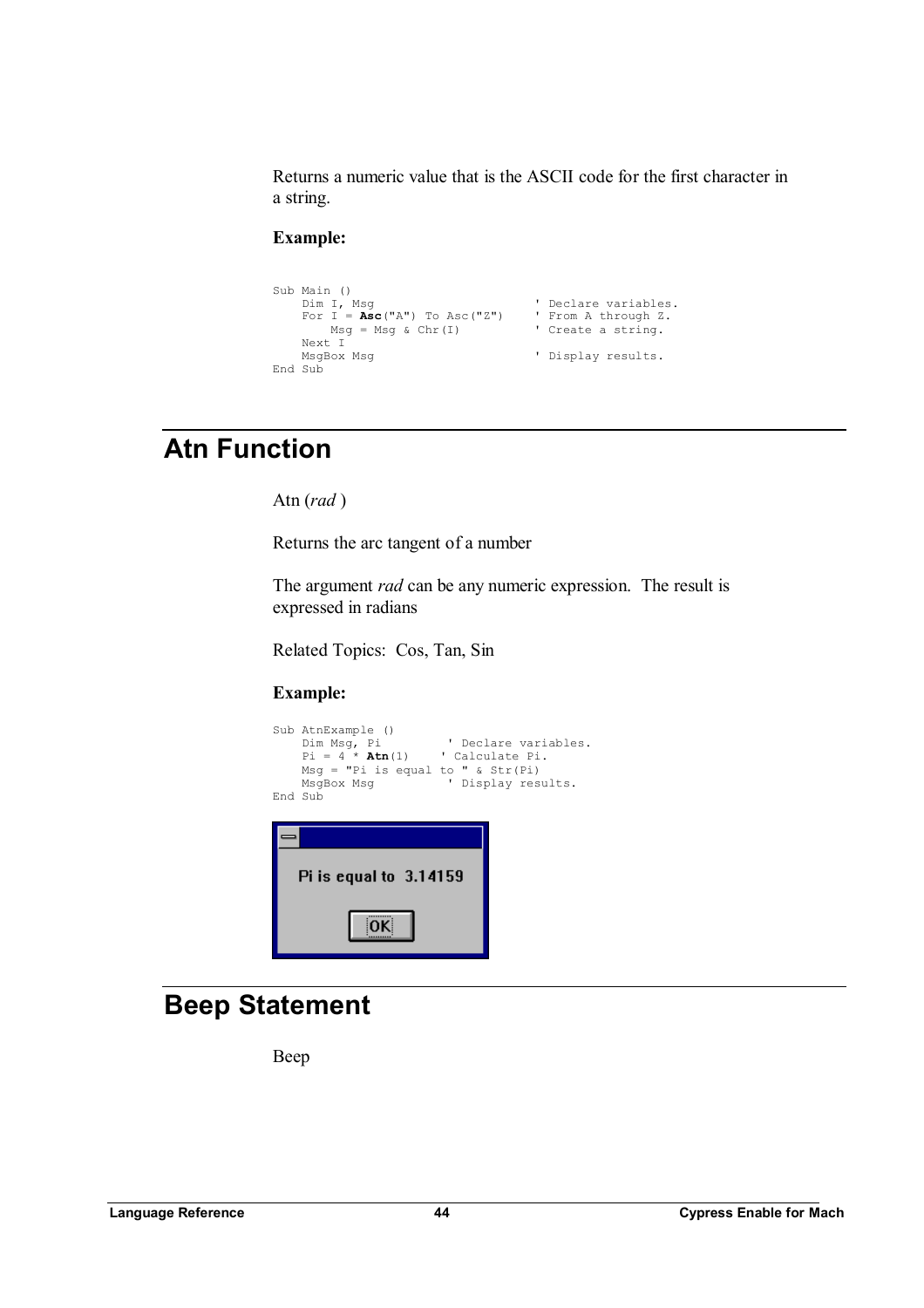Sounds a tone through the computer's speaker. The frequency and duration of the beep depends on hardware, which may vary among computers.

### **Example:**

| Sub BeepExample ()<br>Dim Answer, Msq<br>Do. |         |                                                        | ' Declare variables.   |                                                                          |  |
|----------------------------------------------|---------|--------------------------------------------------------|------------------------|--------------------------------------------------------------------------|--|
|                                              | Exit Do | Answer = InputBox ("Enter a value from $1$ to $3.'$ ") |                        | If Answer $>= 1$ And Answer $<= 3$ Then ' Check range.<br>' Exit DoLoop. |  |
| Else<br>End If                               | Beep    |                                                        |                        | ' Beep if not in range.                                                  |  |
| Loop<br>End Sub                              |         | MsgBox "You entered a value in the proper range."      |                        |                                                                          |  |
|                                              |         |                                                        | <b>InputBox Dialog</b> |                                                                          |  |
|                                              |         | Enter a value from 1 to 3.                             |                        | <b>OK</b><br>Cancel                                                      |  |
|                                              |         |                                                        |                        |                                                                          |  |

### **Call Statement**

Call funcname [(parameter(s)] or [parameter(s)]

Activates an Enable Subroutine called *name* or a DLL function with the name *name*. The first parameter is the name of the function or subroutine to call, and the second is the list of arguments to pass to the called function or subroutine.

You are never required to use the Call statement when calling an Enable subroutine or a DLL function. Parentheses must be used in the argument list if the Call statement is being used.

```
Sub Main () 
        Call Beep 
         MsgBox "Returns a Beep"
```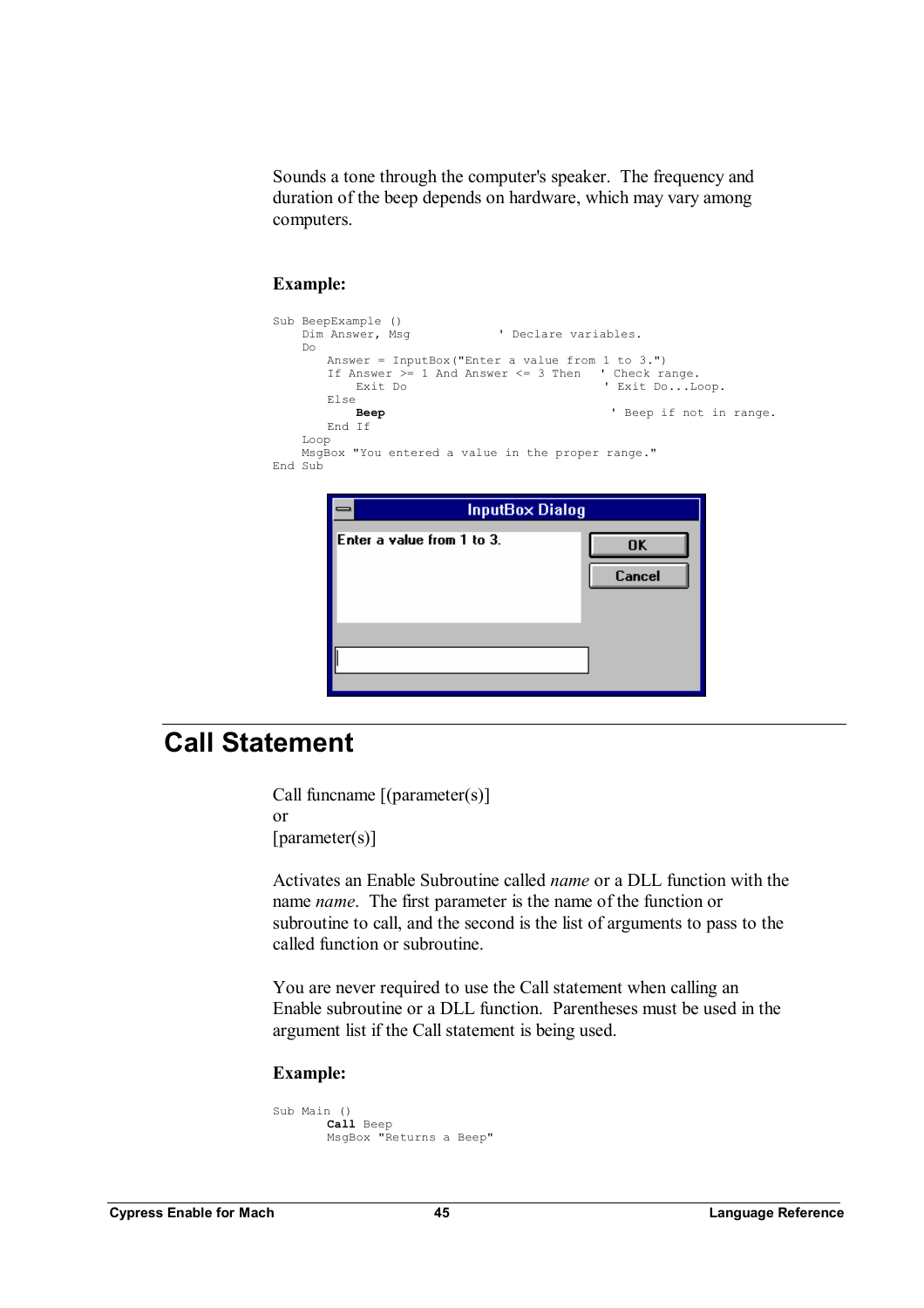| End Sub |                |
|---------|----------------|
|         |                |
|         | Returns a Beep |
|         |                |

### **CBool Function**

CBool (*expression*)

Converts expressions from one data type to a boolean. The parameter *expression* must be a valid string or numeric expression.

#### **Example:**

```
Sub Main 
 Dim A, B, Check 
  A = 5: B = 5 
  Check = CBool(A = B)Print Check 
  A = 0Check = CBool(A)Print Check 
End Sub
```
### **CDate Function**

CVDate (*expression*)

Converts any valid expression to a Date variable with a vartype of 7. The parameter *expression* must be a valid string or numeric date expression and can represent a date from January 1, 30 through December 31, 9999.

### **Example:**

Sub Main

```
Dim MyDate, MDate, MTime, MSTime 
MybDate = "May 29, 1959" ' Define date. 
MDate = CDate(MybDate) ' Convert to Date data type.
```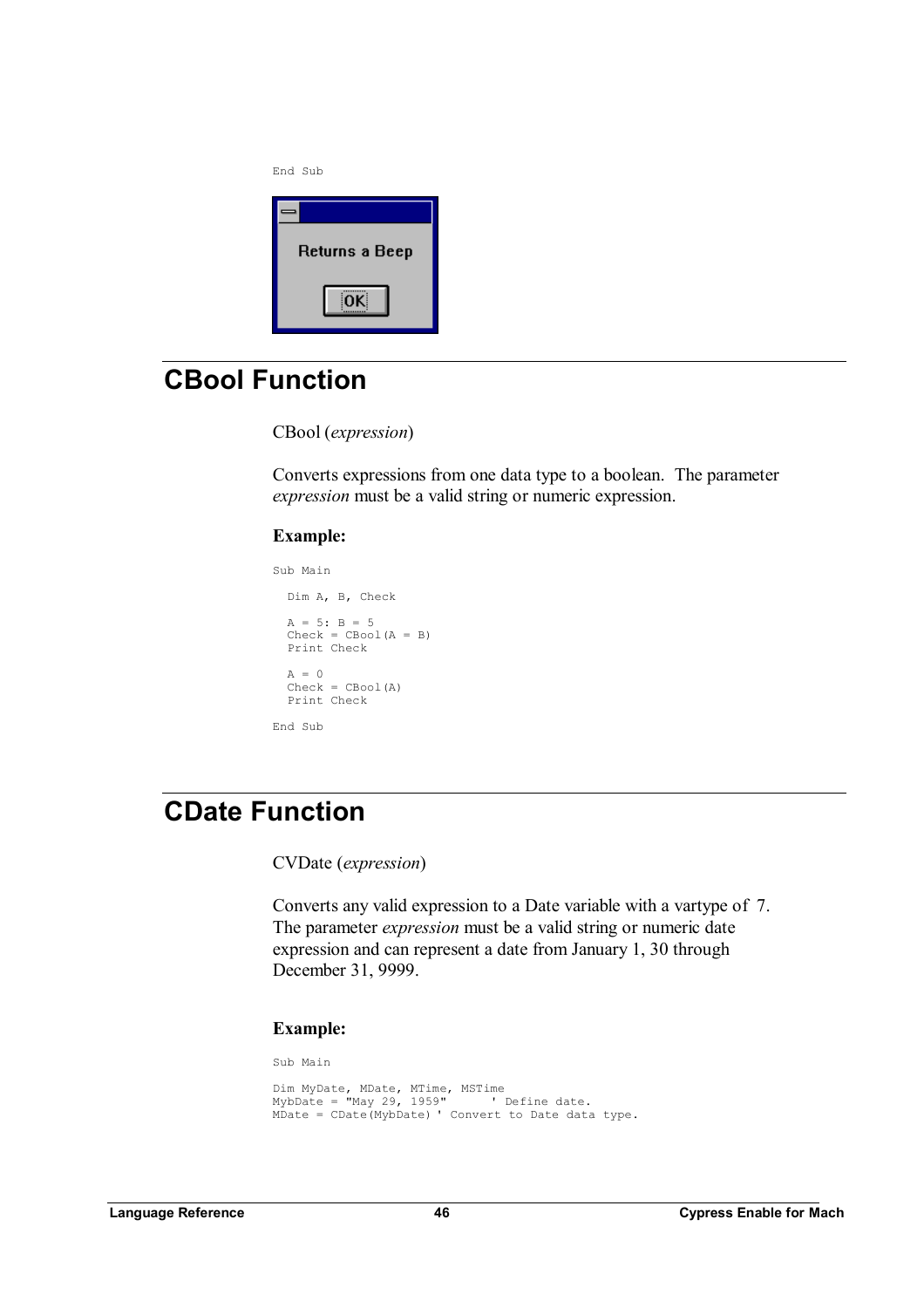```
MTime = "10:32:27 PM" ' Define time.
MSTime = CDate(MTime) ' Convert to Date data type. 
Print MDate 
Print MSTime 
End Sub
```
### **CDbl Function**

CDbl (*expression*)

Converts expressions from one data type to a double. The parameter *expression* must be a valid string or numeric expression.

### **Example:**

```
Sub Main () 
   Dim y As Integer 
    y = 25555 'the integer expression only allows for 5 digits 
    If VarType(y) = 2 Then 
   Print y 
      x = CDb1(y) 'Converts the integer value of y to a double value in x
      x = x * 100000 'y is now 10 digits in the form of x
      Print x 
    End If 
End Sub
```
### **ChDir Statement**

ChDir *pathname* 

Changes the default directory

*Pathname*: [*drive*:] [ \ ] *dir*[\*dir*]...

The parameter *pathname* is a string limited to fewer then 128 characters. The *drive* parameter is optional. The *dir* parameter is a directory name. ChDir changes the default directory on the current drive, if the drive is omitted.

Related Topics: CurDir, CurDir\$, ChDrive, Dir, Dir\$, MkDir, RmDir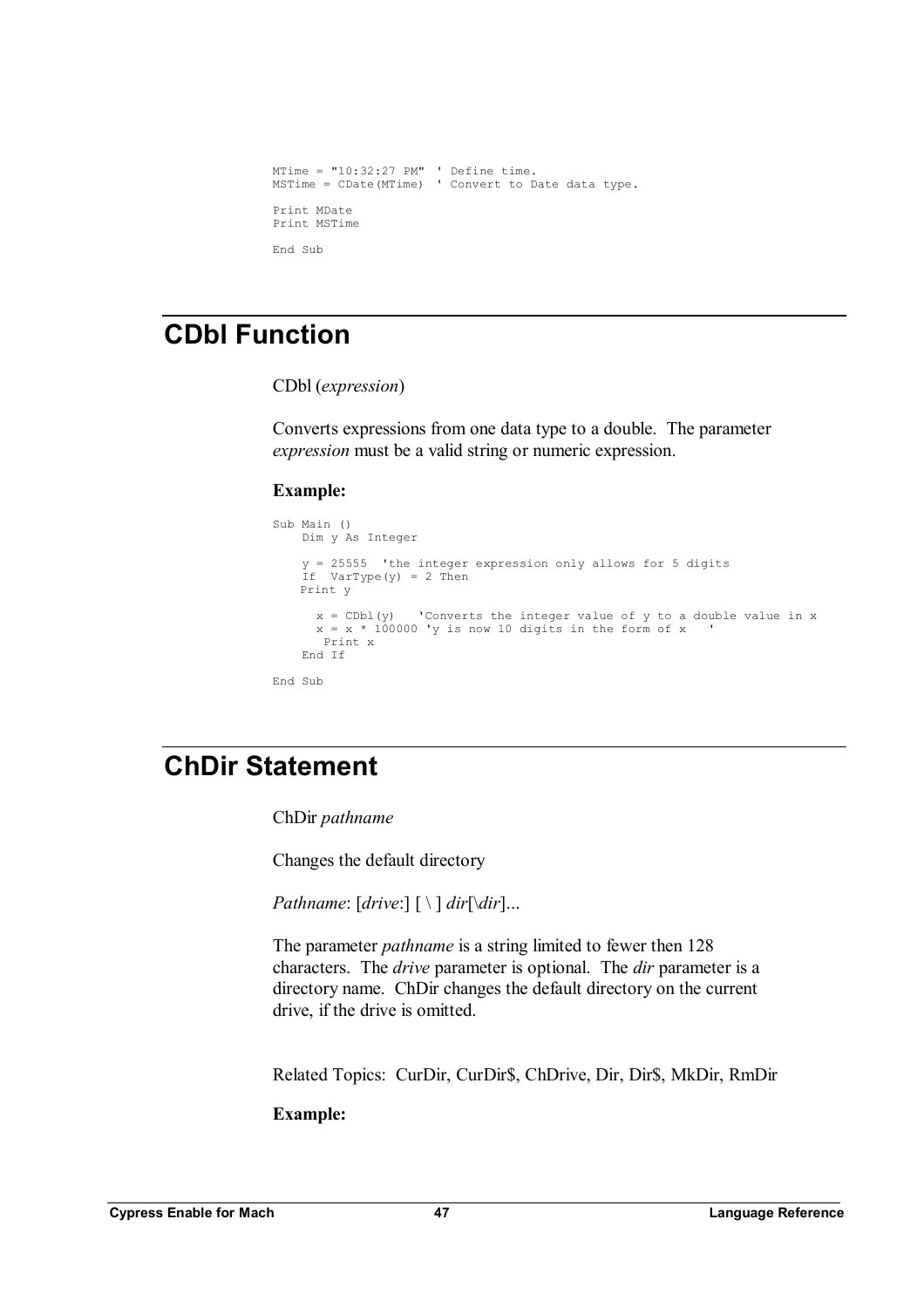```
Sub Main () 
        Dim Answer, Msg, NL ' Declare variables. 
        NL = Chr(10) ' Define newline. 
        CurPath = CurDir() ' Get current path. 
       CurPath = CurrDir()<br>ChDir "\"
        Msg = "The current directory has been changed to " 
        Msg = Msg & CurDir() & NL & NL & "Press OK to change back " 
        Msg = Msg & "to your previous default directory." 
        Answer = MsgBox(Msg) ' Get user response. 
       ChDir CurPath ' Change back to user default. 
        Msg = "Directory changed back to " & CurPath & "." 
        MsgBox Msg ' Display results. 
End Sub
```
### **ChDrive Statement**

ChDrive *drivename*

Changes the default drive

The parameter *drivename* is a string and must correspond to a an existing drive. If *drivename* contains more than one letter, only the first character is used.

#### **Example:**

```
Sub Main ()<br>Dim Msq, NL
       Dim Msg, NL ' Declare variables. 
       NL = Chr(10) ' Define newline. 
       CurPath = CurDir() ' Get current path. 
       ChDir "\" 
       ChDrive "C:" 
       Msg = "The current directory has been changed to " 
       Msg = Msg & CurDir() & NL & NL & "Press OK to change back " 
       Msg = Msg & "to your previous default directory." 
       MsgBox Msg ' Get user response. 
       ChDir CurPath ' Change back to user default. 
       Msg = "Directory changed back to " & CurPath & "." 
       MsgBox Msg ' Display results. 
End Sub
```
Related Topics: ChDir, CurDir, MkDir, RmDir

## **CheckBox**

CheckBox *starting x position, starting y position, width, height*

For selecting one or more in a series of choices

```
Sub Main () 
     Begin Dialog DialogName1 60, 70, 160, 50, "ASC - Hello" 
         CHECKBOX 42, 10, 48, 12, "&CHECKME", .checkInt
```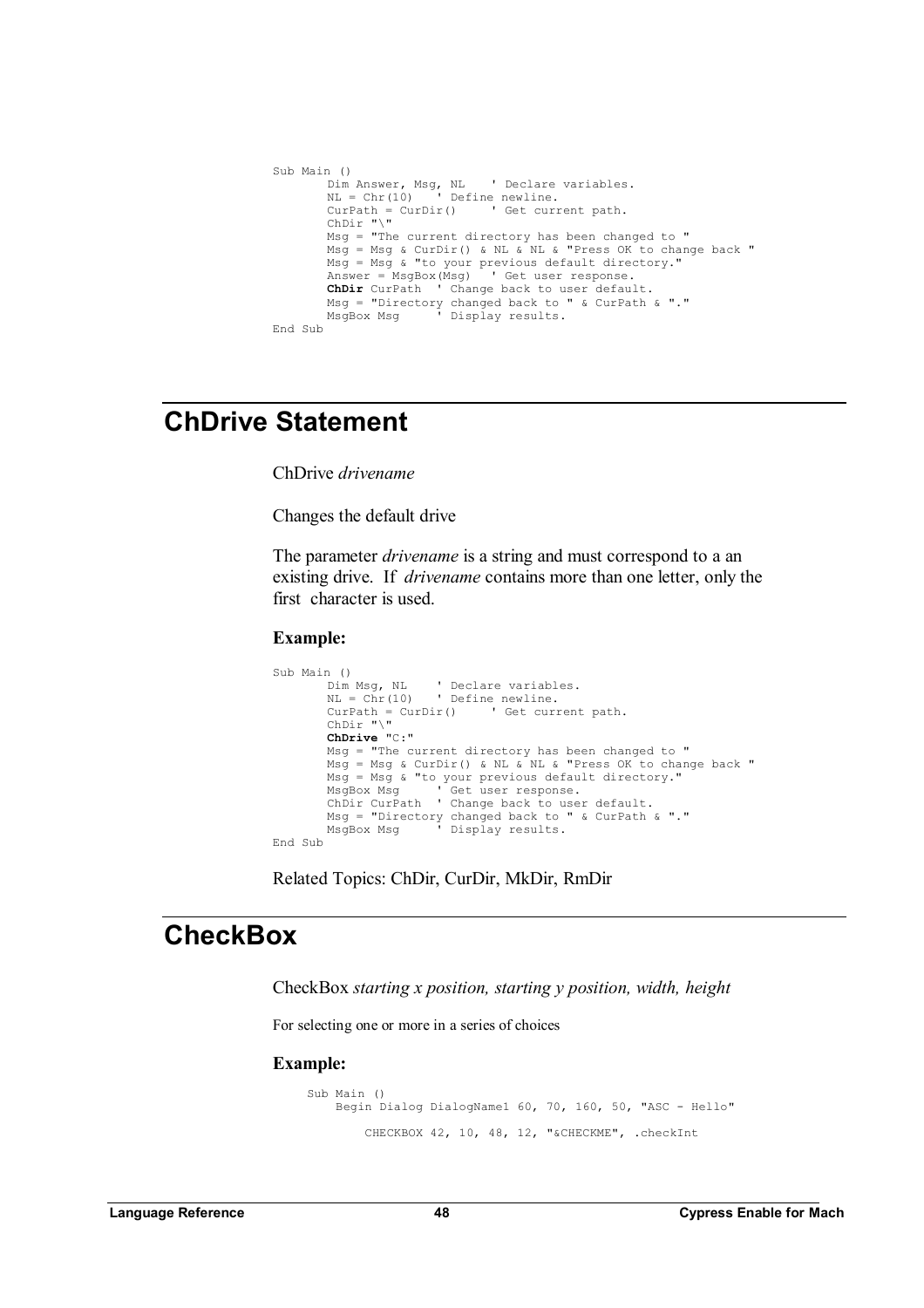| OKBUTTON 42, 24, 40, 12<br>End Dialog<br>Dim Dlg1 As DialogName1<br>Dialog Dlg1<br>If $Dlq1$ .checkInt = 0 Then<br>$Q = "didn't check the box."$<br>Else<br>$Q = "checked the box."$<br>End If<br>MsqBox "You " & Q |  |
|---------------------------------------------------------------------------------------------------------------------------------------------------------------------------------------------------------------------|--|
| End Sub                                                                                                                                                                                                             |  |
| <b>BASC - Hello</b>                                                                                                                                                                                                 |  |
| $\Box$ $C$ HECKME<br><b>OK</b>                                                                                                                                                                                      |  |

## **Choose Function**

Choose(*number, choice1, [choice2,] [choice3,]…* )

Returns a value from a list of arguments

Choose will return a null value if number is less than one or greater than the number of choices in the list. If *number* is not an integer it will be rounded to the nearest integer.

### **Example:**

```
Sub Main 
    number = 2 
    GetChoice = Choose(number, "Choice1", "Choice2", "Choice3") 
   Print GetChoice 
End Sub
```
## **Chr Function**

Chr(*int* )

Returns a one-character string whose ASCII number is the argument

Chr returns a String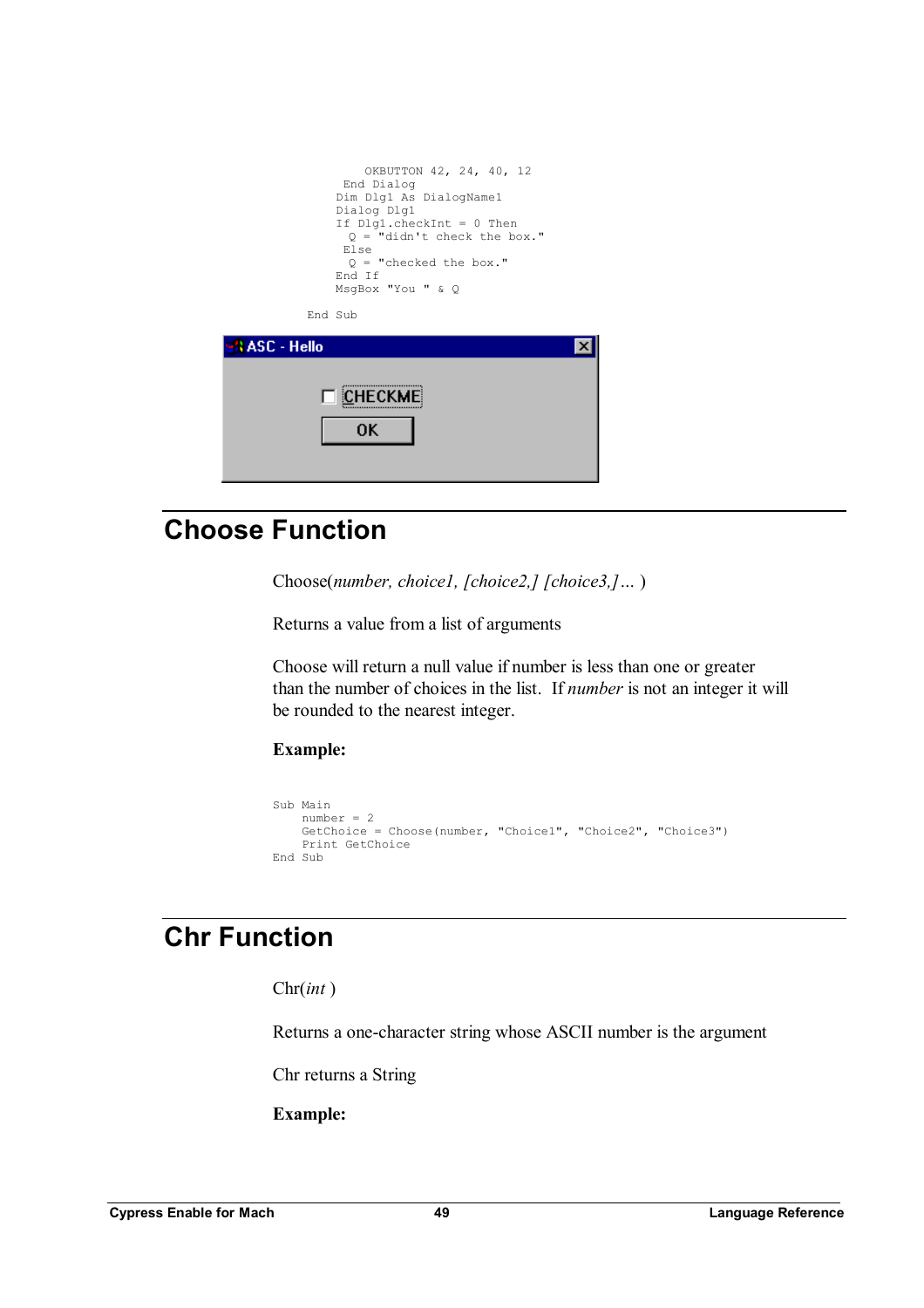```
Sub ChrExample () 
       Dim X, Y, Msg, NL 
      NL = Chr(10)
      For X = 1 to 2
For Y = \text{Asc}("A") To \text{Asc}("Z")Msg = Msg & \text{Chr}(Y) Next Y 
      Msg = Msg \& NLNext X 
      MsgBox Msg 
End Sub 
   ABCDEFGHIJKLMNOPQRSTUVWXYZ
   ABCDEFGHIJKLMNOPQRSTUVWXYZ
                 |OK|
```
## **CInt Function**

CInt (*expression*)

Converts any valid expression to an integer.

### **Example:**

```
Sub Main () 
    Dim y As Long 
    y = 25Print VarType(y) 
    If VarType(y) = 3 Then
       Print y<br>x = CInt(y)'Converts the long value of y to an integer value in x
         Print x 
        Print VarType(x) 
    End If 
End Sub
```
## **CLng Function**

CLng (*expression*)

Converts any valid expression into a long.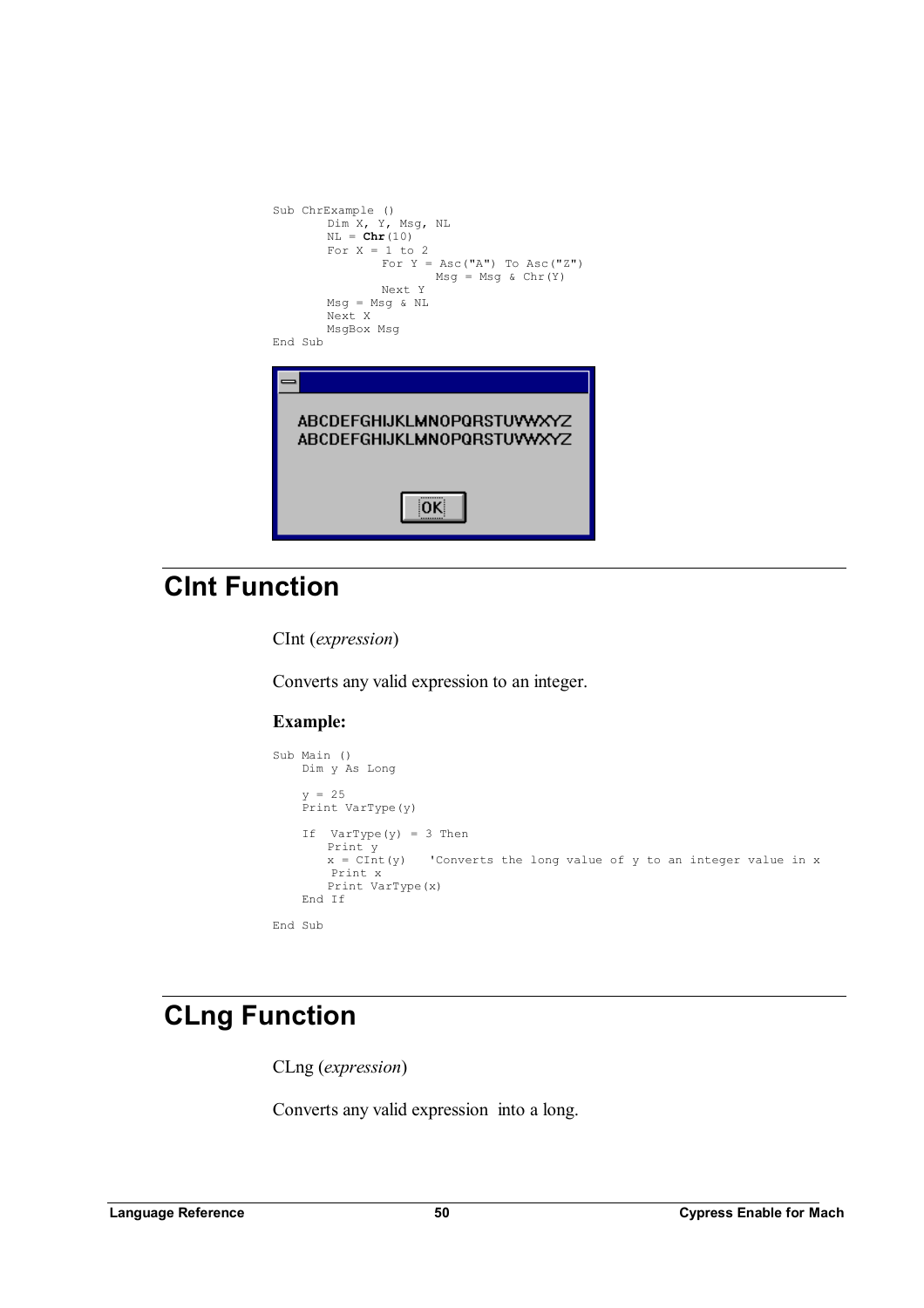### **Example:**

```
Sub Main () 
   Dim y As Integer 
    y = 25000 'the integer expression can only hold five digits 
    If VarType(y) = 2 Then
      Print y 
      x = CLng(y) 'Converts the integer value of x to a long value in x
      x = x * 10000 'y is now ten digits in the form of x 
       Print x 
    End If 
End Sub
```
### **Close Statement**

Close *[[#filenumber] [, [#]filenumber],,,*

The Close Statement takes one argument *filenumber*. *Filenumber* is the number used with the Open Statement to open the file. If the Close Statement is used without any arguments it closes all open files.

```
Sub Main 
Open "c:\test.txt" For Input As #1 
Do While Not EOF(1) 
      Mystr = Input(10, #1)MsgBox MyStr 
Loop 
Close #1 
End Sub 
Sub Make3Files () 
       Dim I, FNum, FName ' Declare variables. 
       For I = 1 To 3
              FNum = FreeFile ' Determine next file number. 
             FName = "TEST" & FNum Open FName For Output As FNum ' Open file. 
 Print #I, "This is test #" & I ' Write string to file. 
 Print #I, "Here is another "; "line"; I 
      Next I 
      Close ' Close all files. 
End Sub
```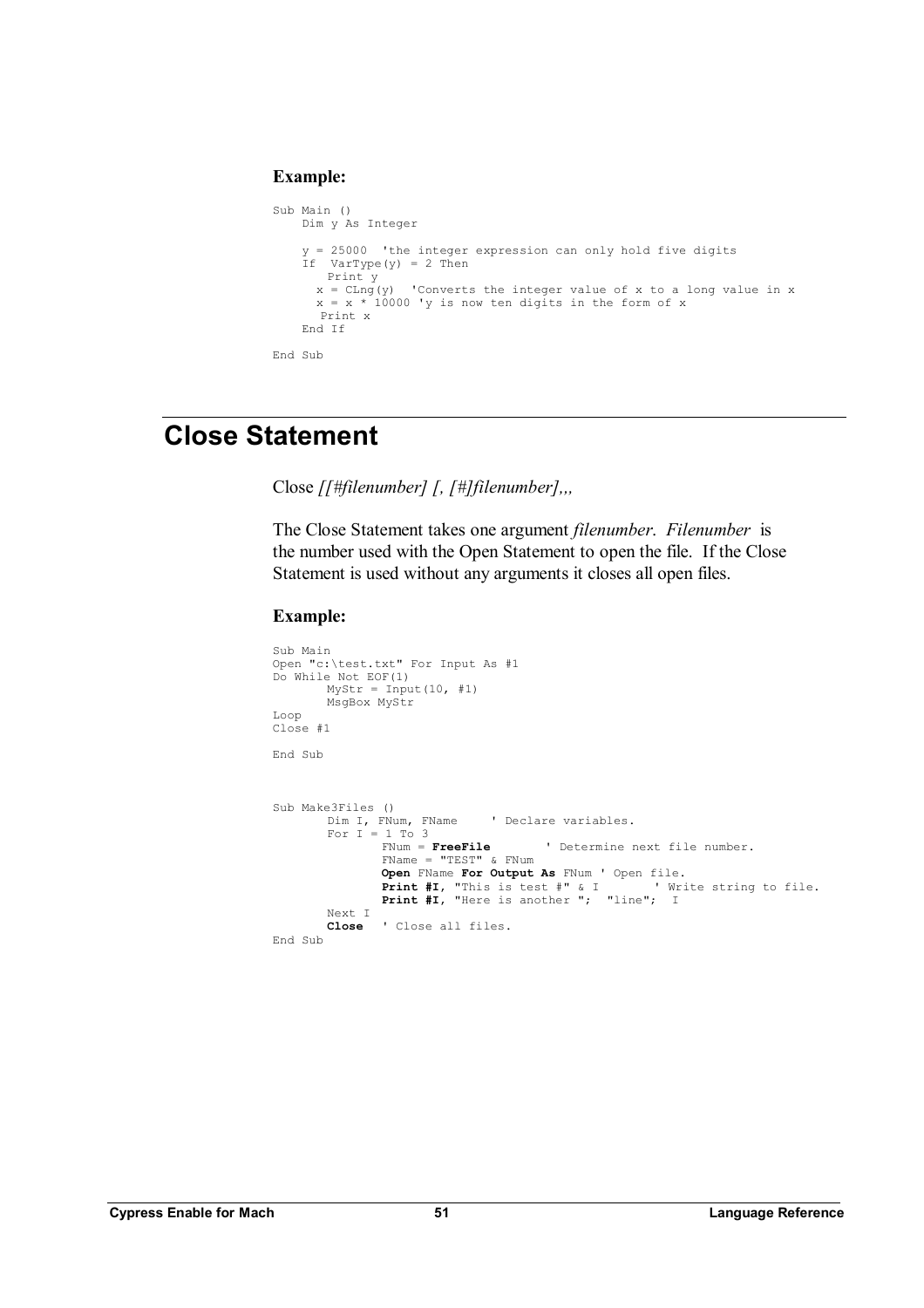

### **Const Statement**

Const *name = expression* 

Assigns a symbolic name to a constant value.

A constant must be defined before it is used.

The definition of a Const in Cypress Enable outside the procedure or at the module level is a global. The syntax Global Const and Const are used below outside the module level are identical.

A type declaration character may be used however if none is used Enable will automatically assign one of the following data types to the constant, long (if it is a long or integer), Double (if a decimal place is present), or a String ( if it is a string).

```
Global Const Height = 14.4357 '<br>Const PI = 3.14159 'Global to
                          'Global to all procedures in a module
Sub Main () 
        Begin Dialog DialogName1 60, 60, 160,70, "ASC - Hello" 
        TEXT 10, 10, 100, 20, "Please fill in the radius of circle x" 
        TEXT 10, 40, 28, 12, "Radius" 
        TEXTBOX 42, 40, 28, 12, .Radius 
        OKBUTTON 42, 54,40, 12 
End Dialog 
Dim Dlg1 As DialogName1 
Dialog Dlg1 
CylArea = Height * (Dlg1.Radius * Dlg1.Radius) * PI 
MsgBox "The volume of Cylinder x is " & CylArea 
End Sub
```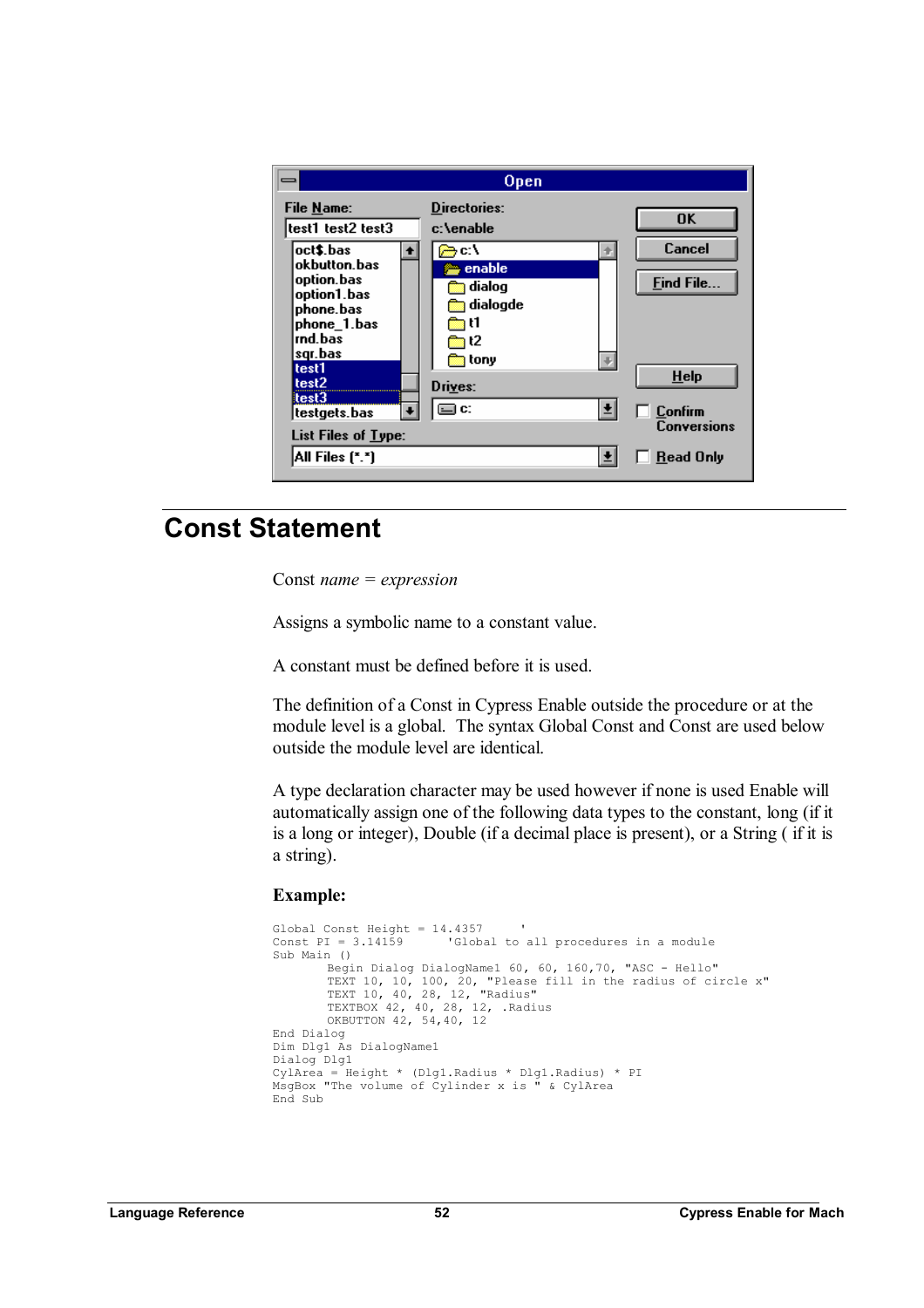## **Cos Function**

Cos (*rad*)

Returns the cosine of an angle

The argument *rad* must be expressed in radians and must be a valid numeric expression.Cos will by default return a double unless a single or integer is specified as the return value.

### **Example:**

```
Sub Main() 
    Dim J As Double<br>Dim I As Single
                                      ' Declare variables.
    Dim K As Integer 
    For I = 1 To 10Msg = Msg & Cos(I) & ", "J=Cos(I)
        Print J 
        K=Cos(I) 
       Print K 
   Next I<br>MsgBox Msg
                                     ' Display results.
    MsgBox Msg1 
End Sub
```
## **CreateObject Function**

CreateObject (*class*)

Creates an OLE automation object.

```
Sub Command1_Click () 
    Dim word6 As object 
    Set word6 = CreateObject("Word.Basic") 
    word6.FileNewDefault 
    word6.InsertPara 
    word6.Insert "Attn:" 
    word6.InsertPara 
    word6.InsertPara 
    word6.InsertPara<br>word6.Insert "
                              Vender Name: "
    word6.Bold 1 
    name = "Some Body" 
    word6.Insert name 
    word6.Bold 0 
    word6.InsertPara<br>word6.Insert "
                       Vender Address:"
    word6.InsertPara
```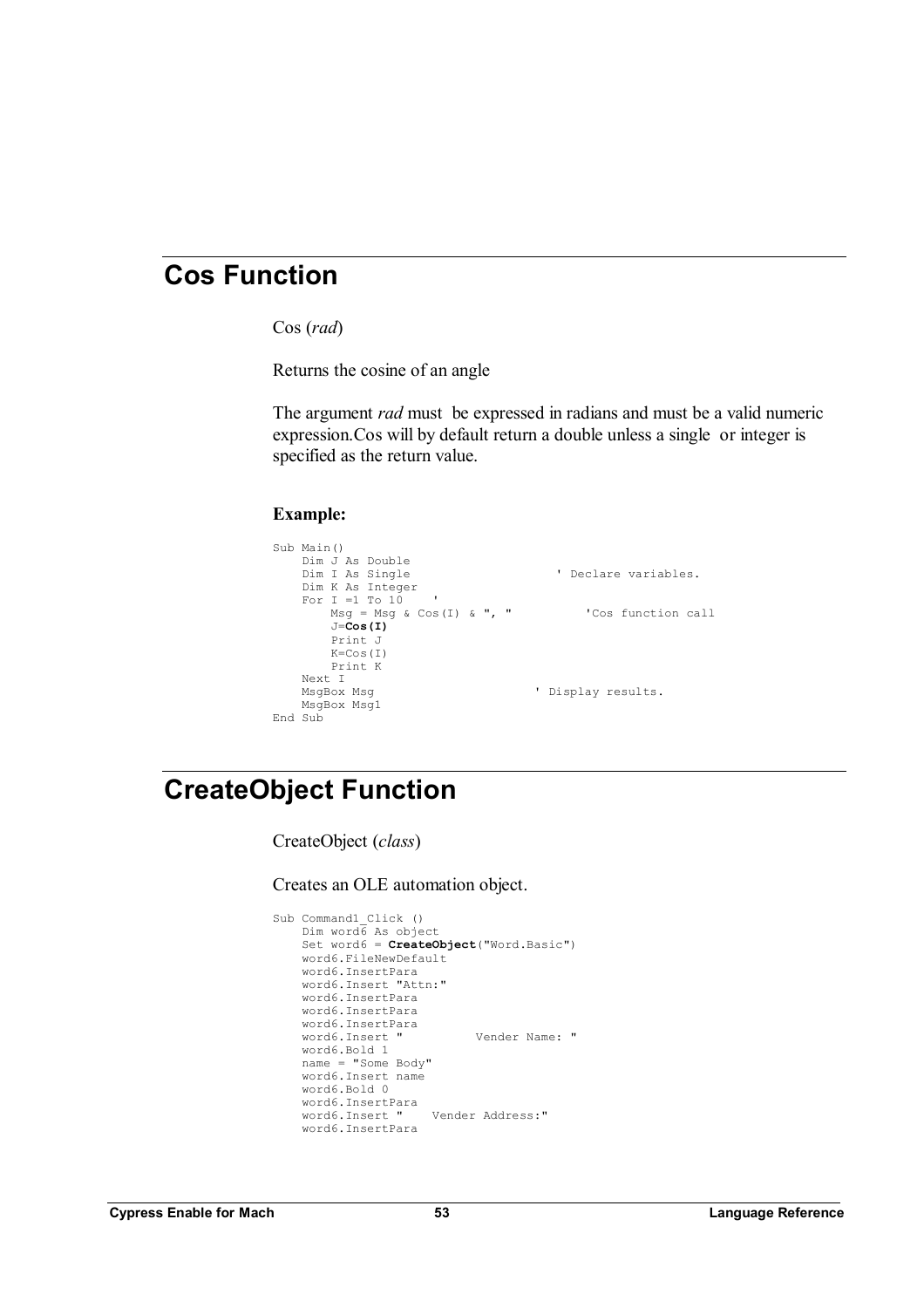```
word6.Insert " Vender Product:" 
    word6.InsertPara 
    word6.InsertPara
    word6.Insert "Dear Vender:" 
    word6.InsertPara 
    word6.InsertPara 
    word6.Insert "The letter you are reading was created with Cypress Enable." 
    word6.Insert " Using OLE Automation Cypress Enable can call any other OLE _ enable
    word6.Insert "application. Enable is a Basic Scripting Language for _ applications"
    word6.InsertPara 
    word6.InsertPara<br>word6.Insert "
                         Product Name: Cypress Enable"
    word6.InsertPara<br>word6.Insert "
                         Company Name: Cypress Software Inc."
    word6.InsertPara 
    word6.InsertPara 
   MsgBox "You have just called Word 6.0 using OLE" 
End Sub
```
 Vender Name: **Client Name** Vender Address: Vender Product:

Dear Vender:

The letter you are reading was created with Cypress Enable.Using OLE Automation Cypress Enable can call any other OLE enabled application. Enable is a Basic Scripting Language for applications

 Product Name: Cypress Enable Company Name: Cypress Software Inc.



## **CSng Function**

CSng (*expression*)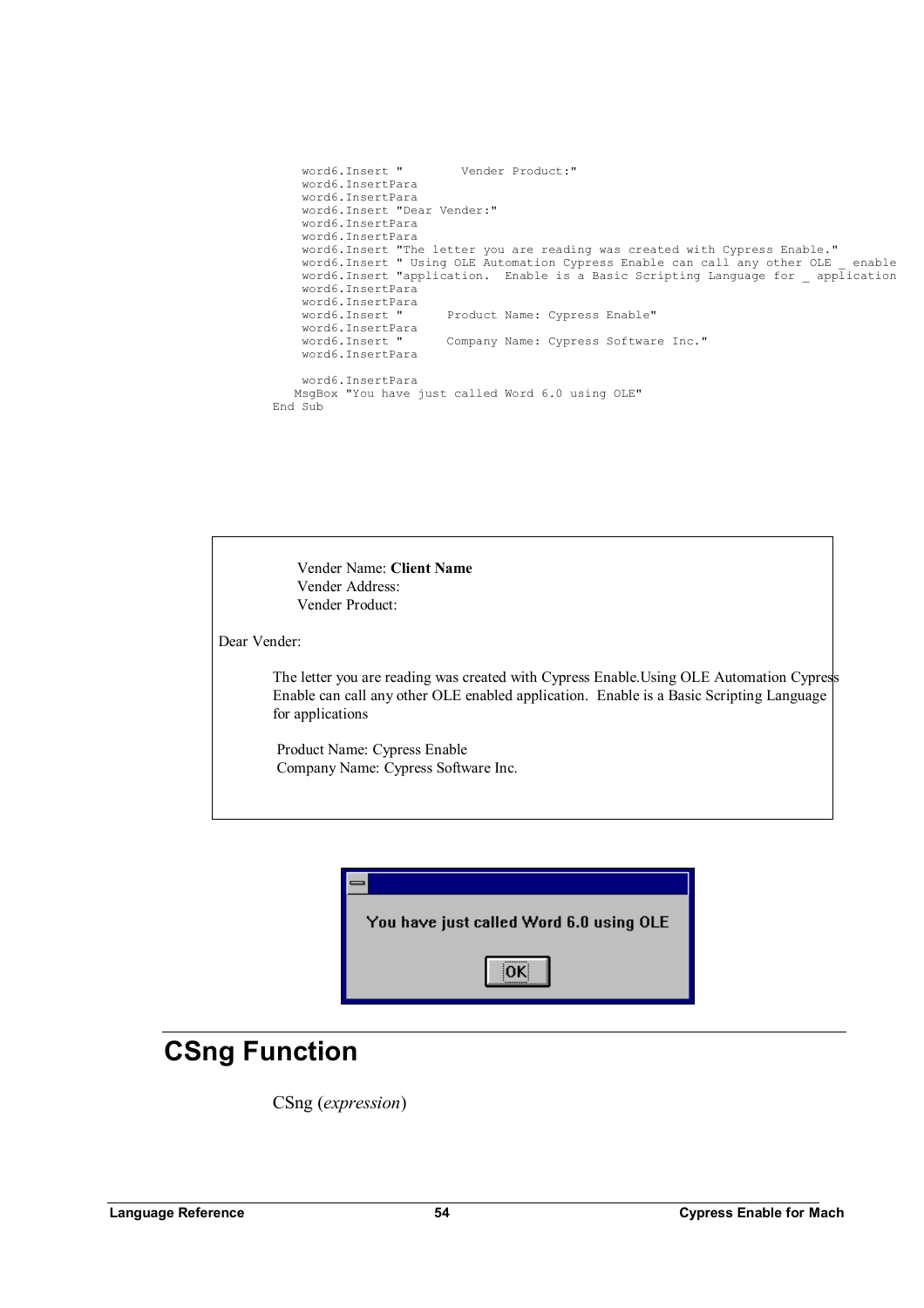Converts any valid expression to a Single. **Example:** 

```
Sub Main () 
   Dim y As Integer 
    y = 25 
    If VarType(y) = 2 Then 
       Print y<br>x = CSng(y)'Converts the integer value of y to a single value in x
      Print x 
    End If
```
## **CStr Function**

CStr(*expression*)

Converts any valid expression to a String.

#### **Example:**

```
Sub Main 
                    Dim Y As Integer 
                    Y = 25 Print Y 
 If VarType(Y) = 2 Then 
 X = CStr(Y) 'converts Y To a Str 
                     X = X + "hello" 'It is now possible to combine Y with strings
                       Print X 
                    End If 
                   End Sub
```
## **CurDir Function**

CurDir (*drive*)

Returns the current path for the specified drive

CurDir returns a Variant; CurDir\$ returns a String.

```
'Declare Function CurDir Lib "NewFuns.dll" () As String 
Sub Form_Click ()<br>Dim Msg, NL
                       ' Declare variables.
       NL = Chr(10) ' Define newline.
       Msg = "The current directory is: " 
        Msg = Msg & NL & CurDir() 
        MsgBox Msg ' Display message. 
End Sub
```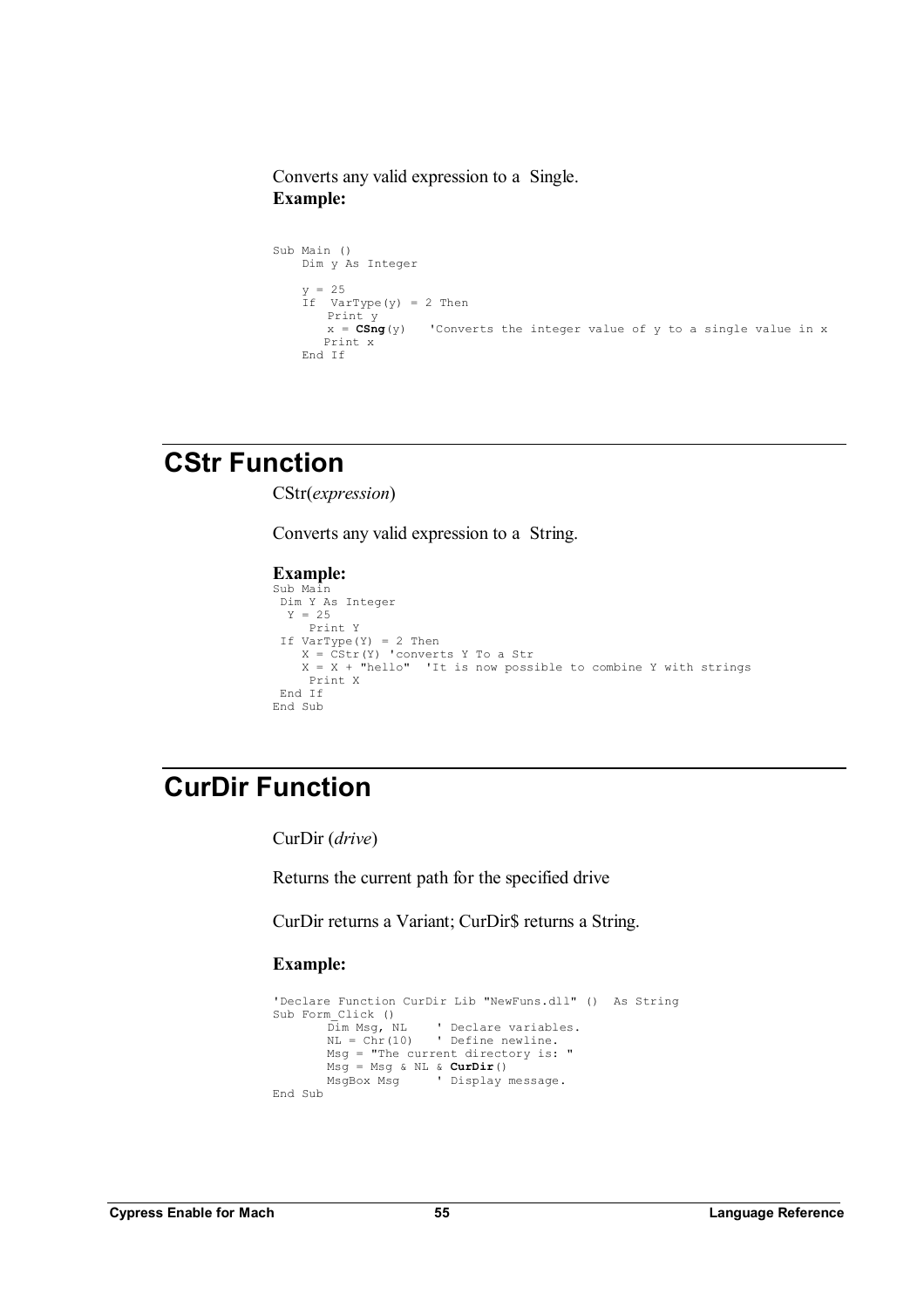

## **CVar Function**

CVar (*expression*)

Converts any valid expression to a Variant.

### **Example:**

Sub Main

```
Dim MyInt As Integer 
MyInt = 4534Print MyInt 
MyVar = CVar(MyInt & "0.23") 'makes MyInt a Variant + 0.32 
Print MyVar
```
End Sub

## **Date Function**

Date, Date()

Returns the current system date

Date returns a Variant of VarType 8 (String) containing a date.

| ' Format Function Example                                                            |
|--------------------------------------------------------------------------------------|
| ' This example shows various uses of the Format function to format values            |
| ' using both named and user-defined formats. For the date separator $\binom{7}{1}$ , |
| ' time separator (:), and AM/ PM literal, the actual formatted output                |
| ' displayed by your system depends on the locale settings on which the code          |
| ' is running. When times and dates are displayed in the development                  |
| ' environment, the short time and short date formats of the code locale              |
| ' are used. When displayed by running code, the short time and short date            |
| ' formats of the system locale are used, which may differ from the code              |
| ' locale. For this example, English/United States is assumed.                        |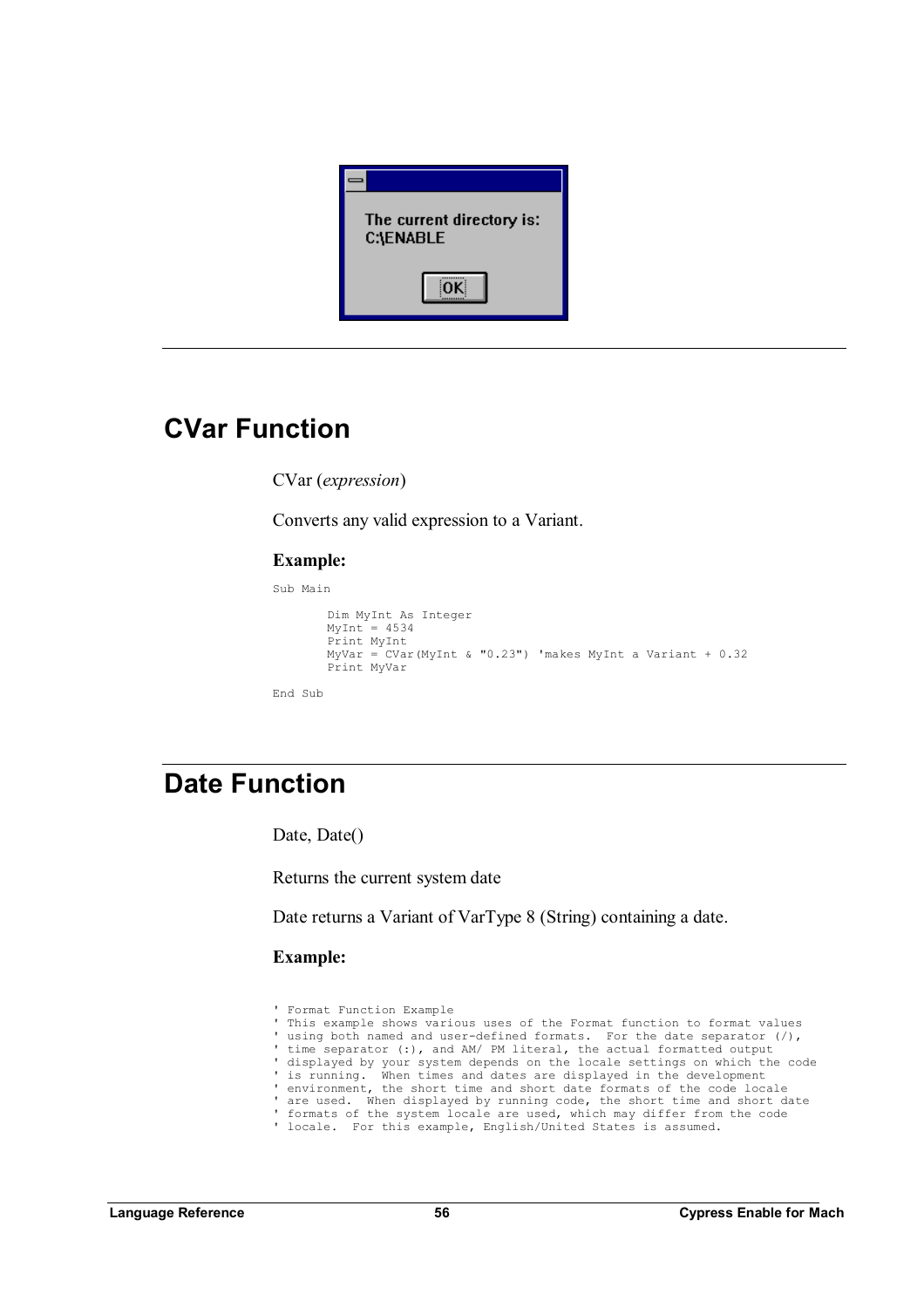```
' MyTime and MyDate are displayed in the development environment using 
' current system short time and short date settings. 
Sub Main 
x = \text{Data}()Print Date 
Print x 
Print "VarType: " & VarType(Date) 
MyTime = "08:04:23 PM"MyDate = "03/03/95" 
MyDate = "January 27, 1993"SysDate = Date 
MsgBox Sysdate,0,"System Date" 
MsgBox Now,0,"Now" 
MsgBox MyTime,0,"MyTime" 
MsgBox Second( MyTime ) & " Seconds" 
MsgBox Minute( MyTime ) & " Minutes" 
MsgBox Hour( MyTime ) & " Hours" 
MsgBox Day( MyDate ) & " Days" 
MsgBox Month( MyDate ) & " Months" 
MsgBox Year( MyDate ) & " Years" 
' Returns current system time in the system-defined long time format. 
MsgBox Format(Time, "Short Time") & " Short Time" 
MsgBox Format(Time, "Long Time") & "Long Time" 
' Returns current system date in the system-defined long date format. 
MsgBox Format(Date, "Short Date") & " Short Date" 
MsgBox Format(Date, "Long Date") & " Long Date" 
MyDate = "30 December 91" ' use of European date 
print Mydate 
MsgBox MyDate,0,"MyDate International..." 
MsgBox Day(MyDate),0,"day" 
MsgBox Month(MyDate),0,"month" 
MsgBox Year(MyDate),0,"year" 
MyDate = "30-Dec-91" ' another of European date usage 
print Mydate 
MsgBox MyDate,0,"MyDate International..." 
MsgBox Day(MyDate),0,"day" 
MsgBox Month(MyDate),0," month" 
MsgBox Year(MyDate),0,"year" 
MsgBox Format("This is it", ">") | Returns "THIS IS IT".
End Sub
```
### **DateSerial Function**

DateSerial (*year, month,day*)

Returns a variant (Date) corresponding to the year, month and day that were passed in. All three parameters for the DateSerial Function are required and must be valid.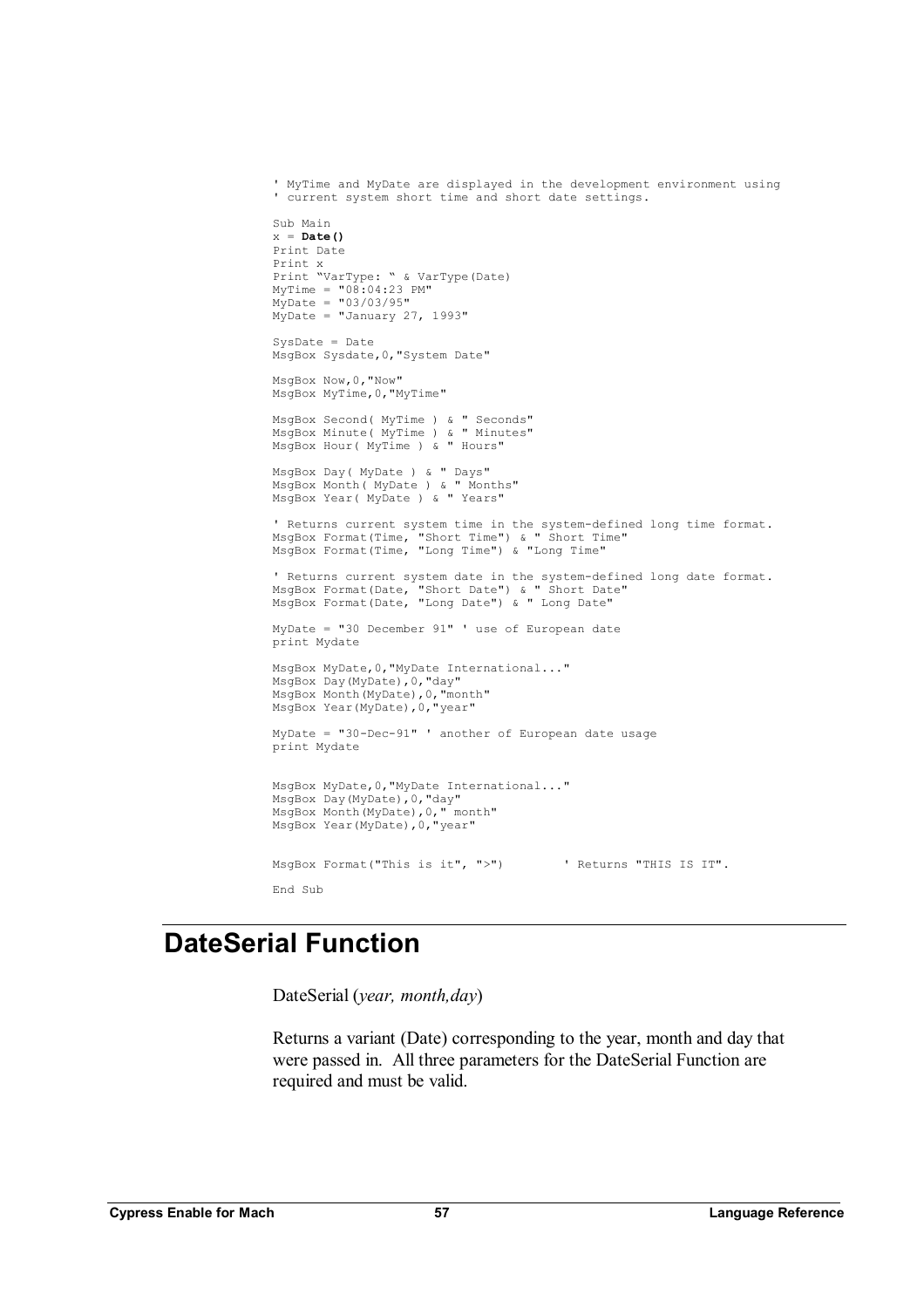Related Topics: DateValue. TimeSerial, TimeValue

#### **Example:**

```
Sub Main 
        Dim MDate 
        MDate = DateSerial(1959, 5, 29) 
        Print MDate 
End Sub
```
## **DateValue Function**

DateValue(*dateexpression*)

Returns a variant (Date) corresponding to the string date expression that was passed in. *dateexpression* can be a string or any expression that can represent a date, time or both a date and a time.

Related Topics: DateSerial. TimeSerial, TimeValue

#### **Example:**

```
Sub Main() 
Dim v As Variant 
Dim d As Double 
        d = NowPrint d 
        v = DateValue ("1959/05/29")
         MsgBox (VarType(v)) 
         MsgBox (v) 
End Sub
```
## **Day Function**

Day(*dateexpression*)

Returns a variant date corresponding to the string date expression that was passed in. *dateexpression* can be a string or any expression that can represent a date.

Related Topics: Month, Weekday, Hour, Second

#### **Example:**

Sub Main Dim MDate, MDay MDate =  $\frac{1}{4}$ May 29, 1959#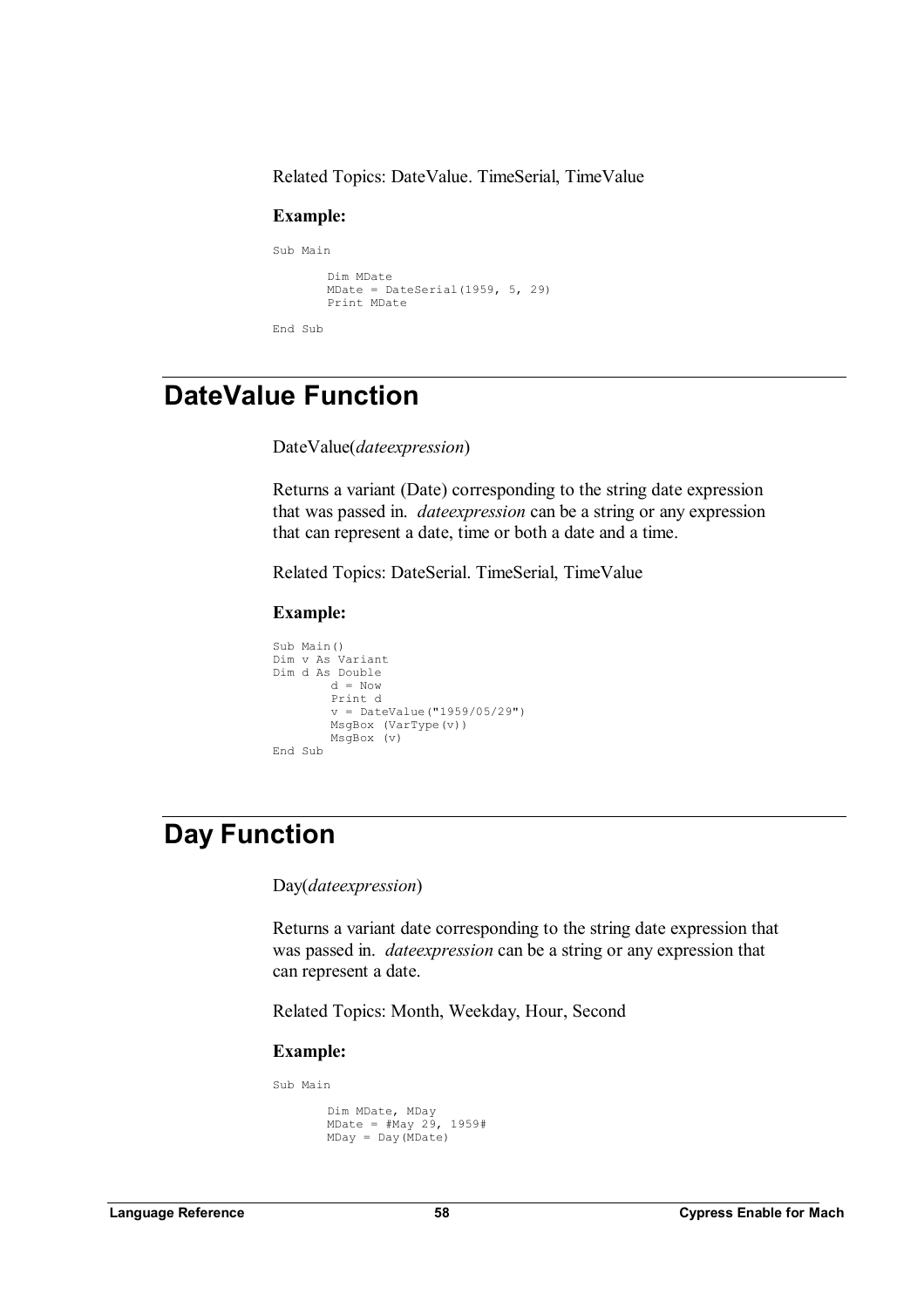```
Print "The Day listed is the " & MDay
```

```
End Sub
```
### **Declare Statement**

Declare Sub *procedurename Lib Libname*\$ [*Alias aliasname*\$][(*argument list*)]

Declare Function *procedurename Lib Libname*\$ [*Alias aliasname*\$] [(*argument list*)][As *Type*]

The Declare statement makes a reference to an external procedure in a Dynamic Link Library (DLL).

The *procedurename* parameter is the name of the function or subroutine being called.

The *Libname* parameter is the name of the DLL that contains the procedure.

The optional Alias *aliasname* clause is used to supply the procedure name in the DLL if different from the name specified on the procedure parameter. When the optional *argument list* needs to be passed the format is as follows:

([ByVal] variable [As type] [,ByVal] variable [As type] ]…])

The optional ByVal parameter specifies that the variable is [passed by value instead of by reference (see "ByRef and ByVal" in this manual). The optional As type parameter is used to specify the data type. Valid types are String, Integer, Double, Long, and Varaint (see "Variable Types" in this manual).

If a procedure has no arguments, use double parentheses () only to assure that no arguments are passed. For example:

Declare Sub OntTime Lib "Check" ()

### **Cypress Enable extentions to the declare statement. The following syntax is not supported by Microsoft Visual Basic.**

Declare Function *procedurename App* [*Alias aliasname*\$] [(*argument list*)][As *Type*]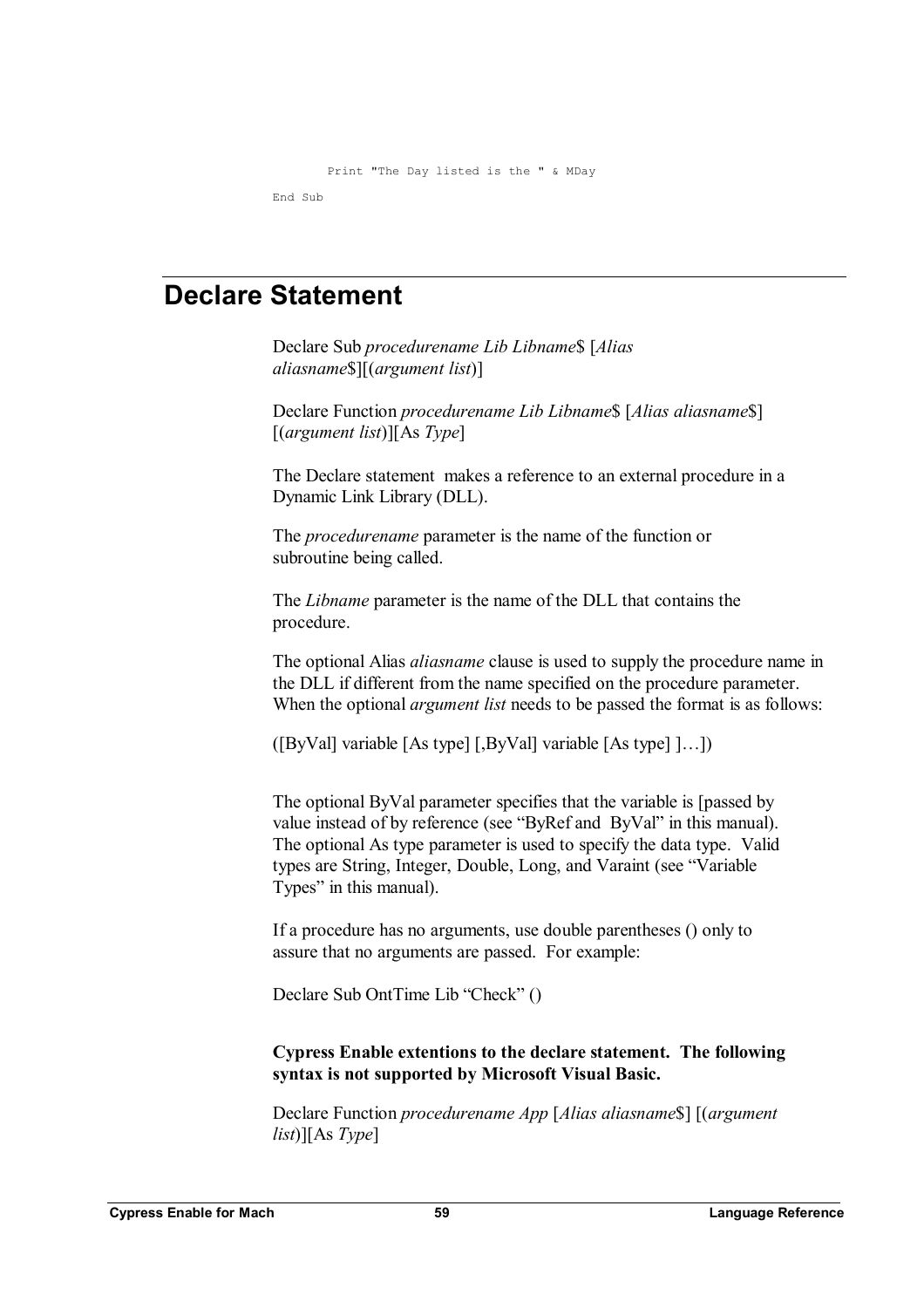This form of the Declare statement makes a reference to a function located in the executable file located in the application where Enable is embedded.

Related Topics: Call

### **Example:**

```
Declare Function GetFocus Lib "User" () As Integer 
Declare Function GetWindowText Lib "User" (ByVal hWnd%, ByVal Mess$, ByVal cbMax%) As _ 
Integer 
Sub Main 
    Dim hWindow% 
    Dim str1 As String *51 
    Dim str2 As String * 25 
    hWindow% = GetFocus() 
    print "GetWindowText returned: ", GetWindowText( hWindow%, str1,51 ) 
    print "GetWindowText2 returned: ", GetWindowText( hWindow%, str2, 25) 
    print str1 
    print str2 
End Sub
```


## **Dialog, Dialog Function**

Dialog(*DialogRecord*)

Returns a value corresponding to the button the user chooses.

The Dialog() function is used to display the dialog box specified by *DialogRecord* . *DialogRecord* is the name of the dialog and must be defined in a preceeding Dim statement.

The return value or button:

 $-1 = OK$  button

 $0 =$  Cancel button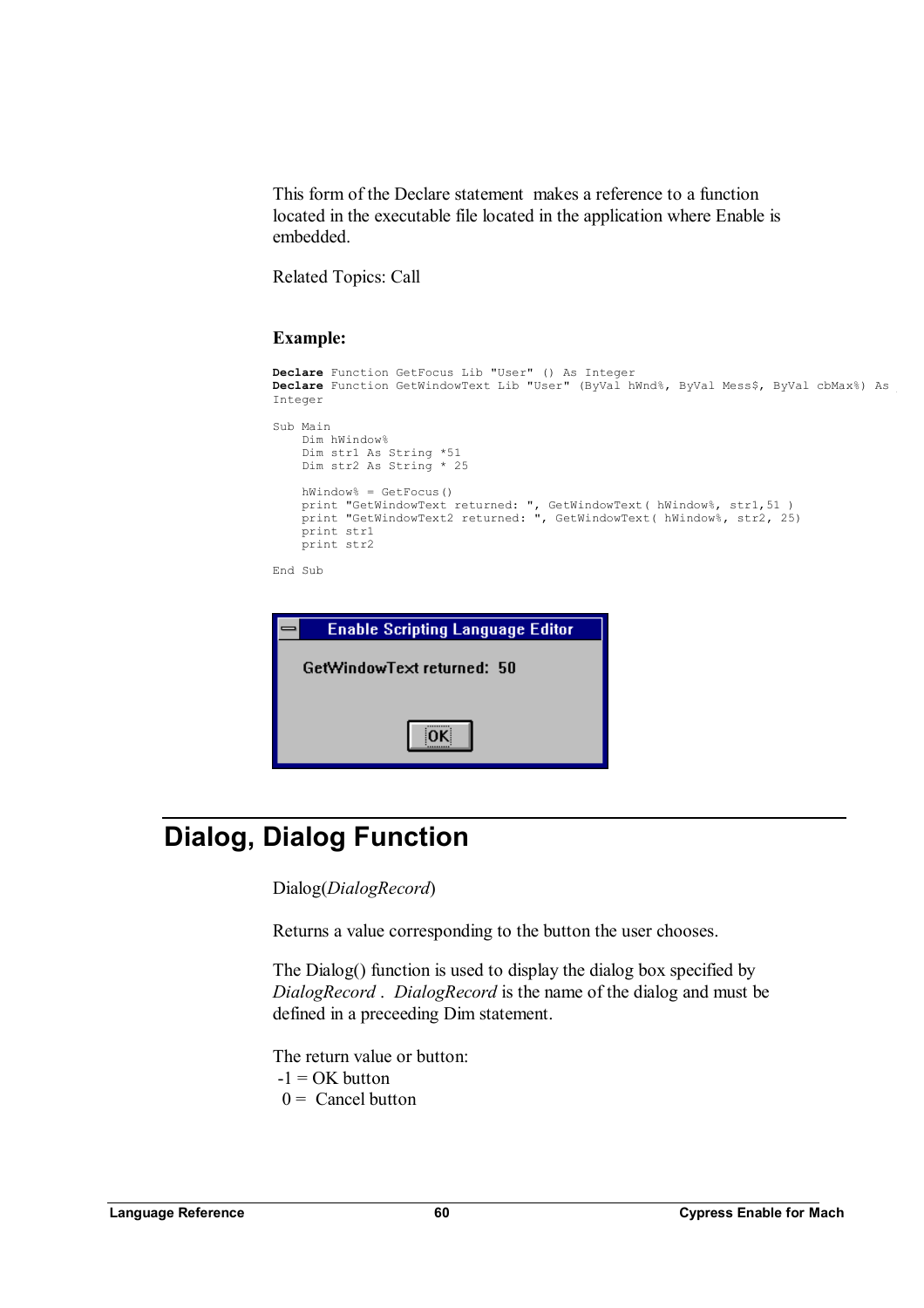$> 0$  A command button where 1 is the first PushButton in the definition of the dialog and 2 is the second and so on.

```
' This sample shows all of the dialog controls on one dialog and how to 
' vary the response based on which PushButton was pressed. 
Sub Main () 
   Dim MyList$(2) 
    MyList(0) = "Banana" 
    MyList(1) = "Orange" 
    MyLizU(2) = "Apple"Begin Dialog DialogName1 60, 60, 240, 184, "Test Dialog" 
        Text 10, 10, 28, 12, "Name:" 
        TextBox 40, 10,50, 12, .joe 
        ListBox 102, 10, 108, 16, MyList$(), .MyList1 
        ComboBox 42, 30, 108, 42, MyList$(), .Combo1 
        DropListBox 42, 76, 108, 36, MyList$(), .DropList1$ 
        OptionGroup .grp1 
            OptionButton 42, 100, 48, 12, "Option&1" 
            OptionButton 42, 110, 48, 12, "Option&2" 
        OptionGroup .grp2 
            OptionButton 42, 136, 48, 12, "Option&3" 
            OptionButton 42, 146, 48, 12, "Option&4" 
        GroupBox 132, 125, 70, 36, "Group" 
        CheckBox 142, 100, 48, 12, "Check&A", .Check1 
        CheckBox 142, 110, 48, 12, "Check&B", .Check2 
        CheckBox 142, 136, 48, 12, "Check&C", .Check3 
        CheckBox 142, 146, 48, 12, "Check&D", .Check4 
        CancelButton 42, 168, 40, 12 
        OKButton 90, 168, 40, 12 
        PushButton 140, 168, 40, 12, "&Push Me 1" 
        PushButton 190, 168, 40, 12, "Push &Me 2" 
    End Dialog 
    Dim Dlg1 As DialogName1 
    Dlg1.joe = "Def String" 
    Dlg1.MyList1 = 1 
    \text{Dlg1.Combol} = "Kiwi"Di \alpha1. DropList1 = 2
    D1a1.arn2 = 1' Dialog returns -1 for OK, 0 for Cancel, button # for PushButtons 
    button = Dialog( Dlg1 ) 
    'MsgBox "button: " & button 'uncomment for button return vale 
    If button = 0 Then Exit Sub
    MsgBox "TextBox: "& Dlg1.joe 
    MsgBox "ListBox: " & Dlg1.MyList1 
    MsgBox Dlg1.Combo1 
    MsgBox Dlg1.DropList1 
    MsgBox "grp1: " & Dlg1.grp1 
    MsgBox "grp2: " & Dlg1.grp2 
    Begin Dialog DialogName2 60, 60, 160, 60, "Test Dialog 2" 
        Text 10, 10, 28, 12, "Name:" 
        TextBox 42, 10, 108, 12, .fred 
        OkButton 42, 44, 40, 12 
    End Dialog 
    If button = 2 Then 
        Dim Dlg2 As DialogName2 
        Dialog Dlg2 
        MsgBox Dlg2.fred 
    ElseIf button = 1 Then
        Dialog Dlg1 
        MsgBox Dlg1.Combo1 
    End If 
End Sub
```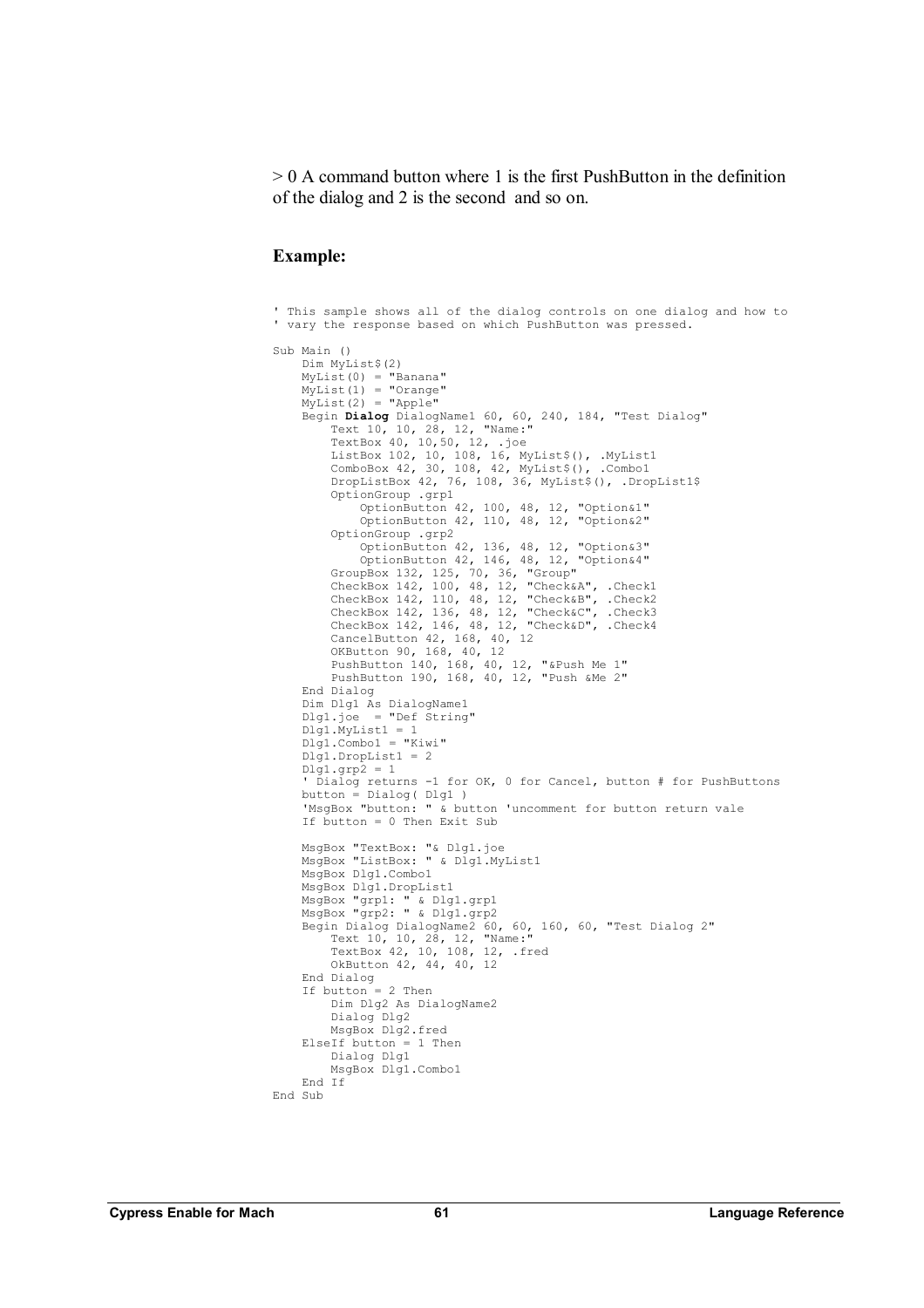### **Dim Statement**

Dim variablename[(*subscripts*)][As *Type*][,name][As *Type*]]

Allocates storage for and declares the data type of variables and arrays in a module.

The types currently supported are integer, long, single, double and string and variant.

#### **Example:**

```
Sub Main 
     Dim x As Long 
     Dim y As Integer 
     Dim z As single 
    Dim a As double 
     Dim s As String 
     Dim v As Variant ' This is the same as Dim x or Dim x as any 
 End Sub
```
### **Dir Function**

Dir[(*path,attributes*)]

Returns a file/directory name that matches the given *path* and *attributes*.

```
'========================================================= 
' Bitmap sample using the Dir Function 
'========================================================= 
Sub DrawBitmapSample 
    Dim MyList() 
    Begin Dialog BitmapDlg 60, 60, 290, 220, "Enable bitmap sample", .DlgFunc 
        ListBox 10, 10, 80, 180, MyList(), .List1, 2 
        Picture 100, 10, 180, 180, "Forest.bmp", 0, .Picture1 
        CancelButton 42, 198, 40, 12 
        OKButton 90, 198, 40, 12 
    End Dialog 
    Dim frame As BitmapDlg 
     ' Show the bitmap dialog 
    Dialog frame 
End Sub 
Function DlgFunc( controlID As String, action As Integer, suppValue As Integer 
\lambdaDlgFunc = 1 ' Keep dialog active 
    Select Case action 
    Case 1 ' Initialize 
        temp = Dir( "c:\Windows\*.bmp" ) 
        count = 0
```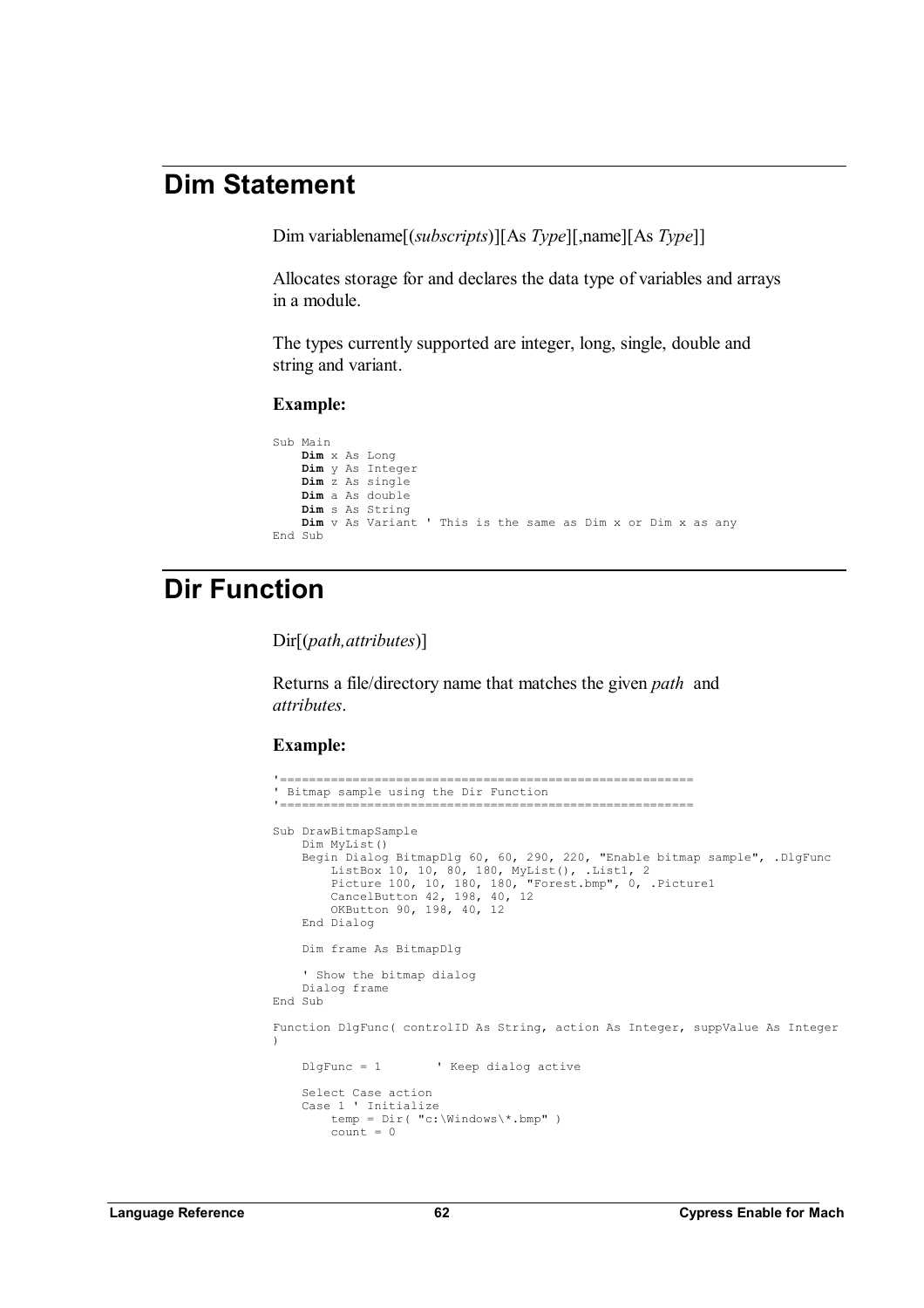```
While temp \langle \rangle ""
             count = count + 1temp = Dir 
        Wend 
        Dim x() As String 
        ReDim x(count) 
        x(0) = Dir( "c:\Windows\* . bmo" )For i = 1 To count
             x(i) = dir 
        Next i 
        DlgListBoxArray "List1", x() 
    Case 2 ' Click 
         fileName = "c:\windows\" & DlgText("List1") 
         DlgSetPicture "Picture1", fileName 
    End Select 
End Function
```
### **DlgEnable Statement**

DlgEnable "*ControlName", Value* 

This statement is used to enable or disable a particular control on a dialog box.

The parameter *ControlName* is the name of the control on the dialog box. The parameter *Value* is the value to set it to.  $1 =$  Enable,  $0 =$ Disable. On is equal to 1 in the example below. If the second parameter is omitted the status of the control toggles. The entire example below can be found in the dialog section of this manual and in the example .bas files that ship with Cypress Enable.

Related Topics: DlgVisible, DlgText

```
Function Enable( ControlID$, Action%, SuppValue%) 
Begin Dialog UserDialog2 160,160, 260, 188, "3", .Enable 
        Text 8,10,73,13, "New dialog Label:" 
       TextBox 8, 26, 160, 18, .FText 
        CheckBox 8, 56, 203, 16, "New CheckBox",. ch1 
        CheckBox 18,100,189,16, "Additional CheckBox", .ch2 
        PushButton 18, 118, 159, 16, "Push Button", .but1 
        OKButton 177, 8, 58, 21 
       CancelButton 177, 32, 58, 21 
End Dialog 
Dim Dlg2 As UserDialog2 
Dlg2.FText = "Your default string goes here" 
Select Case Action% 
Case 1 
       DlgEnable "Group", 0 
       DlgVisible "Chk2", 0 
       DlgVisible "History", 0 
Case 2 
       If ControlID$ = "Chk1" Then
```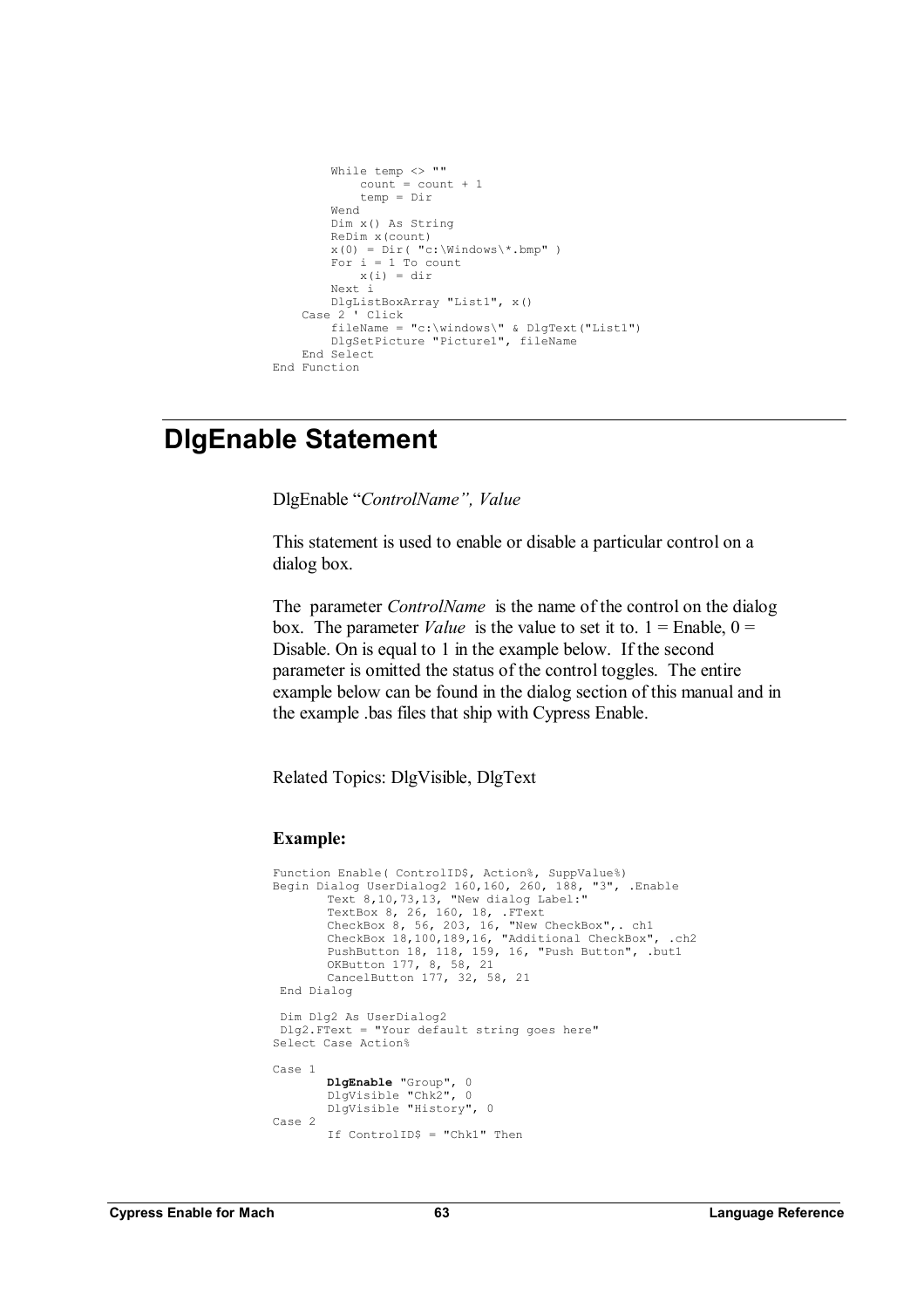```
DlgEnable "Group", On 
                   DlgVisible "Chk2" 
                   DlgVisible "History" 
        End If 
        If ControlID$ = "Chk2" Then 
                   DlgText "History", "Push to display nested dialog" 
        End If 
        If ControlID$ = "History" Then 
                   Enable =1 
                    Number = 4 
                   MsgBox SQR(Number) & " The sqr of 4 is 2" 
                   x = Dialog( Dlg2)End If 
        If ControlID$ = "but1" Then 
       End If 
Case Else 
End Select 
Enable =1 
End Function
```
## **DlgText Statement**

DlgText "*ControlName", String* 

This statement is used to set or change the text of a dialog control.

The parameter *ControlName* is the name of the control on the dialog box. The parameter *String* is the value to set it to.

Related Topics: DlgEnable, DlgVisible

### **Example:**

```
If ControlID$ = "Chk2" Then 
           DlgText "History", "Push to display nested dialog" 
End If
```
### **DlgVisible Statement**

DlgVisible "*ControlName", Value*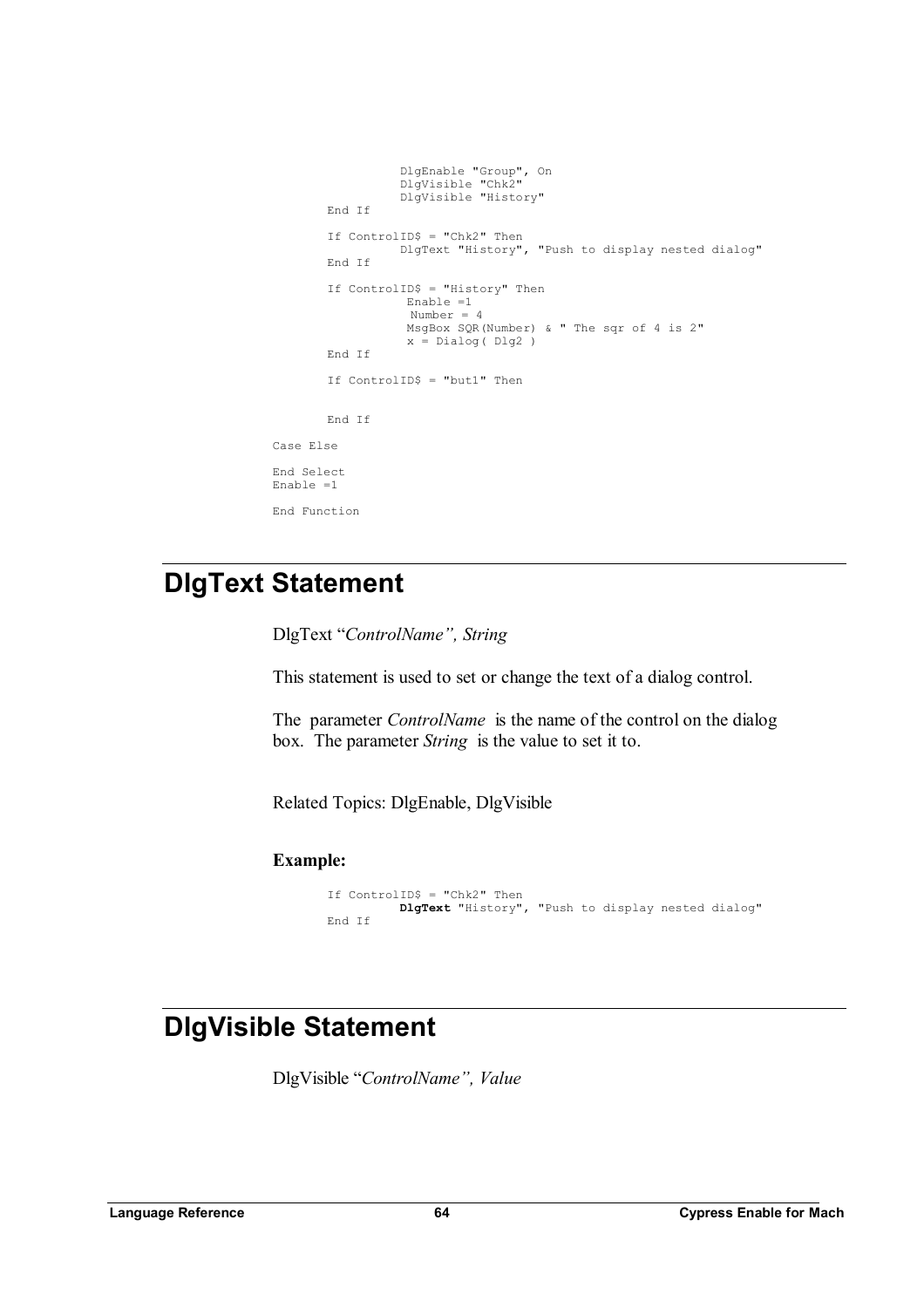This statement is used to hide or make visible a particular control on a dialog box.

The parameter *ControlName* is the name of the control on the dialog box. The parameter *Value* is the value to set it to.  $1 =$  Visible,  $0 =$ Hidden. On is equal to 1. If the second parameter is omitted the status of the control toggles. The entire example below can be found in the dialog section of this manual and in the example .bas files that ship with Cypress Enable.

Related Topics: DlgEnable, DlgText

#### **Example:**

If ControlID\$ = "Chk1" Then DlgEnable "Group", On **DlgVisible** "Chk2" **DlgVisible** "History" End If

### **Do...Loop Statement**

Do [{While|Until} *condition*] [*statements*] [Exit Do] [*statements*] Loop

Do

[*statements*] [Exit Do] [*statements*] Loop [{While|Until} *condition*]

Repeats a group of statements while a condition is true or until a condition is met.

Related Topics: While, Wend

```
Sub Main ()<br>Dim Value, Msg
                               ' Declare variables.
     Do 
        Value = InputBox("Enter a value from 5 to 10.")
```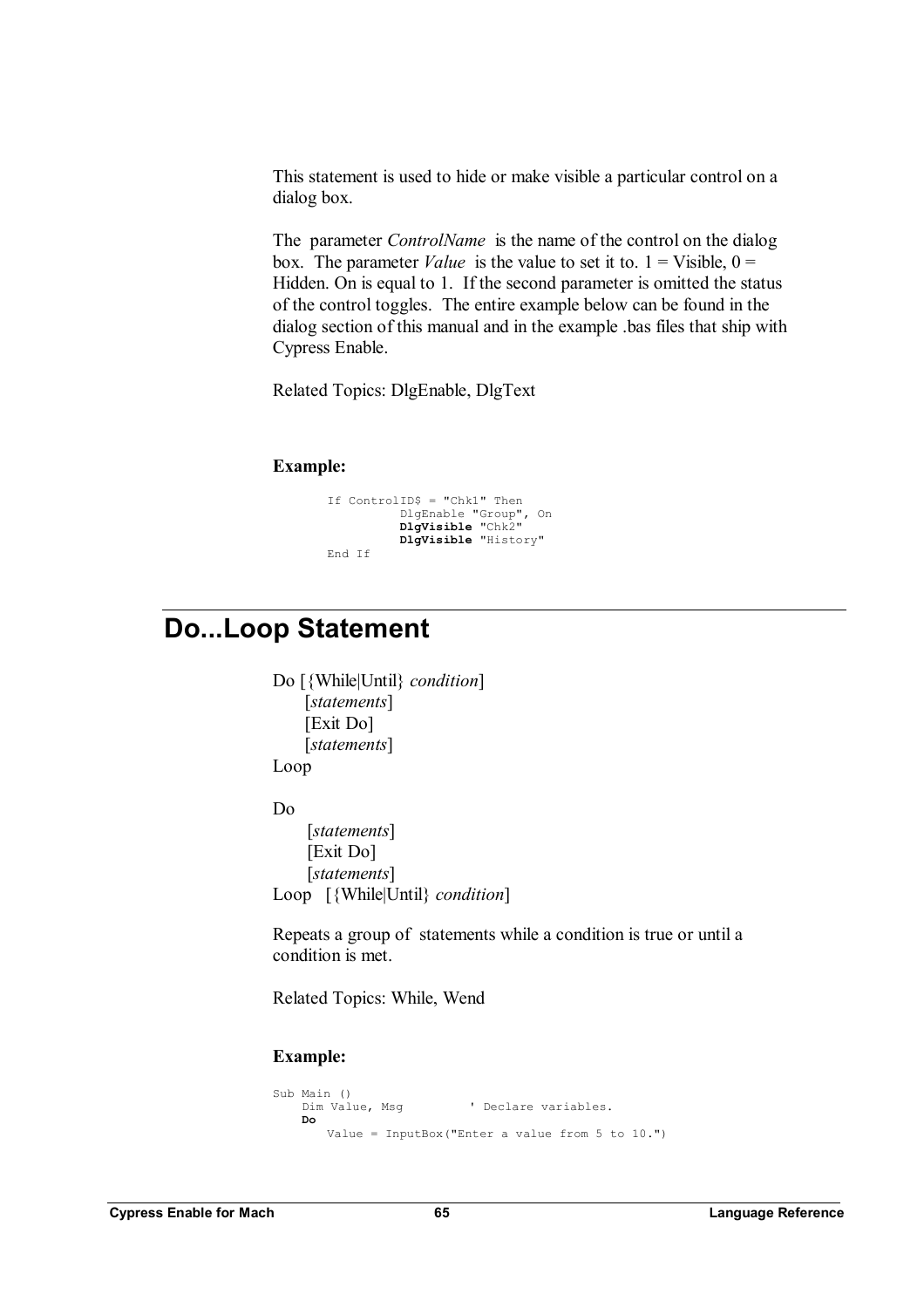```
If Value >= 5 And Value <= 10 Then
          Exit Do ' Exit Do...Loop.
      Else 
                         ' Beep if not in range.
      End If 
    Loop
End Sub
```

|                             | <b>InputBox Dialog</b> |              |
|-----------------------------|------------------------|--------------|
| Enter a value from 5 to 10. |                        | OK<br>Cancel |
|                             |                        |              |

## **End Statement**

End $\left[ \{Function \mid If \mid Sub \} \right]$ 

Ends a program or a block of statements such as a Sub procedure or a function.

Related Topics: Exit, Function, If...Then...Else, Select Case, Stop

### **Example:**

```
Sub Main() 
       Dim Var1 as String 
        Var1 = "hello" 
        MsgBox " Calling Test" 
       Test Var1 
       MsgBox Var1 
End Sub 
Sub Test(wvar1 as string) 
        wvar1 = "goodbye" 
        MsgBox "Use of End Statement" 
        End 
End Sub
```
## **EOF Function**

EOF(*Filenumber*)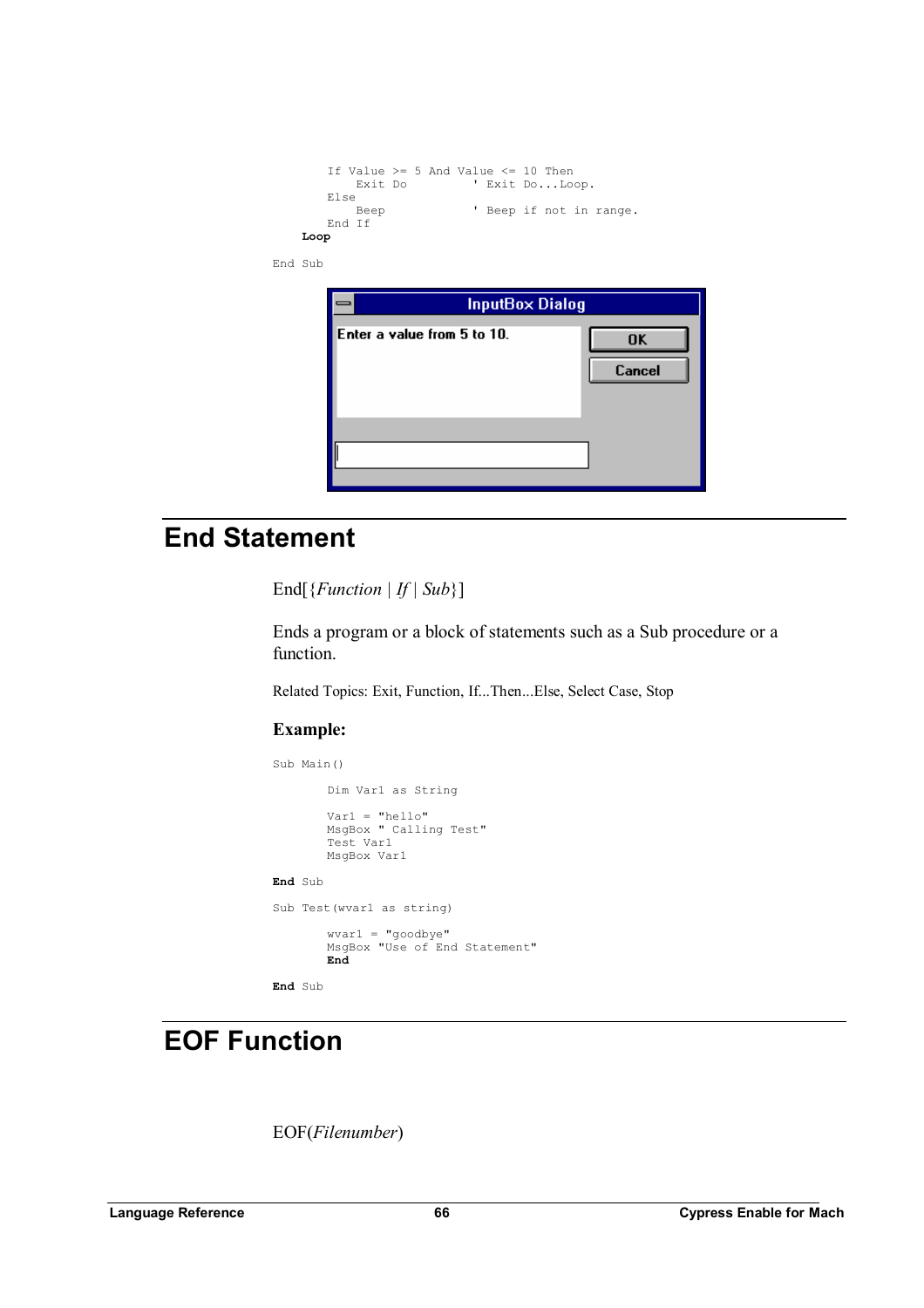Returns a value during file input that indicates whether the end of a file has been reached.

Related Topics: Open Statement

#### **Example:**

' Input Function Example

```
' This example uses the Input function to read 10 characters at a time from a 
' file and display them in a MsgBox. This example assumes that TESTFILE is a 
'text file with a few lines of 'sample data. 
Sub Main 
 Open "TESTFILE" For Input As #1 ' Open file. 
 Do While Not EOF(1) ' Loop until end of file. 
     MyStr = Input(10, #1) ' Get ten characters.
     MsgBox MyStr 
   Loop<br>Close #1
                           ' Close file.
End Sub
```
### **Erase Statement**

Erase *arrayname*[,*arrayname* ]

Reinitializes the elements of a fixed array.

Related Topics: Dim

```
' This example demonstrates some of the features of arrays. The lower bound 
' for an array is 0 unless it is specified or option base has set it as is 
' done in this example. 
Option Base 1 
Sub Main 
 ' Declare array variables. 
Dim Num(10) As Integer ' Integer array. 
Dim StrVarArray(10) As String ' Variable-string array. 
Dim StrFixArray(10) As String * 10 ' Fixed-string array. 
Dim VarArray(10) As Variant ' Variant array. 
Dim DynamicArray() As Integer ' Dynamic array. 
ReDim DynamicArray(10) ' Allocate storage space. 
Erase Num ' Each element set to 0. 
Erase StrVarArray ' Each element set to zero-length 
 ' string (""). 
Erase StrFixArray ' Each element set to 0. 
Erase VarArray ' Each element set to Empty.
```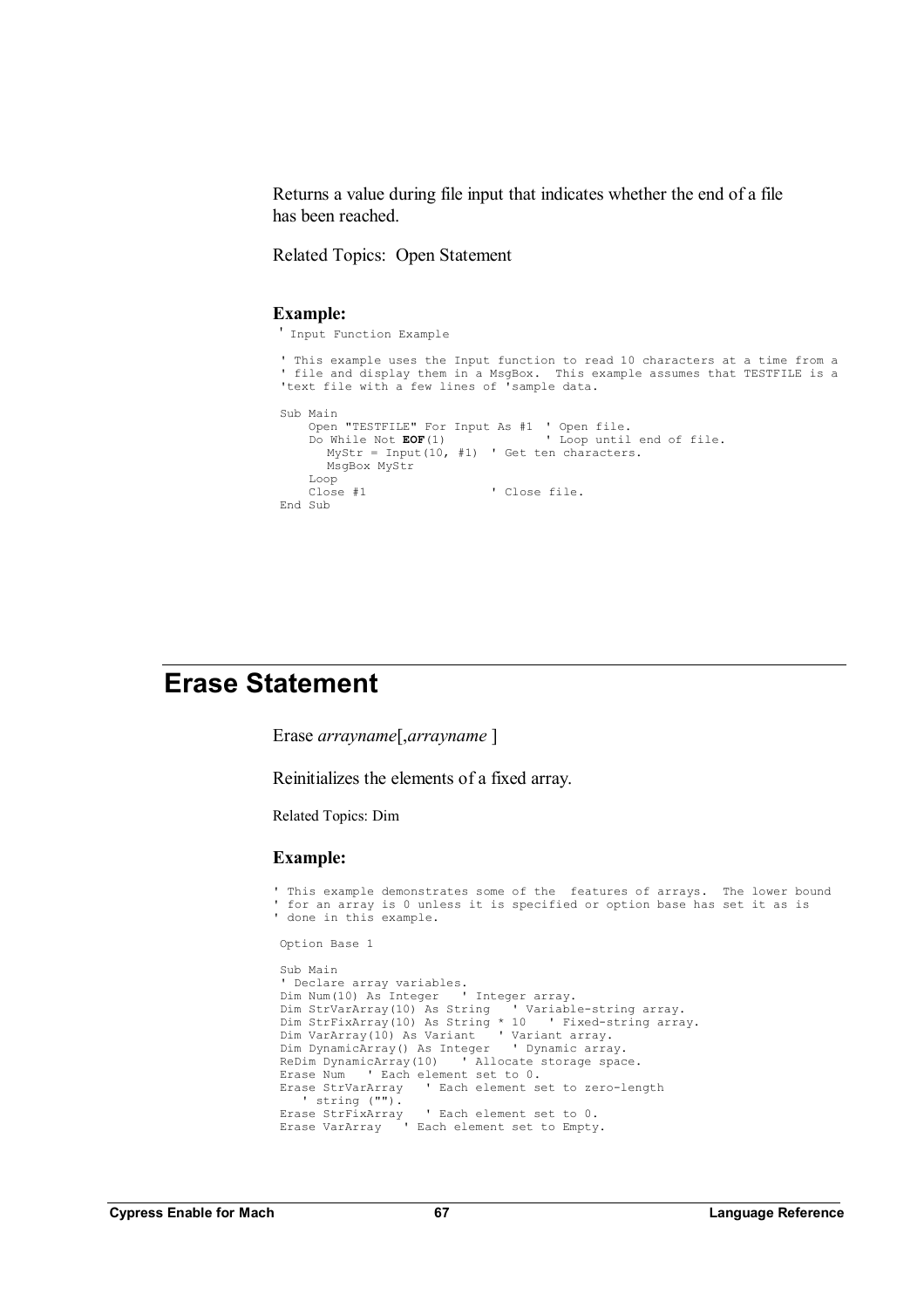```
Erase DynamicArray ' Free memory used by array. 
End Sub
```
### **Exit Statement**

Exit  ${Do | For | Function | Sub }$ 

Exits a loop or procedure

Related Topics End Statement, Stop Statement

#### **Example:**

 ' This sample shows Do ... Loop with Exit Do to get out. Sub Main ()<br>Dim Value, Msg ' Declare variables. Do Value = InputBox("Enter a value from 5 to 10.")<br>If Value >= 5 And Value <= 10 Then ' Check range. If Value >= 5 And Value <= 10 Then ' Check range. **Exit Do** ' Exit Do...Loop. Else ' Beep if not in range. End If Loop End Sub

### **Exp**

Exp(*num*)

Returns the base of the natural log raised to a power ( $e^{\wedge}$  num).

The value of the constant e is approximately 2.71828.

Related Topics: Log

```
Sub ExpExample () 
' Exp(x) is e ^x so Exp(1) is e ^1 or e. 
       Dim Msg, ValueOfE ' Declare variables. 
       ValueOfE = Exp(1) ' Calculate value of e. 
       Msg = "The value of e is " & ValueOfE 
       MsgBox Msg ' Display message. 
End Sub
```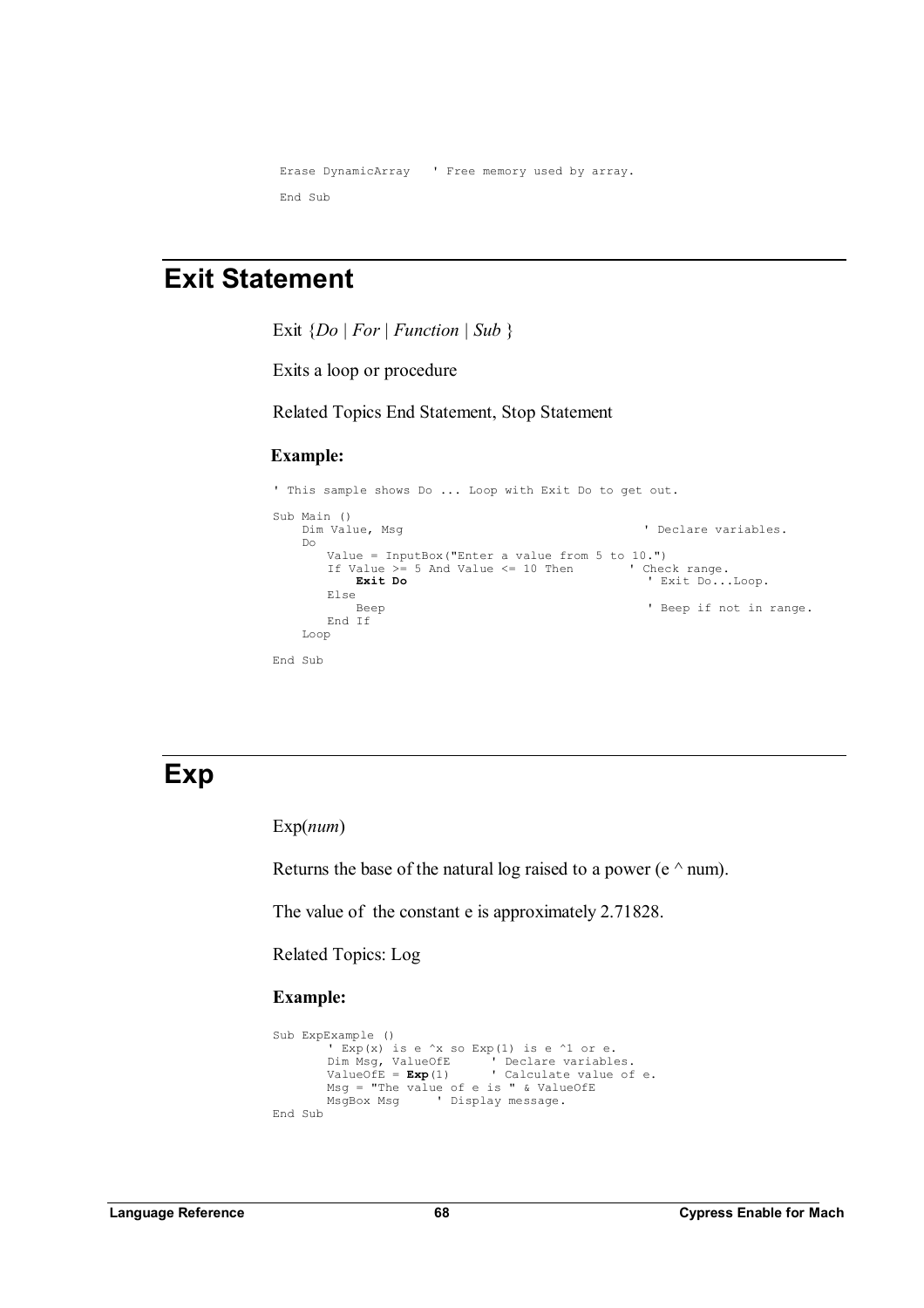

## **FileCopy Function**

FileCopy( *sourcefile, destinationfile*)

Copies a file from source to destination.

The *sourcefile* and *destinationfile* parameters must be valid string expressions. *sourcefile* is the file name of the file to copy, *destinationfile* is the file name to be copied to.

### **Example:**

```
Dim SourceFile, DestinationFile<br>SourceFile = "SRCFILE" ' Define source file name.
SourceFile = "SRCFILE" ' Define source file name. 
DestinationFile = "DESTFILE" ' Define target file name. 
FileCopy SourceFile, DestinationFile ' Copy source to target.
```
### **FileLen Function**

FileLen( *filename* )

Returns a Long integer that is the length of the file in bytes

Related Topics: LOF Function

**Example:**  Sub Main

```
Dim MySize 
MySize = FileLen("C:\TESTFILE") ' Returns file length (bytes). 
Print MySize
```

```
End Sub
```
## **Fix Function**

Fix(*number* )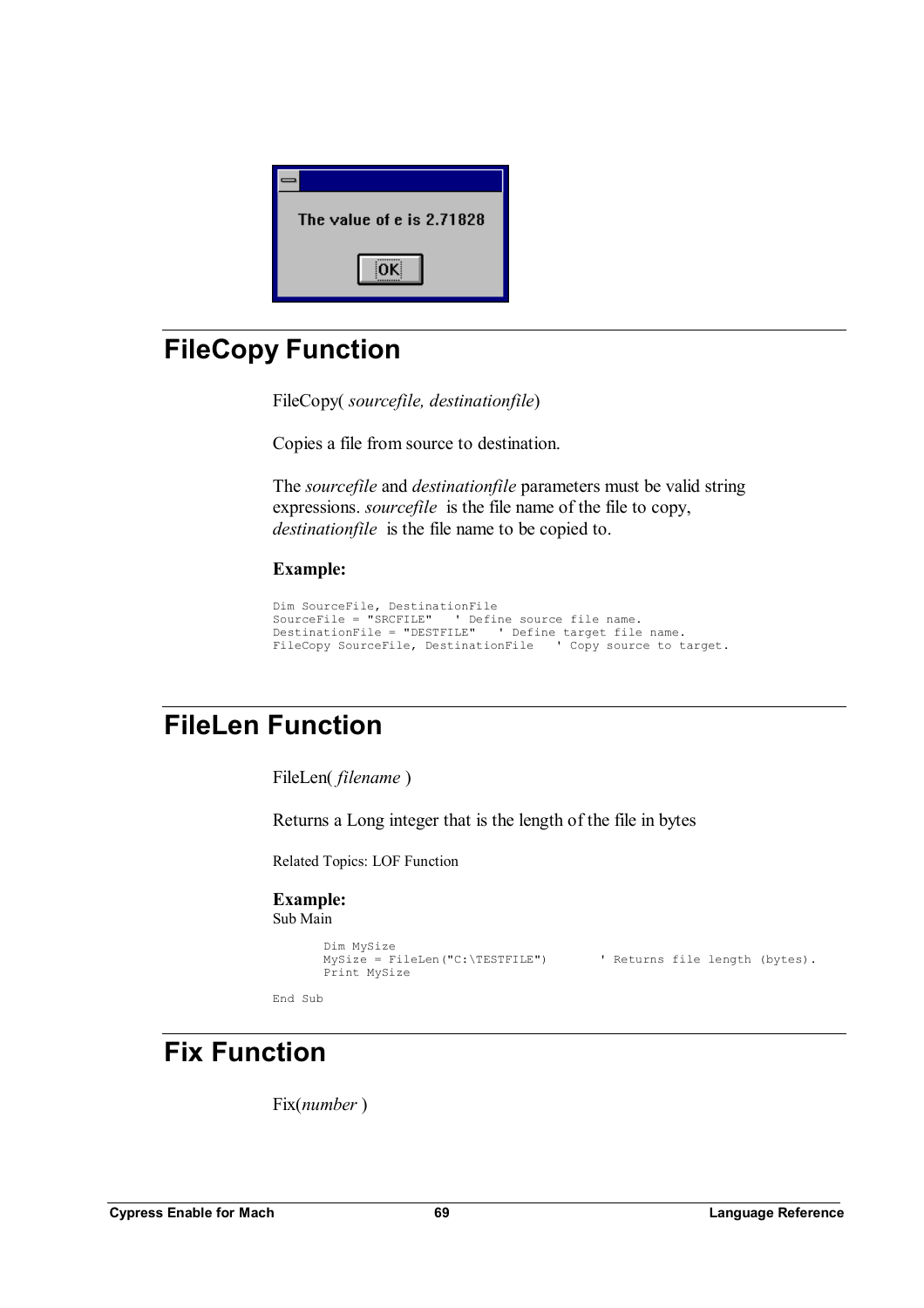Returns the integer portion of a number

Related Topics: Int

#### **Example:**

Sub Main

```
 Dim MySize 
MySize = Fix(4.345) Print MySize
```
End Sub

### **For each … Next Statement**

For Each *element* in *group* [*statements*] [Exit For] [*statements*]

Next [*element*]

Repeats the group of statments for each element in an array of a collection. For each … Next statements can be nested if each loop element is unique. The For Each…Next statement cannot be used with and array of user defined types.

#### **Example:**

```
Sub Main 
  dim z(1 to 4) as double 
  z(1) = 1.11 
  z(2) = 2.22z(3) = 3.33 
   For Each v In z 
   Print v 
  Next v 
End Sub
```
## **For...Next Statement**

For *counter = expression1* to *expression2* [Step *increment]* [*statements*] Next [*counter*]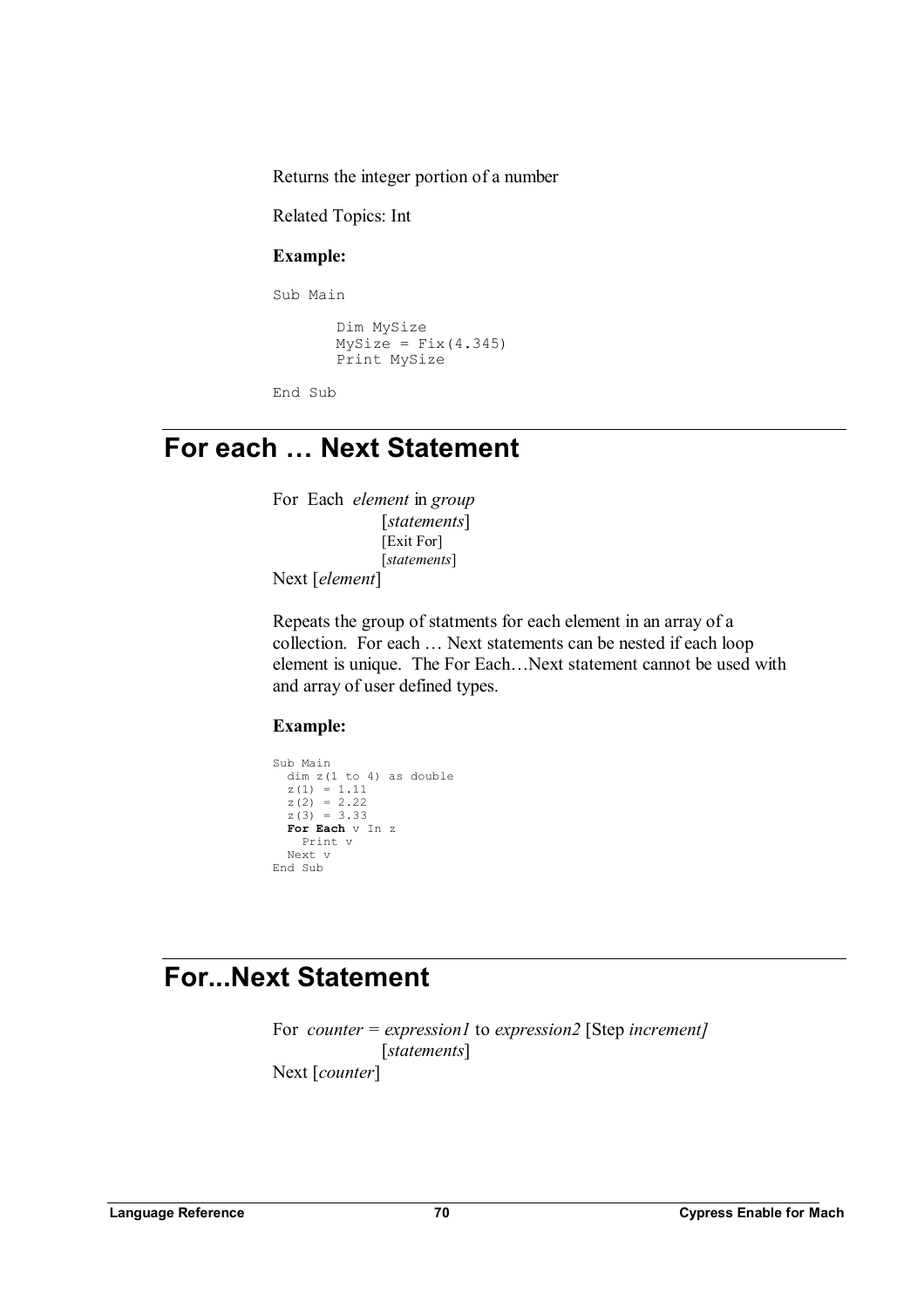Repeats the execution of a block of statements for a specified number of times.

### **Example:**



## **Format Function**

Format (*expression* [,*fmt* ] )

Formats a string, number or variant datatype to a format expression.

Format returns returns a string

| Part       | <b>Description</b>                                                                                                                                                                                                                        |
|------------|-------------------------------------------------------------------------------------------------------------------------------------------------------------------------------------------------------------------------------------------|
| expression | Expression to be formatted.                                                                                                                                                                                                               |
| fmt        | A string of characters that specify how the expression is to<br>displayed. or the name of a commonly-used format that has<br>been predefined in Enable Basic. Do not mix different type<br>format expressions in a single fint parameter. |

if the *fmt* parameter is omitted or is zero-length and the *expression*  parameter is a numeric, **Format[\$]** provides the same functionality as the **Str[\$]** function by converting the numeric value to the appropriate return data type, Positive numbers convert to strings using **Format[\$]** lack the leading space reserved for displaying the sign of the value, whereas those converted using **Str[\$]** retain the leading space.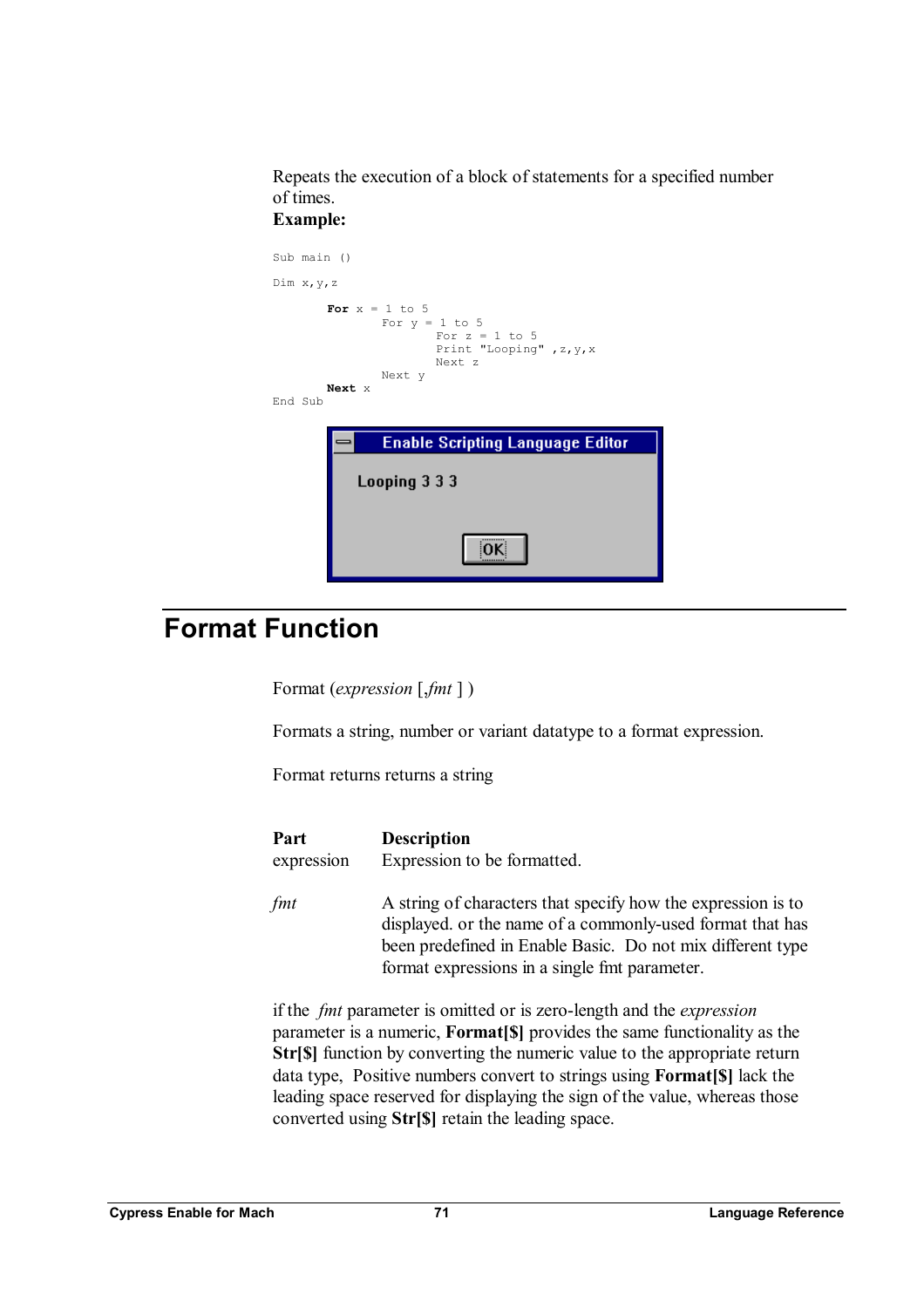To format numbers, you can use the commonly-used formats that have been predefined in Enable Basic or you can create user-defined formats with standard characters that have special meaning when used in a format expression.

Predefined numeric format names:

| Format<br><b>Name</b> | <b>Description</b>                                                                                                                                 |
|-----------------------|----------------------------------------------------------------------------------------------------------------------------------------------------|
| General<br>Number     | Display the number as is, with no thousand Separators                                                                                              |
| Fixed                 | Display at least one digit to the left and two digits to the<br>right of the decimal separator.                                                    |
| <b>Standard</b>       | Display number with thousand separator, if appropriate;<br>display two digits to the right of the decimal separator.                               |
| Percent               | Display number multiplied by 100 with a percent sign $(\%)$<br>appended to the right' display two digits to the right of the<br>decimal separator. |

| Format<br>Name                                                                           | <b>Description</b>                                    |
|------------------------------------------------------------------------------------------|-------------------------------------------------------|
| Scientific                                                                               | Use standard scientific notation.                     |
| True/False                                                                               | Display False if number is 0, otherwise display True. |
| The following shows the characters you can use to create user-defined<br>number formats. |                                                       |
| <b>Character</b>                                                                         | Meaning                                               |
| Null string                                                                              | Display the number with no formatting.                |
| 0                                                                                        | Digit placeholder.                                    |

Display a digit or a zero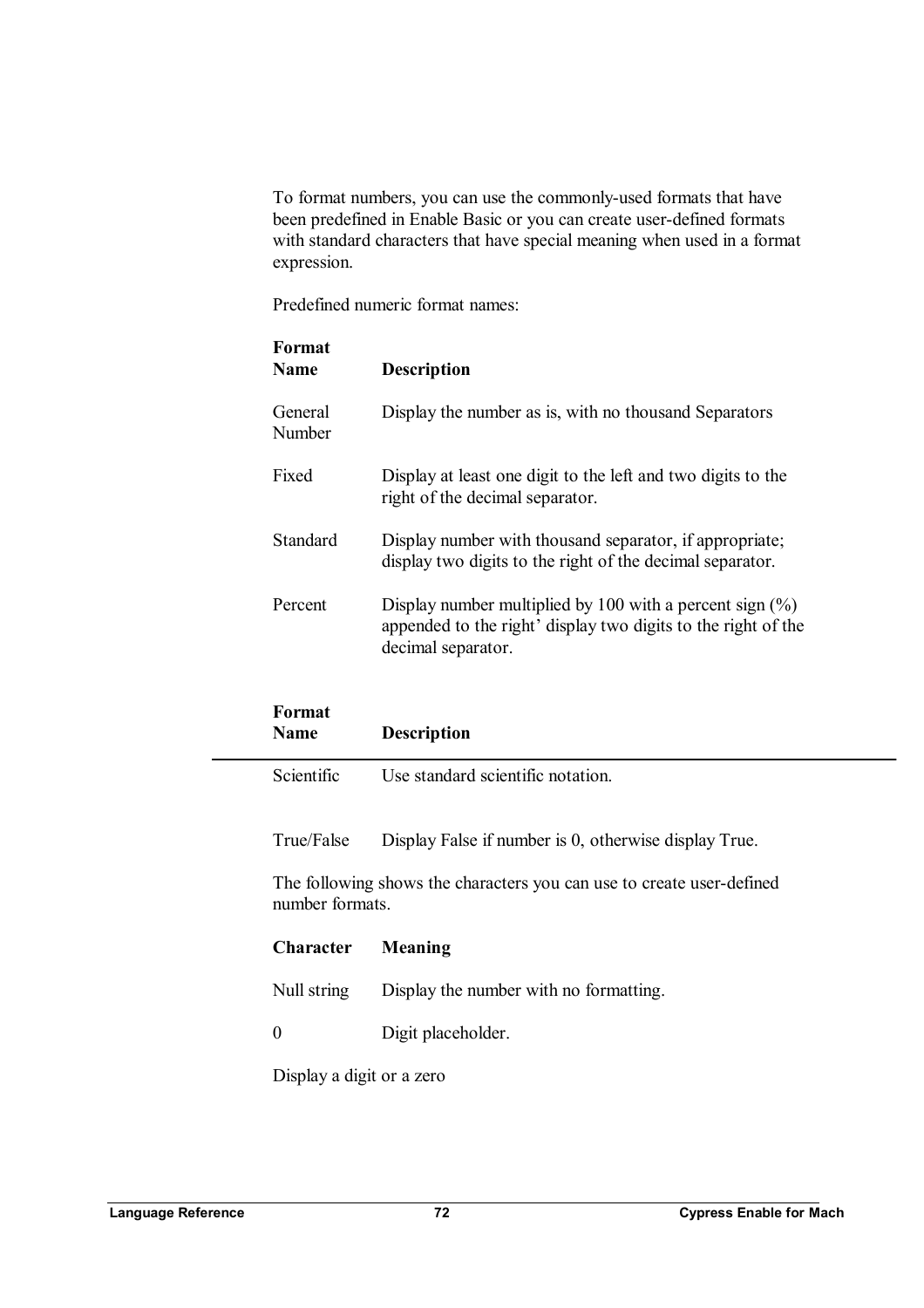If the number being formatted has fewer digits than there are zeros (on either side of the decimal) in the format expression, leading or trailing zeros are displayed. If the number has more digits to the right of the decimal separator than there are zeros to the right of the decimal separator in the format expression, the number is rounded to as many decimal places as there are zeros. If the number has more digits to left of the decimal separator than there are zeros to the left of the decimal separator in the format expression, the extra digits are displayed without modification.

# Digit placeholder.

Displays a digit or nothing. If there is a digit in the expression being formatted in the position where the  $\#$  appears in the format string, displays it; otherwise, nothing is displayed.

. Decimal placeholder.

The decimal placeholder determines how many digits are displayed to the left and right of the decimal separator.

| <b>Character</b> | Meaning |  |  |
|------------------|---------|--|--|
|                  |         |  |  |

% Percentage placeholder.

The percent character  $(\%)$  is inserted in the position where it appears in the format string. The expression is multiplied by 100.

, Thousand separator.

The thousand separator separates thousands from hundreds within a number that has four or more places to the left of the decimal separator.

Use of this separator as specified in the format statement contains a comma surrounded by digit placeholders( $0$  or  $#$ ). Two adjacent commas or a comma immediately to the left of the decimal separator (whether or not a decimal is specified) means "scale the number by dividing it by 1000, rounding as needed."

E-E+e-e+ Scientific format.

If the format expression contains at least one digit placeholder (0 or  $\#$ ) to the right of  $E$ -, $E$ +, $e$ - or  $e$ +, the number is displayed in scientific formatted E or e inserted between the number and its exponent. The number of digit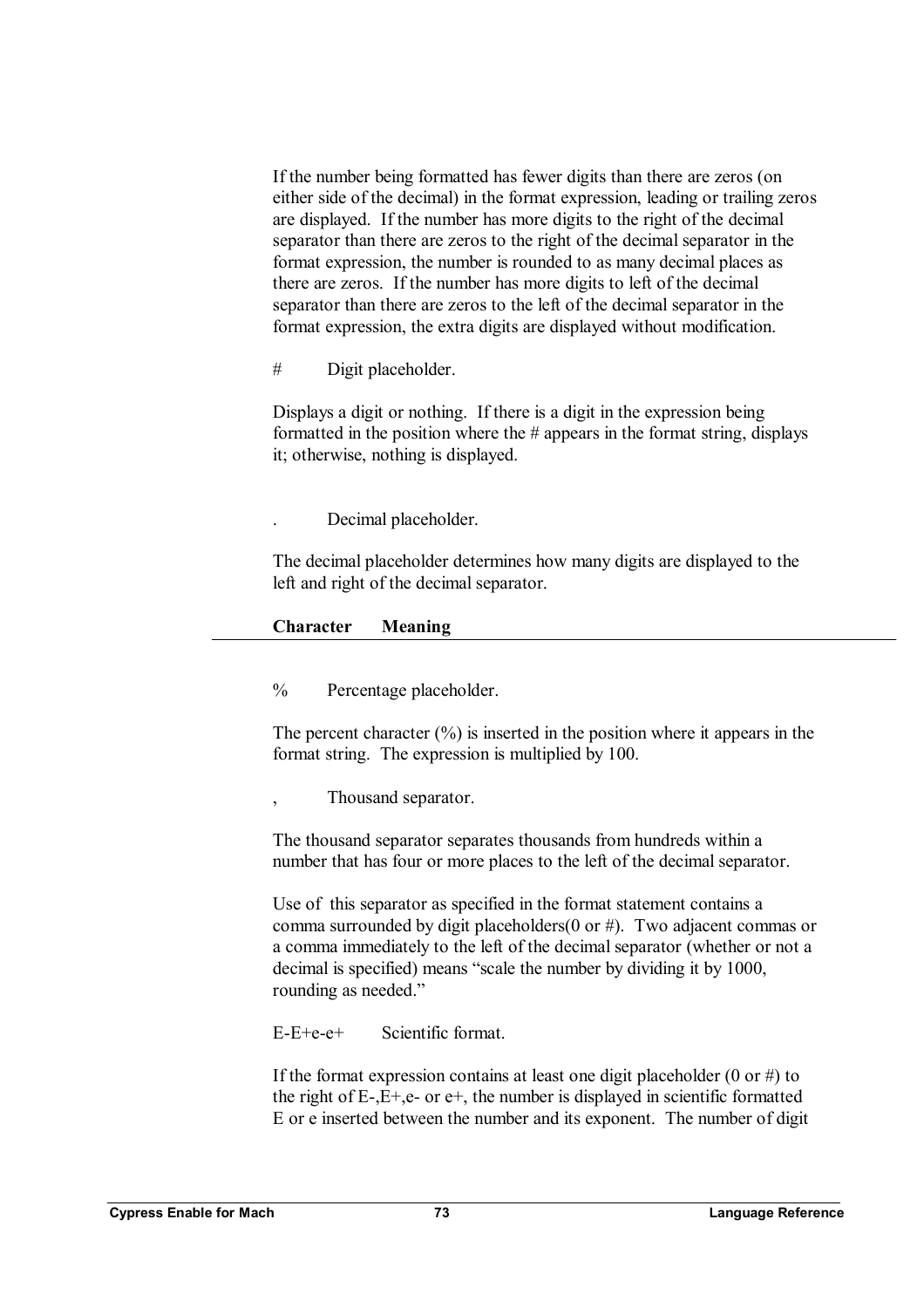placeholders to the right determines the number of digits in the exponent. Use E- or e- to place a minus sign next to negative exponents. Use  $E+$  or e+ to place a plus sign next to positive exponents.

: Time separator.

The actual character used as the time separator depends on the Time Format specified in the International section of the Control Panel.

/ Date separator.

The actual character used as the date separator in the formatted out depends on Date Format specified in the International section of the Control Panel.

| <b>Character</b>   | <u>Meaning</u>                                                                                                                                                                                                                                                                                                                |
|--------------------|-------------------------------------------------------------------------------------------------------------------------------------------------------------------------------------------------------------------------------------------------------------------------------------------------------------------------------|
| $- + $()$<br>space | Display a literal character.<br>To display a character other than one of those listed, precede                                                                                                                                                                                                                                |
|                    | it with a backslash $(\cdot)$ .                                                                                                                                                                                                                                                                                               |
|                    | Display the next character in the format string.                                                                                                                                                                                                                                                                              |
|                    | The backslash itself isn't displayed. To display a backslash,<br>use two backslashes (\\).                                                                                                                                                                                                                                    |
|                    | Examples of characters that can't be displayed as literal<br>characters are the date- and time- formatting characters<br>$(a, c, d, h, m, n, p, q, s, t, w, y, and \n\therefore\),$ the numeric -formatting<br>characters $(\#,0,\%E,\)$ e, comma, and period), and the string-<br>formatting characters $(@,\&,<>~$ , and!). |
| "String"           | Display the string inside the double quotation marks.                                                                                                                                                                                                                                                                         |
|                    | To include a string in <i>fmt</i> from within Enable, you must use<br>the ANSI code for a double quotation mark $Chr(34)$ to<br>enclose the text.                                                                                                                                                                             |
| ∗                  | Display the next character as the fill character.                                                                                                                                                                                                                                                                             |
|                    | Any empty space in a field is filled with the character<br>following the asterisk.                                                                                                                                                                                                                                            |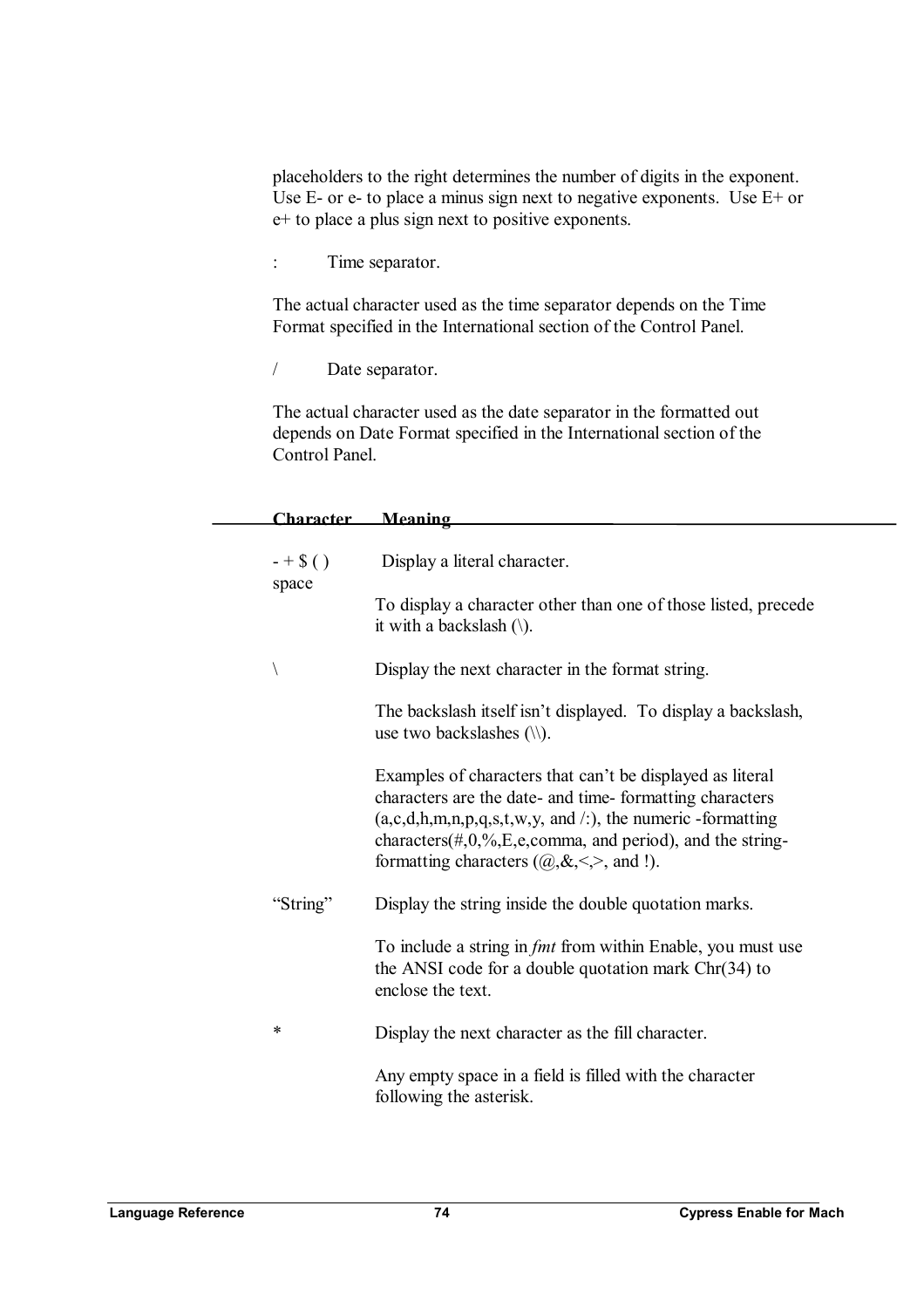Unless the *fmt* argument contains one of the predefined formats, a format expression for numbers can have from one to four sections separated by semicolons.

| If you use          | The result is                                                                                                                                        |  |  |
|---------------------|------------------------------------------------------------------------------------------------------------------------------------------------------|--|--|
| One section<br>only | The format expression applies to all values.                                                                                                         |  |  |
| Two                 | The first section applies to positive values, the second to<br>negative sections values.                                                             |  |  |
| Three               | The first section applies to positive values, the second to<br>negative sections values, and the third to zeros.                                     |  |  |
| Four                | The first section applies to positive values, the second to<br>negative section values, the third to zeros, and the fourth to<br><b>Null</b> values. |  |  |

The following example has two sections: the first defines the format for positive values and zeros; the second section defines the format for negative values.

" $\frac{4}{5}\frac{4}{10}$ ;  $\frac{4}{10}$ ;  $\frac{4}{10}$   $\frac{4}{10}$ 

If you include semicolons with nothing between them. the missing section is printed using the format of the positive value. For example, the following format displays positive and negative values using the format in the first section and displays "Zero" if the value is zero.

"\$#,##0;;\Z\e\r\o"

Some sample format expressions for numbers are shown below. (These examples all assume the Country is set to United States in the International section of the Control Panel.) The first column contains the format strings. The other columns contain the output the results if the formatted data has the value given in the column headings

| Format (fmt) | Positive 3 | <b>Negative 3</b> Decimal .3 |      | <b>Null</b> |
|--------------|------------|------------------------------|------|-------------|
| Null string  | 3          | $-3$                         | 0.3  |             |
| $\theta$     | 3          | $-3$                         |      |             |
| 0.00         | 3.00       | $-3.00$                      | 0.30 |             |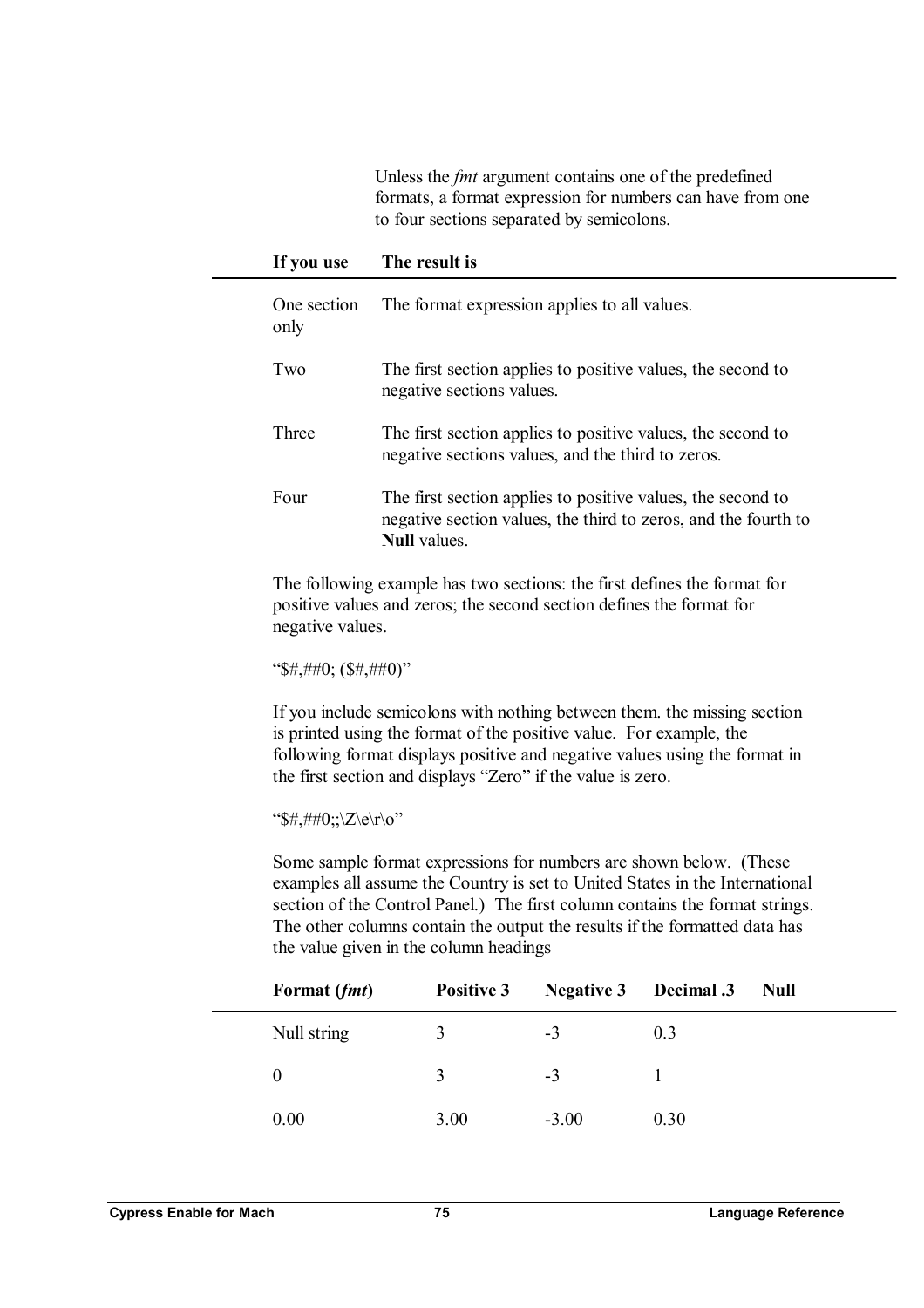| $\#$ , $\#$ $\#$ $\hbox{O}$                                                                                                                                                                                                                                                                                         | 3            | $-3$          | 1        |     |
|---------------------------------------------------------------------------------------------------------------------------------------------------------------------------------------------------------------------------------------------------------------------------------------------------------------------|--------------|---------------|----------|-----|
| #,##0.00;;;Nil                                                                                                                                                                                                                                                                                                      | 3.00         | $-3.00$       | 0.30     | Nil |
| $$#, \##0; ($\#,\##0)$                                                                                                                                                                                                                                                                                              | \$3          | (S3)          | \$1      |     |
| $\frac{1}{2}$ $\frac{1}{2}$ $\frac{1}{2}$ $\frac{1}{2}$ $\frac{1}{2}$ $\frac{1}{2}$ $\frac{1}{2}$ $\frac{1}{2}$ $\frac{1}{2}$ $\frac{1}{2}$ $\frac{1}{2}$ $\frac{1}{2}$ $\frac{1}{2}$ $\frac{1}{2}$ $\frac{1}{2}$ $\frac{1}{2}$ $\frac{1}{2}$ $\frac{1}{2}$ $\frac{1}{2}$ $\frac{1}{2}$ $\frac{1}{2}$ $\frac{1}{2}$ |              | $(\$3.00)$    | \$0.30   |     |
| $0\%$                                                                                                                                                                                                                                                                                                               | 300%         | $-300\%$      | 30%      |     |
| $0.00\%$                                                                                                                                                                                                                                                                                                            | 300.00%      | $-300.00\%$   | 30.00%   |     |
| $0.00E + 00$                                                                                                                                                                                                                                                                                                        | $3.00E + 00$ | $-3.00E + 00$ | 3.00E-01 |     |
| $0.00E - 00$                                                                                                                                                                                                                                                                                                        | 3.00E00      | $-3.00E00$    | 3.00E-01 |     |

Numbers can also be used to represent date and time information. You can format date and time serial numbers using date and time formats or number formats because date/time serial numbers are stored as floating-point values.

To format dates and times, you can use either the commonly used format that have been predefined or create user-defined time formats using standard meaning of each:

The following table shows the predefined data format names you can use and the meaning of each.

| Format<br>Name | <b>Description</b>                                                                                                                                                                                                                             |
|----------------|------------------------------------------------------------------------------------------------------------------------------------------------------------------------------------------------------------------------------------------------|
| General        | Display a date and/or time. for real numbers, display a date<br>and time.(e.g. $4/3/93$ 03:34 PM); If there is no fractional<br>part, display only a date (e.g. $4/3/93$ ); if there is no integer<br>part, display time only (e.g. 03:34 PM). |
| Long Date      | Display a Long Date, as defined in the International section<br>of the Control Panel.                                                                                                                                                          |
| Medium         | Display a date in the same form as the Short Date, as<br>defined in the international section of the Control Panel,<br>except spell out the month abbreviation.                                                                                |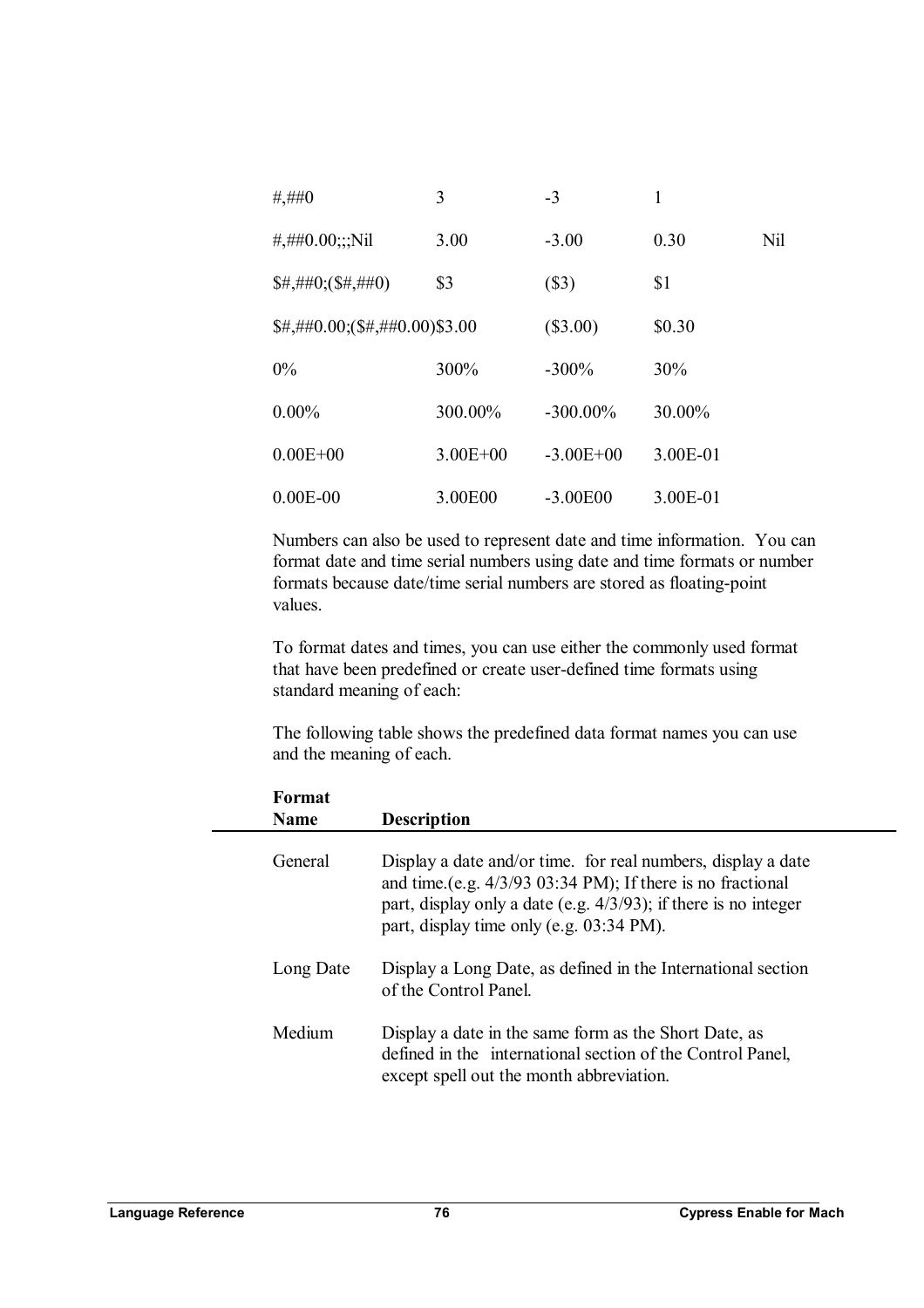| <b>Short Date</b> | Display a Short Date, as defined in the International section<br>of the Control Panel                                                |
|-------------------|--------------------------------------------------------------------------------------------------------------------------------------|
| Long Time         | Display a Long Time, as defined in the International section<br>of the Control panel. Long Time includes hours, minutes,<br>seconds. |
| Medium<br>Time    | Display time in 12-hour format using hours and minuets<br>and the Time AM/PM designator.                                             |
| <b>Short Time</b> | Display a time using the 24-hour format (e.g. $17:45$ )                                                                              |

This table shows the characters you can use to create user-defined date/time formats.

| Character   | <b>Meaning</b>                                                                                                                                       |
|-------------|------------------------------------------------------------------------------------------------------------------------------------------------------|
| $\mathbf c$ | Display the date as dddd and display the time as titter in the<br>order.                                                                             |
| d           | Display the day as a number without a leading zero $(1-31)$ .                                                                                        |
| dd          | Display the day as a number with a leading zero $(01-31)$ .                                                                                          |
| ddd         | Display the day as an abbreviation (Sun-Sat).                                                                                                        |
| ddddd       | Display a date serial number as a complete date (including<br>day, month, and year).                                                                 |
| Character   | <b>Meaning</b>                                                                                                                                       |
|             |                                                                                                                                                      |
|             |                                                                                                                                                      |
| W           | Display the day of the week as a number $(1 - 7)$ .                                                                                                  |
| <b>WW</b>   | Display the week of the year as a number $(1-53)$ .                                                                                                  |
| m           | Display the month as a number without a leading zero (1-<br>12). If m immediately follows h or hh, the minute rather<br>than the month is displayed. |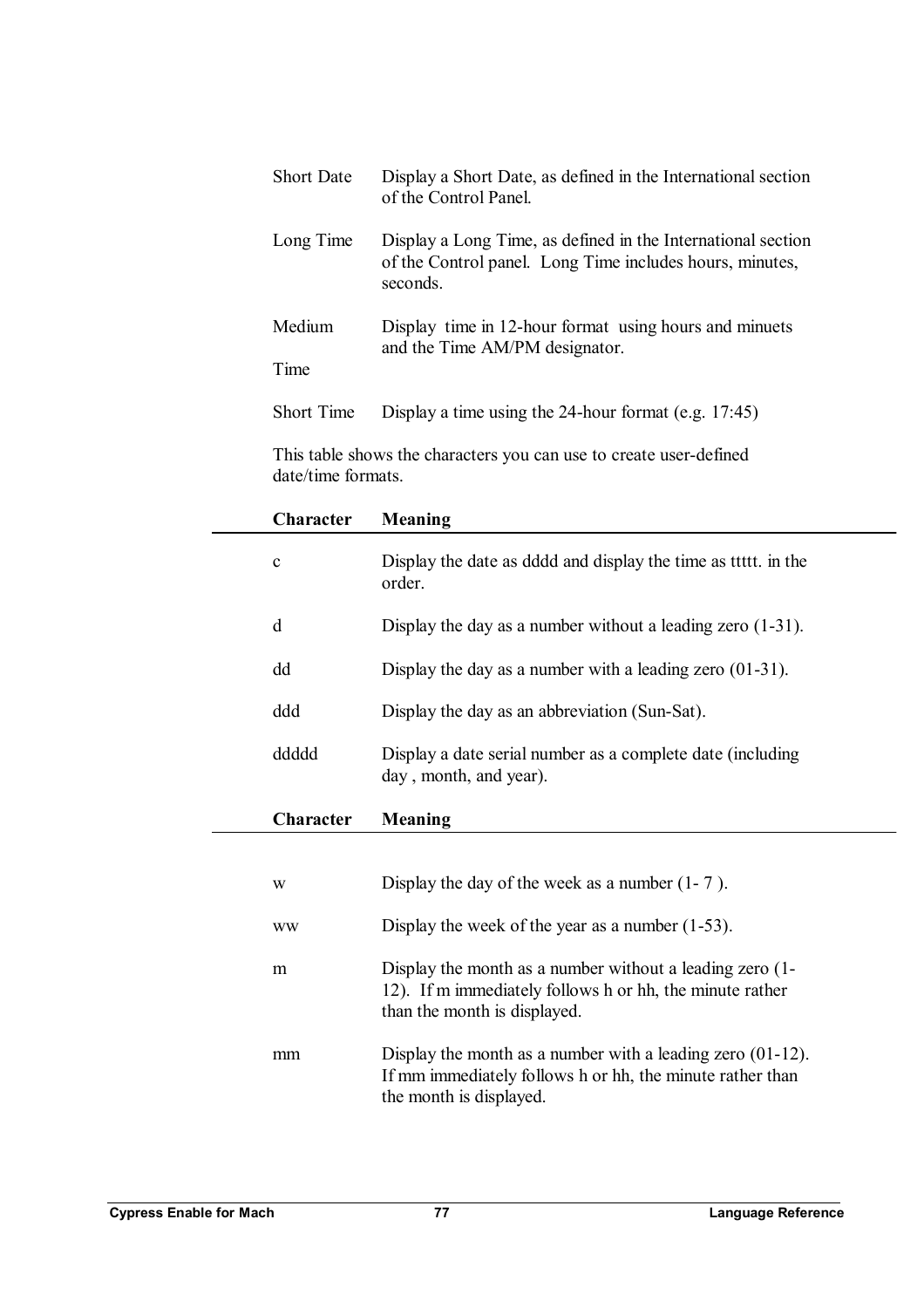| mmm          | Display the month as an abbreviation (Jan-Dec).                                                                                                                                                                                                                                                                                                                       |
|--------------|-----------------------------------------------------------------------------------------------------------------------------------------------------------------------------------------------------------------------------------------------------------------------------------------------------------------------------------------------------------------------|
| mmmm         | Display the month as a full month name (January-<br>December).                                                                                                                                                                                                                                                                                                        |
| q            | display the quarter of the year as a number $(1-4)$ .                                                                                                                                                                                                                                                                                                                 |
| y            | Display the day of the year as a number $(1-366)$ .                                                                                                                                                                                                                                                                                                                   |
| yy           | Display the day of the year as a two-digit number $(00-99)$                                                                                                                                                                                                                                                                                                           |
| уууу         | Display the day of the year as a four-digit number (100-<br>9999).                                                                                                                                                                                                                                                                                                    |
| $\mathbf{h}$ | Display the hour as a number without leading zeros $(0-23)$ .                                                                                                                                                                                                                                                                                                         |
| hh           | Display the hour as a number with leading zeros $(00-23)$ .                                                                                                                                                                                                                                                                                                           |
| $\mathbf n$  | Display the minute as a number without leading zeros (0-<br>59).                                                                                                                                                                                                                                                                                                      |
| nn           | Display the minute as a number with leading zeros (00-59).                                                                                                                                                                                                                                                                                                            |
| ${\bf S}$    | Display the second as a number without leading zeros (0-<br>59).                                                                                                                                                                                                                                                                                                      |
| SS           | Display the second as a number with leading zeros (00-59).                                                                                                                                                                                                                                                                                                            |
| ttttt        | Display a time serial number as a complete time (including<br>hour, minute, and second) formatted using the time<br>separator defined by the Time Format in the International<br>section of the Control Panel. A leading zero is displayed if<br>the Leading Zero option is selected and the time is before<br>10:00 A.M. or P.M. The default time format is h:mm:ss. |
| AM/PM        | Use the 12-hour clock and display an uppercase AM/PM                                                                                                                                                                                                                                                                                                                  |
| am/pm        | Use the 12-hour clock display a lowercase am/pm                                                                                                                                                                                                                                                                                                                       |
| Character    | <b>Meaning</b>                                                                                                                                                                                                                                                                                                                                                        |
| A/P          | Use the 12-hour clock display a uppercase A/P                                                                                                                                                                                                                                                                                                                         |
| a/p          | Use the 12-hour clock display a lowercase $a/p$                                                                                                                                                                                                                                                                                                                       |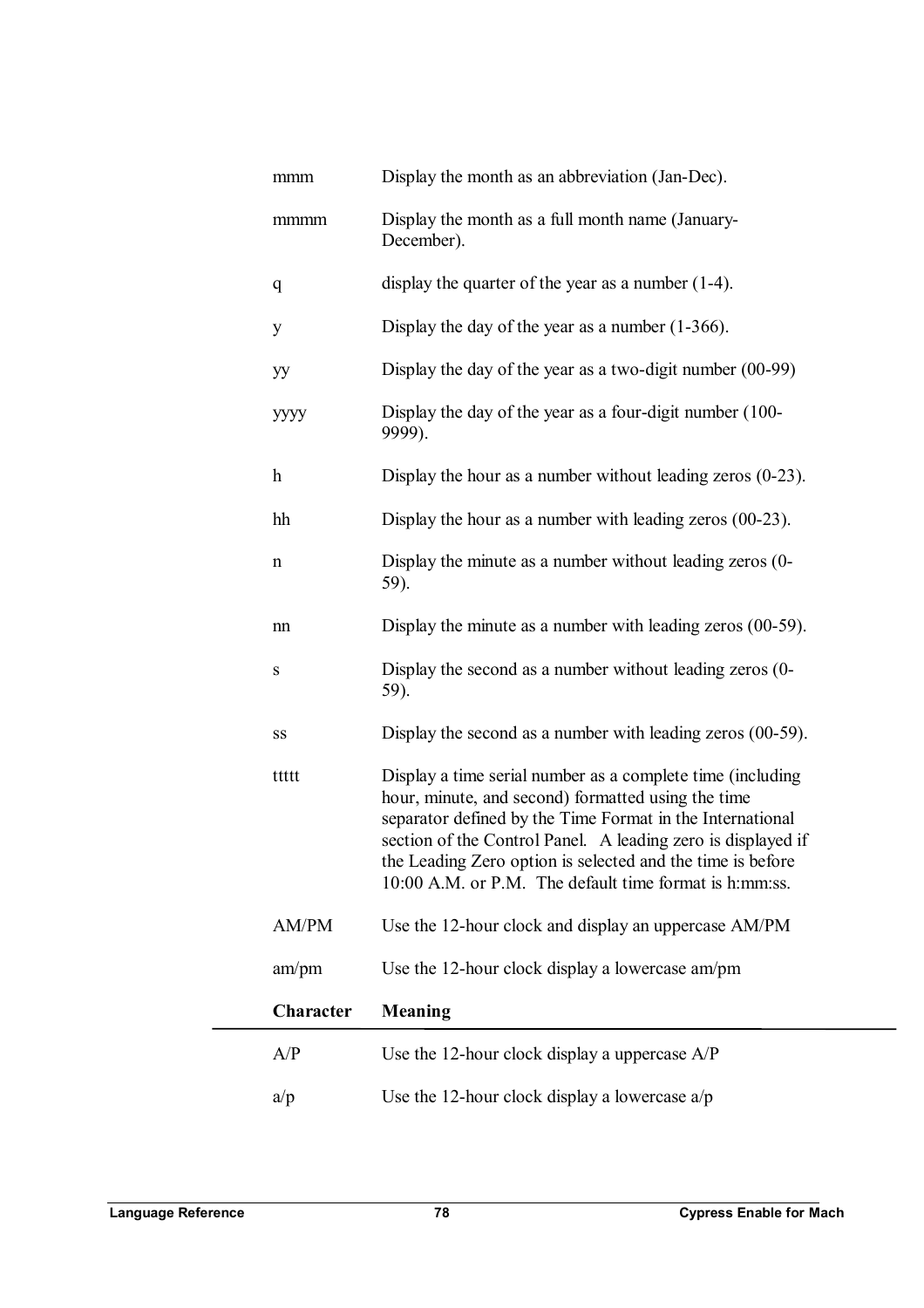AMPM Use the 12-hour clock and display the contents of the 11:59 string (s1159) in the WIN.INI file with any hour before noon; display the contents of the 2359 string (s2359) with any hour between noon and 11:59 PM. AMPM can be either uppercase or lowercase, but the case of the string displayed matches the string as it exists in the WIN.INI file. The default format is AM/PM.

| Format         | <b>Display</b>    |  |
|----------------|-------------------|--|
| m/d/yy         | 2/26/65           |  |
| d-mmmm-yy      | 26-February-65    |  |
| d-mmmm         | 26 February       |  |
| mmm-yy         | February 65       |  |
| hh:nn          | AM/PM<br>06:45 PM |  |
| h:nn:ss $a/p$  | 6:45:15 $p$       |  |
| h:nn:ss        | 18:45:15          |  |
| $m/d/yy/h$ :nn | 2/26/65 18:45     |  |

The Following are examples of user-defined date and time formats:

Strings can also be formatted with **Format[\$].** A format expression for strings can have one section or two sections separated by a semicolon.

| If you use                    |         | The result is                                                                              |  |
|-------------------------------|---------|--------------------------------------------------------------------------------------------|--|
| One section only              |         | The format applies to all string data.                                                     |  |
| Two sections<br>Null          |         | The first section applies to string data, the second to<br>values and zero-length strings. |  |
| strings:                      |         | The following characters can be used to create a format expression for                     |  |
| $\left(\boldsymbol{a}\right)$ |         | Character placeholder.                                                                     |  |
| <b>Character</b>              | Meaning |                                                                                            |  |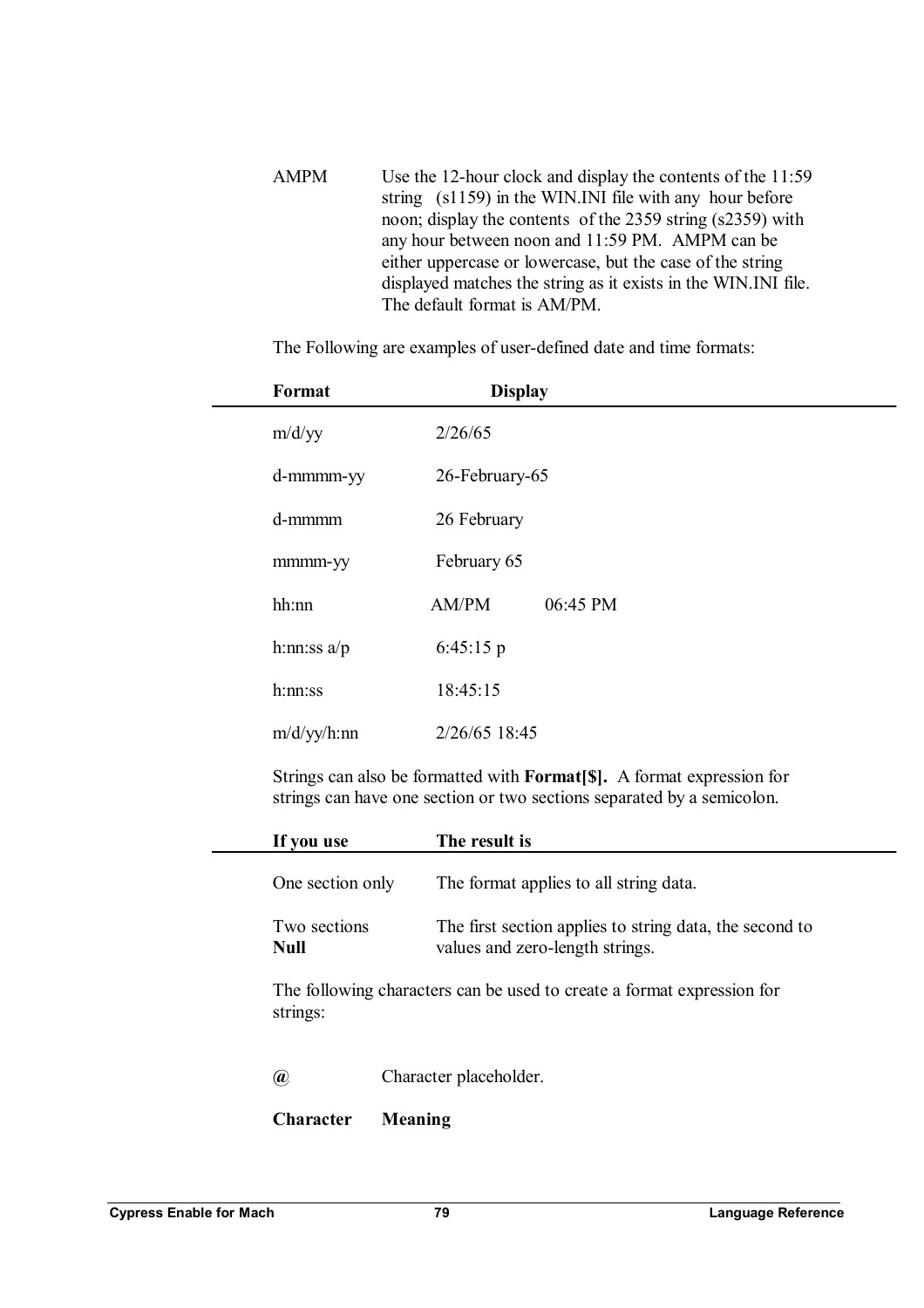|          | Character placeholder.                                                                                                                 |
|----------|----------------------------------------------------------------------------------------------------------------------------------------|
|          | Displays a character or a space. Placeholders are filled from<br>right to left unless there is an ! character in the format<br>string. |
| &        | Character placeholder. Display a character or nothing.                                                                                 |
| <        | Force lowercase                                                                                                                        |
| $\rm{>}$ | Force uppercase.                                                                                                                       |
|          | Force placeholders to fill from left to right instead of right<br>to left.                                                             |

#### **Related Topic: Str, Str\$ Function.**.

#### **Example:**

' Format Function Example

' This example shows various uses of the Format function to format values ' using both named and user-defined formats. For the date separator (/), ' time separator (:), and AM/ PM literal, the actual formatted output ' displayed by your system depends on the locale settings on which the code ' is running. When times and dates are displayed in the development ' environment, the short time and short date formats of the code locale ' are used. When displayed by running code, the short time and short date ' formats of the system locale are used, which may differ from the code ' locale. For this example, English/United States is assumed. ' MyTime and MyDate are displayed in the development environment using ' current system short time and short date settings. Sub Main MyTime = "08:04:23 PM" MyDate = "03/03/95"  $MyDate = 03763733$ <br>MyDate = "January 27, 1993" MsgBox Now MsgBox MyTime

MsgBox Second( MyTime ) & " Seconds" MsgBox Minute( MyTime ) & " Minutes" MsgBox Hour( MyTime ) & " Hours" MsgBox Day( MyDate ) & " Days"

MsgBox Month( MyDate ) & " Months" MsgBox Year( MyDate ) & " Years"

' Returns current system time in the system-defined long time format. MsgBox **Format**(Time, "Short Time")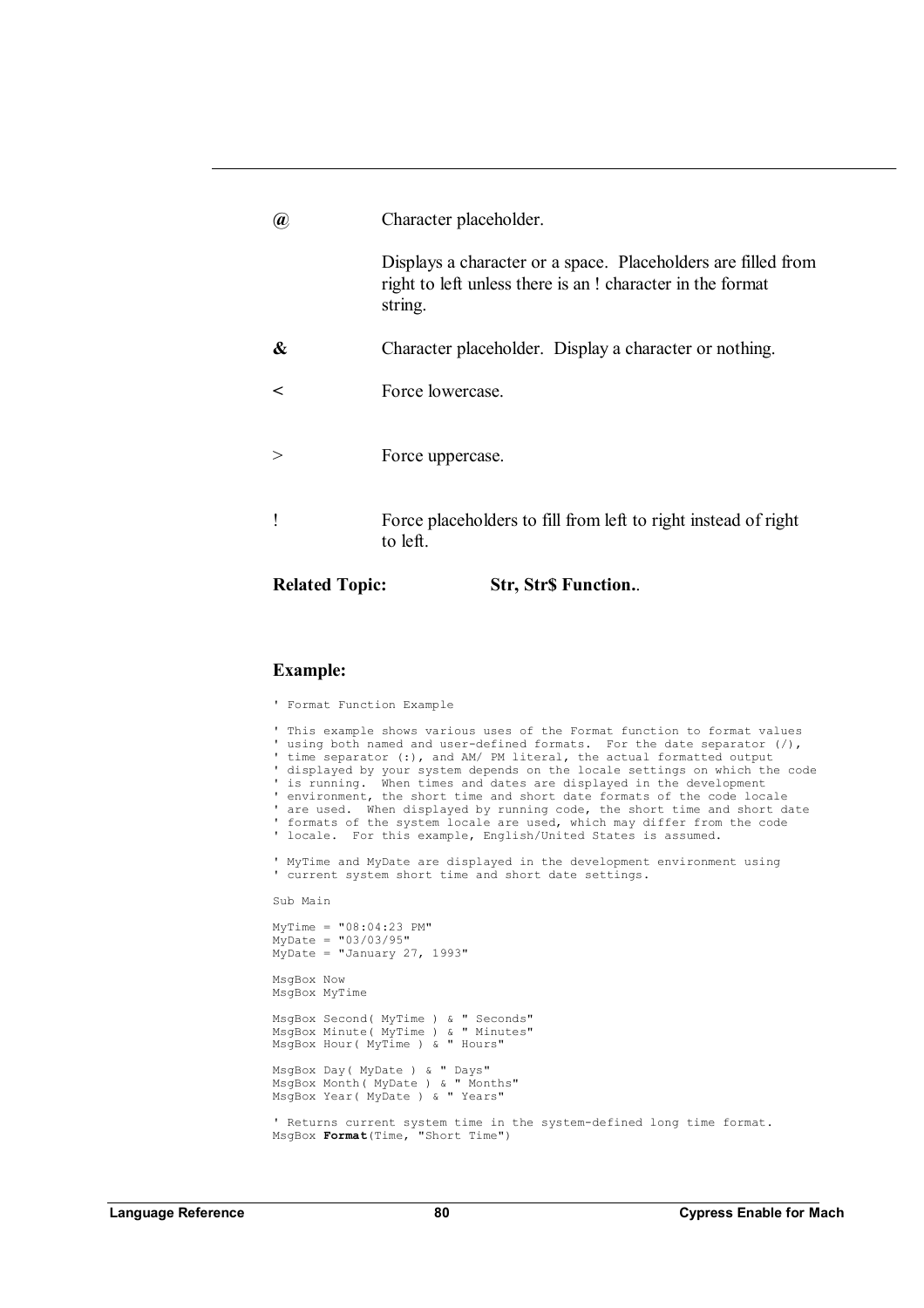```
MyStr = Format (Time, "Long Time")' Returns current system date in the system-defined long date format. 
MsgBox Format(Date, "Short Date") 
MsgBox Format(Date, "Long Date") 
MyStr Format(MyTime, "h:n:s") ' Returns "17:4:23". 
MyStr Format(MyTime, "hh:nn:ss")' Returns "20:04:22 ". 
MyStr Format(MyDate, "dddd, mmm d yyyy")' Returns "Wednesday, Jan 27 1993". 
' If format is not supplied, a string is returned. 
MsgBox Format(23) \overline{a} \overline{b} \overline{c} Returns "23".
' User-defined formats. 
MsgBox Format(5459.4, "##,##0.00") ' Returns "5,459.40". 
MsgBox Format(334.9, "###0.00") ' Returns "334.90". 
MsgBox Format(5, "0.00%") ' Returns "500.00%". 
MsgBox Format("HELLO", "<") ' Returns "hello". 
MsqBox Format("This is it", ">")
End Sub
```
# **FreeFile Function**

FreeFile

Returns an integer that is the next available file handle to be used by the Open Statement.

Related Topics: Open, Close, Write

#### **Example:**

```
Sub Main 
Dim Mx, FileNumber 
For Mx = 1 To 3
       FileNumber = FreeFile 
        Open "c:\e1\TEST" & Mx For Output As #FileNumber 
        Write #FileNumber, "This is a sample." 
       Close #FileNumber 
Next Mx 
Open "c:\e1\test1" For Input As #1 
Do While Not EOF(1) 
      MyStr = Input(10, #1)MsgBox MyStr 
Loop 
Close #1
```
End Sub

# **Function Statement**

Function *Fname* [(*Arguments*)] [As *type*] [*statements*] Functionname = expression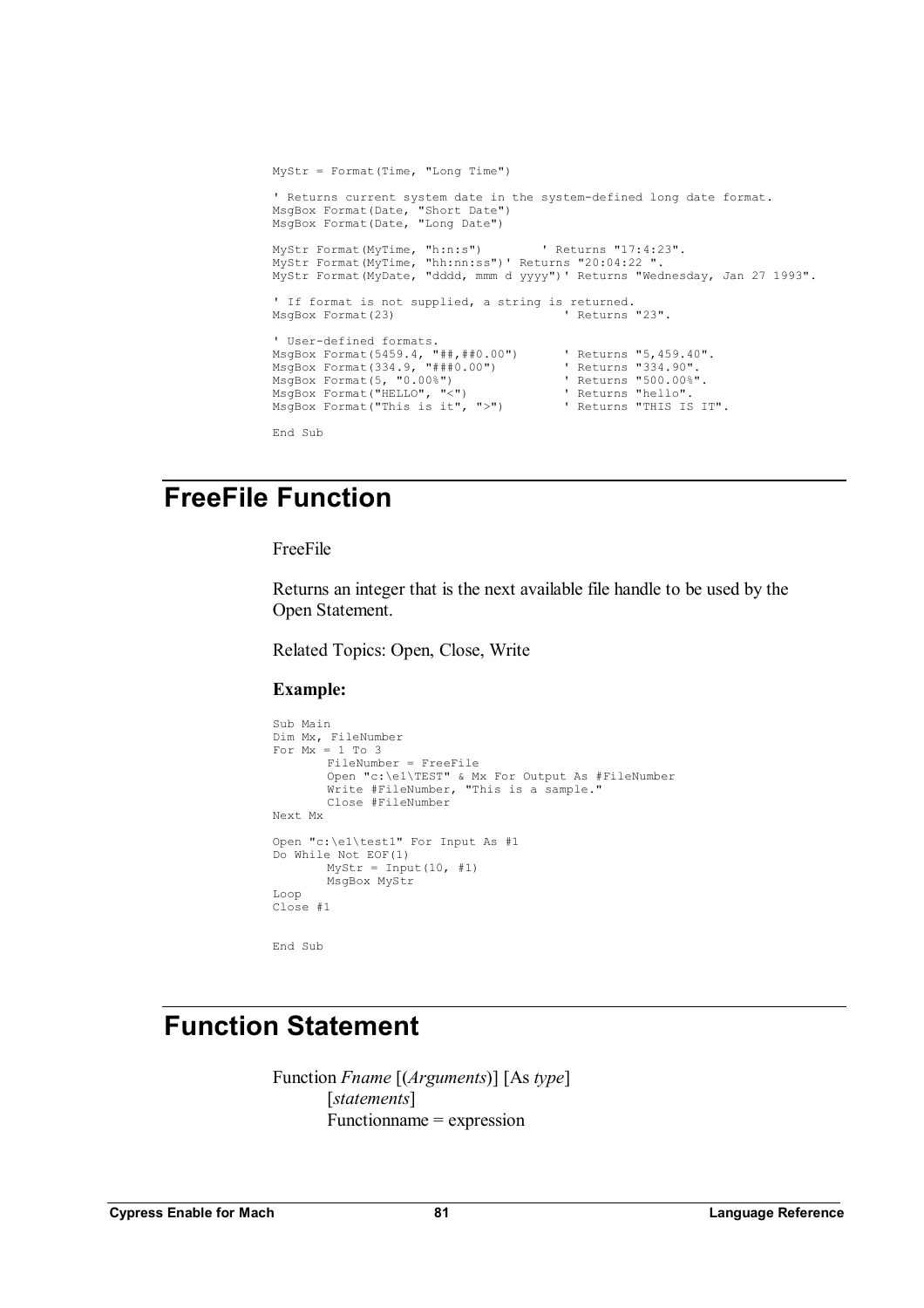[*statements*] Functionname = expression End Function

Declares and defines a procedure that can receive arguments and return a value of a specified data type.

When the optional argument list needs to be passed the format is as follows:

([ByVal] variable [As type] [,ByVal] variable [As type] ]…])

The optional ByVal parameter specifies that the variable is [passed by value instead of by reference (see "ByRef and ByVal" in this manual). The optional As type parameter is used to specify the data type. Valid types are String, Integer, Double, Long, and Varaint (see "Variable Types" in this manual).

Related Topics: Dim, End, Exit, Sub

### **Example:**

```
Sub Main 
 Dim I as integer
       For I = 1 to 10
        Print GetColor2(I) 
       Next I 
 End Sub 
Function GetColor2( c% ) As Long 
   GetColor2 = c * 25
   If c% > 2 Then 
     GetColor2 = 255 ' 0x0000FF - Red 
  End If 
  If c\% > 5 Then
     GetColor2 = 65280 ' 0x00FF00 - Green
  End If 
  If c% > 8 Then 
     GetColor2 = 16711680 ' 0xFF0000 - Blue 
  End If 
End Function 
       Enable Scripting Language Editor
    16711680
                    OK.
```
# **Get Statement**

GetStatement [#] *filenmber,*[*recordnumber*]*, variablename*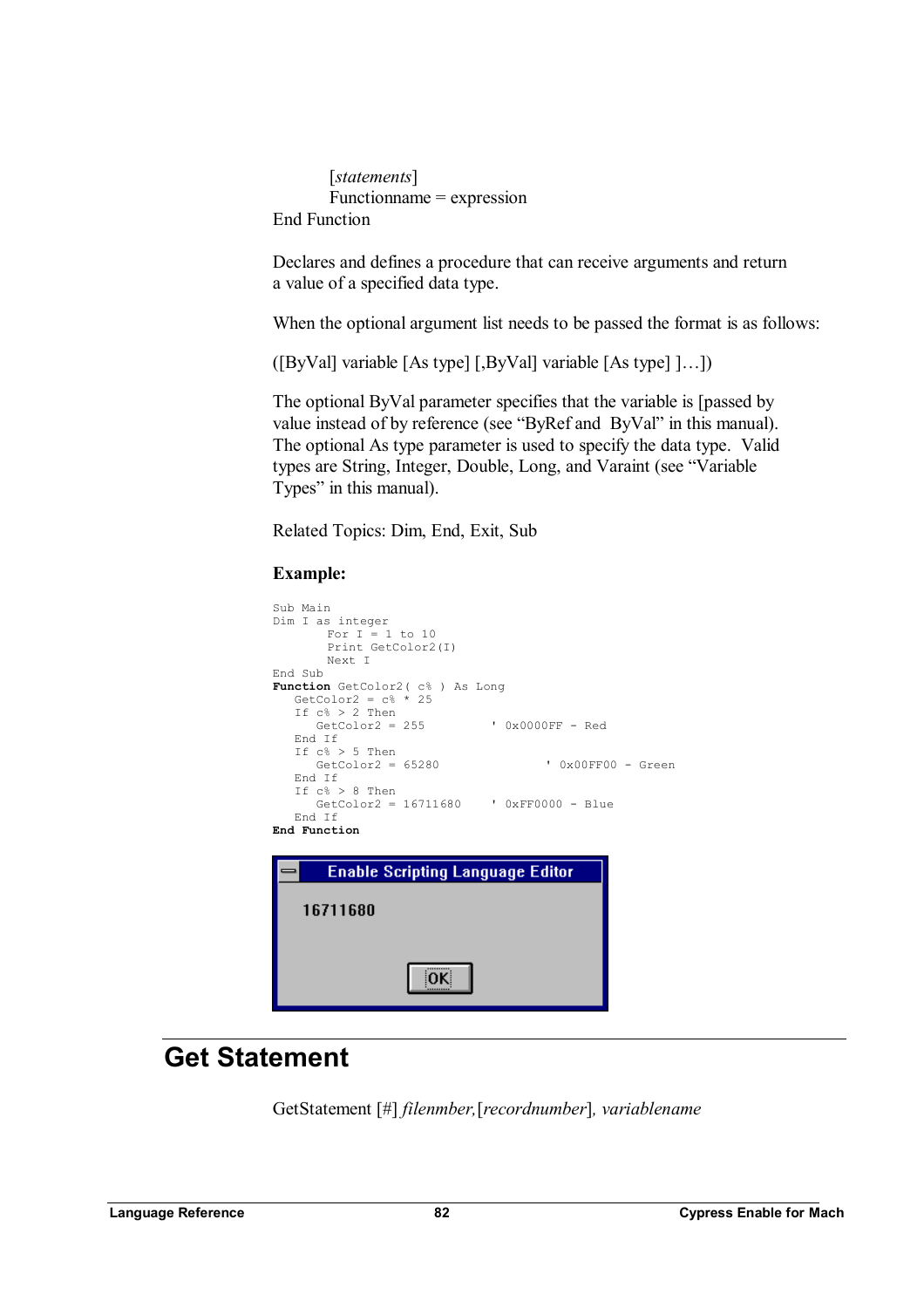Reads from a disk file into a variable

The Get Statement has these parts:

*Filenumber* The number used to Open the file with. *Recordnumber* For files opened in Binary mode *recordnumber* is the byte position where reading starts. *VariableName* The name of the variable used to receive the data from the file.

Related Topics: Open, Put

# **Get Object Function**

GetObject(*filename[,class])*

The GetObject Function has two parameters a filename and a class. The filename is the name of the file containing the object to retrieve. If filename is an empty string then class is required. Class is a string containing the class of the object to retrieve.

Related Topics: CreateObject

## **Global Statement**

Global Const *constant* 

The Global Statement must be outside the procedure section of the script. Global variables are available to all functions and subroutines in your program

Related Topics: Dim, Const and Type Statements

```
Global Const Height = 14.4357
                           'Global to all procedures in a module
Const PI = 3.141\overline{5}9<br>Sub Main ()
         Begin Dialog DialogName1 60, 60, 160,70, "ASC - Hello" 
         TEXT 10, 10, 100, 20, "Please fill in the radius of circle x"
```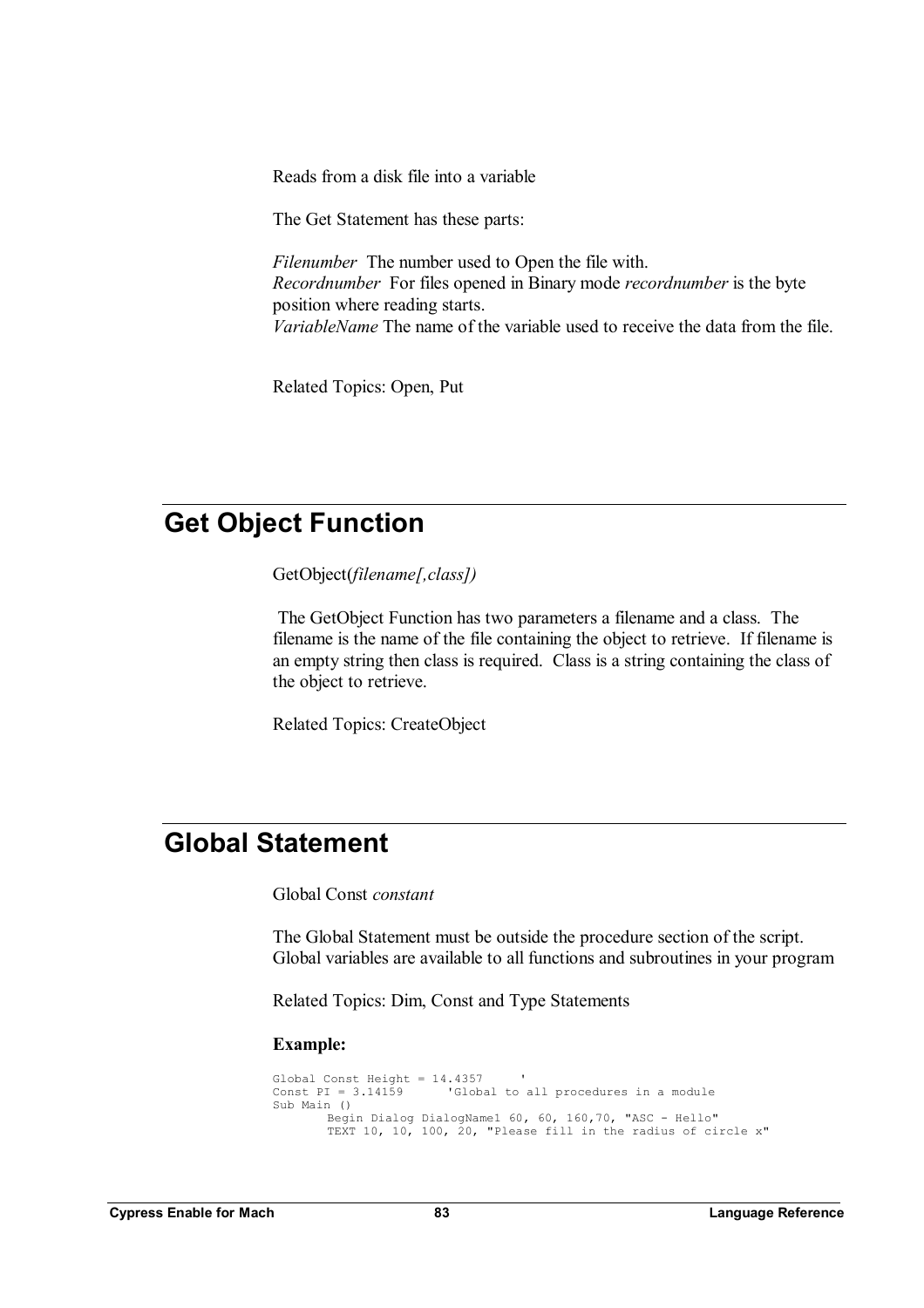```
TEXT 10, 40, 28, 12, "Radius" 
        TEXTBOX 42, 40, 28, 12, .Radius 
        OKBUTTON 42, 54,40, 12 
End Dialog 
Dim Dlg1 As DialogName1 
Dialog Dlg1 
CylArea = Height * (Dlg1.Radius * Dlg1.Radius) * PI 
MsgBox "The volume of Cylinder x is " & CylArea 
End Sub
```
# **GoTo Statement**

GoTo *label*

Branches unconditionally and without return to a specified label in a procedure.

### **Example:**



## **Hex**

Hex (*num*)

Returns the hexadecimal value of a decimal parameter.

Hex returns a string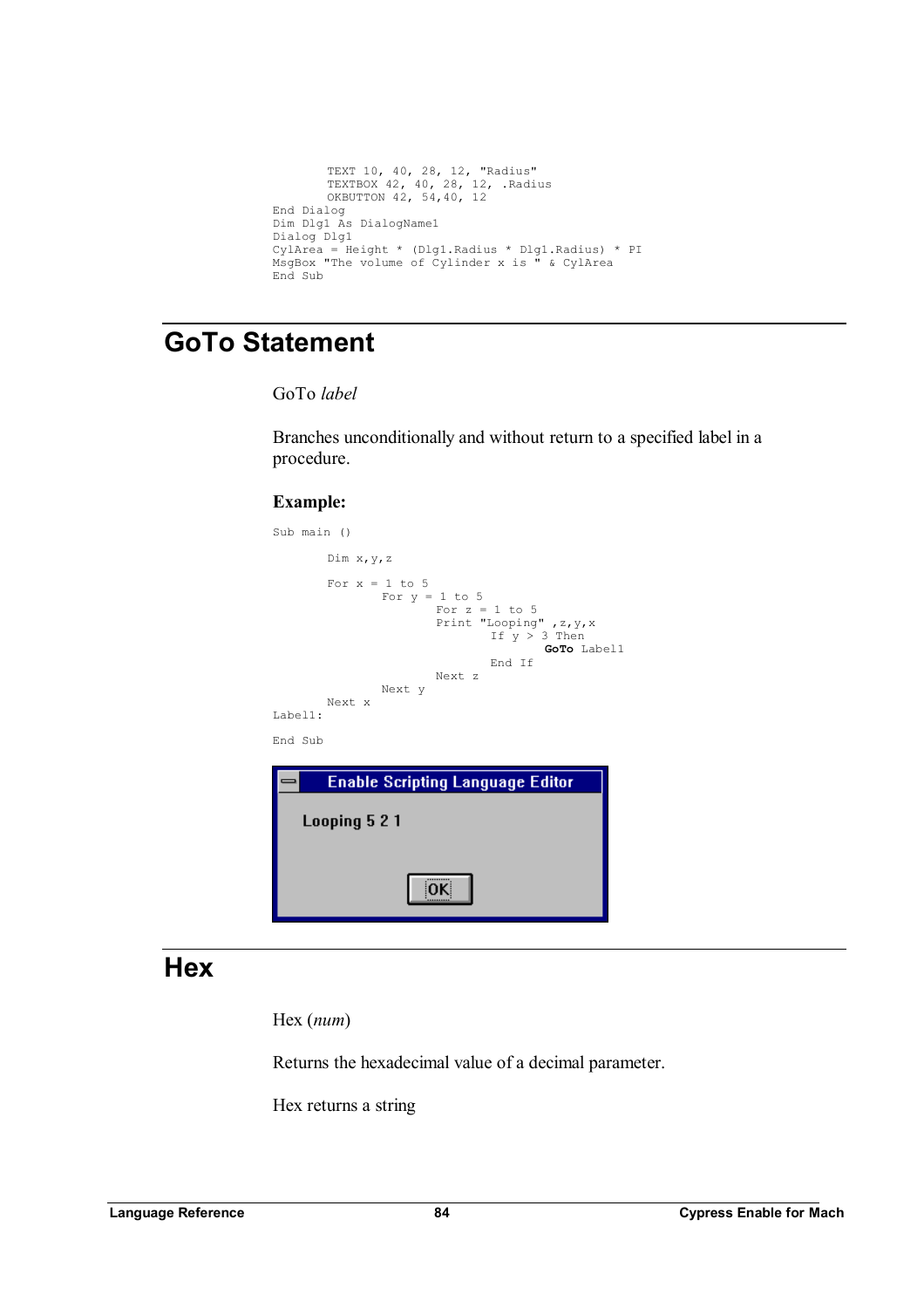The parameter *num* can be any valid number. It is rounded to nearest whole number before evaluation.

Related Topics: Oct, Oct\$

#### **Example:**

```
Sub Main () 
       Dim Msg As String, x% 
       x\% = 10Msg =Str( x%) & " decimal is " 
       Msg = Msg \& Hex(x%) & " in hex "
       MsgBox Msg 
End Sub
```

| 10 decimal is a in hex |  |
|------------------------|--|
|                        |  |

# **Hour Function**

Hour(*string* )

The Hour Function returns an integer between 0 and 23 that is the hour of the day indicated in the parameter *number*.

The parameter string is any number expressed as a string that can represent a date and time from January 1, 1980 through December 31, 9999.

```
' This example shows various uses of the Format function to format values 
' using both named and user-defined formats. For the date separator (/), 
' time separator (:), and AM/ PM literal, the actual formatted output
' displayed by your system depends on the locale settings on which the code 
' is running. When times and dates are displayed in the development 
' environment, the short time and short date formats of the code locale 
' are used. When displayed by running code, the short time and short date
' formats of the system locale are used, which may differ from the code 
' locale. For this example, English/United States is assumed. 
' MyTime and MyDate are displayed in the development environment using 
' current system short time and short date settings. 
Sub Main 
MyTime = "08:04:23 PM" 
MyDate = "03/03/95" 
MyDate = "January 27, 1993"
```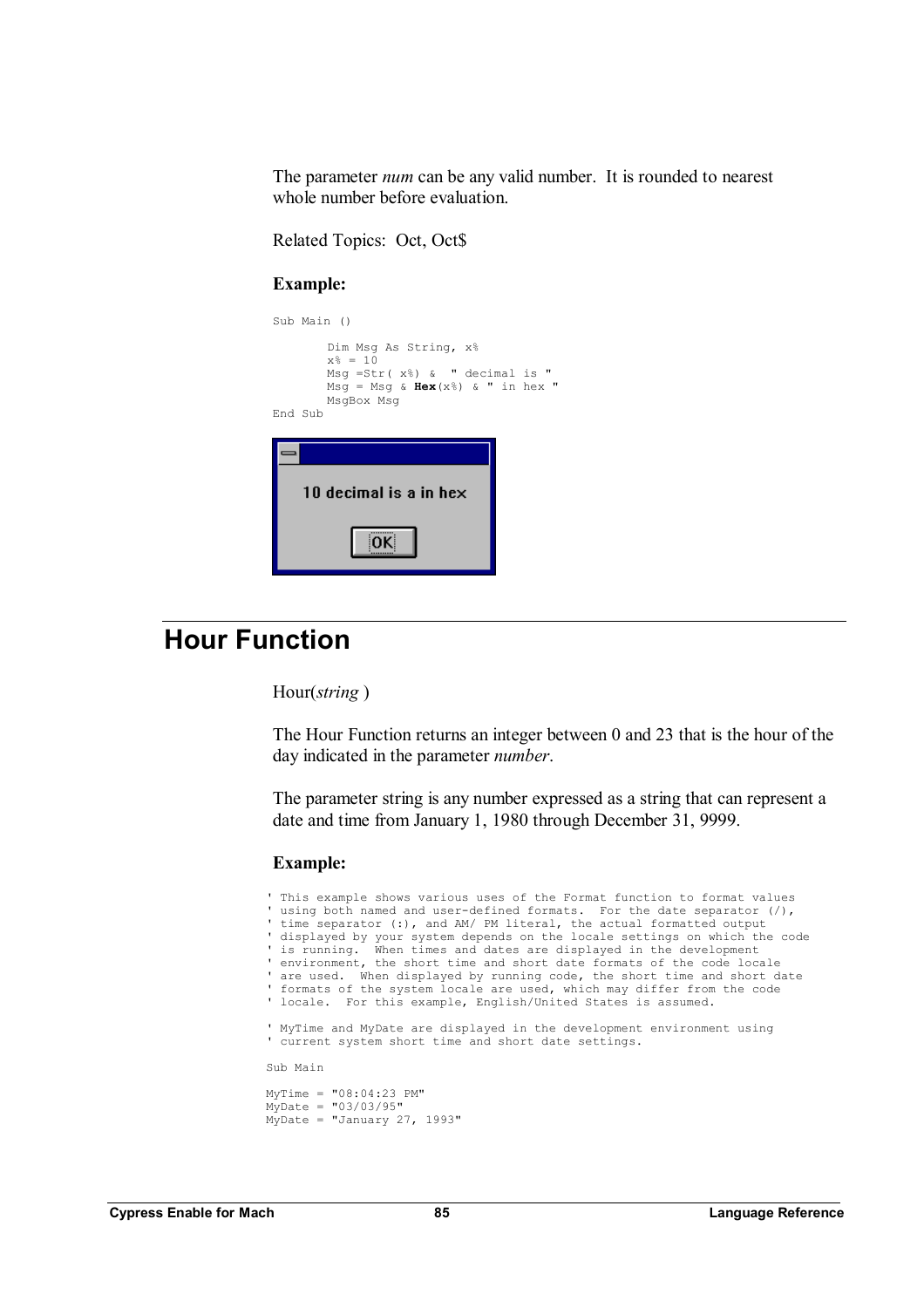```
MsgBox Now 
MsgBox MyTime
MsgBox Second( MyTime ) & " Seconds" 
MsgBox Minute( MyTime ) & " Minutes" 
MsgBox Hour( MyTime ) & " Hours" 
MsgBox Day( MyDate ) & " Days" 
MsgBox Month( MyDate ) & " Months" 
MsgBox Year( MyDate ) & " Years" 
' Returns current system time in the system-defined long time format. 
MsgBox Format(Time, "Short Time") 
MyStr = Format(Time, "Long Time") 
' Returns current system date in the system-defined long date format. 
MsgBox Format(Date, "Short Date") 
MsgBox Format(Date, "Long Date") 
' This section not yet supported 
'MyStr = Format(MyTime, "h:n:s") ' Returns "17:4:23". 
'MyStr = Format(MyTime, "hh:nn:ss AMPM")' Returns "05:04:23 PM". 
'MyStr = Format(MyDate, "dddd, nnn d yyyy")' Returns "Wednesday, Jan 27 1993". 
' If format is not supplied, a string is returned. 
MsgBox Format (23)
' User-defined formats. 
MsgBox Format(5459.4, "##,##0.00") ' Returns "5,459.40". 
MsgBox Format(334.9, "###0.00") ' Returns "334.90". 
MsgBox Format(5, "0.00%") ' Returns "500.00%". 
MsgBox Format("HELLO", "<") ' Returns "hello". 
MsgBox Format("This is it", ">")
End Sub
```
# **HTMLDialog**

HTMLDialog (*path, number*)

Runs a DHTML dialog that is specified in the path.

### **Example:**

```
x =HtmlDialog( "c:\enable40\htmlt.htm", 57 ) 
'See sample code on the samples disk htmldlg.bas
```
## **If...Then...Else Statement**

Syntax 1 If *condition* Then *thenpart* [Else *elsepart*]

Syntax 2

If condition Then

.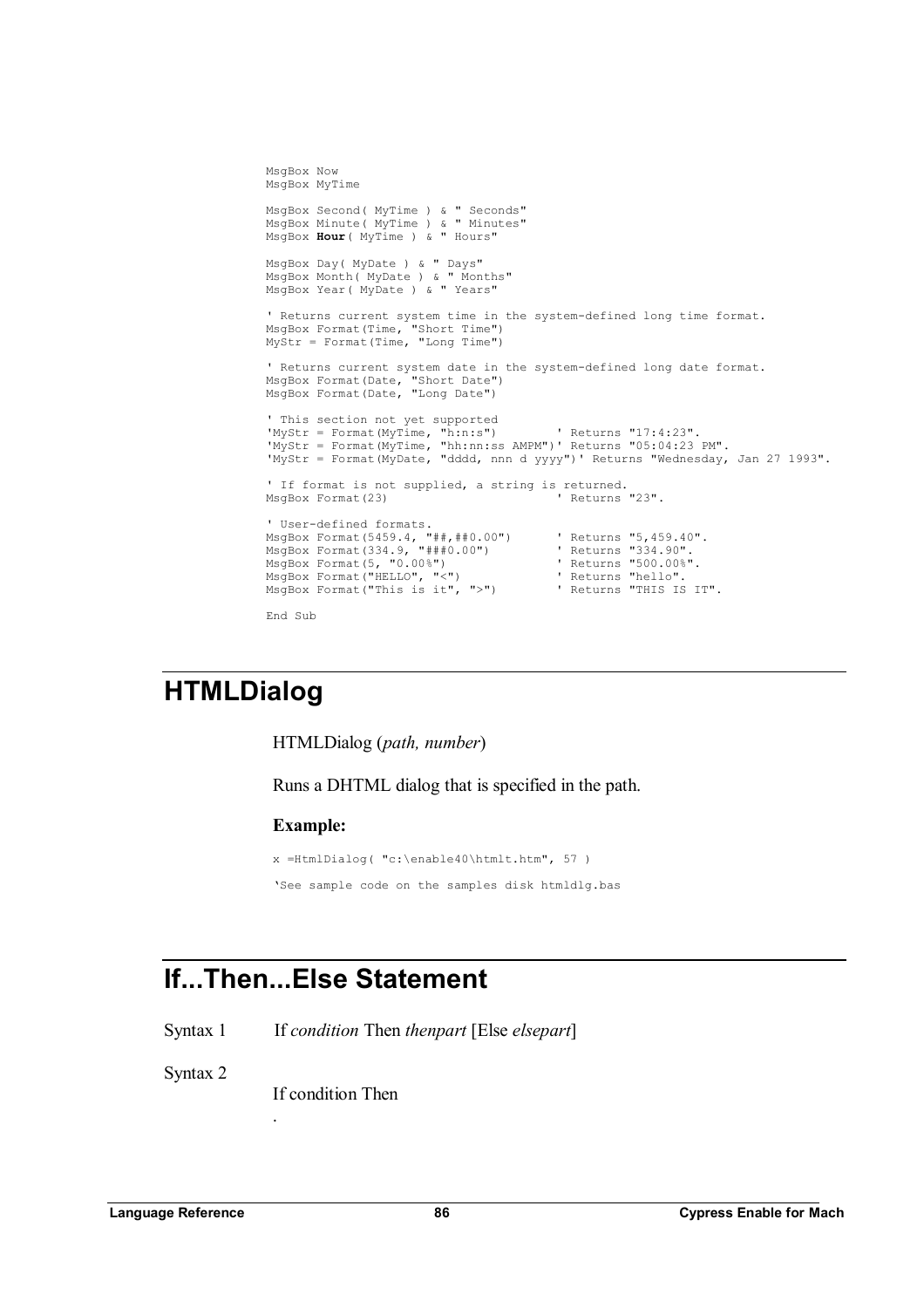```
[statement(s)]
```
ElseIf condition Then

[statement(s)]

Else

.

.

.

.

[statements(s)]

. End If

Syntax 2 If conditional Then statement

Allows conditional statements to be executed in the code.

Related Topics: Select Case

### **Example:**

```
Sub IfTest 
        ' demo If...Then...Else 
       Dim msg as String 
       Dim nl as String 
       Dim someInt as Integer 
       nl = Chr(10)msg = "Less" 
       someInt = 4If 5 > someInt Then msg = "Greater" : Beep 
       MsgBox "" & msg 
       If 3 > someInt Then 
 msg = "Greater" 
               Beep 
       Else 
               msg = "Less" 
       End If 
       MsgBox "" & msg 
       If someInt = 1 Then
 msg = "Spring" 
       ElseIf someInt = 2 Then 
 msg = "Summer" 
       ElseIf someInt = 3 Then
              msg = "Fall"ElseIf someInt = 4 Then 
               msg = "Winter" 
       Else
               msg = "Salt" 
       End If
       MsgBox "" & msg
```
End Sub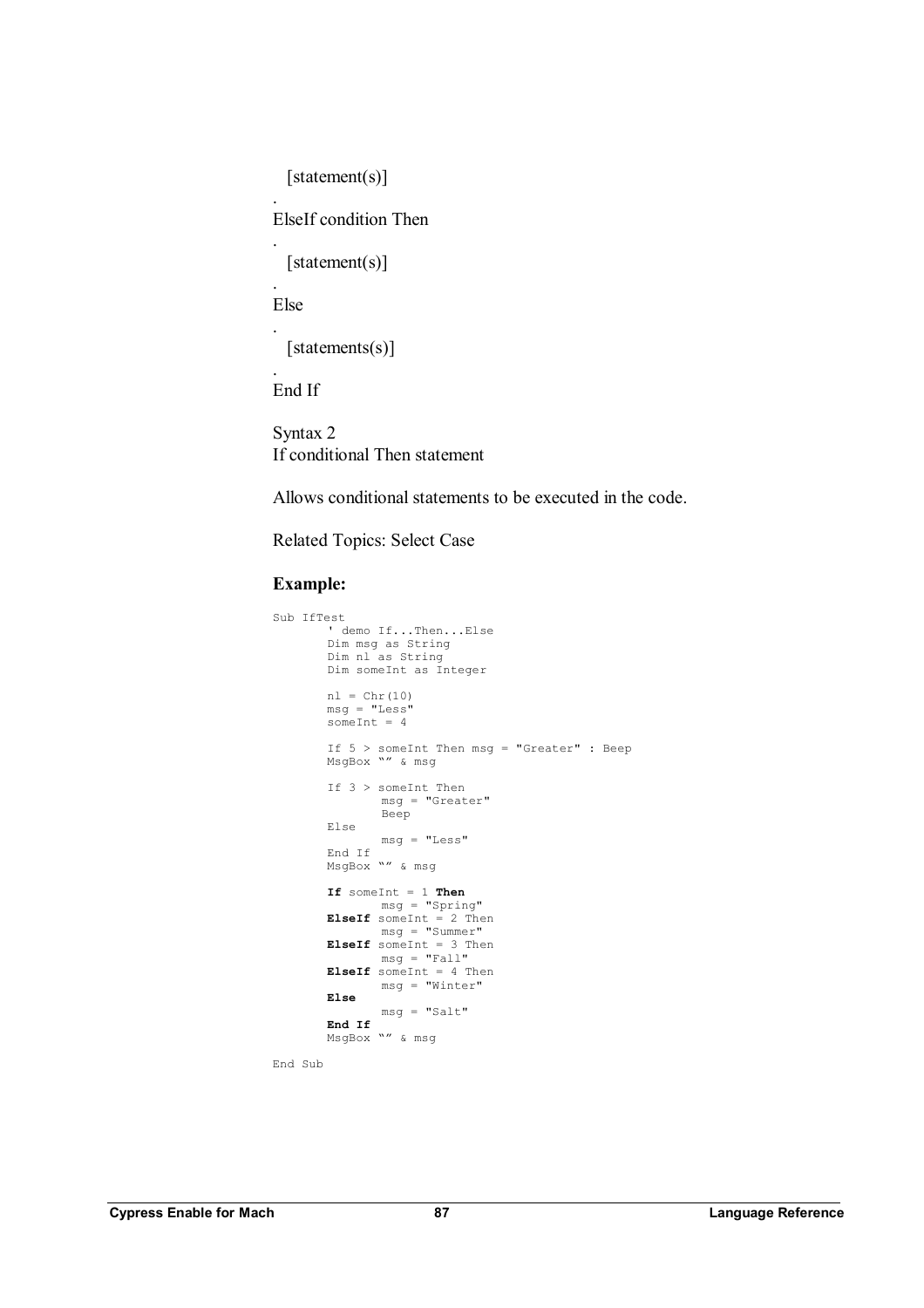## **Input # Statement**

Input # *filenumber, variablelist*

Input # Statement reads data from a sequential file and assigns that data to variables.

The Input # Statement has two parameters *filenumber* and *variablelist*. *filenumber* is the number used in the open statement when the file was opened and *variablelist* is a Comma-delimited list of the variables that are assigned when read from the file..

#### **Example:**

```
Dim MyString, MyNumber 
Open "c:\TESTFILE" For Input As #1 ' Open file for input. 
Do While Not EOF(1) ' Loop until end of file. 
   Input #1, MyString, MyNumber ' Read data into two variables. 
Loop 
Close #1 ' Close file.
```
## **Input Function**

Input(*n*,  $\lceil # \rceil$  *filenumber* )

Input returns characters from a sequential file.

The input function has two parameters *n* and *filenumber*. *n* is the number of bytes to be read from a file and *filenumber* is the number used in the open statement when the file was opened.

#### **Example:**

```
Sub Main 
   Open "TESTFILE" For Input As #1 ' Open file. 
    Do While Not EOF(1) \qquad \qquad ' Loop until end of file.
       MyStr = Input(10, #1) ' Get ten characters. 
      MsgBox MyStr 
   Loop<br>Close #1
                             ' Close file.
End Sub
```
## **InputBox Function**

InputBox(*prompt*[,[*title*][,[*default*][,*xpos,ypos*]]])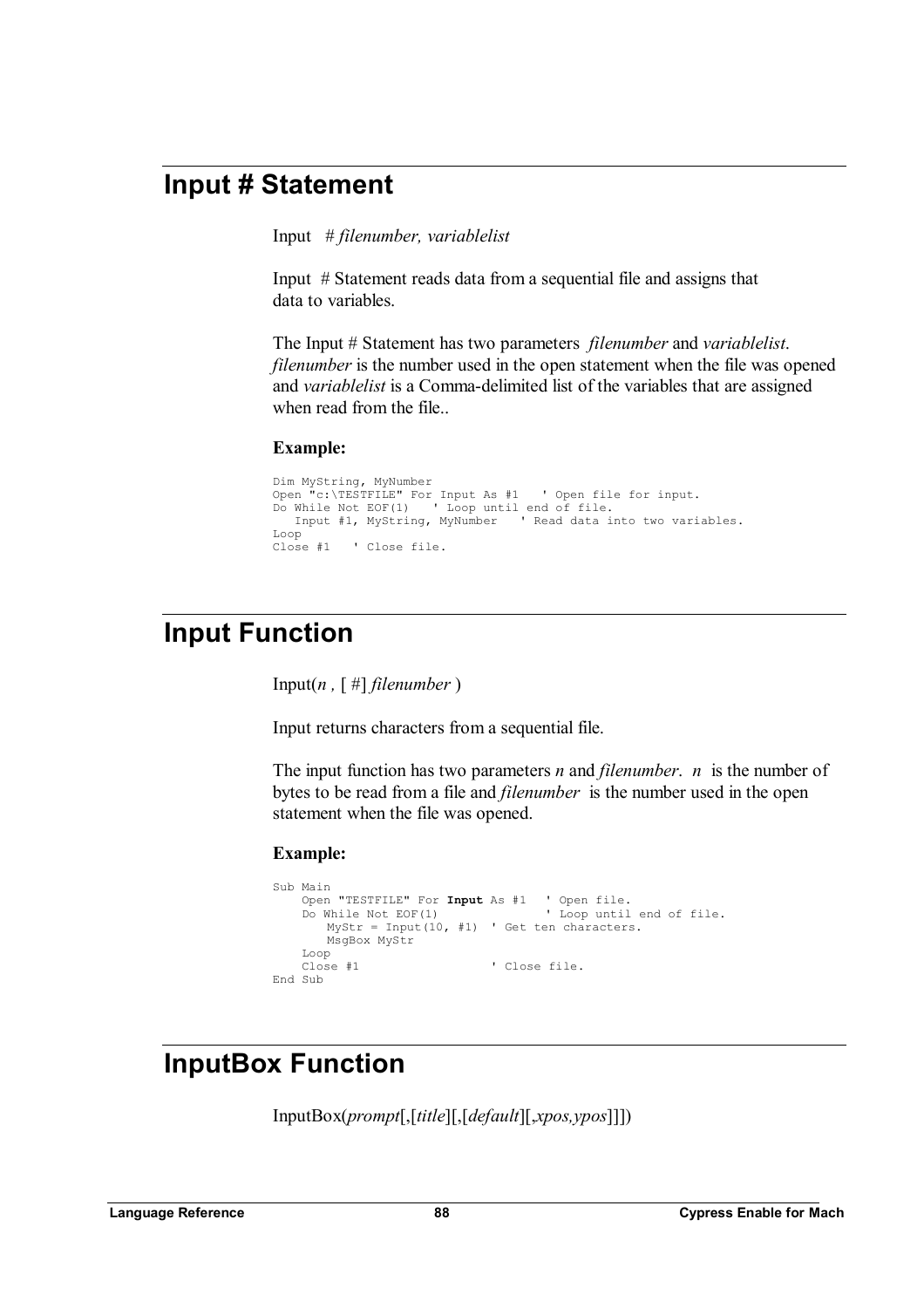InputBox returns a String.

Prompt is string that is displayed usually to ask for input type or information.

Title is a string that is displayed at the top of the input dialog box.

Default is a string that is displayed in the text box as the default entry.

Xpos and Ypos and the x and y coodinates of the relative location of the input dialog box.

## **Example:**



## **InStr**

InStr(*numbegin*, *string1*, *string2*)

Returns the character position of the first occurrence of *string2* within *string1*.

The *numbegin* parameter is not optional and sets the starting point of the search. *numbegin* must be a valid positive integer no greater than 65,535.

*string1* is the string being searched and *string2* is the string we are looking for.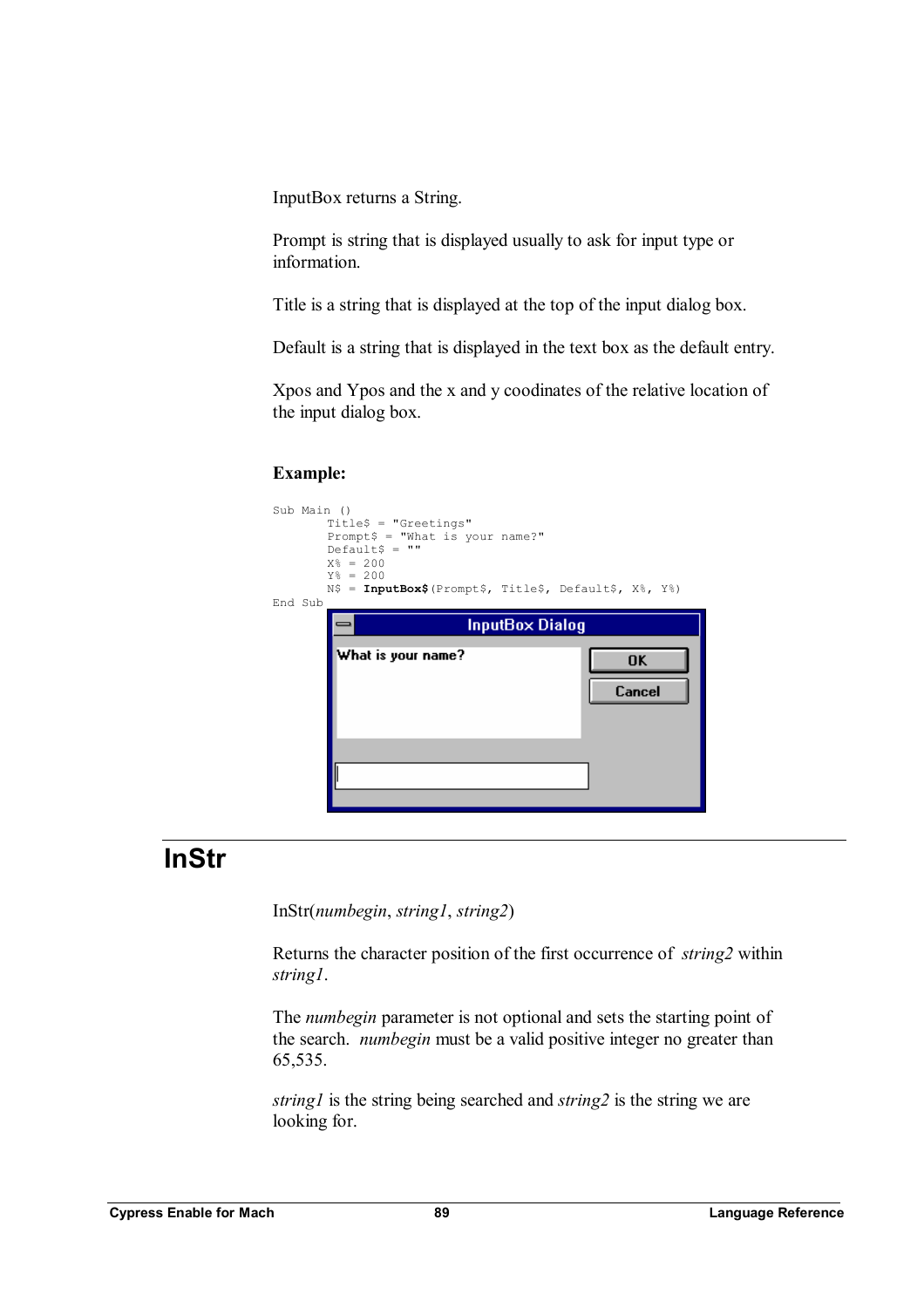Related Topics: Mid Function

### **Example:**

| Sub Main ()<br>$B\$ = "Good Bye"<br>$A^* = \text{InStr}(2, B^* , "Bye")$<br>$C^*$ = Instr(3, B\$, "Bye")<br>End Sub |  |
|---------------------------------------------------------------------------------------------------------------------|--|
| Bye starts at character index:1                                                                                     |  |

# **Int Function**

Int(*number* )

Returns the integer portion of a number

Related Topics: Fix

# **IsArray Function**

IsArray(*variablename* )

Returns a boolean value True or False indicating whether the parameter vaiablename is an array.

Related Topics: IsEmpty, IsNumeric, VarType, IsObject

```
Sub Main 
        Dim MArray(1 To 5) As Integer, MCheck 
       MCheck = IsArray(MArray) 
       Print MCheck 
End Sub
```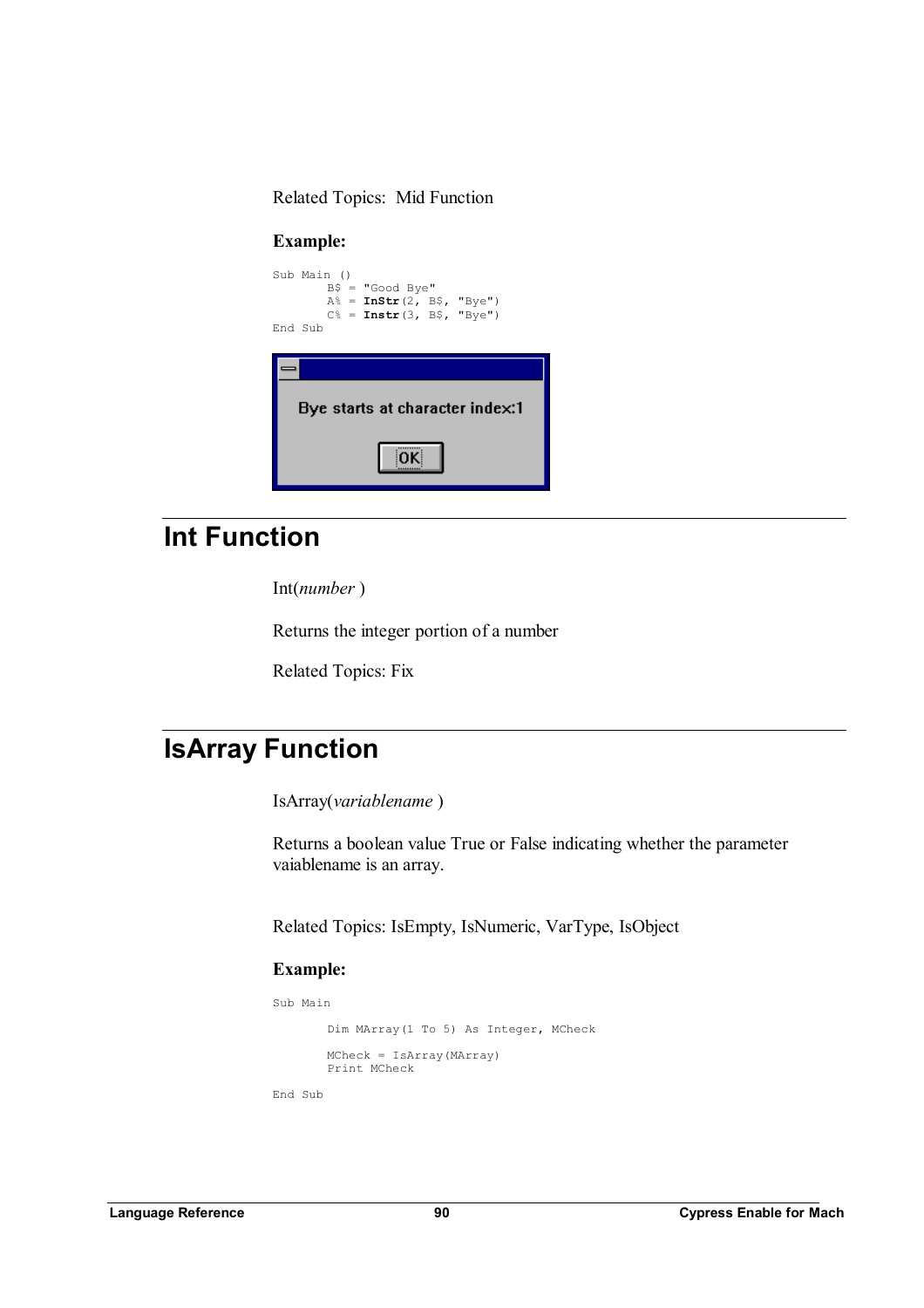## **IsDate**

IsDate(*variant* )

Returns a value that indicates if a variant parameter can be converted to a date.

Related Topics: IsEmpty, IsNumeric, VarType

### **Example:**

```
Sub Main 
Dim x As String 
        Dim MArray As Integer, MCheck 
        MArray = 345 
       x = "January 1, 1987"
        MCheck = IsDate(MArray) 
        MChekk = IsDate(x) 
        MArray1 = CStr(MArray) 
        MCheck1 = CStr(MCheck) 
        Print MArray1 & " is a date " & Chr(10) & MCheck 
        Print x & " is a date" & Chr(10) & MChekk 
End Sub
```
# **IsEmpty**

IsEmpty(*variant* )

Returns a value that indicates if a variant parameter has been initialized.

Related Topics: IsDate, IsNull, IsNumeric, VarType

### **Example:**

```
' This sample explores the concept of an empty variant 
Sub Main 
    Dim x ' Empty 
    x = 5 ' Not Empty - Long 
    x = Empty ' Empty 
    y = x ' Both Empty 
    MsgBox "x" & " IsEmpty: " & IsEmpty(x) 
End Sub
```
## **IsNull**

 $IsNull(v)$ 

Returns a value that indicates if a variant contains the NULL value.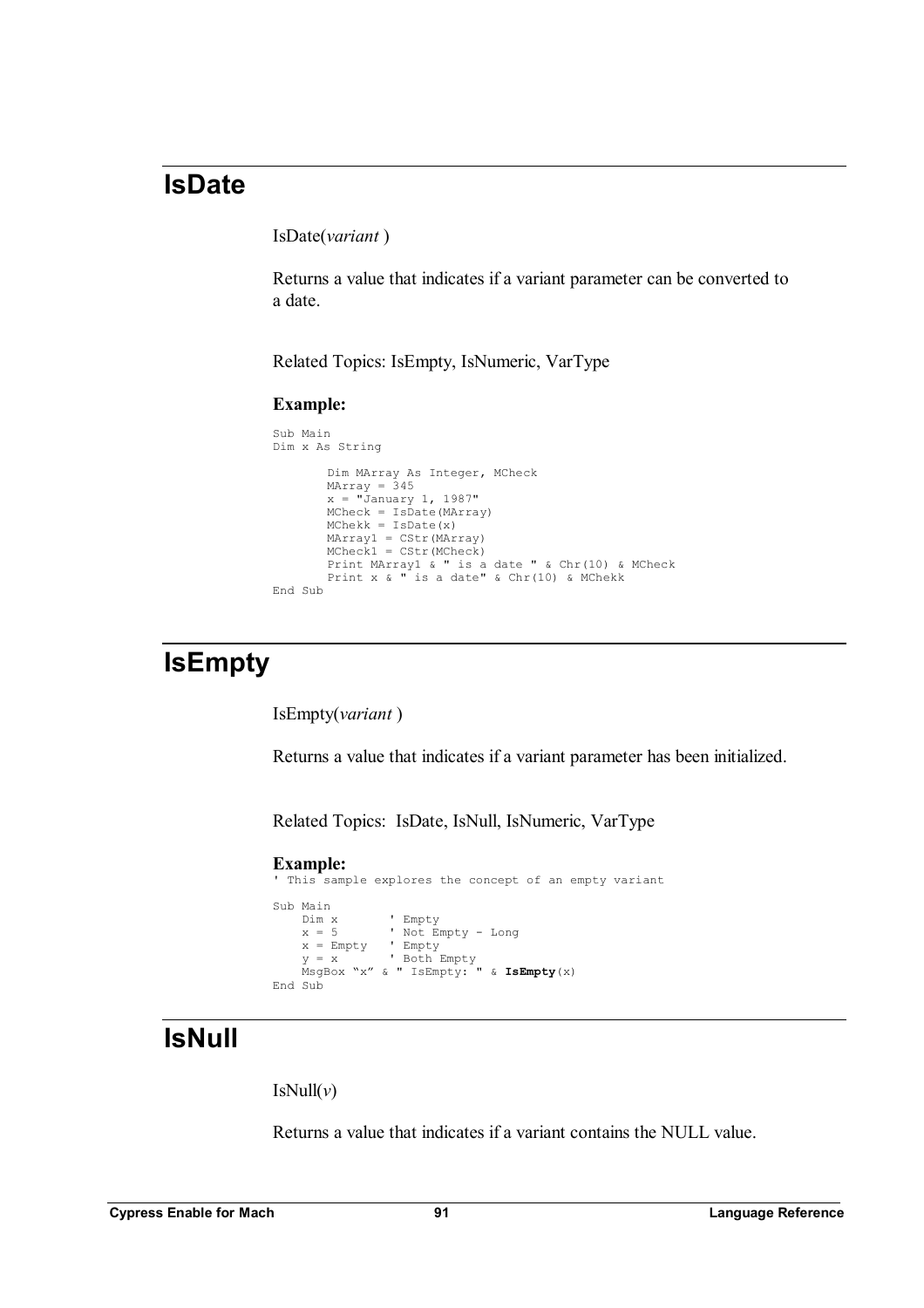The parameter *v* can be any variant. IsNull returns a TRUE if *v*  contains NULL. If isNull returns a FALSE the variant expression is not NULL.

The NULL value is special because it indicates that the *v* parameter contains no data. This is different from a null-string, which is a zero length string and an empty string which has not yet been initialized.

Related Topics: IsDate, IsEmpty, IsNumeric, VarType

## **IsNumeric**

IsNumeric(*v*)

Returns a TRUE or FALSE indicating if the *v* parameter can be converted to a numeric data type.

The parameter *v* can be any variant, numeric value, Date or string (if the string can be interpreted as a numeric).

Related topics: IsDate, IsEmpty, IsNull, VarType

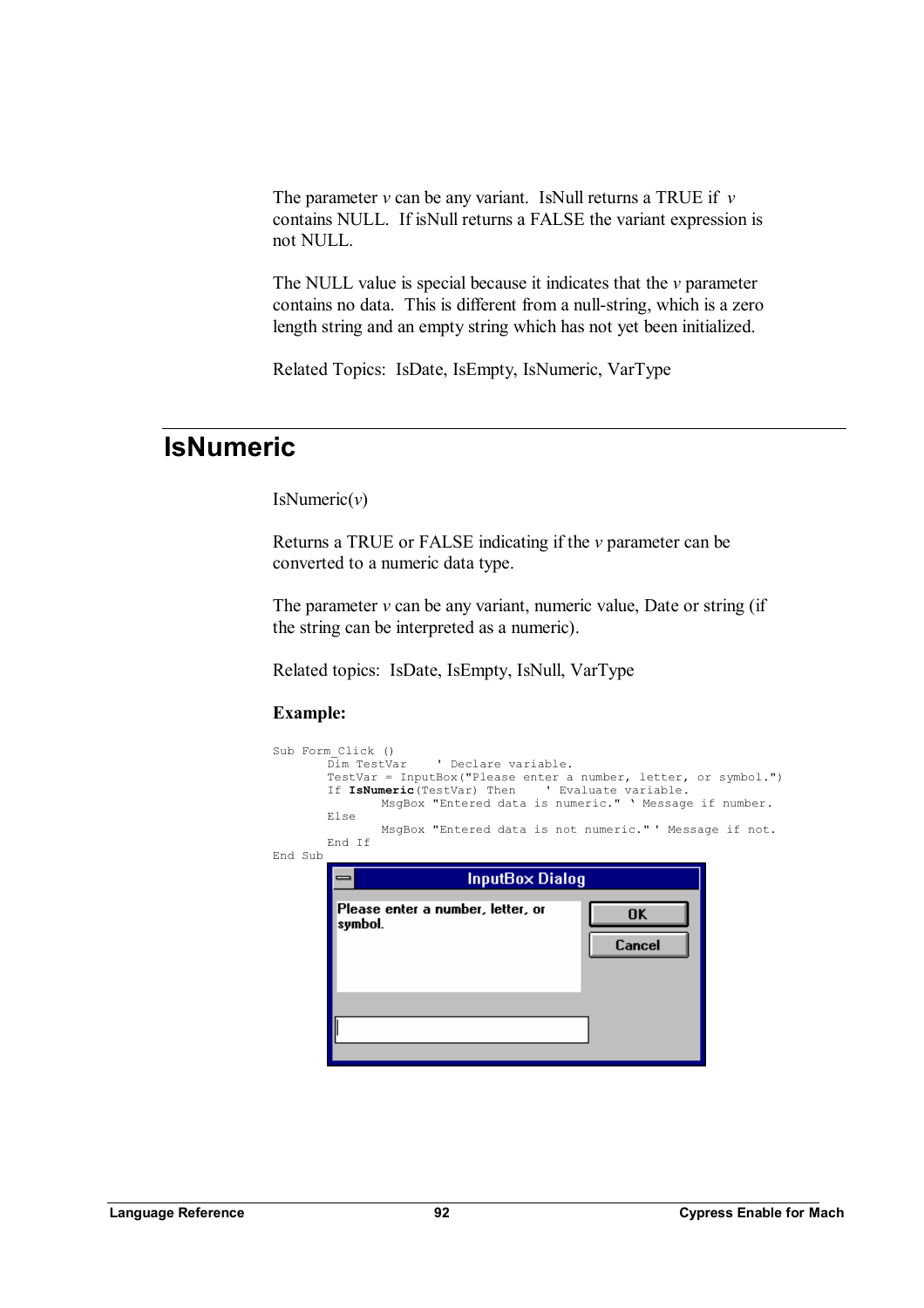# **IsObject Function**

IsObject(*objectname* )

Returns a boolean value True or False indicating whether the parameter objectname is an object.

Related Topics: IsEmpty, IsNumeric, VarType, IsObject

#### **Example:**

Sub Main

```
Dim MyInt As Integer, MyCheck 
 Dim MyObject As Object 
 Dim YourObject As Object 
 Set MyObject = CreateObject("Word.Basic") 
 Set YourObject = MyObject 
 MyCheck = IsObject(YourObject) 
Print MyCheck
```
End Sub

## **Kill Statement**

Kill *filename*

Kill will only delete files. To remove a directory use the RmDir Statement

Related Topics: RmDir

```
Const NumberOfFiles = 3 
Sub Main () 
    Dim Msg ' Declare variable.<br>Call MakeFiles() ' Create data files
                             ' Create data files.
    Msg = "Several test files have been created on your disk. You may see " 
    Msg = Msg & "them by switching tasks. Choose OK to remove the test files." 
    MsgBox Msg 
    For I = 1 To NumberOfFiles
                                      ' Remove data files from disk.
   Next I 
End Sub 
Sub MakeFiles () 
    Dim I, FNum, FName \qquad \qquad Declare variables.
    For I = 1 To NumberOfFiles
        FNum = FreeFile ' Determine next file number. 
        FName = "TEST" & I 
        Open FName For Output As FNum ' Open file. 
        Print #FNum, "This is test #" & I ' Write string to file. 
        Print #FNum, "Here is another "; "line"; I 
   Next I
```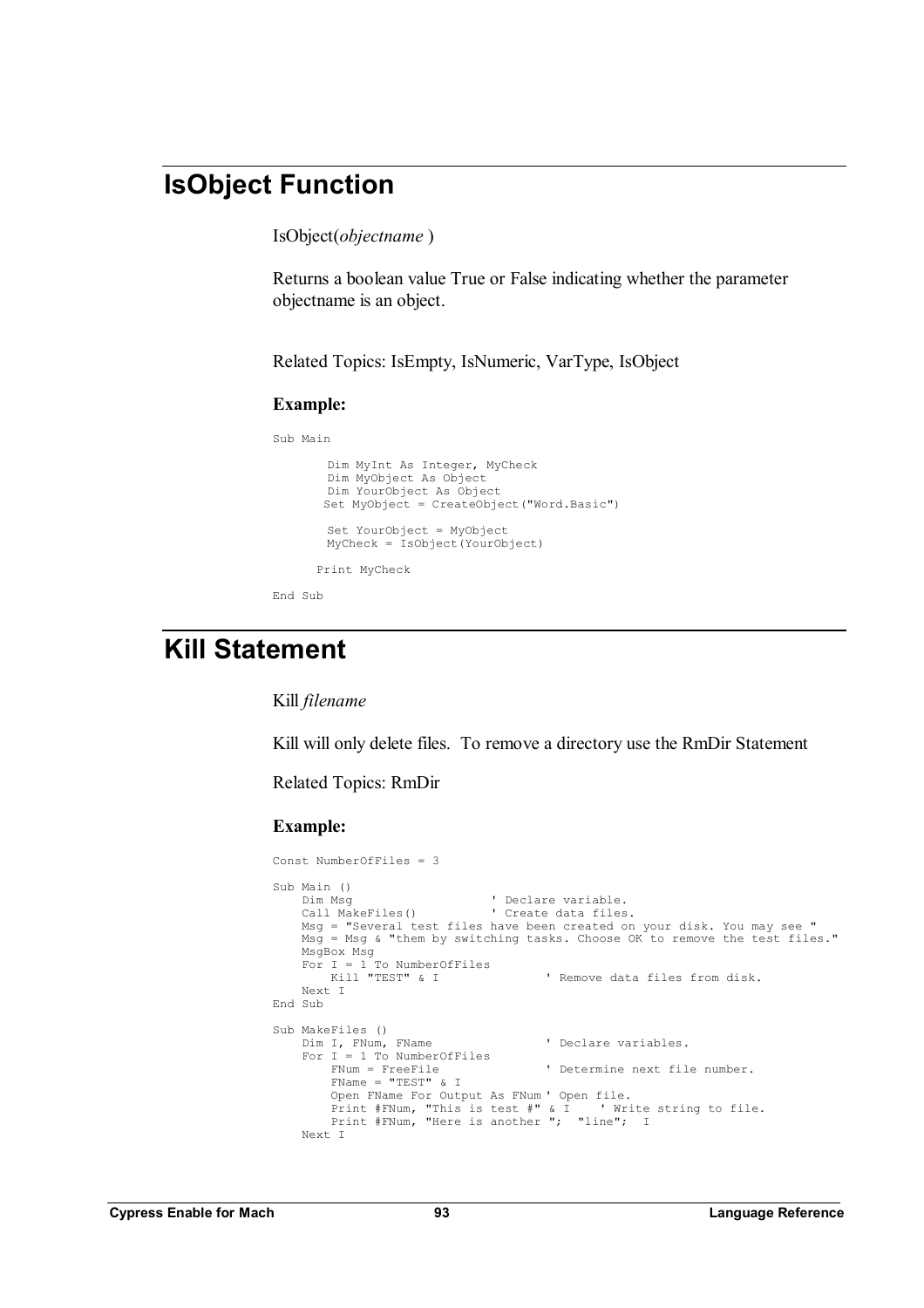End Sub

Close ' Close all files.

# **LBound Function**

LBound(*array [,dimension]* )

Returns the smallest available subscript for the dimension of the indicated array.

Related Topics: UBound Function

#### **Example:**

```
'This example demonstrates some of the features of arrays. The lower bound
' for an array is 0 unless it is specified or option base has set as is 
' done in this example. 
Option Base 1 
Sub Main 
    Dim a(10) As Double<br>MsqBox "LBound: " &
                        MsgBox "LBound: " & LBound(a) & " UBound: " & UBound(a) 
    Dim i As Integer 
     For i = 0 to 3
         a(i) = 2 + i * 3.1Next i 
    Print a(0),a(1),a(2), a(3) 
End Sub
```
# **LCase, Function**

Lcase[\$](*string* )

Returns a string in which all letters of the string parameter have been converted to upper case.

Related Topics: Ucase Function

```
' This example uses the LTrim and RTrim functions to strip leading and 
' trailing spaces, respectively, from a string variable. It 
' uses the Trim function alone to strip both types of spaces. 
' LCase and UCase are also shown in this example as well as the use 
' of nested function calls 
Sub Main 
   MyString = " <-Trim-> " ' Initialize string.<br>TrimString = LTrim(MyString) ' TrimString = "<-Trim-> ".
    TrimString = LTrim(MyString) ' TrimString = "<-Trim-> ". 
    MsgBox "|" & TrimString & "|" 
    TrimString = LCase(RTrim(MyString)) ' TrimString = " <-trim->". 
    MsgBox "|" & TrimString & "|" 
   TrimString = LTrim(RTrim(MyString)) ' TrimString = "<-Trim->". 
   MsgBox "|" & TrimString & "|" 
    ' Using the Trim function alone achieves the same result. 
    TrimString = UCase(Trim(MyString)) ' TrimString = "<-TRIM->". 
    MsgBox "|" & TrimString & "|"
```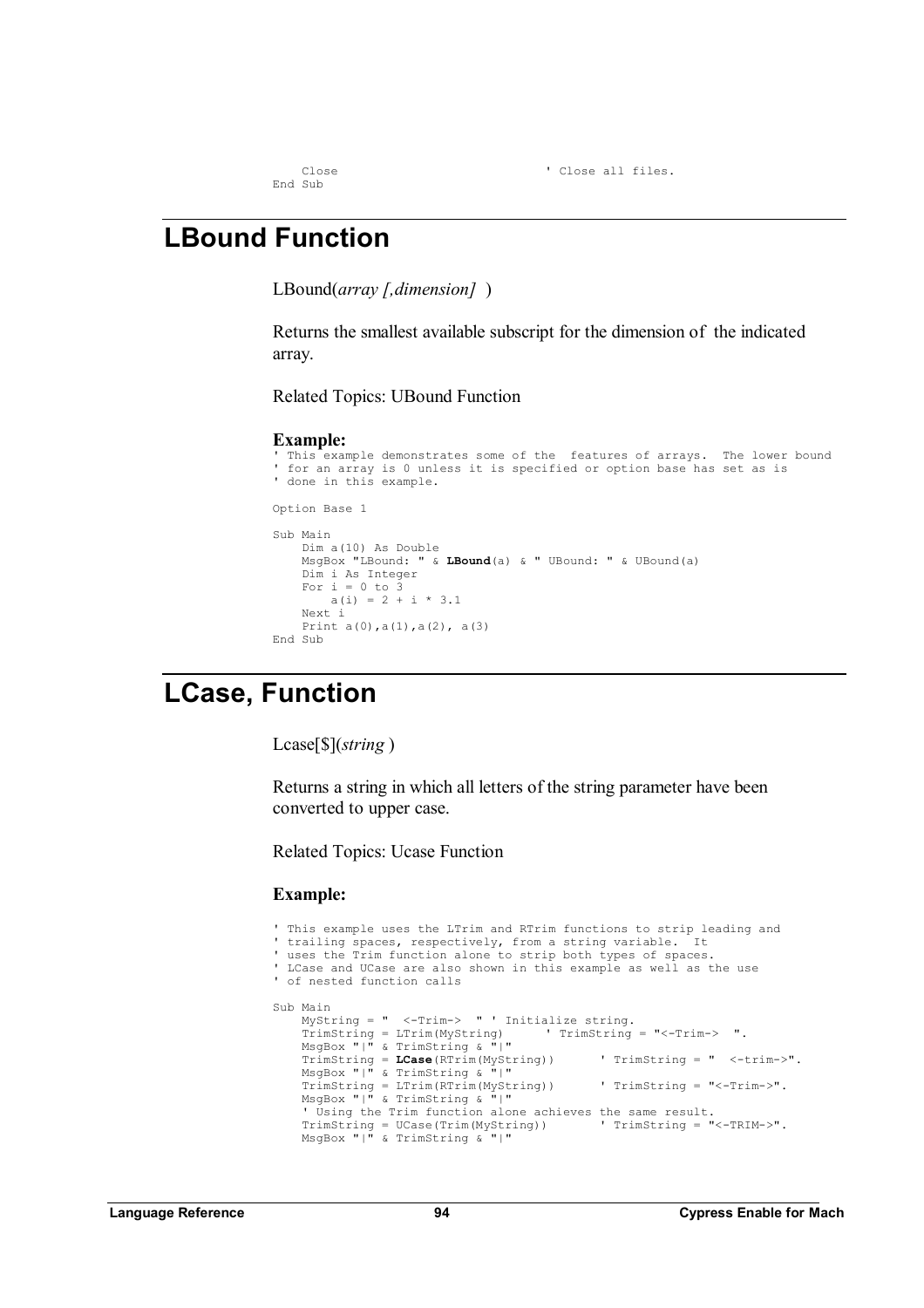```
End Sub
```
## **Left**

Left(*string, num*)

Returns the left most *num* characters of a string parameter.

Left returns a Variant, Left\$ returns a String

### **Example:**

```
Sub Main () 
       Dim LWord, Msg, RWord, SpcPos, UsrInp ' Declare variables. 
       Msg = "Enter two words separated by a space." 
       UsrInp = InputBox(Msg) ' Get user input. 
       print UsrInp 
       SpcPos = InStr(1, UsrInp, "") ' Find space.
       If SpcPos Then 
              LWord = Left(UsrInp, SpcPos - 1) ' Get left word. 
 print "LWord: "; LWord 
 RWord = Right(UsrInp, Len(UsrInp) - SpcPos) ' Get right word. 
 Msg = "The first word you entered is " & LWord 
             Msg = Msg & "." & " The second word is "
 Msg = "The first word you entered is <" & LWord & ">" 
Msg = Msg & RWord & "."
       Else 
              Msg = "You didn't enter two words." 
       End If<br>MsgBox Msg
                    ' Display message.
      MidTest = Mid("Mid Word Test", 4, 5) 
      Print MidTest 
End Sub
```
## **Len**

Len(*string*)

Returns the number of characters in a string.

Related Topics: InStr

```
Sub Main () 
           A\hat{S} = "Cypress \text{ Enable"}<br>StrLen% = Len(A$)
                                            'the value of StrLen is 14
          MsgBox StrLen%
End Sub
```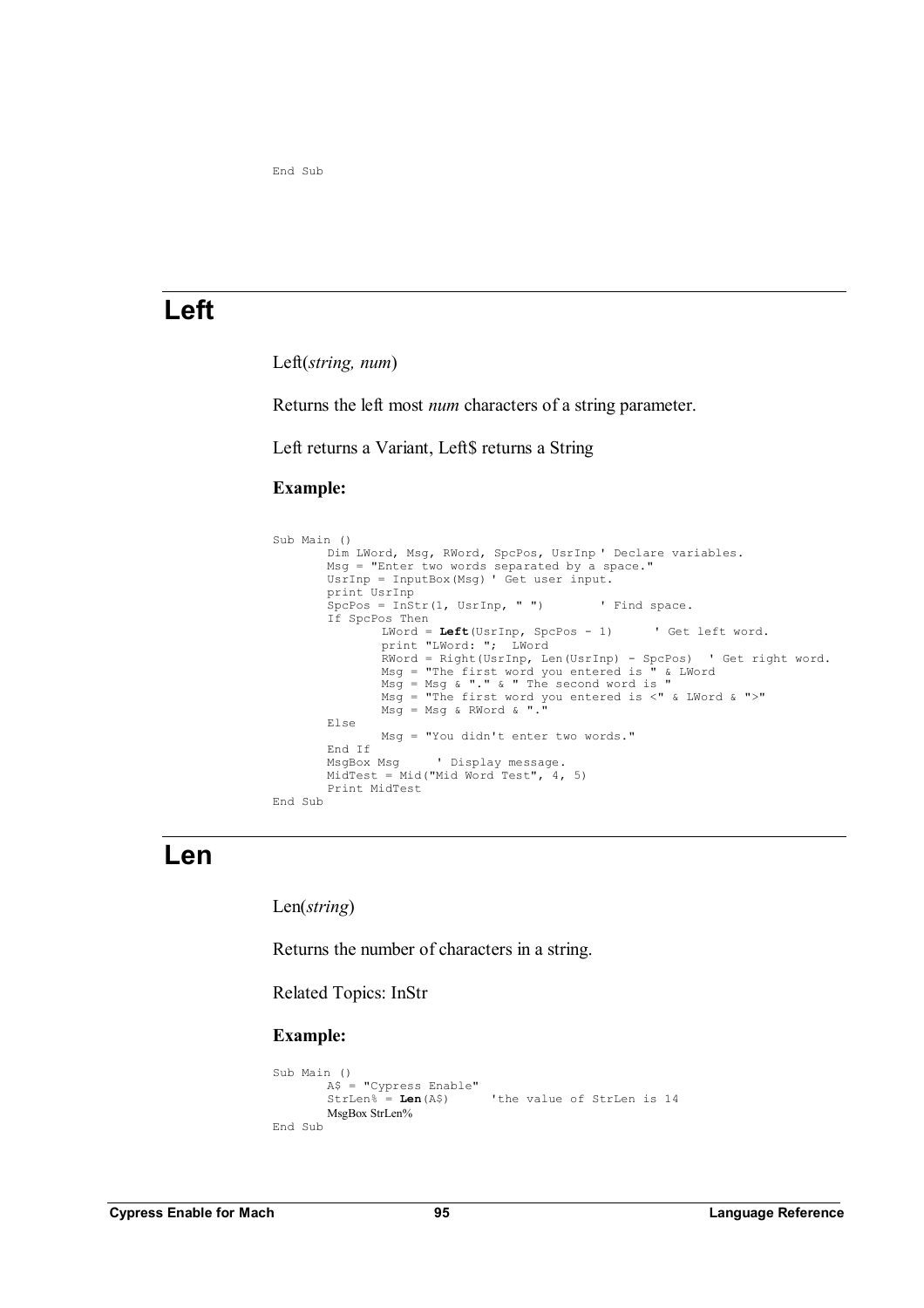

# **Let Statement**

[Let] *variablename* = *expression* 

Let assigns a value to a variable.

Let is an optional keyword that is rarely used. The Let statement is required in older versions of BASIC.

## **Example:**



# **Line Input # Statement**

Line Input # *filenumber* and *name*

Reads a line from a sequential file into a String or Variant variable.

The parameter *filenumber* is used in the open statement to open the file. The parameter name is the name of a variable used to hold the line of text from the file.

Related Topics: Open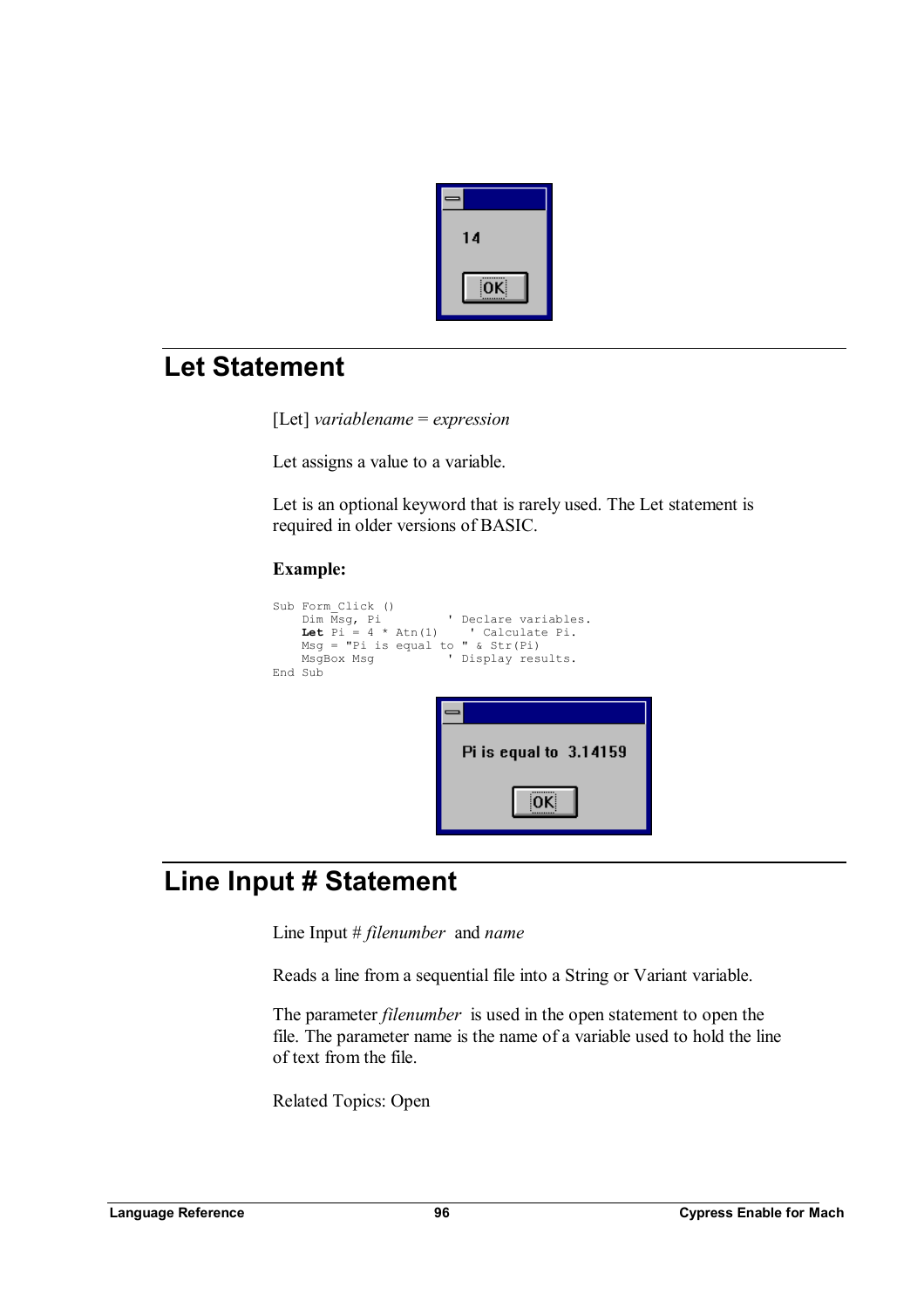#### **Example:**

```
' Line Input # Statement Example: 
' This example uses the Line Input # statement to read a line from a 
' sequential file and assign it to a variable. This example assumes that 
 ' TESTFILE is a text file with a few lines of sample data. 
Sub Main 
     nain<br>Open "TESTFILE" For Input As #1 ' Open file.<br>Do While Not EOF(1) ' Loop until end of file.
     Do While Not EOF(1) \qquad \qquad ' Loop until end of file.
          Line Input #1, TextLine ' Read line into variable. 
         Print TextLine ' Print to Debug window.
     Loop 
     Close #1 ' Close file. 
End Sub
```
## **LOF**

LOF(*filenumber*)

Returns a long number for the number of bytes in the open file. The parameter filenumber is required and must be an integer.

Related Topics: FileLen

#### **Example:**

```
 Sub Main 
        Dim FileLength 
        Open "TESTFILE" For Input As #1 
       FileLength = LOF(1)Print FileLength 
       Close #1 
End Sub
```
# **Log**

Log(*num*)

Returns the natural log of a number The parameter *num* must be greater than zero and be a valid number.

Related Topics: Exp, Sin, Cos

```
 Sub Form_Click ( ) 
                   Dim I, Msg, NL 
                  NL = Chr(13) & Chr(10)Msg = Exp(1) & NL
For I = 1 to 3
```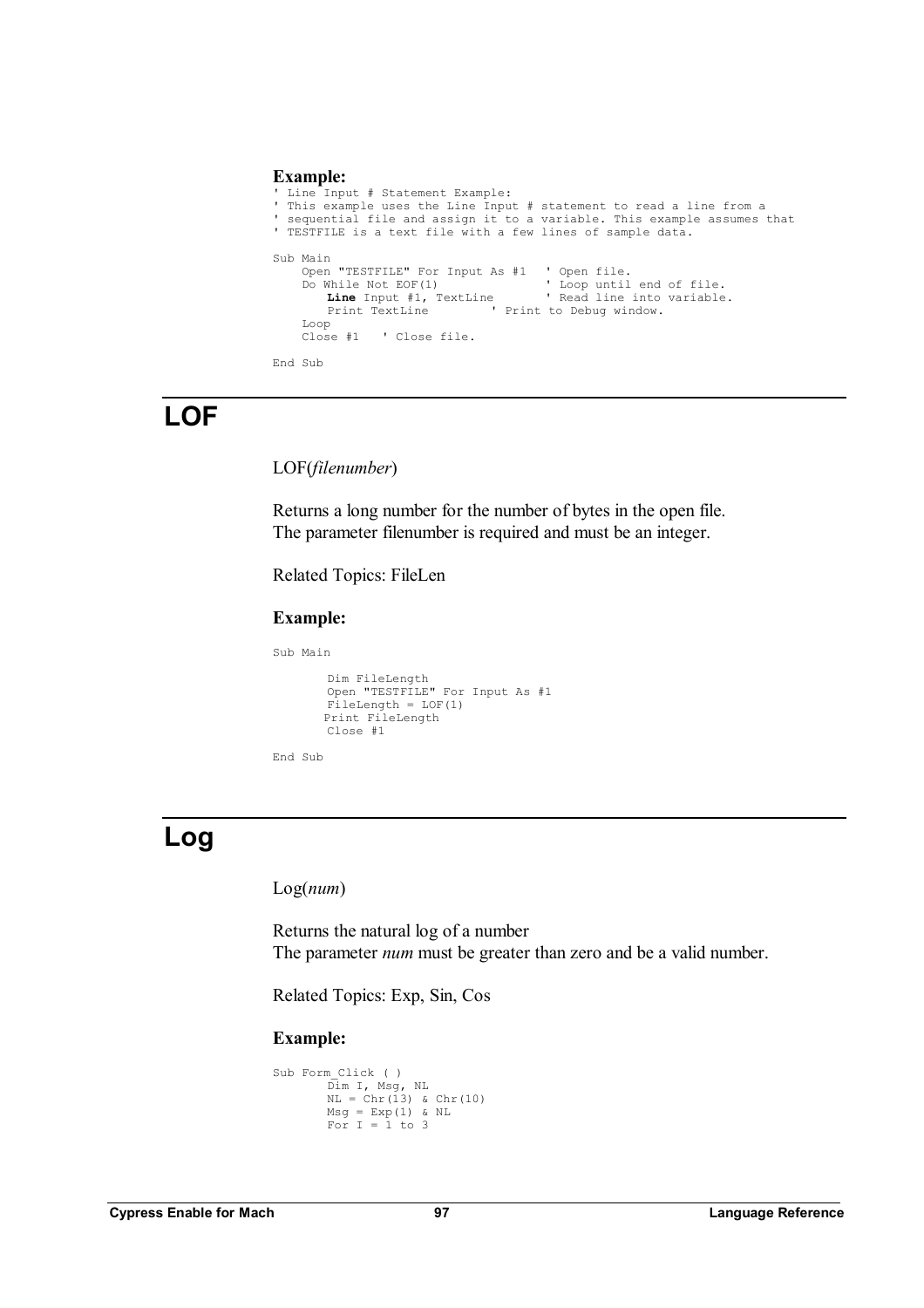```
Msg = Msg \& \text{Log}(Exp(1) \wedge I) \& NLN \approx + T MsgBox Msg 
 End Sub 
                                      2.71828
                                      1
                                      \overline{2}3
                                          OK
```
# **Mid Function**

*string* = Mid(*strgvar,begin,length*)

Returns a substring within a string.

### **Example:**

```
Sub Main () 
      Dim LWord, Msg, RWord, SpcPos, UsrInp ' Declare variables. 
       Msg = "Enter two words separated by a space." 
       UsrInp = InputBox(Msg) ' Get user input. 
       print UsrInp 
       SpcPos = InStr(1, UsrInp, " ") ' Find space. 
       If SpcPos Then 
 LWord = Left(UsrInp, SpcPos - 1) ' Get left word. 
 print "LWord: "; LWord 
               RWord = Right(UsrInp, Len(UsrInp) - SpcPos) ' Get right word. 
               Msg = "The first word you entered is " & LWord 
              Msg = Msg \& \dots " \& " The second word is "
 Msg = "The first word you entered is <" & LWord & ">" 
 Msg = Msg & RWord & "." 
       Else 
              Msg = "You didn't enter two words." 
       End If 
       MsgBox Msg ' Display message. 
       MidTest = Mid("Mid Word Test", 4, 5) 
      Print MidTest 
End Sub
```
# **Minute Function**

Minute(*string*)

Returns an integer between 0 and 59 representing the minute of the hour.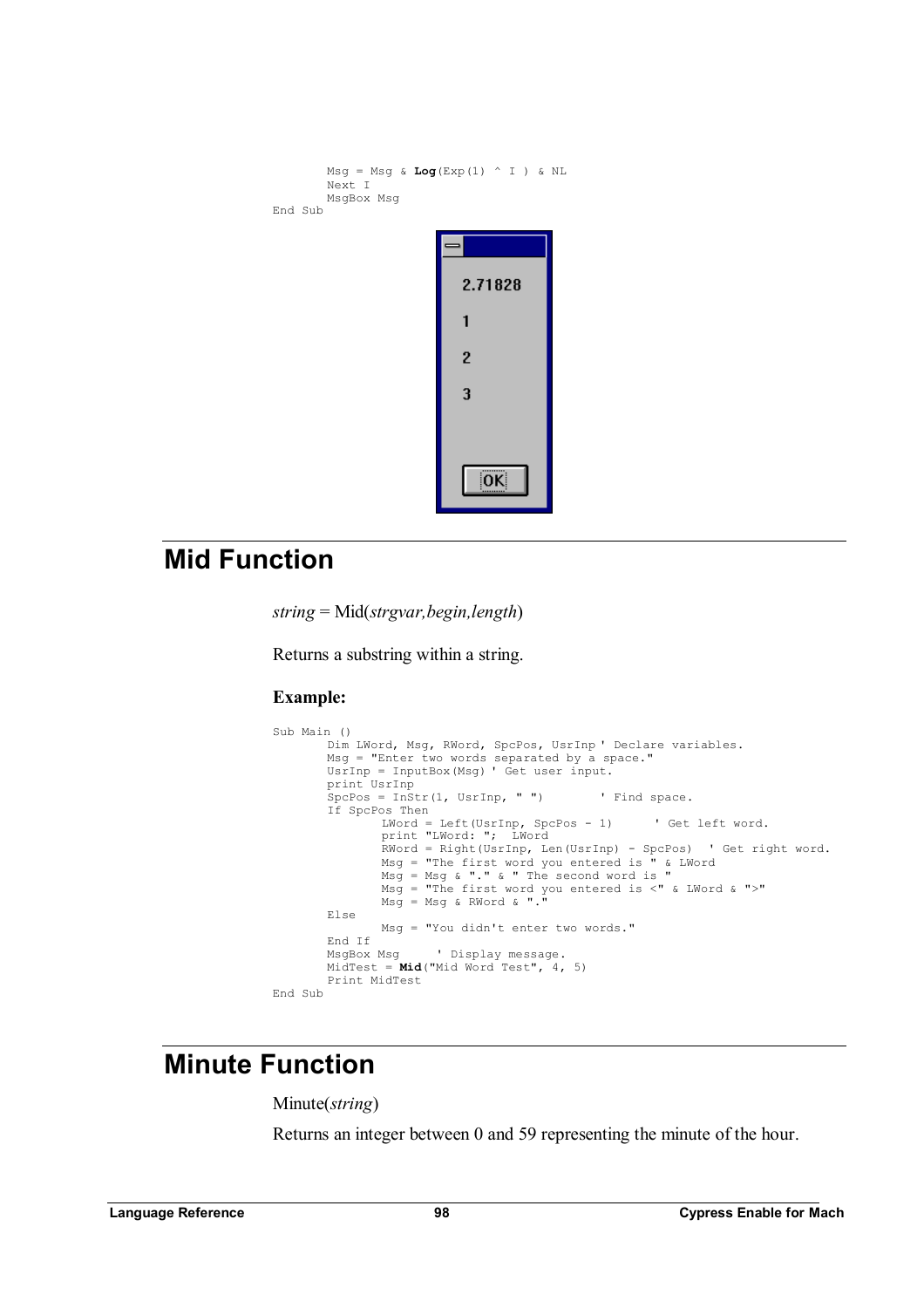' Format Function Example

' This example shows various uses of the Format function to format values ' using both named and user-defined formats. For the date separator  $\langle \cdot \rangle$ , ' time separator (:), and AM/ PM literal, the actual formatted output ' displayed by your system depends on the locale settings on which the code ' is running. When times and dates are displayed in the development ' environment, the short time and short date formats of the code locale ' are used. When displayed by running code, the short time and short date ' formats of the system locale are used, which may differ from the code ' locale. For this example, English/United States is assumed.

' MyTime and MyDate are displayed in the development environment using ' current system short time and short date settings.

Sub Main

```
MyTime = "08:04:23 PM" 
MyDate = "03/03/95" 
MyDate = "January 27, 1993"
```
MsgBox Now MsgBox MyTime

MsgBox Second( MyTime ) & " Seconds" MsgBox **Minute**( MyTime ) & " Minutes" MsgBox Hour( MyTime ) & " Hours"

MsgBox Day( MyDate ) & " Days" MsgBox Month( MyDate ) & " Months" MsgBox Year( MyDate ) & " Years"

End Sub

## **MkDir**

MkDir *path* 

Creates a new directory.

The parameter *path* is a string expression that must contain fewer than 128 characters.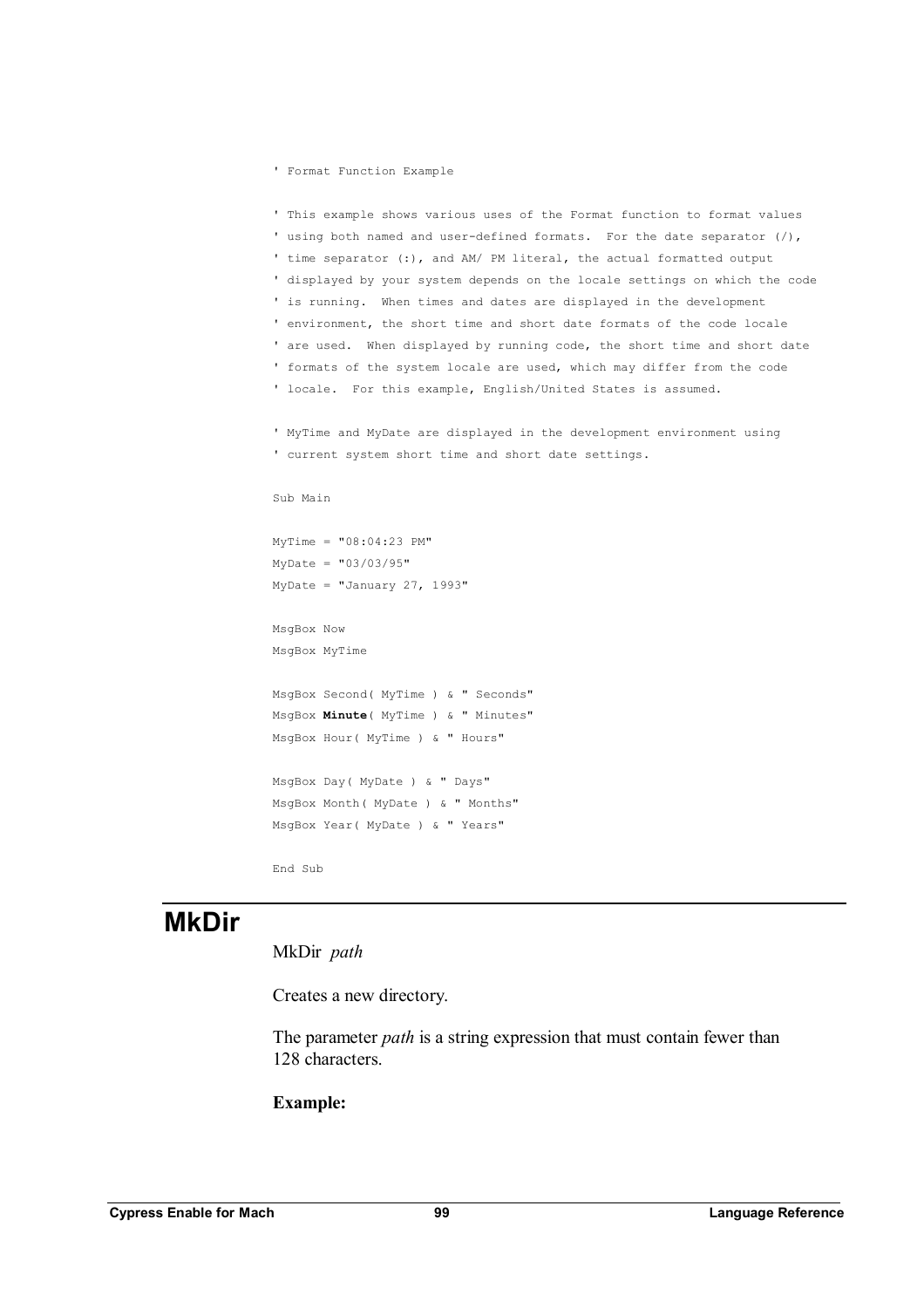```
Sub Main 
   Dim DST As String 
   DST = "t1" mkdir DST 
    mkdir "t2" 
End Sub
```


# **Month Function**

Month(*number*)

Returns an integer between 1 and 12, inclusive, that represents the month of the year.

Related Topics: Day, Hour, Weekday, Year

### **Example:**

```
Sub Main 
         MyDate = "03/03/96" 
         print MyDate 
         x = \text{Month}(\text{MyDate})print x 
End Sub
```
# **MsgBox Function MsgBox Statement**

MsgBox ( *msg, [type] [, title]*)

Displays a message in a dialog box and waits for the user to choose a button.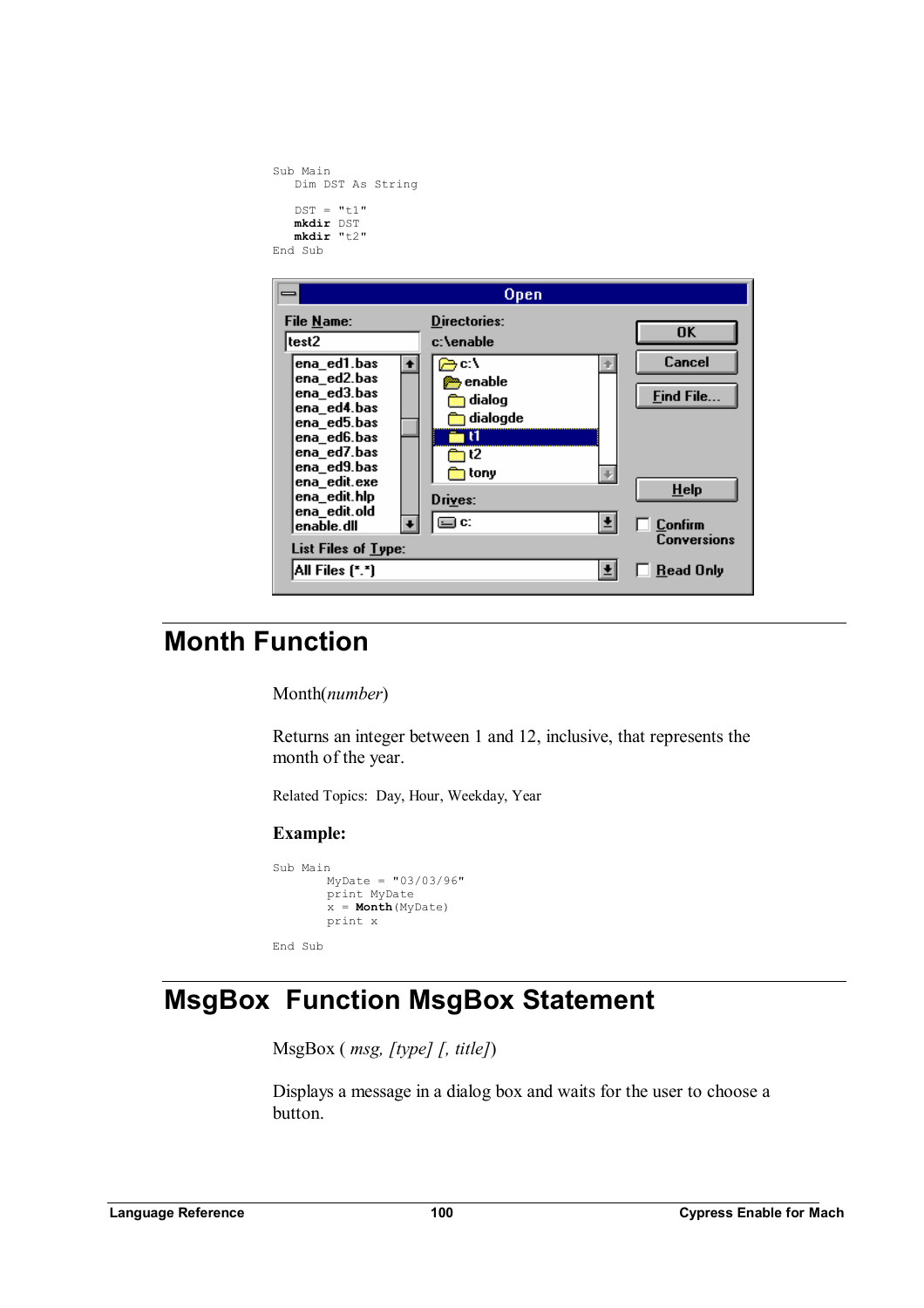The first parameter *msg* is the string displayed in the dialog box as the message. The second and third parameters are optional and respectively designate the type of buttons and the title displayed in the dialog box.

MsgBox Function returns a value indicating which button the user has chosen; the MsgBox statement does not.

| <b>Value</b>   | <b>Meaning</b>                            |
|----------------|-------------------------------------------|
|                |                                           |
| $\theta$       | Display OK button only.                   |
| 1              | Display OK and Cancel buttons.            |
| $\overline{2}$ | Display Abort, Retry, and Ignore buttons. |
| 3              | Display Yes, No, and Cancel buttons.      |
| 4              | Display Yes and No buttons.               |
| 5              | Display Retry and Cancel buttons.         |
|                |                                           |
| 16             | Stop Icon                                 |
| 32             | Question Icon                             |
| 48             | <b>Exclamation</b> Icon                   |
| 64             | Information Icon                          |
|                |                                           |
| $\Omega$       | First button is default.                  |
| 256            | Second button is default.                 |
| 512            | Third button is default.                  |
| 768            | Fourth button is default                  |
| $\theta$       | Application modal.                        |
| 4096           | System modal                              |

The first group of values (1-5) describes the number and type of buttons displayed in the dialog box; the second group (16, 32, 48, 64) describes the icon style; the third group (0, 256, 512) determines which button is the default; and the fourth group (0, 4096) determines the modality of the message box. When adding numbers to create a final value for the argument type, use only one number from each group. If omitted, the default value for type is 0.

### title:

String expression displayed in the title bar of the dialog box. If you omit the argument title, MsgBox has no default title.

The value returned by the MsgBox function indicates which button has been selected, as shown below: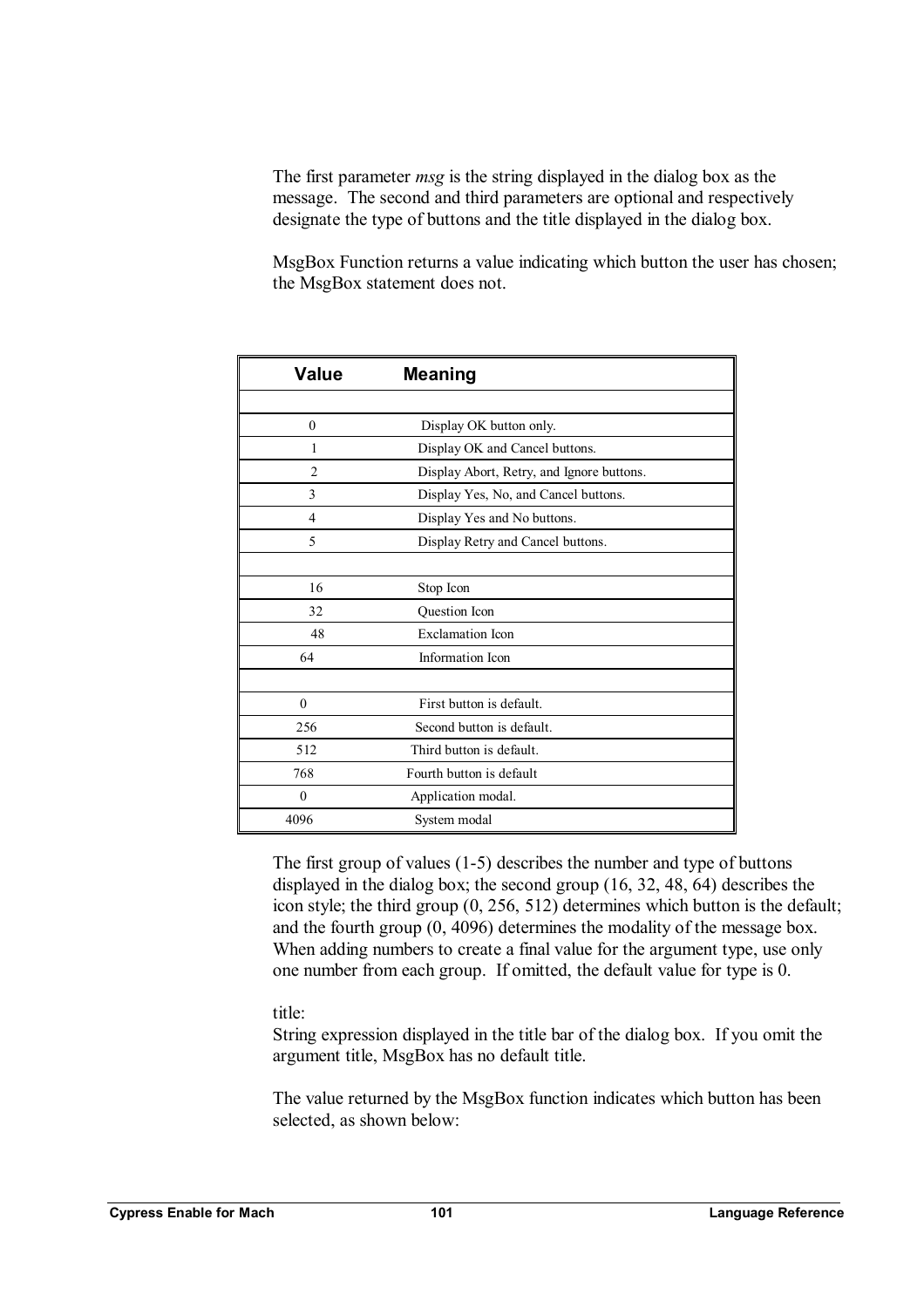| Value | <b>Meaning</b>          |
|-------|-------------------------|
|       |                         |
|       | OK button selected.     |
|       | Cancel button selected. |
| 3     | Abort button selected.  |
|       | Retry button selected.  |
|       | Ignore button selected. |
| 6     | Yes button selected.    |
|       | No button selected.     |

If the dialog box displays a Cancel button, pressing the Esc key has the same effect as choosing Cancel.

### MsgBox Function, MsgBox Statement Example

The example uses MsgBox to display a close without saving message in a dialog box with a Yes button a No button and a Cancel button. The Cancel button is the default response. The MsgBox function returns a value based on the button chosen by the user. The MsgBox statement uses that value to display a message that indicates which button was chosen.

### Related Topics: InputBox, InputBox\$ Function

```
Dim Msg, Style, Title, Help, Ctxt, Response, MyString 
Msg = "Do you want to continue ?" ' Define message. 
'Style = vbYesNo + vbCritical + vbDefaultButton2 ' Define 
buttons. 
Style = 4 + 16 + 256 ' Define buttons.
Title = "MsgBox Demonstration" ' Define title. 
Help = "DEMO.HLP" ' Define Help file. 
Ctxt = 1000 ' Define topic 
       ' context. 
       ' Display message. 
Response = MsgBox(Msg, Style, Title, Help, Ctxt) 
If Response = vbYes Then ' User chose Yes. 
   MyString = "Yes" ' Perform some action. 
Else ' User chose No. 
   MyString = "No" ' Perform some action. 
End If
```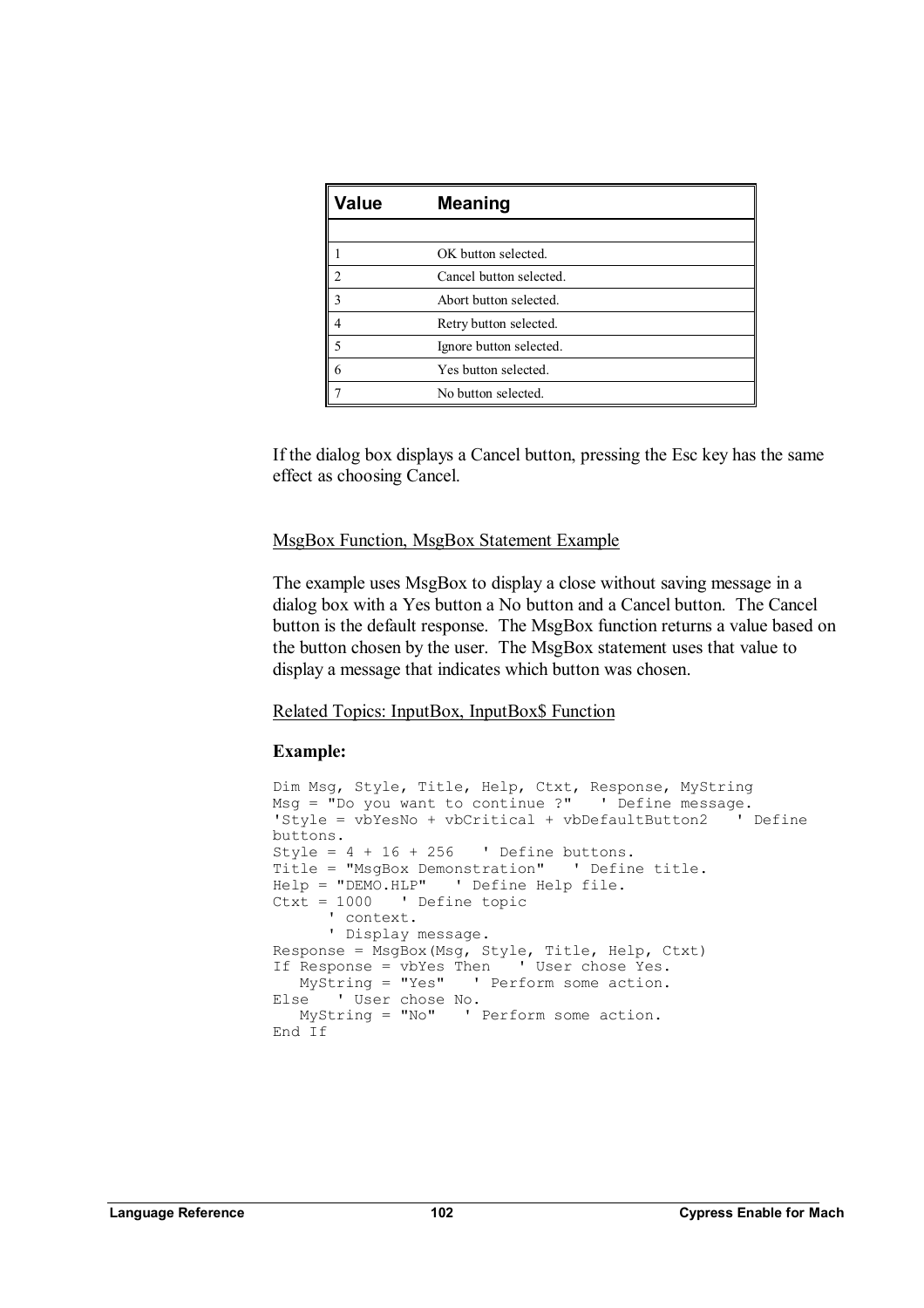## **Name Statement**

Name *oldname* As *newname* 

Changes the name of a directory or a file.

The parameters *oldname* and *newname* are strings that can optionally contain a path.

Related Topics: Kill, ChDir

## **Now Function**

Now

Returns a date that represents the current date and time according to the setting of the computer's system date and time

The Now function returns a Variant data type containing a date and time that are stored internally as a double. The number is a date and time from January 1, 100 through December 31, 9999, where January 1, 1900 is 2. Numbers to the left of the decimal point represent the date and numbers to the right represent the time.

Related Topics:

### **Example:**

```
Sub Main () 
           Dim Today 
          \text{Today} = \text{Now}End Sub
```
## **Oct Function**

Oct (*num*)

Returns the octal value of the decimal parameter

Oct returns a string

Related Topics: Hex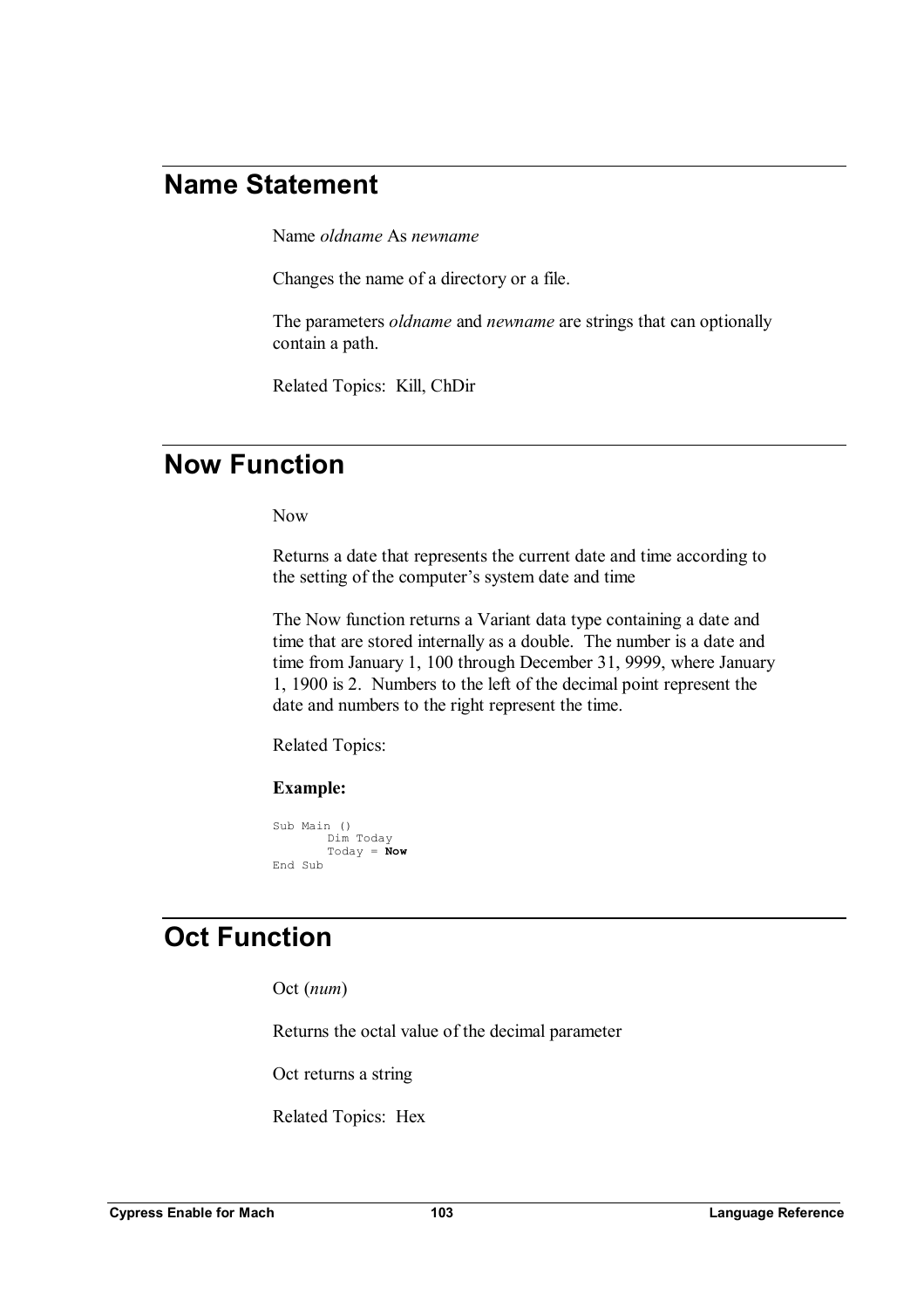### **Example:**

```
Sub Main ()<br>Dim Msg, Num
                     ' Declare variables.
       Num = InputBox("Enter a number.") ' Get user input. 
        Msg = Num & " decimal is &O" 
        Msg = Msg & Oct(Num) & " in octal notation." 
       MsgBox Msg ' Display results.
End Sub 
                   InputBox Dialog
 Enter a number.
                                          0K
                                        Cancel
```
# **OKButton**

OKBUTTON starting x position, starting y position, width, Height

For selecting options and closing dialog boxes

```
Sub Main () 
   Begin Dialog DialogName1 60, 60, 160, 70, "ASC - Hello" 
        TEXT 10, 10, 28, 12, "Name:" 
        TEXTBOX 42, 10, 108, 12, .nameStr 
        TEXTBOX 42, 24, 108, 12, .descStr 
        CHECKBOX 42, 38, 48, 12, "&CHECKME", .checkInt 
         OKBUTTON 42, 54, 40, 12 
     End Dialog
    Dim Dlg1 As DialogName1 
    Dialog Dlg1 
    MsgBox Dlg1.nameStr 
    MsgBox Dlg1.descStr 
    MsgBox Dlg1.checkInt 
End Sub ASC - Hello
 ⇒
   Name:
               \square \underline{\mathsf{C}}HECKME
                    \overline{0}K
```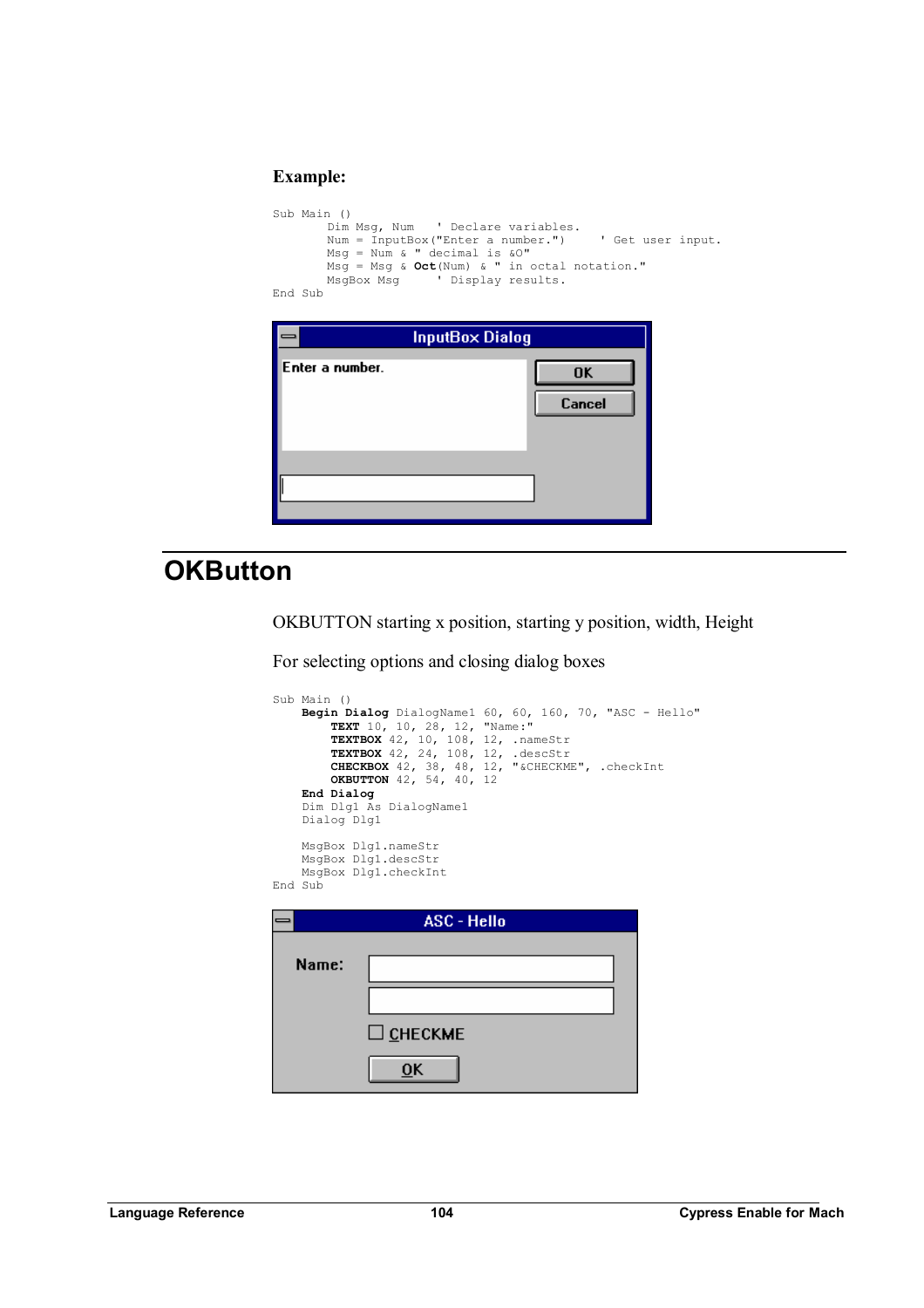## **On Error**

On Error { *GoTo line | Resume Next | GoTo 0* }

Enables error-handling routine and specifies the line label of the errorhandling routine.

Related Topics: Resume

The line parameter refers to a label. That label must be present in the code or an error is generated.

## **Example:**

```
Sub Main 
   On Error GoTo dude 
 On Ellow Source<br>Dim x as object<br>x.draw '0bject not set
  x.draw ' Object not set 
  jpe ' Undefined function call 
  print 1/0 ' Division by zero 
  Err.Raise 6 ' Generate an "Overflow" error 
  MsgBox "Back" 
  MsgBox "Jack" 
  Exit Sub 
dude: 
  MsgBox "HELLO" 
  Print Err.Number, Err.Description 
  Resume Next 
 MsgBox "Should not get here!" 
 MsgBox "What?" 
End Sub
```
Errors can be raised with the syntax:

Err.Raise x

The list below shows the corresponding descriptions for the defined values of x.

- 5: "Invalid procedure call";
- 6: "Overflow";
- 7: "Out of memory";
- 9: "Subscript out of range";
- 10: "Array is fixed or temporarily locked";
- 11: "Division by zero";
- 13: "Type mismatch";
- 14: "Out of string space";
- 16: "Expression too complex";
- 17: "Can't perform requested operation";
- 18: "User interrupt occurred";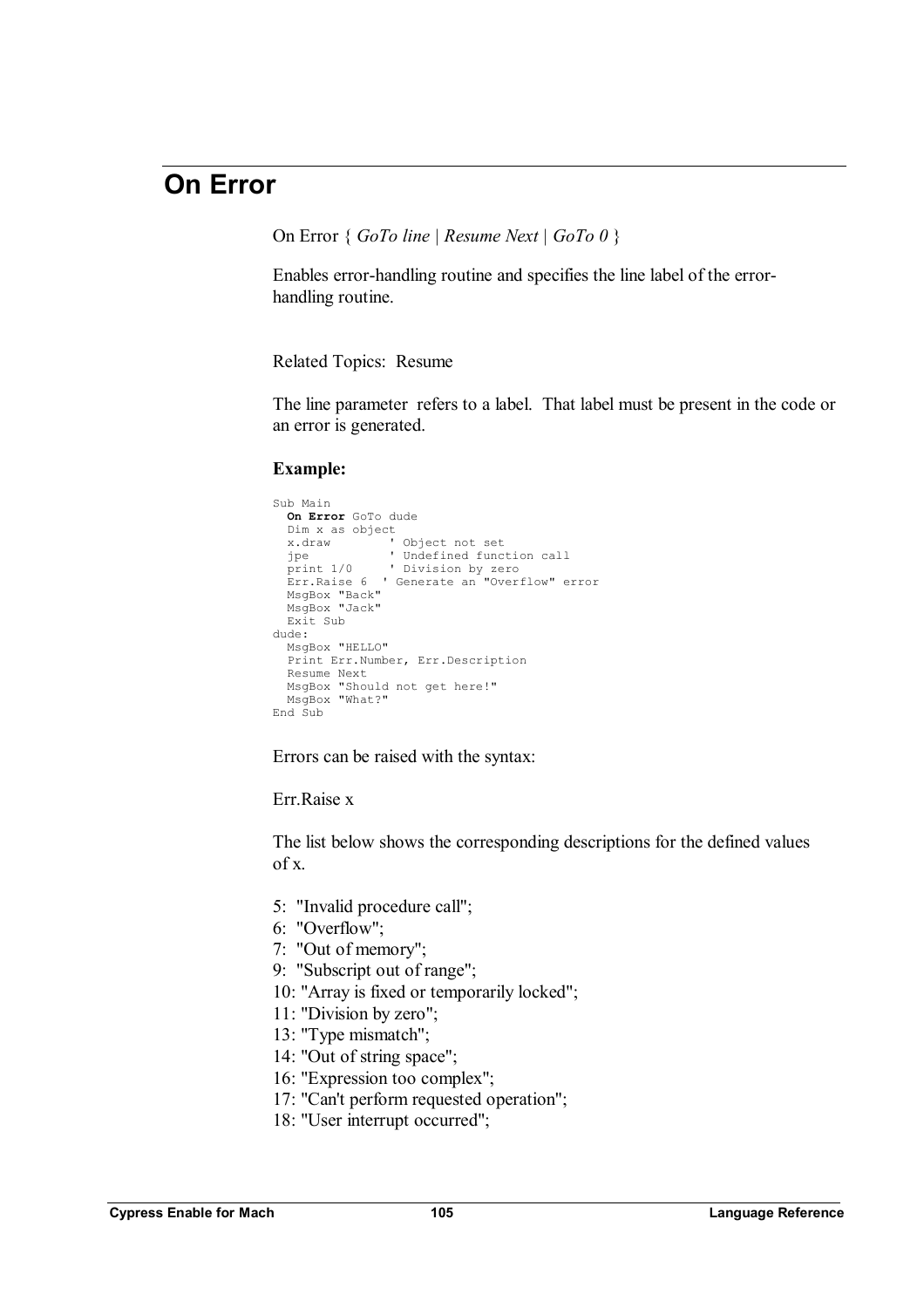20: "Resume without error";

28: "Out of stack space";

35: "Sub, Function, or Property not defined";

47: "Too many DLL application clients";

48: "Error in loading DLL";

49: "Bad DLL calling convention";

51: "Internal error";

52: "Bad file name or number";

53: "File not found";

54: "Bad file mode";

55: "File already open";

57: "Device I/O error";

58: "File already exists";

59: "Bad record length";

60: "Disk full";

62: "Input past end of file";

63: "Bad record number";

67: "Too many files";

68: "Device unavailable";

70: "Permission denied";

71: "Disk not ready";

74: "Can't rename with different drive";

75: "Path/File access error";

76: "Path not found";

91: "Object variable or With block variable not set";

92: "For loop not initialized";

93: "Invalid pattern string";

94: "Invalid use of Null";

// OLE Automation Messages

429: "OLE Automation server cannot create object";

430: "Class doesn't support OLE Automation";

432: "File name or class name not found during OLE Automation operation";

438: "Object doesn't support this property or method";

440: "OLE Automation error";

443: "OLE Automation object does not have a default value";

445: "Object doesn't support this action";

446: "Object doesn't support named arguments";

447: "Object doesn't support current local setting";

448: "Named argument not found";

449: "Argument not optional";

450: "Wrong number of arguments";

451: "Object not a collection";

// Miscellaneous Messages

444: "Method not applicable in this context";

452: "Invalid ordinal";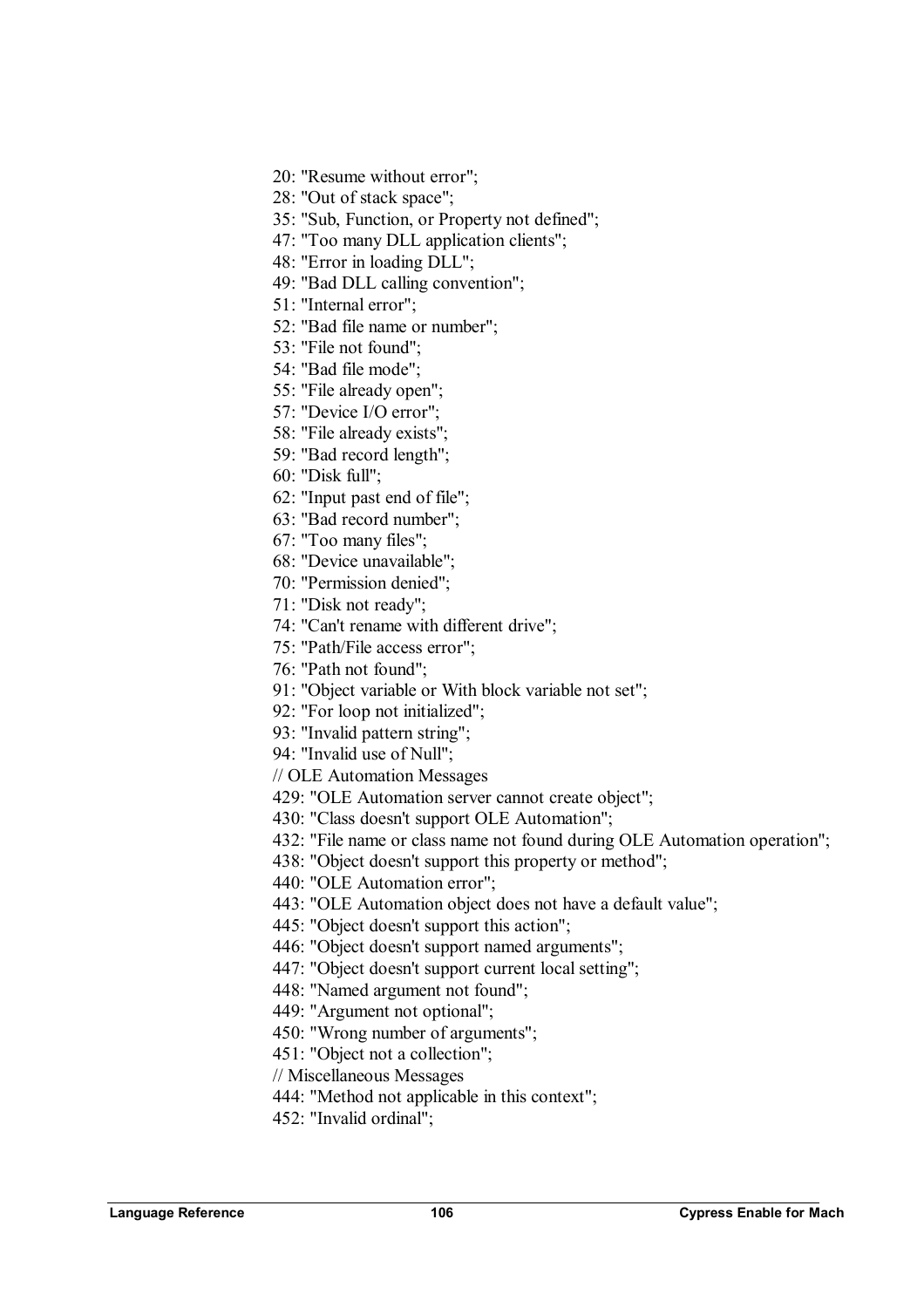- 453: "Specified DLL function not found";
- 457: "Duplicate Key";
- 460: "Invalid Clipboard format";
- 461: "Specified format doesn't match format of data";
- 480: "Can't create AutoRedraw image";
- 481: "Invalid picture";
- 482: "Printer error";
- 483: "Printer driver does not supported specified property";
- 484: "Problem getting printer information from from the system.";
	- // Make sure the printer is setp up correctly.
- 485: "invalid picture type";
- 520: "Can't empty Clipboard";
- 521: "Can't open Clipboard";

# **Open Statement**

Open filename\$ [For *mode*] [Access *access*] As [#]*filenumber*

Opens a file for input and output operations.

You must open a file before any I/O operation can be performed on it.The Open statement has these parts:

| Part       | <b>Description</b>                                                                                                                |
|------------|-----------------------------------------------------------------------------------------------------------------------------------|
|            |                                                                                                                                   |
| file       | File name or path.                                                                                                                |
|            |                                                                                                                                   |
| mode       | Reserved word that specifies the file mode: Append, Binary                                                                        |
|            | <b>Input, Output</b>                                                                                                              |
|            |                                                                                                                                   |
| access     | Reserved word that specifies which operations are permitted on<br>the open file: Read, Write.                                     |
|            |                                                                                                                                   |
| filenumber | Integer expression with a value between 1 and 255, inclusive.                                                                     |
|            | When an Open statement is executed, filenumber is associated<br>with the file as long as it is open. Other I/O statements can use |
| the        | number to refer to the file.                                                                                                      |

If file doesn't exist, it is created when a file is opened for Append, Binary or Output modes.

The argument mode is a reserved word that specifies one of the following file modes.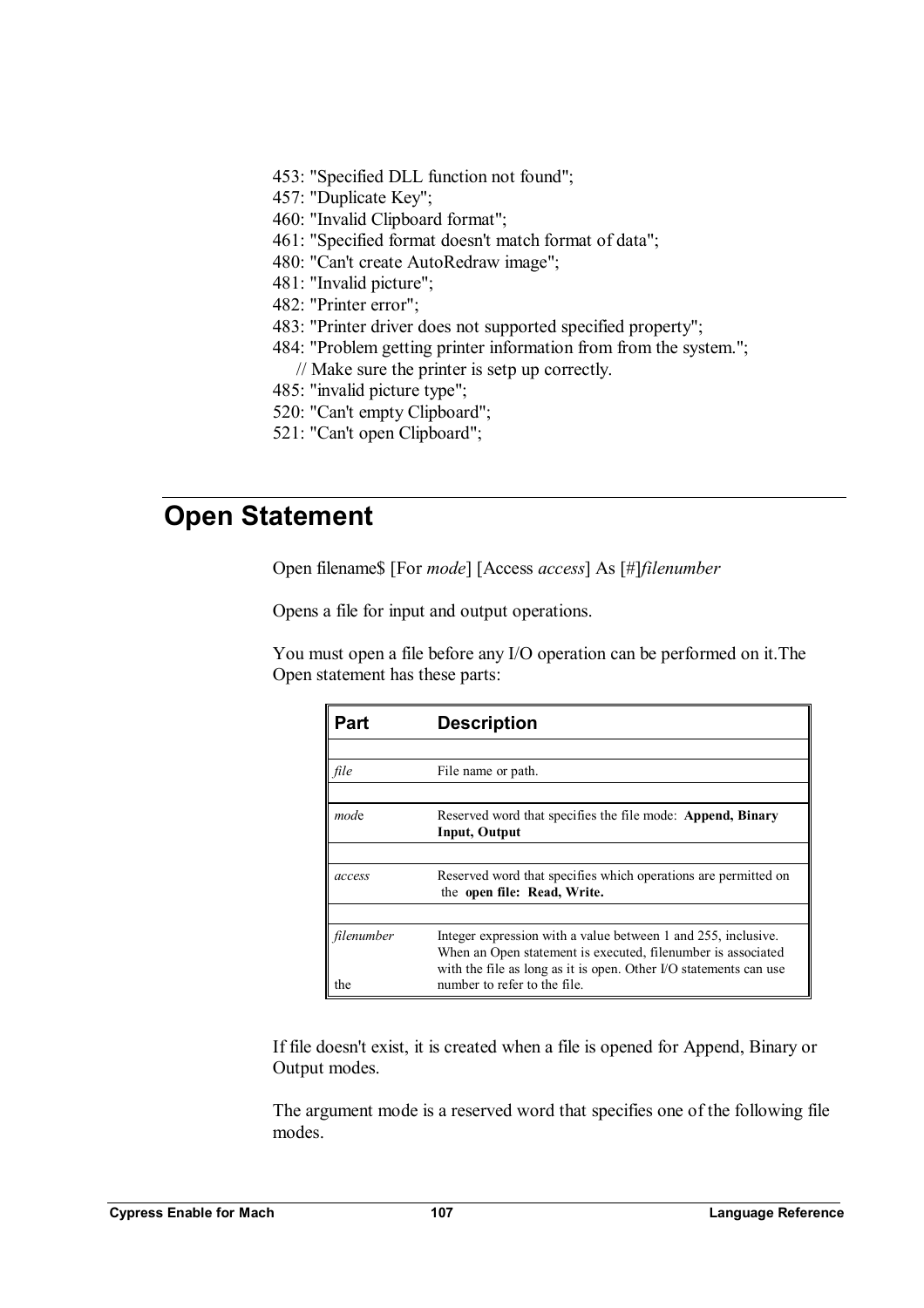| Sequential input mode.  |
|-------------------------|
| Sequential output mode. |
|                         |

*Append* Sequential output mode. Append sets the file pointer to the end of the file. A Print  $\#$  or Write  $\#$  statement then extends (appends to) the file.

The argument access is a reserved word that specifies the operations that can be performed on the opened file. If the file is already opened by another process and the specified type of access is not allowed, the Open operation fails and a Permission denied error occurs. The Access clause works only if you are using a version of MS-DOS that supports networking (MS-DOS version 3.1 or later). If you use the Access clause with a version of MS-DOS that doesn't support networking, a feature unavailable error occurs. The argument access can be one of the following reserved words.

| <b>Access type</b> | <b>Description</b>                          |
|--------------------|---------------------------------------------|
|                    |                                             |
| Read               | Opens the file for reading only.            |
|                    |                                             |
| Write              | Opens the file for writing only.            |
|                    |                                             |
| Read Write         | Opens the file for both reading and riting. |
|                    | This mode is valid only for Random and      |
|                    | Binary files and files opened for Append    |
|                    | mode.                                       |
|                    |                                             |
|                    |                                             |

The following example writes data to a test file and reads it back.

### **Example :**

Sub Main () **Open** "TESTFILE" For Output As #1 ' Open to write file. userData1\$ = InputBox("Enter your own text here") userData2\$ = InputBox("Enter more of your own text here") Write #1, "This is a test of the Write # statement." Write #1,userData1\$, userData2 Close #1 Open "TESTFILE" for Input As #2 ' Open to read file.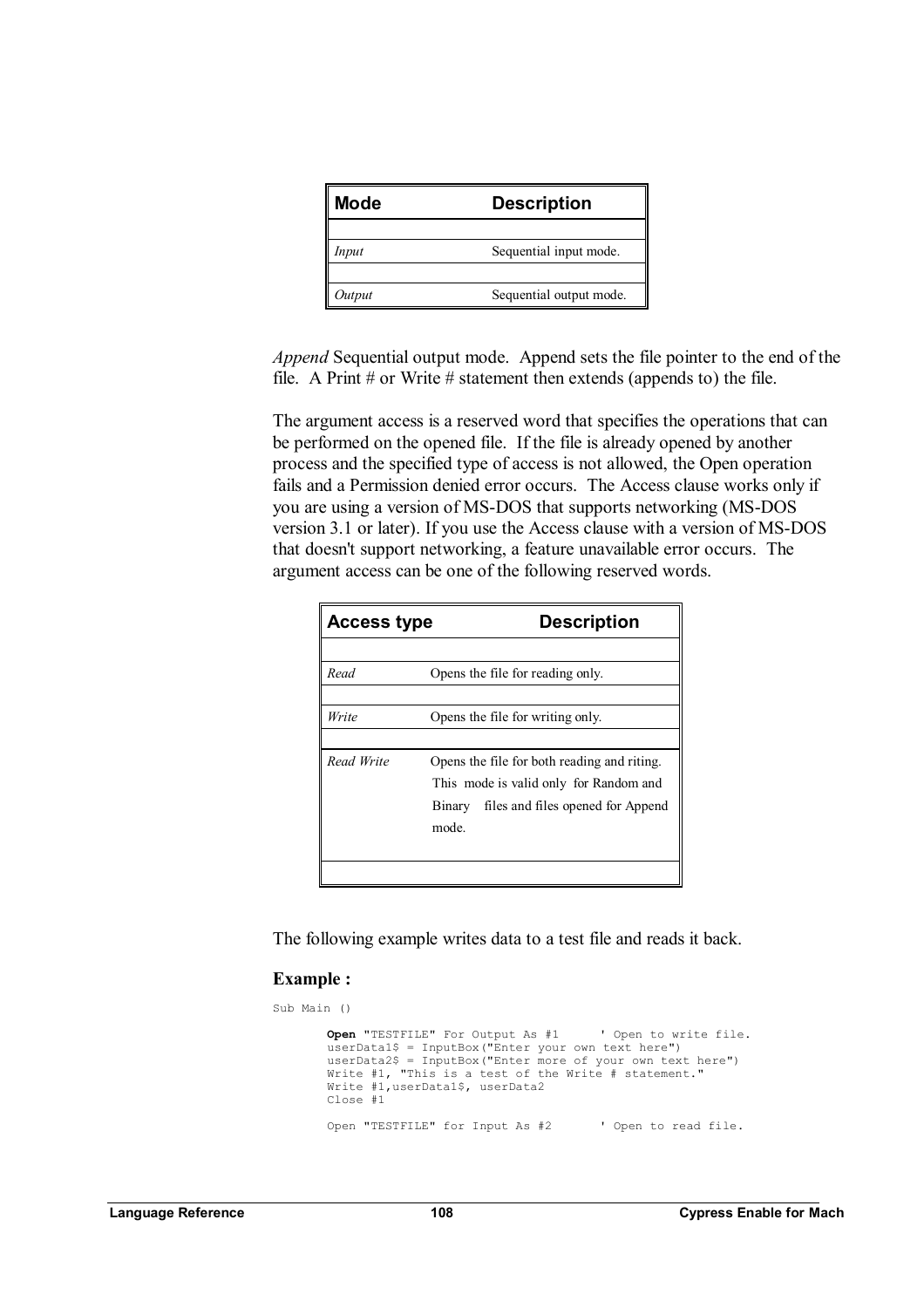```
Do While Not EOF(2) 
                 Line Input #2, FileData ' Read a line of data. 
               PRint FileData ' Construct message.
        Loop 
        Close #2 ' Close all open files. 
        MsgBox "Testing Print Statement" ' Display message. 
       CHOSE #2<br>MsgBox "Testing Print Statement" bisplay<br>Kill "TESTFILE" ' Remove file from disk.
End Sub
```
## **Option Base Statement**

Option Base *number* 

Declares the default lower bound for array subscripts.

The Option Base statement is never required. If used, it can appear only once in a module, it can occur only in the Declarations section, and must be used before you declare the dimensions of any arrays.

The value of number must be either 0 or 1. The default base is 0.

The To clause in the Dim, Global, and Static statements provides a more flexible way to control the range of an array's subscripts. However, if you don't explicitly set the lower bound with a To clause, you can use Option Base to change the default lower bound to 1.

The example uses the Option Base statement to override the default base array subscript value of 0.

Related Topics: Dim, Global and Lbound Statements

### **Example :**

```
Option Base 1 ' Module level statement. 
Sub Main<br>Dim A(), Msg, NL
       Dim A(), Msg, NL ' Declare variables. 
       NL = Chr(10) ' Define newline. 
       ReDim A(20) ' Create an array. 
       Msg = "The lower bound of the A array is " & LBound(A) & "." 
       Msg = Msg & NL & "The upper bound is " & UBound(A) & "." 
      MsgBox Msg ' Display message.
End Sub
```
## **Option Explicit Statement**

Option Explicit

Forces explicit declaration of all variables.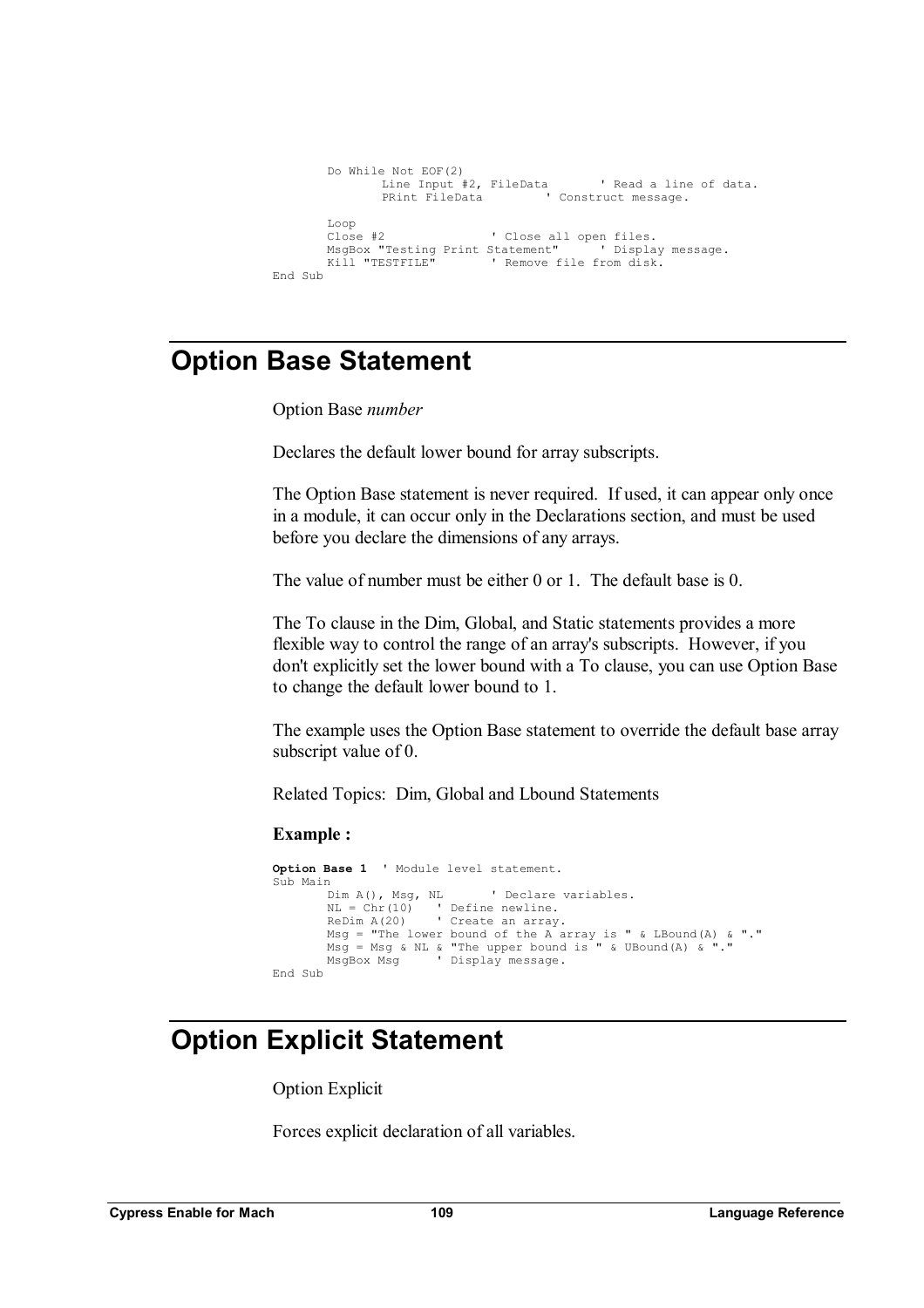The Option explicit statement is used outside of the script in the declarations section. This statement can be contained in a declare file or outside of any script in a file or buffer. If this statement is contained in the middle of a file the rest of the compile buffer will be affected.

Related Topics: Const and Global Statements

### **Example :**

```
Option Explicit 
Sub Main<br>Print y
                 'because y is not explicitly dimmed an error will occur.
End Sub
```
# **Print Method**

Print [*expr, expr..*.]Print a string to an object.

Related Topics:

### **Example:**

| Sub PrintExample ()<br>Dim Msq, Pi<br>Let Pi = $4 * \text{Atn}(1)$<br>Msq = "Pi is equal to " & Str(Pi)<br>MsqBox Msq<br>Print Pi<br>End Sub | ' Declare variables.<br>' Calculate Pi.<br>Display results.<br>'Pints the results in the<br>' compiler messages window |  |
|----------------------------------------------------------------------------------------------------------------------------------------------|------------------------------------------------------------------------------------------------------------------------|--|
| <b>Enable Scripting Language Editor</b><br>3.14159                                                                                           |                                                                                                                        |  |

# **Print # Statement**

Print # *filenumber*,  $\lceil \{\text{Spec}(n) | \text{Tab}(n)\} \rceil$  *expressionlist* $\lceil \{\cdot, \cdot\} \rceil$ 

Writes data to a sequential file.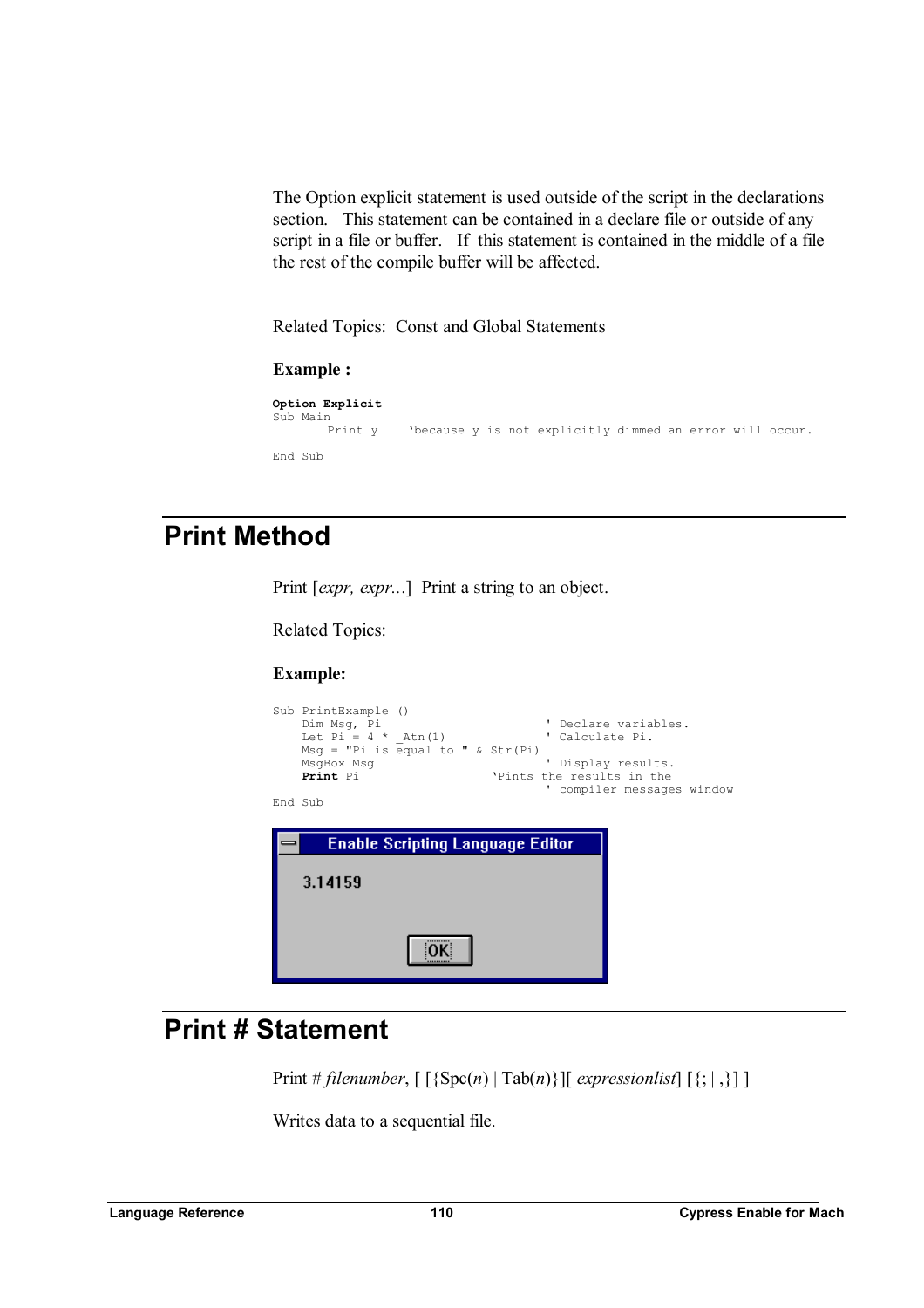Print statement Description:

*filenumber:* 

Number used in an Open statement to open a sequential file. It can be any number of an open file. Note that the number sign (#) preceding filenumber is not optional.

### $Snc(n)$ :

Name of the Basic function optionally used to insert *n* spaces into the printed output. Multiple use is permitted.

Tab(*n*):

Name of the Basic function optionally used to tab to the *nth* column before printing expressionlist. Multiple use is permitted.

*expressionlist* :

Numeric and/or string expressions to be written to the file.

### {;*|*,}

Character that determines the position of the next character printed. A semicolon means the next character is printed immediately after the last character; a comma means the next character is printed at the start of the next print zone. Print zones begin every 14 columns. If neither character is specified, the next character is printed on the next line.

If you omit expressionlist, the Print # statement prints a blank line in the file, but you must include the comma. Because Print # writes an image of the data to the file, you must delimit the data so it is printed correctly. If you use commas as delimiters, Print # also writes the blanks between print fields to the file.

The Print # statement usually writes Variant data to a file the same way it writes any other data type. However, there are some exceptions:

If the data being written is a Variant of VarType  $0$  (Empty), Print # writes nothing to the file for that data item.

If the data being written is a Variant of VarType 1 (Null), Print # writes the literal #NULL# to the file.

If the data being written is a Variant of VarType 7 (Date), Print # writes the date to the file using the Short Date format defined in the WIN.INI file. When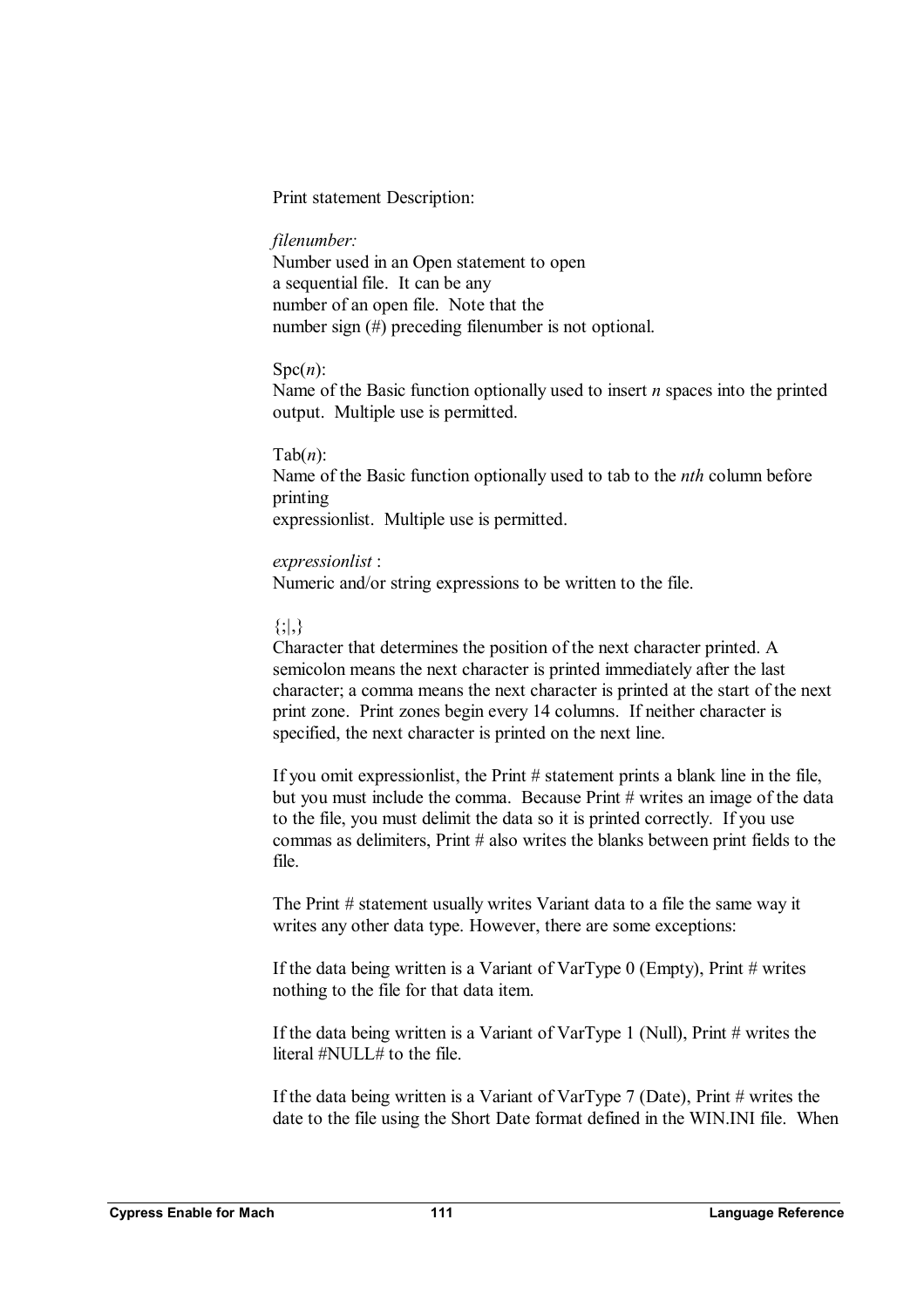either the date or the time component is missing or zero, Print # writes only the part provided to the file.

The following example writes data to a test file.

#### **Example :**

```
Sub Main<br>Dim I, FNum, FName
                           ' Declare variables.
      For I = 1 To 3<br>FNum = FreeFile
                                  ' Determine next file number.
              FName = "TEST" & FNum 
 Open FName For Output As FNum ' Open file. 
 Print #I, "This is test #" & I ' Write string to file. 
 Print #I, "Here is another "; "line"; I 
      Next I 
      Close ' Close all files. 
End Sub
```
The following example writes data to a test file and reads it back.

```
Sub Main () 
        Dim FileData, Msg, NL ' Declare variables. 
        NL = Chr(10) ' Define newline. 
        Open "TESTFILE" For Output As #1 ' Open to write file. 
        Print #2, "This is a test of the Print # statement." 
        Print #2, ' Print blank line to file. 
        Print #2, "Zone 1", "Zone 2" ' Print in two print zones. 
        Print #2, "With no space between" ; "." ' Print two strings together. 
        Close 
        Open "TESTFILE" for Input As #2 ' Open to read file. 
        Do While Not EOF(2)<br>Line Input #2, FileData
                                               ' Read a line of data.<br>' Construct message.
                Msg = Msg & FileData & NL MsgBox Msg 
        Loop<br>Close
        Close ' Close all open files. 
        MsgBox "Testing Print Statement" ' Display message. 
       MsgBox "Testing Print Statement" ' Display<br>Kill "TESTFILE" ' Remove file from disk.
End Sub
```
# **Randomize Statement**

Randomize[*number*]

Used to Initialize the random number generator.

The Randomize statement has one optional parameter *number*. This parameter can be any valid number and is used to initialize the random number generator. If you omit the parameter then the value returned by the Timer function is used as the default parameter to seed the random number generator.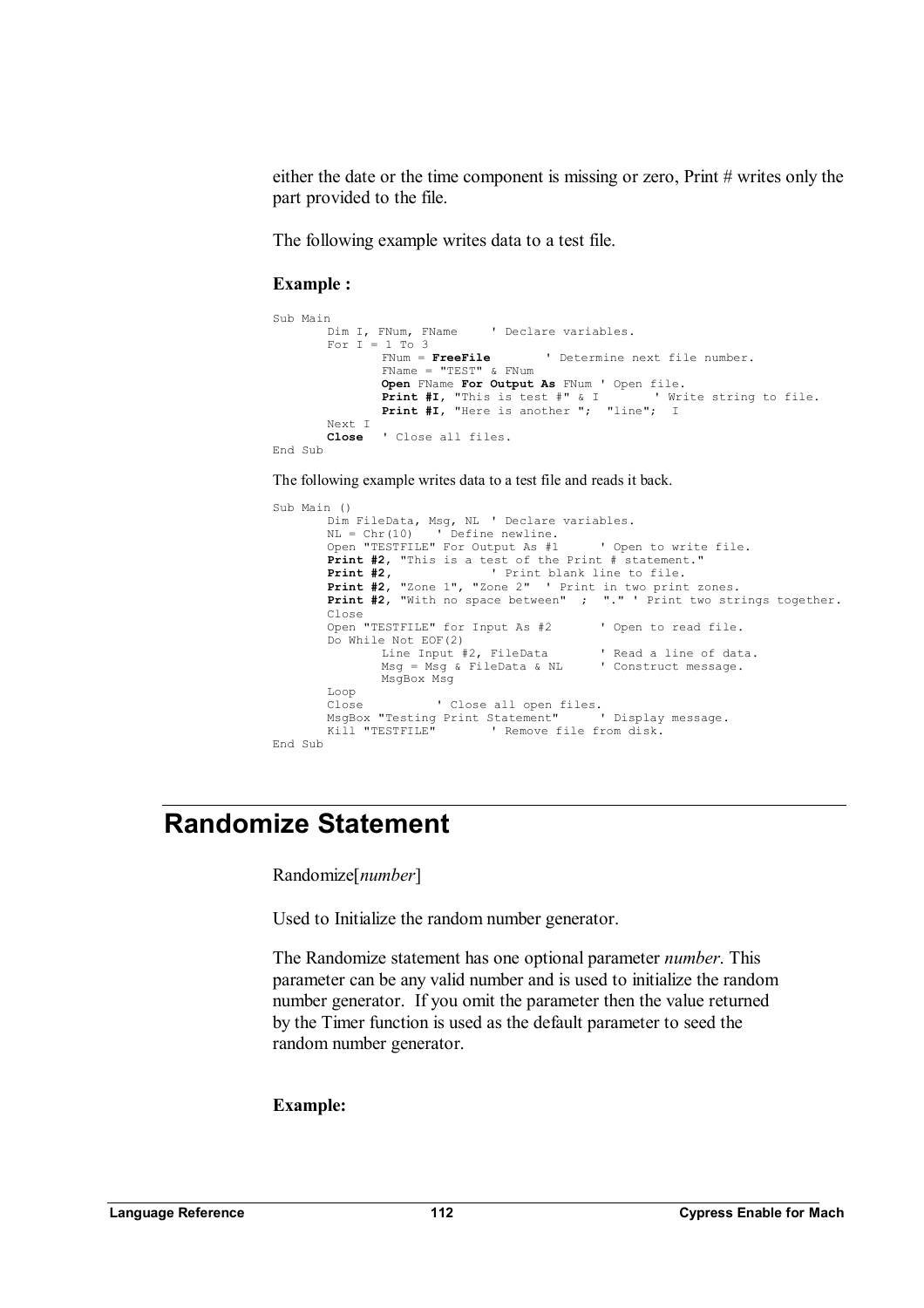```
Sub Main 
       Dim MValue 
       Randomize ' Initialize random-number generator. 
       MValue = Int((6 * Rnd) + 1)Print MValue 
End Sub
```
# **ReDim Statement**

ReDim *varname(subscripts)[As Type][,varname(subscripts*)]

Used to declare dynamic arrays and reallocate storage space.

The ReDim statement is used to size or resize a dynamic array that has already been declared using the Dim statement with empty parentheses. You can use the ReDim statement to repeatedly change the number of elements in and array but not to change the number of dimensions in an array or the type of the elements in the array.

### **Example:**

```
Sub Main 
Dim TestArray() As Integer 
Dim I 
ReDim TestArray(10) 
For I = 1 To 10TestArray(I) = I + 10Print TestArray(I) 
Next I 
End Sub
```
## **Rem Statement**

Rem *remark* 'remark

Used to include explanatory remarks in a program.

The parameter *remark* is the text of any comment you wish to include in the code.

**Example: Rem** This is a remark Sub Main()

Dim Answer, Msg ' Declare variables.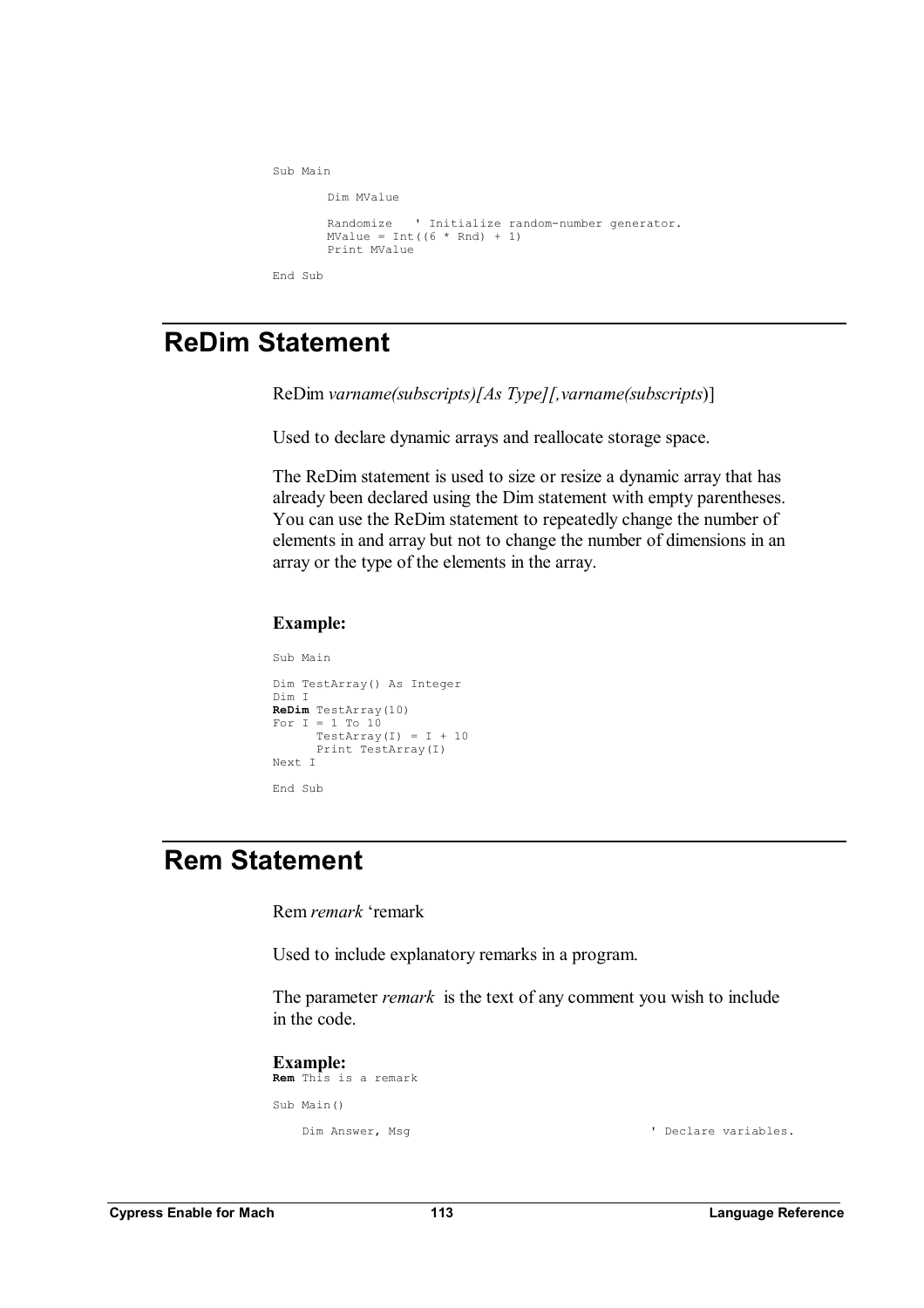```
Do 
       Answer = InputBox("Enter a value from 1 to 3.") 
       Answer = 2
       If Answer >= 1 And Answer <= 3 Then ' Check range.<br>Exit Do ' Exit Do ...
                                                    ' Exit Do...Loop.
       Else 
           -<br>Beep 'n Beep if not in range.
       End If 
    Loop 
    MsgBox "You entered a value in the proper range." 
End Sub
```
# **Right Function**

Right (*stringexpression, n* )

Returns the right most n characters of the string parameter.

The parameter *stringexpression* is the string from which the rightmost characters are returned.

The parameter  $n$  is the number of characters that will be returned and must be a long integer.

Related Topics: Len, Left, Mid Functions.

### **Example:**

```
' The example uses the Right function to return the first of two words 
' input by the user. 
Sub Main () 
       Dim LWord, Msg, RWord, SpcPos, UsrInp ' Declare variables. 
       Msg = "Enter two words separated by a space." 
       UsrInp = InputBox(Msg) ' Get user input. 
      print UsrInp 
      SpcPos = InStr(1, UsrInp, " ") ' Find space. 
      If SpcPos Then 
 LWord = Left(UsrInp, SpcPos - 1) ' Get left word. 
 print "LWord: "; LWord 
 RWord = Right(UsrInp, Len(UsrInp) - SpcPos) ' Get right word. 
 Msg = "The first word you entered is " & LWord 
 Msg = Msg & "." & " The second word is " 
 Msg = "The first word you entered is <" & LWord & ">" 
Msg = Msg & RWord & "."
      Else 
              Msg = "You didn't enter two words." 
      End If<br>MsgBox Msg
                    ' Display message.
End Sub
```
# **RmDir Statement**

RmDir *path*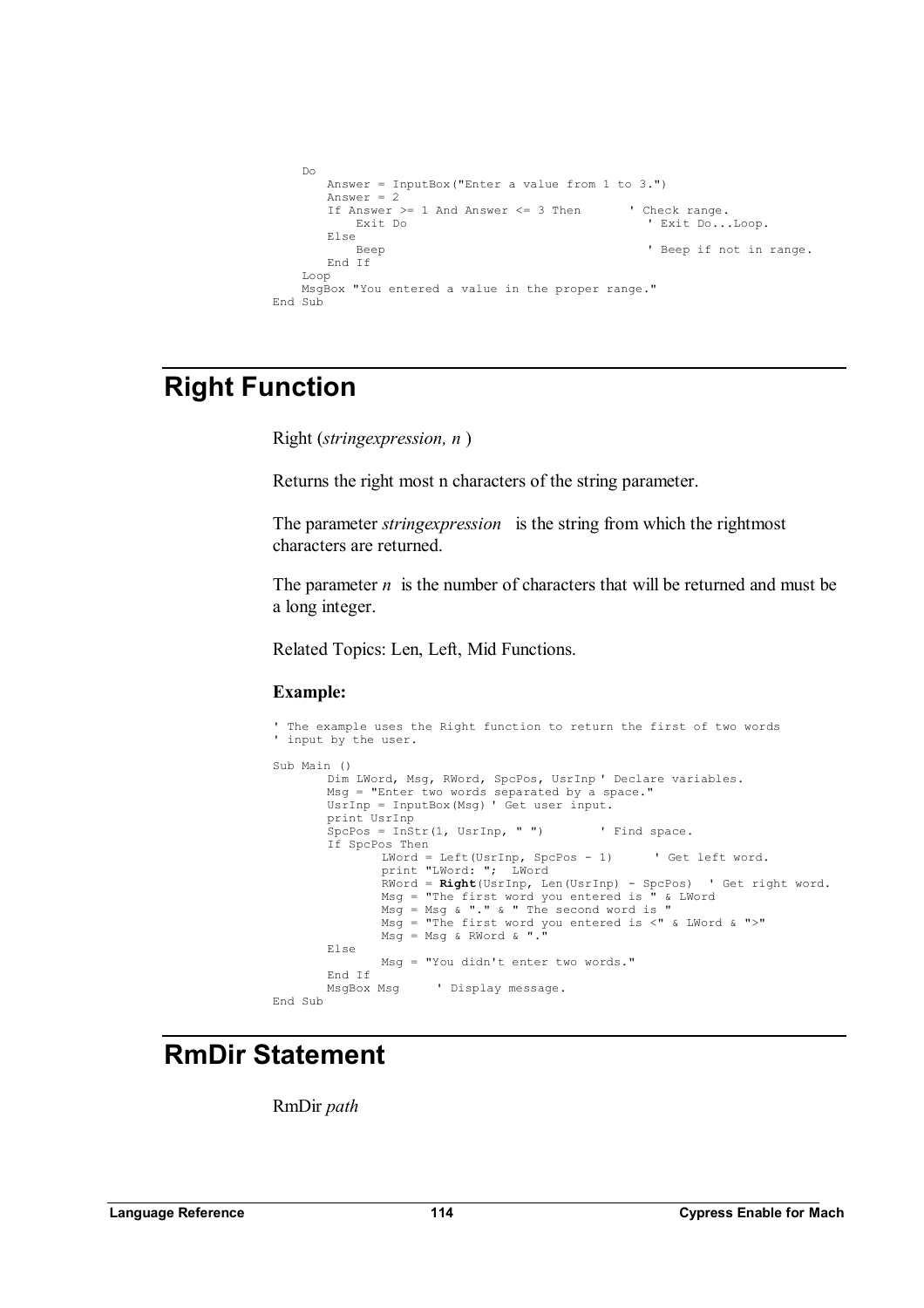Removes an existing directory.

The parameter *path* is a string that is the name of the directory to be removed*.*

Related Topics: ChDir, CurDir

#### **Example:**

```
' This sample shows the functions mkdir (Make Directory) 
' and rmdir (Remove Directory) 
Sub Main 
   Dim dirName As String 
   dirName = "t1"mkdir dirName 
   mkdir "t2" 
   MsgBox "Directories: t1 and t2 created. Press OK to remove them" 
    rmdir "t1" 
    rmdir "t2" 
End Sub
```
# **Rnd Function**

Rnd (*number*)

Returns a random number.

The parameter *number* must be a valid numeric expression.

### **Example:**

'Rnd Function Example

```
'The example uses the Rnd function to simulate rolling a pair of dice by 
'generating random values from 1 to 6. Each time this program is run, 
Sub Main () 
       Dim Dice1, Dice2, Msg ' Declare variables. 
       Dice1 = CInt(6 * Rnd() + 1) ' Generate first die value. 
       Dice2 = CInt(6 * Rnd() + 1) ' Generate second die value. 
       Msg = "You rolled a " & Dice1 
       Msg = Msg & " and a " & Dice2 
       Msg = Msg & " for a total of " 
       Msg = Msg & Str(Dice1 + Dice2) & "." 
       MsgBox Msg ' Display message.
End Sub
```
# **Second Function**

Second (*number*)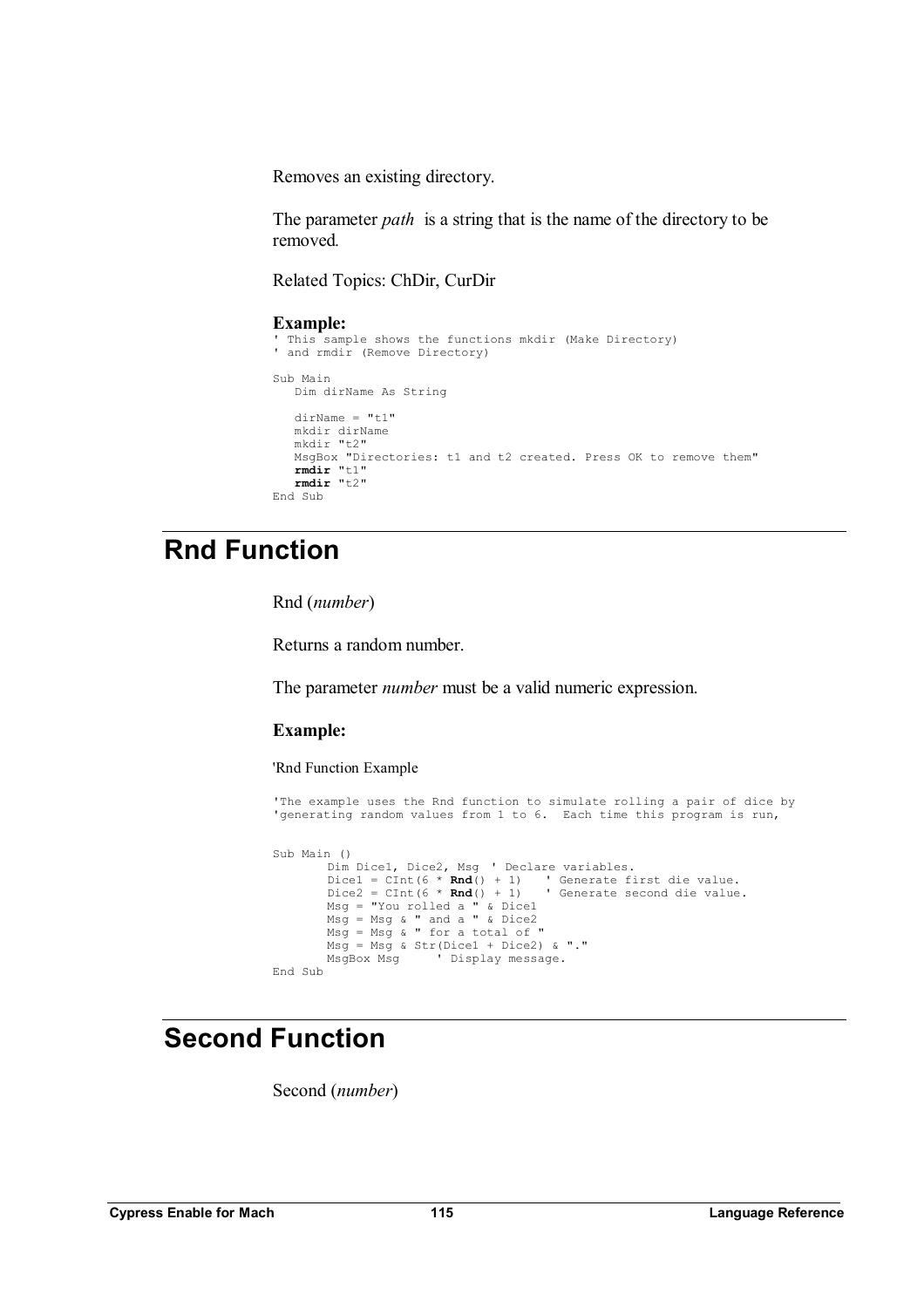Returns an integer that is the second portion of the minute in the time parameter.

The parameter *number* must be a valid numeric expression.

Related Topics: Day, Hour, Minute, Now.

#### **Example:**

' Format Function Example

' This example shows various uses of the Format function to format values ' using both named and user-defined formats. For the date separator  $\langle \cdot \rangle$ , ' time separator (:), and AM/ PM literal, the actual formatted output ' displayed by your system depends on the locale settings on which the code ' is running. When times and dates are displayed in the development ' environment, the short time and short date formats of the code locale ' are used. When displayed by running code, the short time and short date ' formats of the system locale are used, which may differ from the code ' locale. For this example, English/United States is assumed. ' MyTime and MyDate are displayed in the development environment using ' current system short time and short date settings. Sub Main MyTime = "08:04:23 PM"  $MyDate = "03/03/95"$  $MyDate = "January 27, 1993"$ MsgBox Now MsgBox MyTime MsgBox **Second**( MyTime ) & " Seconds" MsgBox **Become** (  $MyTime$  ) a becomes<br>MsgBox Minute ( MyTime ) & " Minutes" MsgBox Hour( MyTime ) & " Hours" MsgBox Day( MyDate ) & " Days" MsgBox Month( MyDate ) & " Months" MsgBox Year( MyDate ) & " Years" ' Returns current system time in the system-defined long time format. MsgBox Format(Time, "Short Time") MyStr = Format(Time, "Long Time") ' Returns current system date in the system-defined long date format. MsgBox Format(Date, "Short Date") MsgBox Format(Date, "Long Date") 'This section not yet supported MsgBox Format(MyTime, "h:n:s") ' Returns "17:4:23". MsgBox Format(MyTime, "hh:nn:ss")' Returns "05:04:23". MsgBox Format(MyDate, "dddd, mmm d yyyy")' Returns "Wednesday, Jan 27 1993". ' If format is not supplied, a string is returned. MsgBox Format(23)  $\overline{1}$   $\overline{2}$   $\overline{3}$  Returns "23". ' User-defined formats. MsgBox Format(5459.4, "##,##0.00") ' Returns "5,459.40". MsgBox Format(334.9, "###0.00") ' Returns "334.90". MsgBox Format(5, "0.00%") ' Returns "500.00%". MsgBox Format("HELLO", "<") ' Returns "hello". MsgBox Format("This is it", ">") ' Returns "THIS IS IT".

```
End Sub
```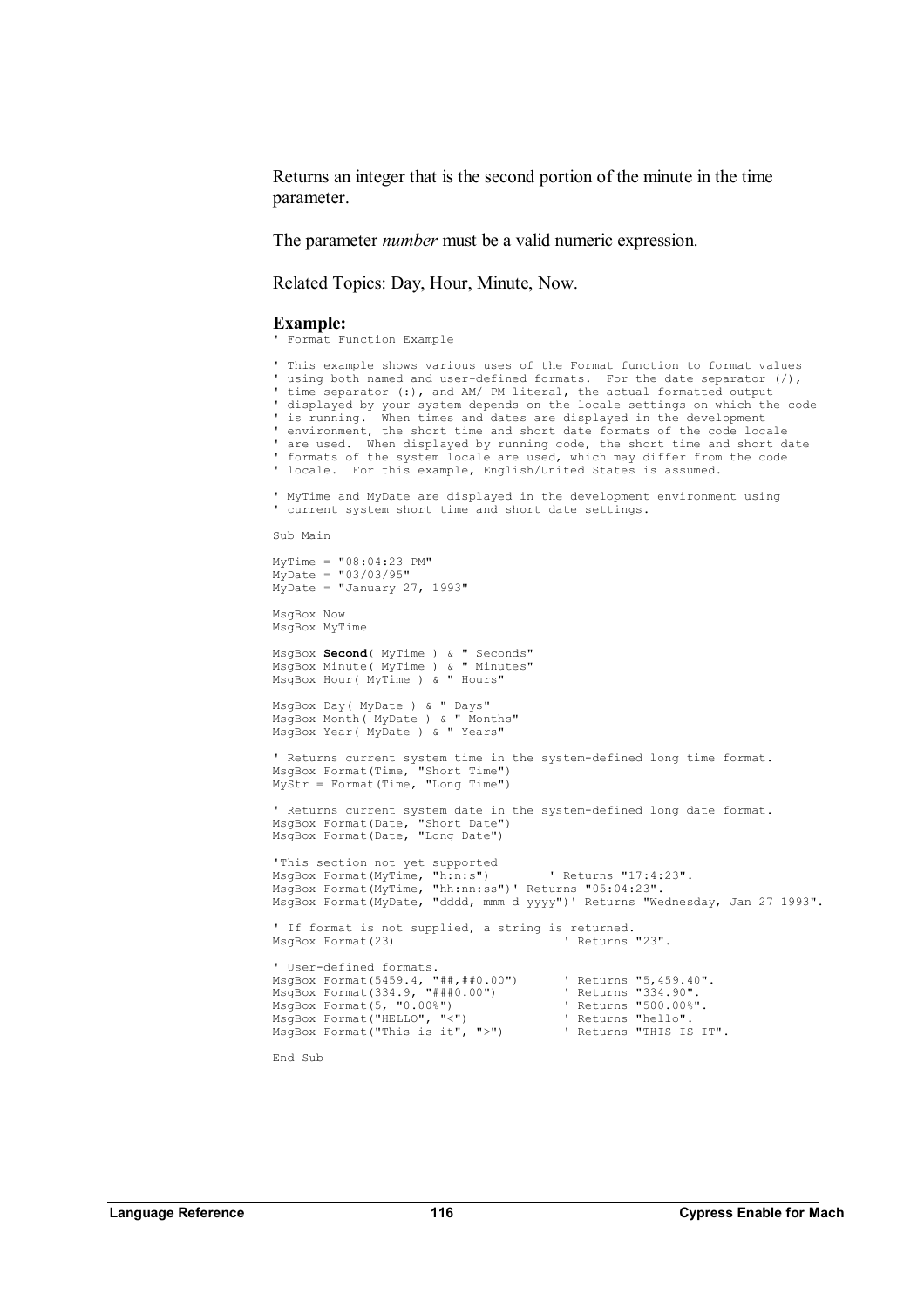## **Seek Function**

Seek (*filenumber*)

The parameter *filenumber* is used in the open statement and must be a valid numeric expression.

Seek returns a number that represents the byte position where the next operation is to take place. The first byte in the file is at position 1.

Related Topics: Open

### **Example:**

```
Sub Main 
 Open "TESTFILE" For Input As #1 ' Open file for reading. 
Do While Not EOF(1) \qquad \qquad ' Loop until end of file.
       MyChar = Input(1, #1) ' Read next character of data. 
       Print Seek(1) \qquad \qquad ' Print byte position .
   Loop<br>Close #1
                             ' Close file.
End Sub
```
# **Seek Statement**

Seek *filenumber, position*

The parameter *filenumber* is used in the open statement and must be a valid numeric expression, the parameter *position* is the number that indicates where the next read or write is to occur. In Cypress Enable Basic position is the byte position relative to the beginning of the file.

Seek statement sets the position in a file for the next read or write

Related Topics: Open

```
 Sub Main 
    Open "TESTFILE" For Input As #1 ' Open file for reading. 
    For i = 1 To 24 Step 3 ' Loop until end of file.
       Seek #1, i \qquad ' Seek to byte position
       MyChar = Input(1, #1) ' Read next character of data. 
       Print MyChar 'Print character of data 
   Next i<br>Close #1
                             ' Close file.
End Sub
```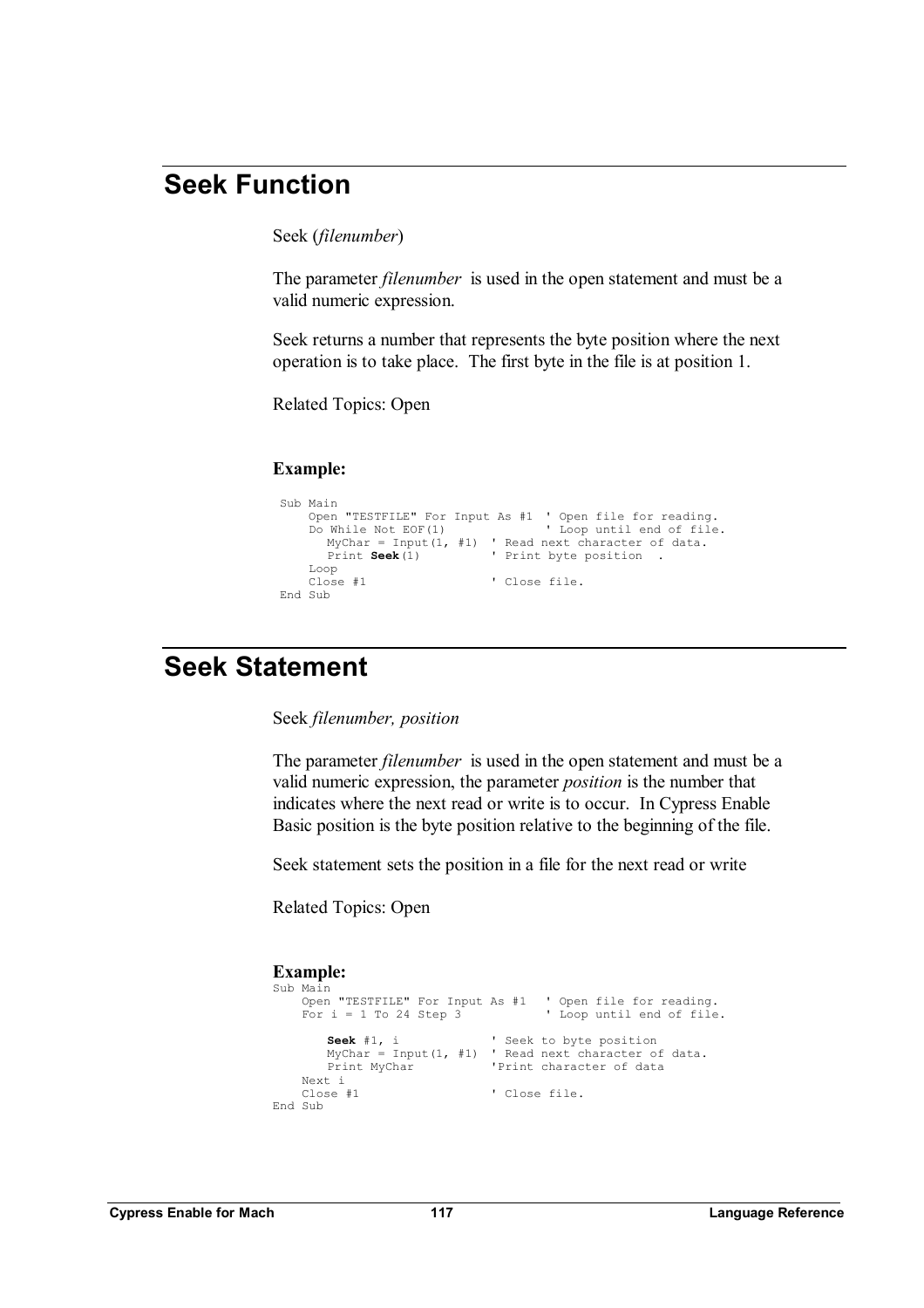## **Select Case Statement**

Executes one of the statement blocks in the case based on the test variable

```
Select Case testvar 
        Case var1 
                  Statement Block 
        Case var2 
                  Statement Block 
        Case Else 
                  Statement Block 
End Select
```
The syntax supported by the Select statement includes the "To" keyword, a coma delimited list and a constant or variable.

```
Select Case Number ' Evaluate Number. 
Case 1 To 5 ' Number between 1 and 5, inclusive.
```
**…** ' The following is the only Case clause that evaluates to True. **Case** 6, 7, 8 ' Number between 6 and 8.

**… Case** 9 To 10 ' Number is 9 or 10.

**Case Else** ' Other values.

…

**End Select**

Related Topics: If...Then...Else

```
' This rather tedious test shows nested select statements and if uncommented, 
' the exit for statement 
Sub Test () 
    For x = 1 to 5
        print x 
         Select Case x 
        Case 2 
            Print "Outer Case Two" 
        Case 3 
            Print "Outer Case Three" 
' Exit For 
             Select Case x 
             Case 2 
                  Print "Inner Case Two" 
             Case 3 
                  Print "Inner Case Three" 
                  Exit For
             Case Else ' Must be something else. 
                 Print "Inner Case Else:", x 
             End Select 
             Print "Done with Inner Select Case" 
         Case Else ' Must be something else.
```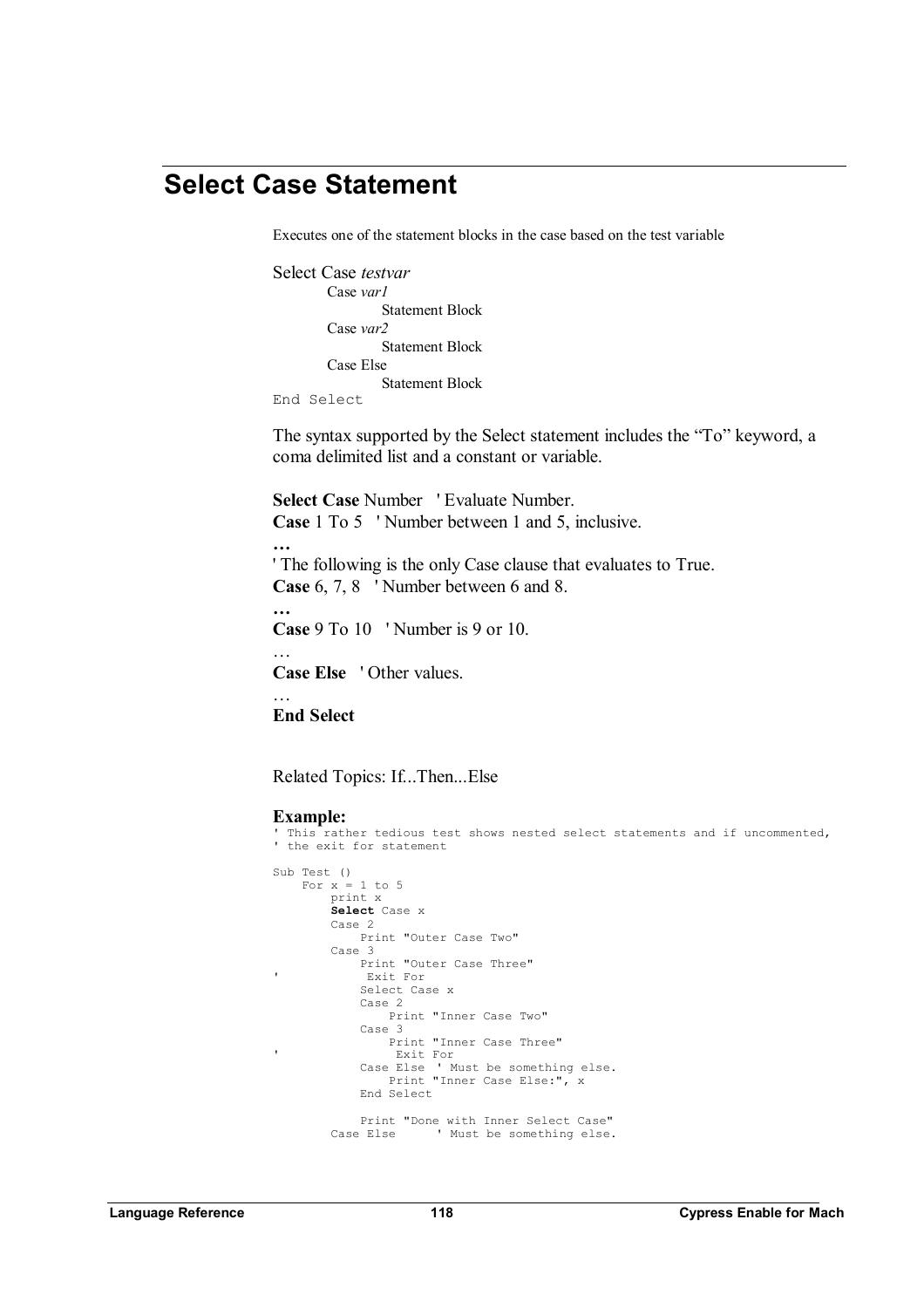```
Print "Outer Case Else:",x 
        End Select 
    Next x 
    Print "Done with For Loop" 
End Sub
```
## **SendKeys Function**

SendKeys (*Keys, [wait]*)

Sends one or more keystrokes to the active window as if they had been entered at the keyboard

The SendKeys statement has two parameters. The first parameter *keys* is a string and is sent to the active window. The second parameter *wait* is optional and if omitted is assumed to be false. If wait is true the keystrokes must be processed before control is returned to the calling procedure.

### **Example:**

```
Sub Main () 
       Dim I, X, Msg ' Declare variables.<br>X = Shell("Calc.exe", 1) ' Shell Calculator.
        X = Shell("Calc.exe", 1) ' Shell Calculator. 
        For I = 1 To 5 ' Set up counting loop.
 SendKeys I & "{+}", True ' Send keystrokes to Calculator 
        Next I ' to add each value of I. 
        AppActivate "Calculator" ' Return focus to Calculator. 
        SendKeys "%{F4}", True ' Alt+F4 to close Calculator. 
End Sub
```
## **Set Statement**

Set *Object* = {[New] *objectexpression* | Nothing}

Assigns an object to an object variable.

Related Topics: Dim, Global, Static

```
 Sub Main 
                         Dim visio As Object 
                         Set visio = CreateObject( "visio.application" ) 
                         Dim draw As Object 
       Set draw = visio.Documents 
       draw.Open "c:\visio\drawings\Sample1.vsd" 
                         MsgBox "Open docs: " & draw.Count 
                         Dim page As Object 
                         Set page = visio.ActivePage 
                         Dim red As Object 
 Set red = page.DrawRectangle (1, 9, 7.5, 4.5) 
 red.FillStyle = "Red fill"
```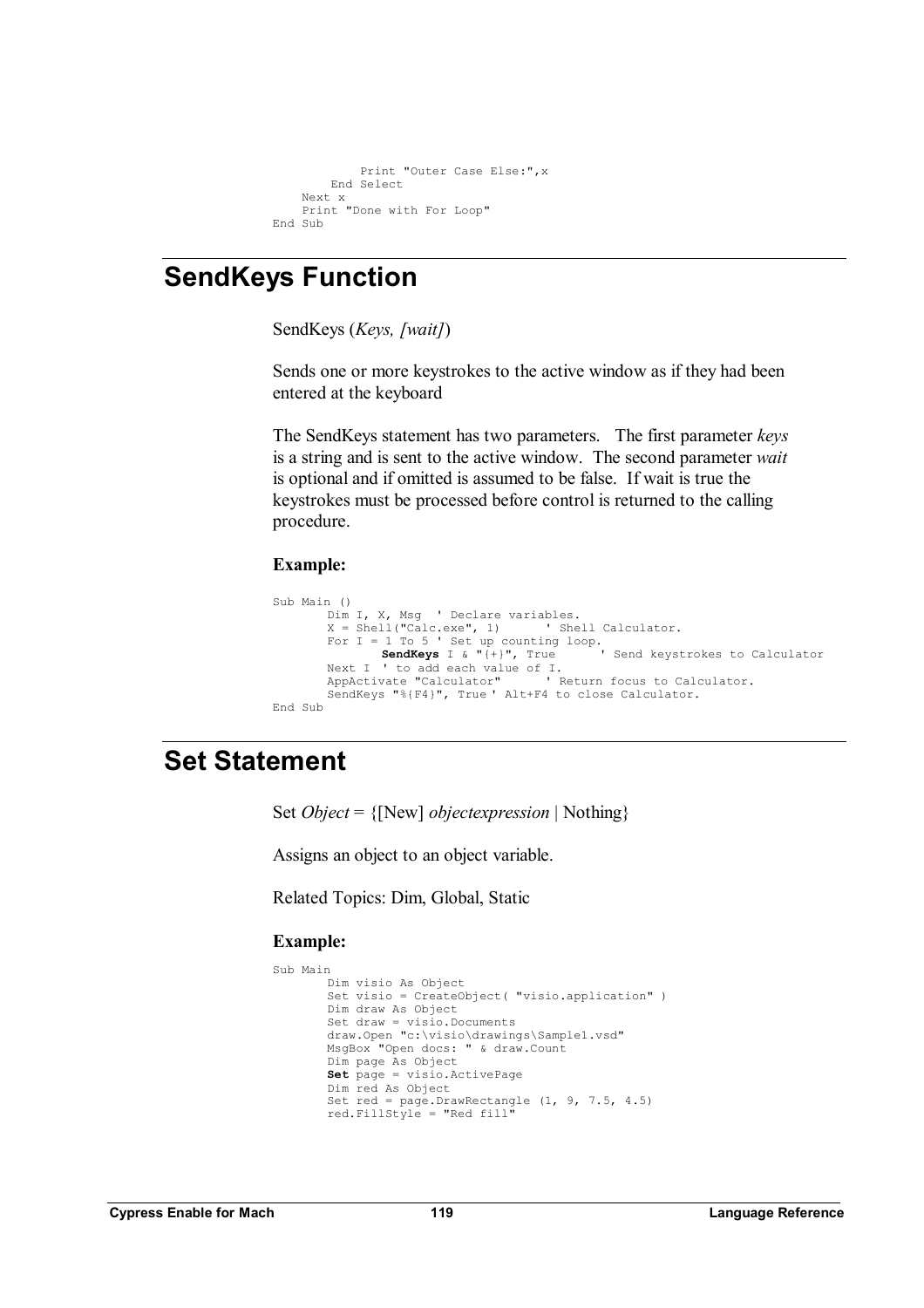```
 Dim cyan As Object 
                        Set cyan = page.DrawOval (2.5, 8.5, 5.75, 5.25) 
                        cyan.FillStyle = "Cyan fill" 
                        Dim green As Object 
 Set green = page.DrawOval (1.5, 6.25, 2.5, 5.25) 
 green.FillStyle = "Green fill" 
                        Dim DarkBlue As Object 
 set DarkBlue = page.DrawOval (6, 8.75, 7, 7.75) 
 DarkBlue.FillStyle = "Blue dark fill" 
                        visio.Quit 
                  End Sub
```


## **Shell Function**

Shell ( *app [, style]*)

Runs an executable program.

The shell function has two parameters. The first one, *app* is the name of the program to be executed. The name of the program in *app* must include a .PIF, .COM, .BAT, or .EXE file extension or an error will occur. The second argument, *style* is the number corresponding to the style of the window . It is also optional and if omitted the program is opened minimized with focus.

Window styles: Normal with focus 1,5,9 Minimized with focus (default) 2 Maximized with focus 3 normal without focus 4,8 minimized without focus 6,7

Return value: ID, the task ID of the started program.

- ' This example uses Shell to leave the current application and run the
- ' Calculator program included with Microsoft Windows; it then ' uses the SendKeys statement to send keystrokes to add some numbers.
-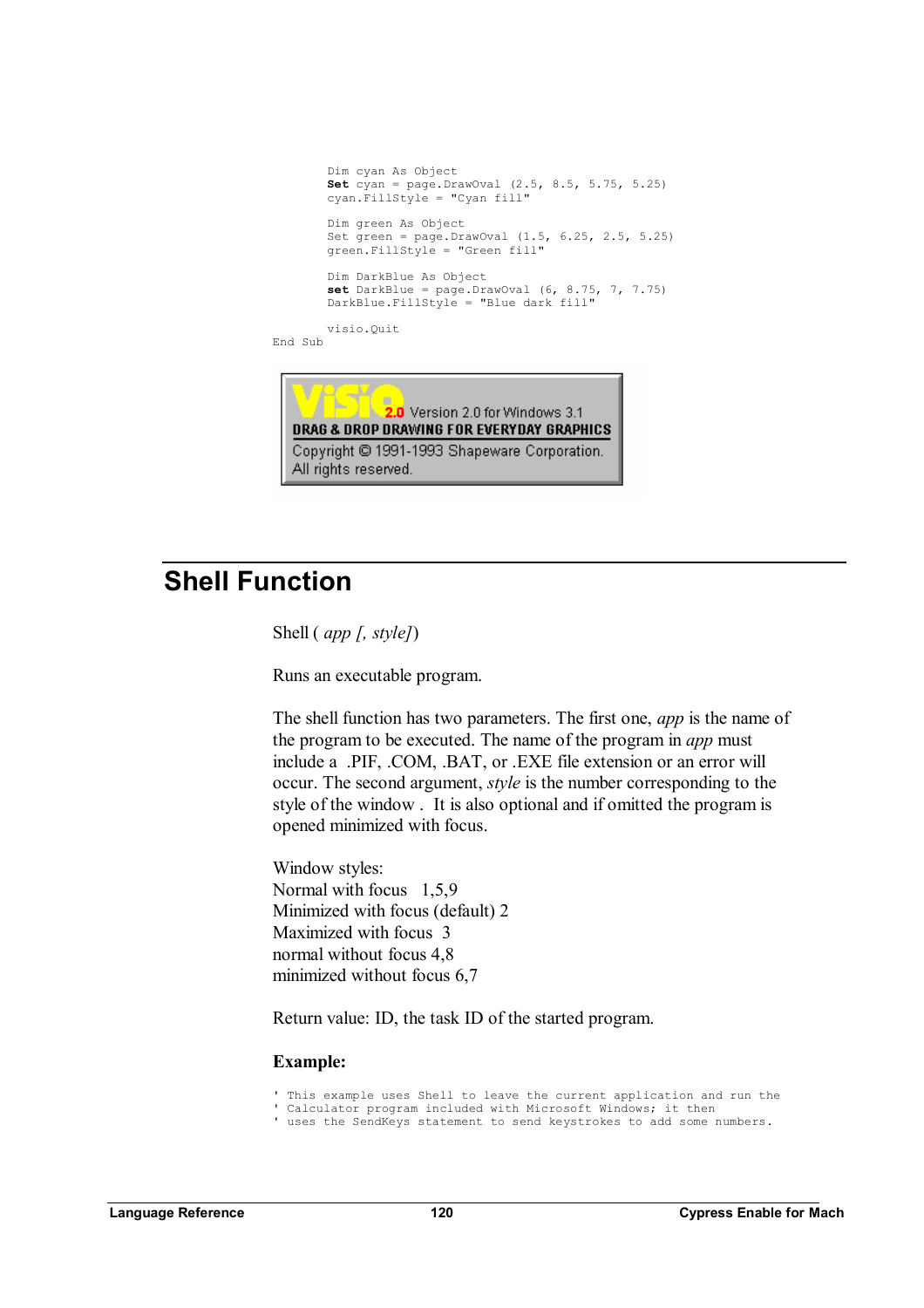```
Sub Main () 
       ....,<br>Dim I, X, Msa ' Declare variables.
       X = Shell("Calc.exe", 1) ' Shell Calculator. 
       For I = 1 To 5 ' Set up counting loop. 
 SendKeys I & "{+}", True ' Send keystrokes to Calculator 
       Next I ' to add each value of I. 
       AppActivate "Calculator" ' Return focus to Calculator. 
      SendKeys "%{F4}", True ' Alt+F4 to close Calculator. 
End Sub
```
# **Sin Function**

Sin (*rad*)

Returns the sine of an angle that is expressed in radians

### **Example:**

```
Sub Main () 
         pi = 4 * Atn(1) 
         rad = 90 * (pi/180) 
        x = \sin(\text{rad})print x 
End Sub
```
# **Space Function**

Space[\$] (*number* )

Skips a specified number of spaces in a print# statement.

The parameter number can be any valid integer and determines the number of blank spaces.

### **Example:**

```
' This sample shows the space function 
Sub Main 
    MsgBox "Hello" & Space(20) & "There" 
End Sub
```
# **Sqr Function**

Sqr(*num*)

Returns the square root of a number.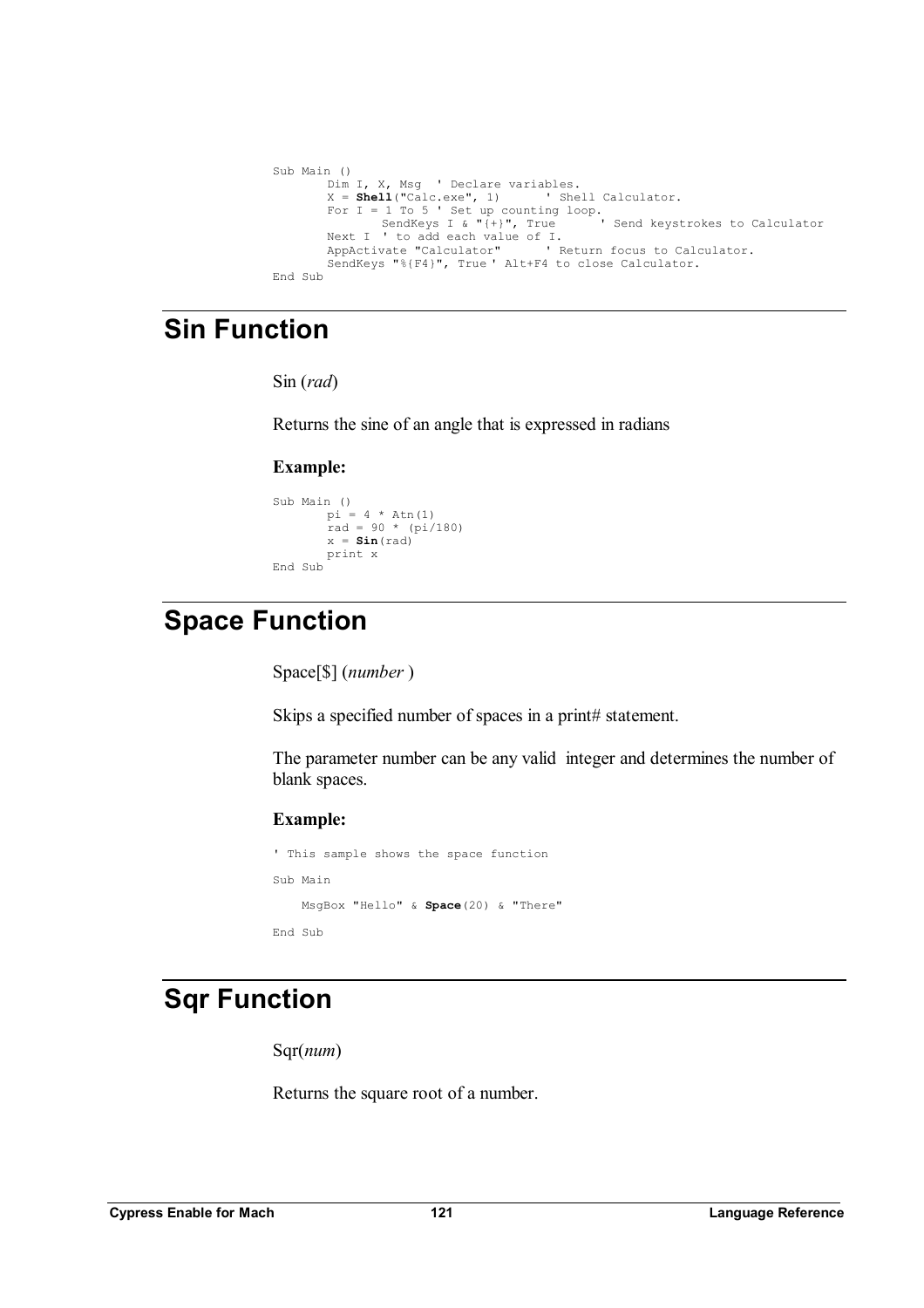The parameter *num* must be a valid number greater than or equal to zero.

#### **Example:**

```
Sub Form_Click ()<br>Dim Msq, Number
                                 ' Declare variables.
                    Msg = "Enter a non-negative number." 
                    Number = InputBox(Msg) ' Get user input. 
 If Number < 0 Then 
Msg = "Cannot determine the square root of a negative number."
Else
 Msg = "The square root of " & Number & " is " 
 Msg = Msg & Sqr(Number) & "." 
 End If 
                   MsgBox Msg ' Display results.
```
End Sub

| <b>InputBox Dialog</b>                   |                     |
|------------------------------------------|---------------------|
| Enter a non-negative number.             | <b>OK</b><br>Cancel |
| 456                                      |                     |
| The square root of 456 is 21.3542.<br>nĸ |                     |

# **Static Statement**

#### Static *variable*

Used to declare variables and allocate storage space. These variables will retain their value through the program run

Related Topics: Dim, Function, Sub

- ' This example shows how to use the static keyword to retain the value of
- ' the variable i in sub Joe. If Dim is used instead of Static then i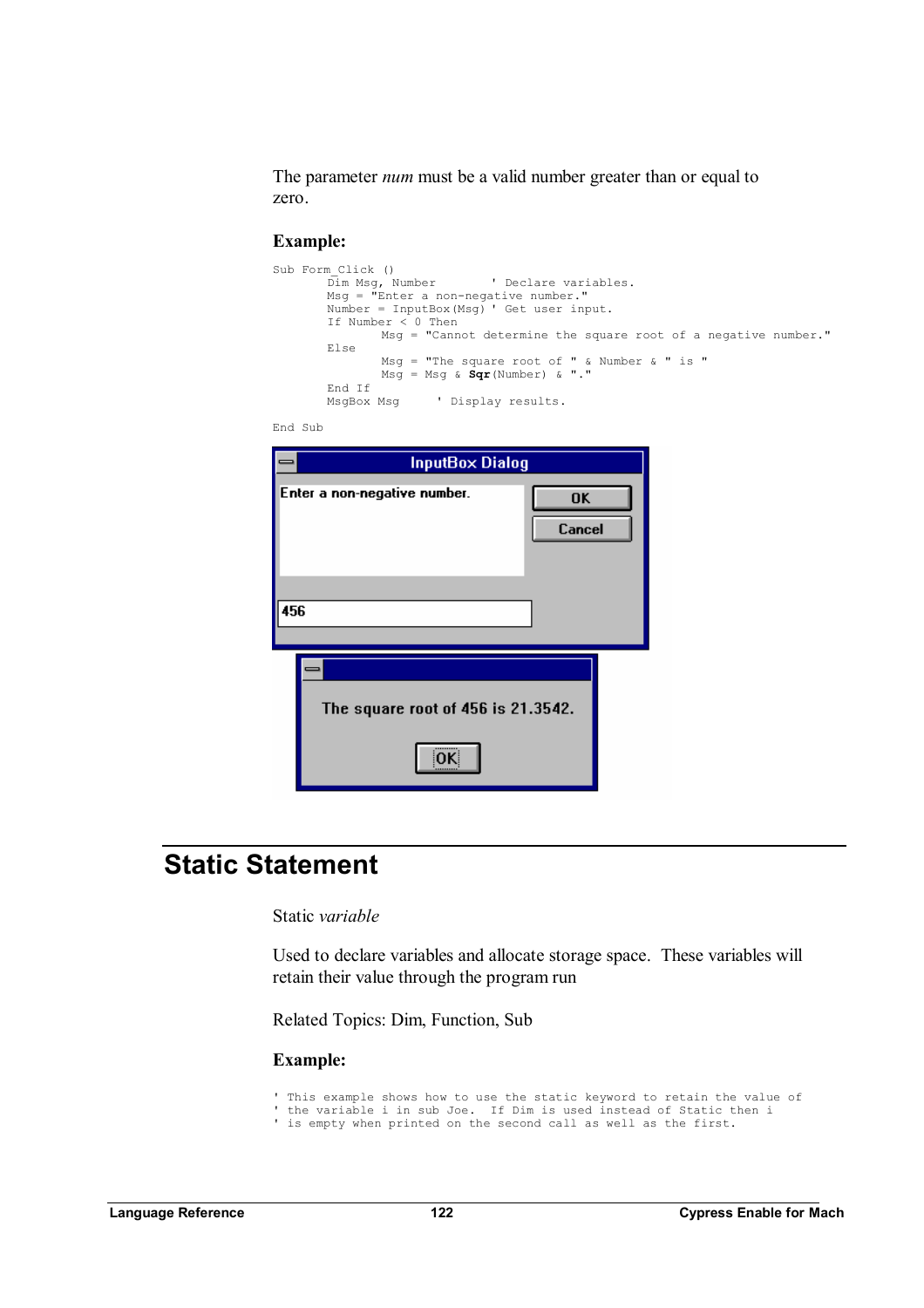```
Sub Main 
   For i = 1 to 2Joe 2 
   Next i 
End Sub 
Sub Joe( j as integer ) 
   Static i 
   print i 
    i = i + 5print i 
End Sub
```
# **Stop Statement**

### Stop

Ends execution of the program

The Stop statement can be placed anywhere in your code.

### **Example:**



# **Str Function**

Str(*numericexpr*)

Returns the value of a numeric expression.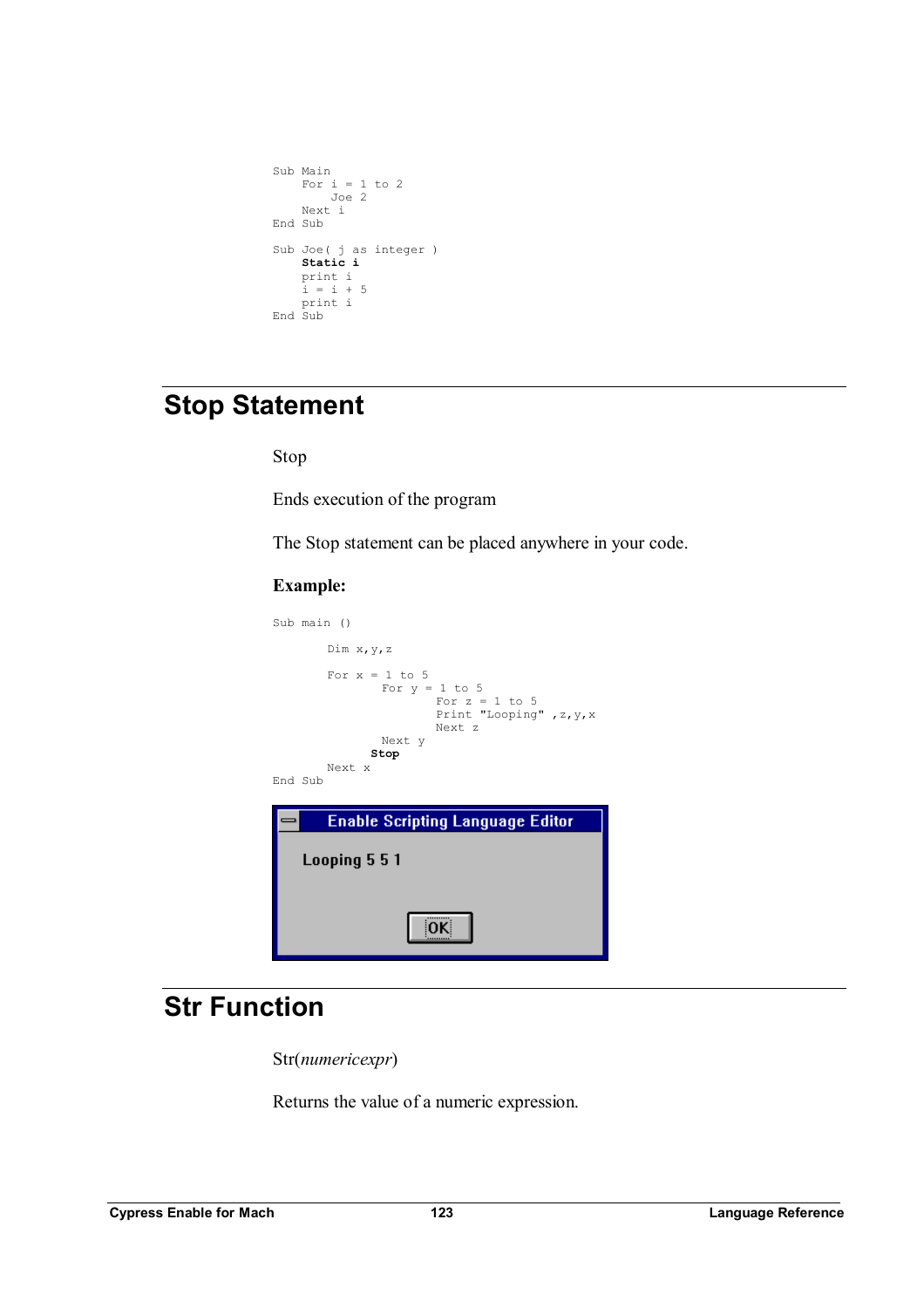Str returns a String.

Related topics: Format, Val

### **Example:**

```
Sub main () 
       Dim msg 
       a = -1msgBox "Num = " & Str(a) 
        MsgBox "Abs(Num) =" & Str(Abs(a))
```
End Sub



# **StrComp Function**

StrComp( *nstring1,string2, [compare]* )

Returns a variant that is the result of the comparison of two strings

### **Example:**

Sub Main

```
Dim MStr1, MStr2, MComp 
       MStr1 = "ABCD": MStr2 = "today" | Define variables.
       print MStr1, MStr2 
       MComp = StrComp(MStr1, MStr2) ' Returns -1.
       print MComp 
       MComp = StrComp(MStr1, MStr2) ' Returns -1.
       print MComp 
       MComp = StrComp(MStr2, MStr1) ' Returns 1.
       print MComp 
End Sub
```
# **String Function**

String ( *numeric, charcode* )

String returns a string.

String is used to create a string that consists of one character repeated over and over.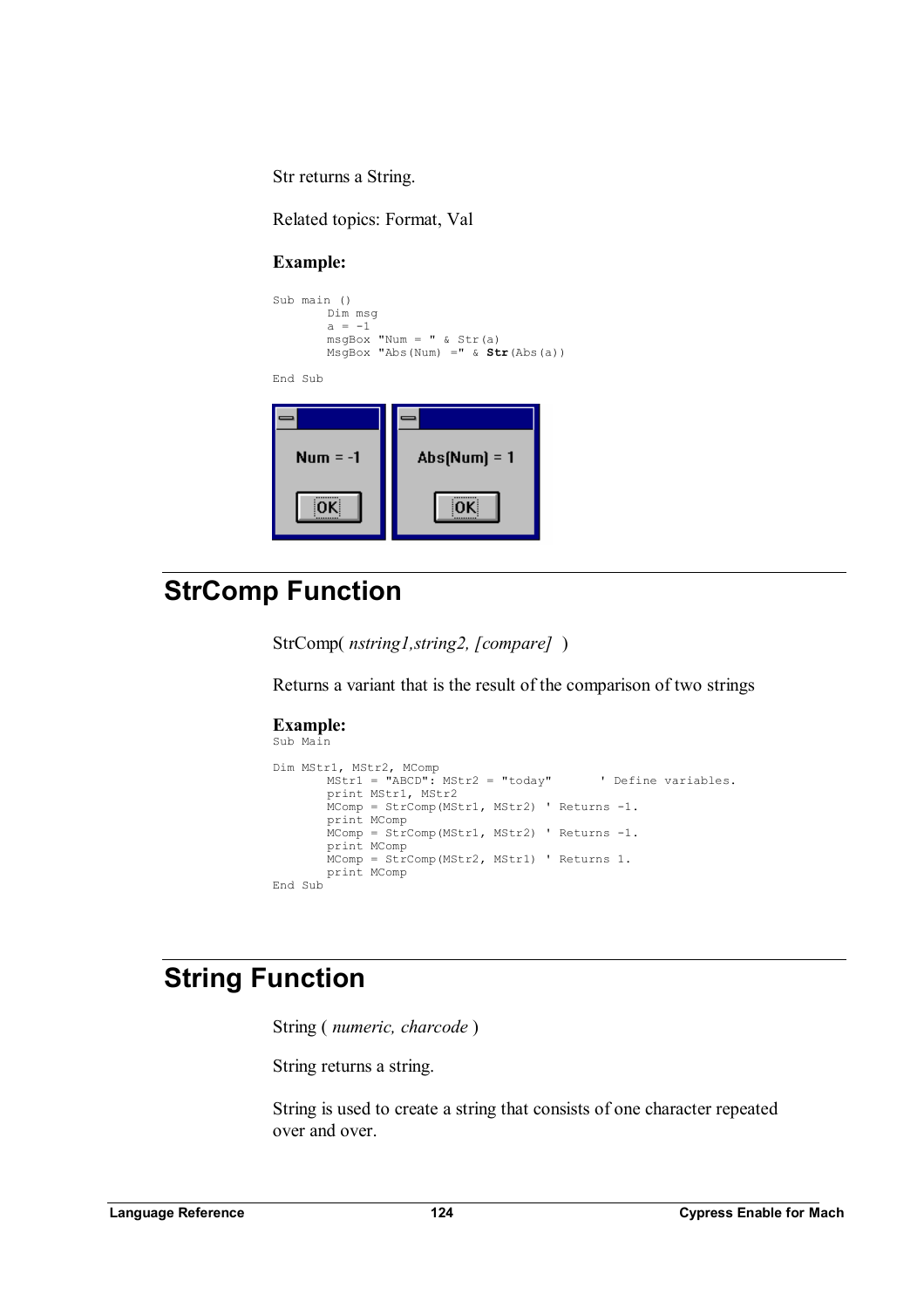Related topics: Space Function

```
Example: 
Sub Main 
    Dim MString 
    MString = String(5, "*") ' Returns "*****". 
    MString = String(5, 42) ' Returns "44444". 
    MString = String(10, "Today") ' Returns "TTTTTTTTTT". 
   Print MString 
End Sub
```
## **Sub Statement**

```
Sub SubName [(arguments)] 
       Dim [variable(s)] 
        [statementblock] 
       [Exit Function]
End Sub
```
Declares and defines a Sub procedures name, parameters and code.

When the optional argument list needs to be passed the format is as follows:

([ByVal] variable [As type] [,ByVal] variable [As type] ]…])

The optional ByVal parameter specifies that the variable is [passed by value instead of by reference (see "ByRef and ByVal" in this manual). The optional As type parameter is used to specify the data type. Valid types are String, Integer, Double, Long, and Varaint (see "Variable Types" in this manual).

Related Topics: Call, Dim, Function

### **Example:**

```
Sub Main 
  Dim DST As String 
   DST = "t1"mkdir DST 
   mkdir "t2" 
End Sub
```
# **Tan Function**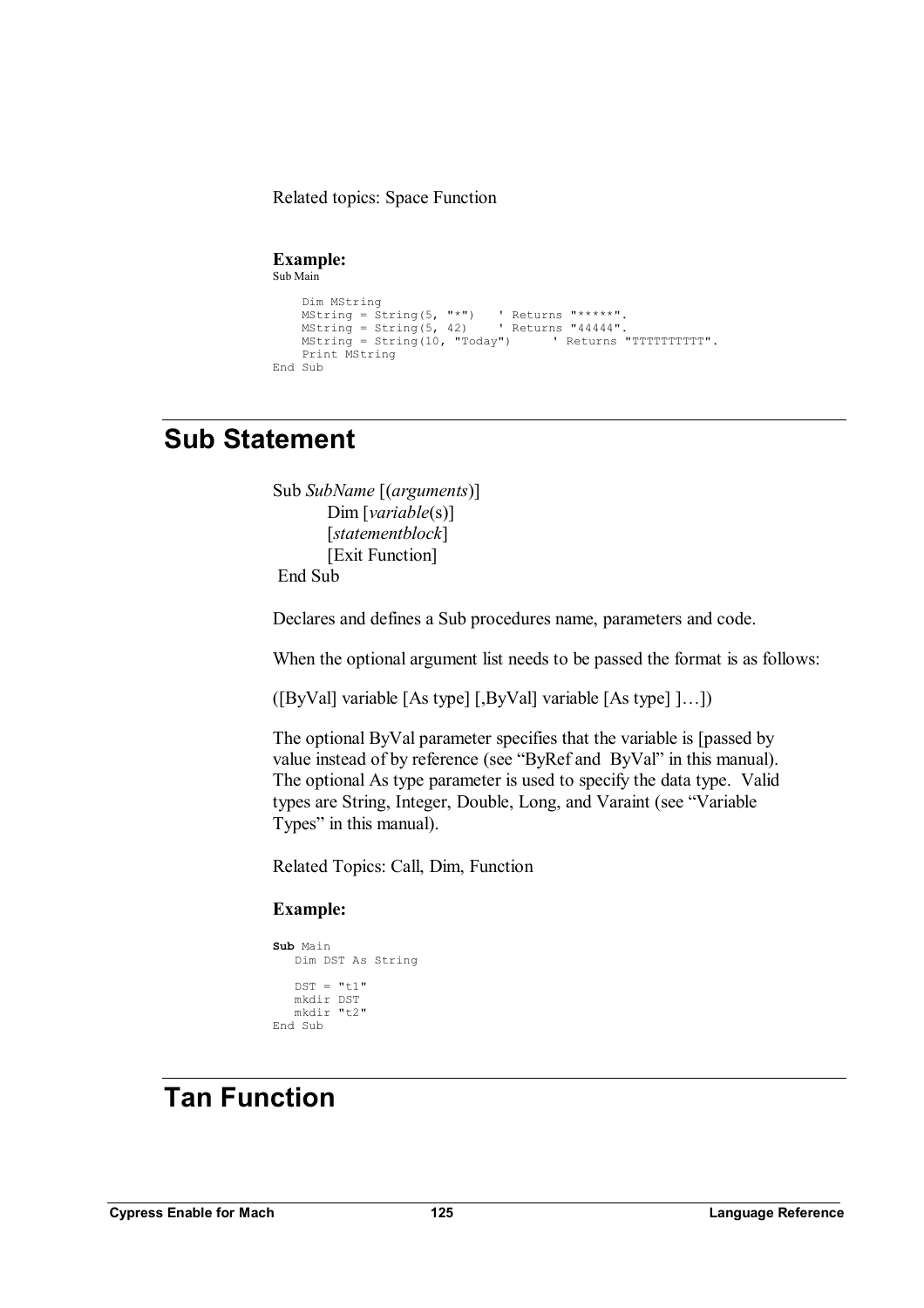Tan(*angle*)

Returns the tangent of an angle as a double.

The parameter *angle* must be a valid angle expressed in radians.

Related Topic: Atn, Cos, Sin

#### **Example:**

```
' This sample program show the use of the Tan function 
Sub Main () 
    Dim Msg, Pi ' Declare variables. 
    Pi = 4 * Atn(1) ' Calculate Pi.
    Msg = "Pi is equal to " & Pi 
    MsgBox Msg \qquad \qquad ' Display results.
   MsgBox Msg<br>x = Tan(Pi/4)MsgBox x & " is the tangent of Pi/4" 
End Sub
```
# **Text Statement**

Text Starting X position, Starting Y position, Width, Height, Label

Creates a text field for titles and labels.

```
Sub Main() 
    Begin Dialog DialogName1 60, 60, 160, 70, "ASC - Hello" 
       TEXT 10, 10, 28, 12, "Name:" 
       TEXTBOX 42, 10, 108, 12, .nameStr 
       TEXTBOX 42, 24, 108, 12, .descStr 
       CHECKBOX 42, 38, 48, 12, "&CHECKME", .checkInt 
       OKBUTTON 42, 54, 40, 12 
    End Dialog
   Dim Dlg1 As DialogName1 
   Dialog Dlg1 
   MsgBox Dlg1.nameStr 
   MsgBox Dlg1.descStr 
   MsgBox Dlg1.checkInt 
End Sub
```

| <b>ASC - Hello</b><br>— |                  |            |            |
|-------------------------|------------------|------------|------------|
| Name:                   | Test 1           | Test 1     | Test 2     |
|                         | Test 2           | <br>OK.    | <br>OK.    |
|                         | <b>CHECKME</b>   | ********** | ********** |
|                         | $\overline{0}$ K |            |            |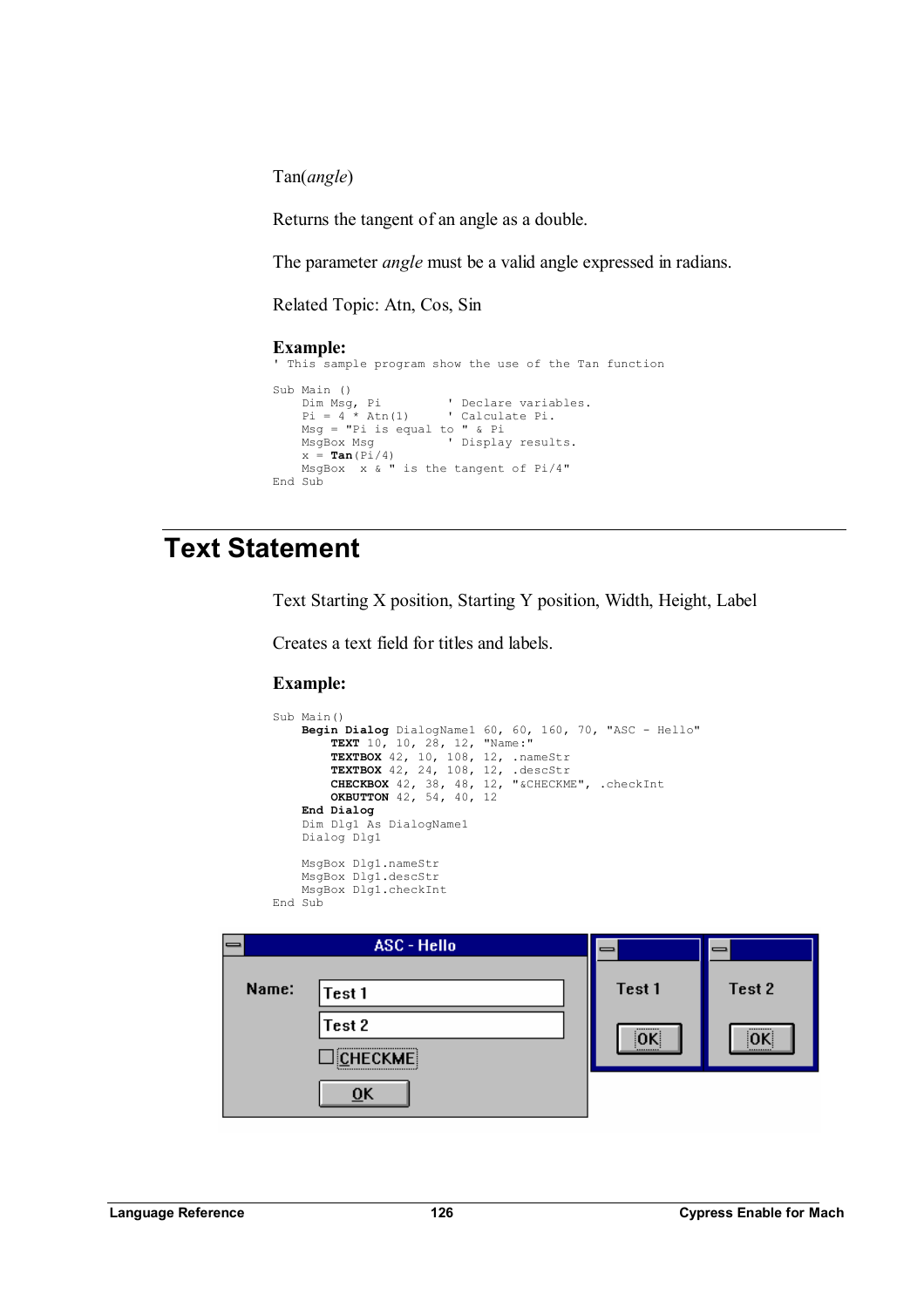## **TextBox Statement**

TextBox Starting X position, Starting Y position, Width, Height, Default String

Creates a Text Box for typing in numbers and text

#### **Example:**

```
Sub Main () 
   Begin Dialog DialogName1 60, 60, 160, 70, "ASC - Hello" 
       TEXT 10, 10, 28, 12, "Name:" 
       TEXTBOX 42, 10, 108, 12, .nameStr 
       TEXTBOX 42, 24, 108, 12, .descStr 
       CHECKBOX 42, 38, 48, 12, "&CHECKME", .checkInt 
       OKBUTTON 42, 54, 40, 12 
     End Dialog
    Dim Dlg1 As DialogName1 
   Dialog Dlg1 
   MsgBox Dlg1.nameStr 
   MsgBox Dlg1.descStr 
    MsgBox Dlg1.checkInt 
End Sub
```
# **Time Function**

 $Time[()]$ 

Returns the current system time.

Related topics: To set the time use the TIME\$ statement.

### **Example:**

```
Sub Main 
  x = Time(Now) 
  Print x 
End Sub
```
# **Timer Event**

Timer

Timer Event is used to track elapsed time or can be display as a stopwatch in a dialog. The timers value is the number of seconds from midnight.

Related topics: DateSerial, DateValue, Hour Minute, Now, Second TimeValue.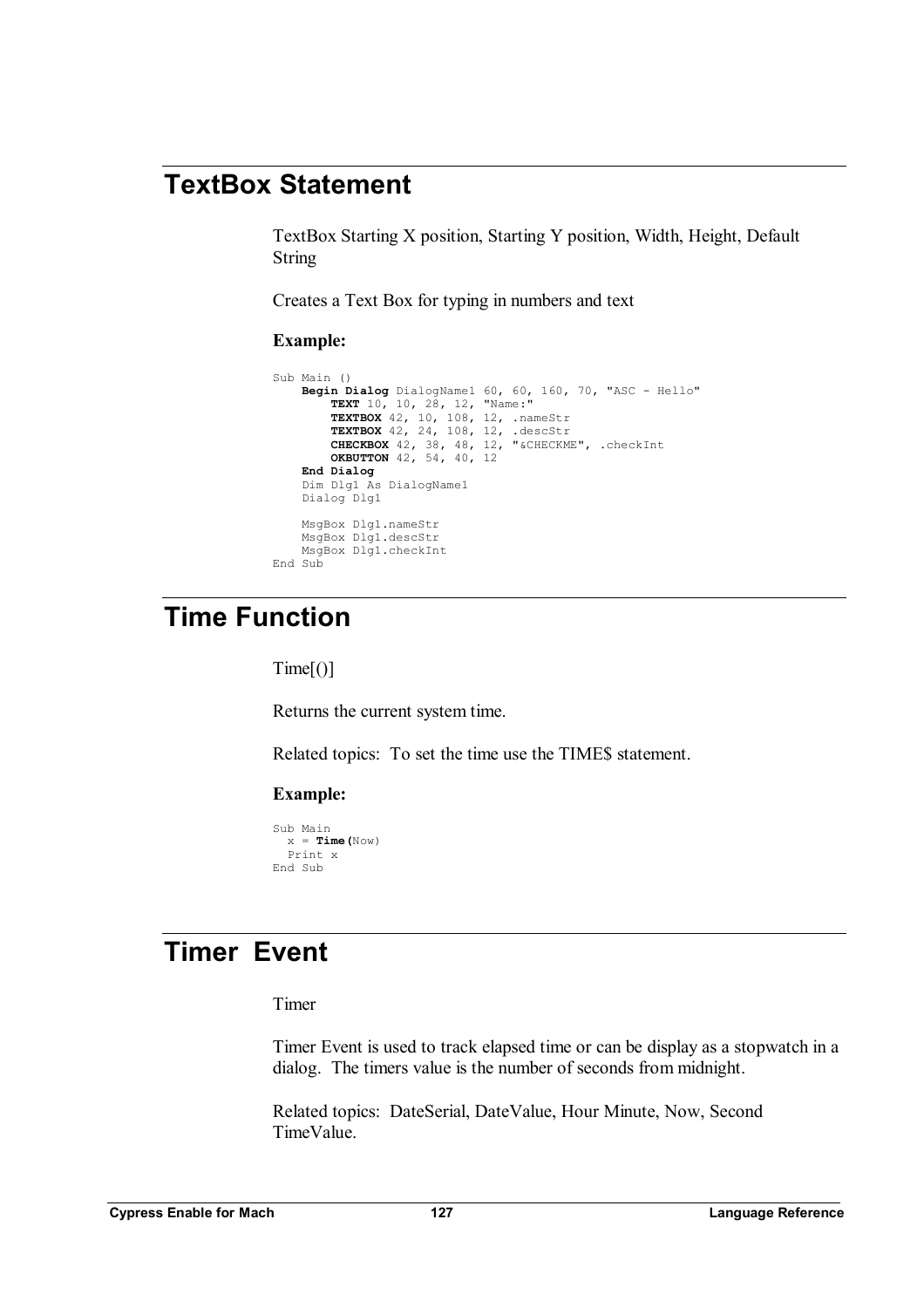#### **Example:**

Sub Main

```
Dim TS As Single 
Dim TE As Single 
Dim TEL As Single 
TS = Timer 
MsgBox "Starting Timer" 
TE = Timer 
TT = TE - TSPrint TT
```
End Sub

# **TimeSerial - Function**

TimeSerial ( *hour, minute, second* )

Returns the time serial for the supplied parameters *hour, minute, second*.

Related topics: DateSerial, DateValue, Hour Minute, Now, Second TimeValue.

### **Example:**

```
 Sub Main 
        Dim MTime 
        MTime = TimeSerial(12, 25, 27) 
        Print MTime 
End Sub
```
# **TimeValue - Function**

TimeValue ( *TimeString* )

Returns a double precision serial number based of the supplied string parameter.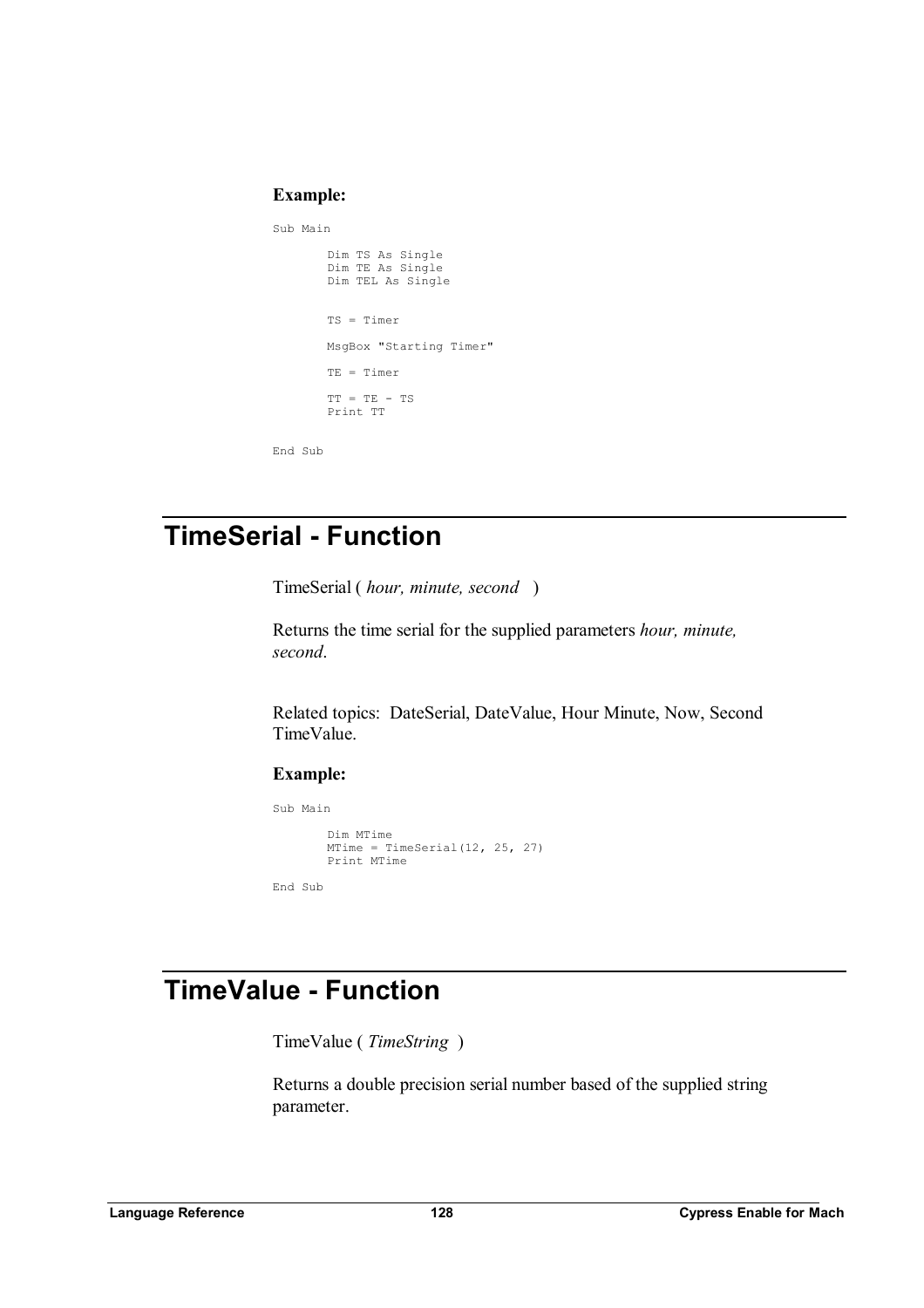$Midnight = TimeValue("23:59:59")$ 

Related topics: DateSerial, DateValue, Hour Minute, Now, Second TimeSerial.

#### **Example:**

```
 Sub Main 
                  Dim MTime 
                  MTime = TimeValue("12:25:27 PM") 
                  Print MTime 
                   End Sub
```
# **Trim, LTrim, RTrim Functions**

[L| R] Trim (*String* )

Ltrim, Rtrim and Trim all Return a copy of a string with leading, trailing or both leading and trailing spaces removed.

Ltrim, Rtrim and Trim all return a string

Ltrim removes leading spaces. Rtrim removes trailing spaces. Trim removes leading and trailing spaces.

| ' This example uses the LTrim and RTrim functions to strip leading and   |  |  |  |  |
|--------------------------------------------------------------------------|--|--|--|--|
| ' trailing spaces, respectively, from a string variable. It              |  |  |  |  |
| ' uses the Trim function alone to strip both types of spaces.            |  |  |  |  |
| ' LCase and UCase are also shown in this example as well as the use      |  |  |  |  |
| ' of nested function calls                                               |  |  |  |  |
|                                                                          |  |  |  |  |
| Sub Main                                                                 |  |  |  |  |
| MyString = " $\langle$ -Trim-> " ' Initialize string.                    |  |  |  |  |
| TrimString = $LTrim(MyString)$ ' TrimString = "<-Trim-> ".               |  |  |  |  |
| MsqBox " " & TrimString & " "                                            |  |  |  |  |
| $TrimString = LCase(RTrim(MyString))$<br>$'$ TrimString = " <-trim->".   |  |  |  |  |
| MsqBox " " & TrimString & " "                                            |  |  |  |  |
| $TrimString = LTrim(RTrim(MvString))$<br>$'$ TrimString = "<-Trim->".    |  |  |  |  |
| MsqBox " " & TrimString & " "                                            |  |  |  |  |
| ' Using the Trim function alone achieves the same result.                |  |  |  |  |
| $TrimString = UCase(Trim(MyString))$ $\qquad$ $TrimString = "<-TRIM->".$ |  |  |  |  |
| MsqBox " " & TrimString & " "                                            |  |  |  |  |
| End Sub                                                                  |  |  |  |  |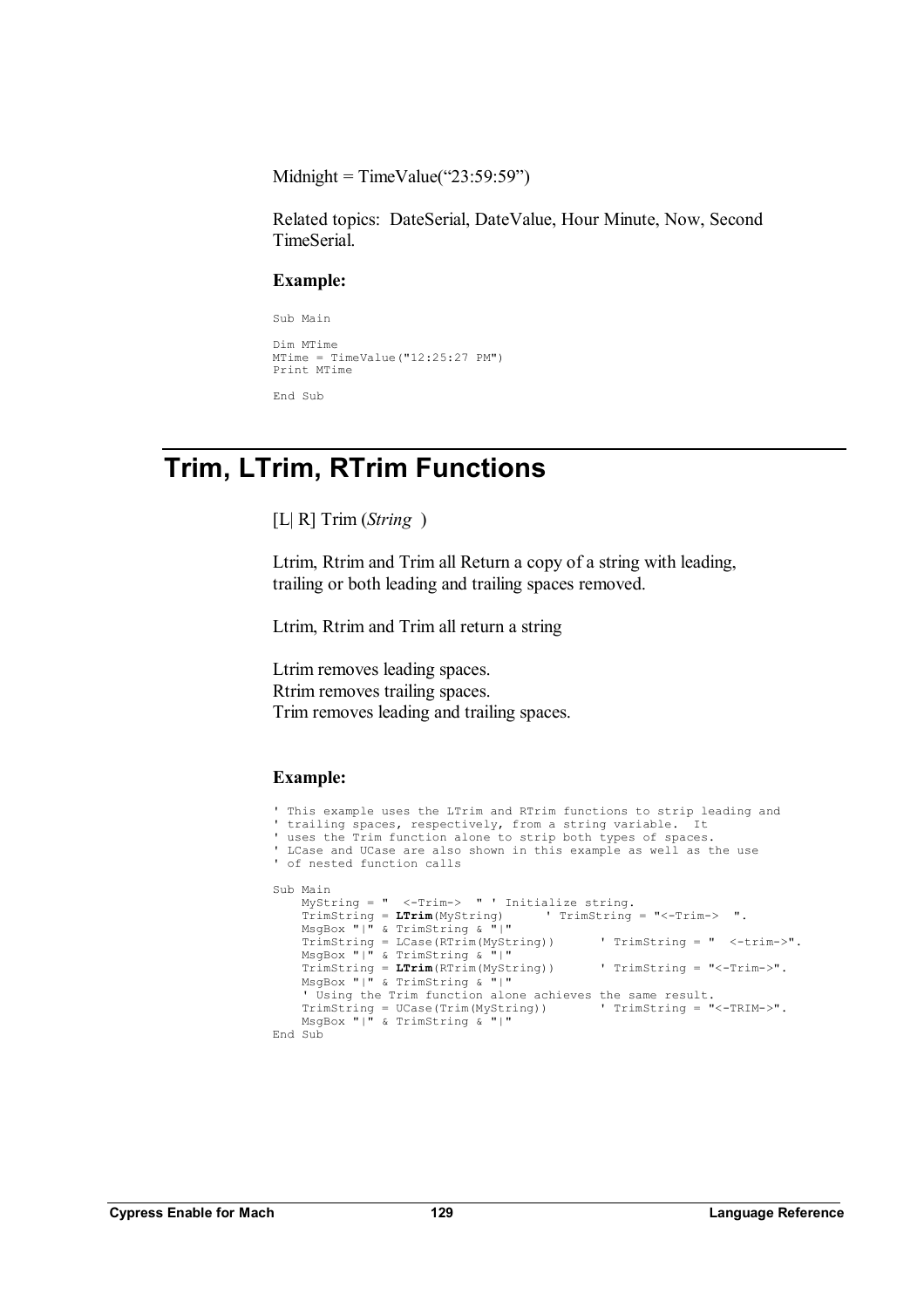## **Type Statement**

Type usertype elementname As typename [ elementname As typename]

End Type

Defines a user-defined data type containing one or more elements.

The **Type** statement has these parts:

. . .

| Part        | <b>Description</b>                                                                                                                                                                                                                                                                         |
|-------------|--------------------------------------------------------------------------------------------------------------------------------------------------------------------------------------------------------------------------------------------------------------------------------------------|
|             |                                                                                                                                                                                                                                                                                            |
| Type        | Marks the beginning of a user-defined type.                                                                                                                                                                                                                                                |
|             |                                                                                                                                                                                                                                                                                            |
| usertype    | Name of a user-defined data type. It follows standard<br>variable naming conventions.                                                                                                                                                                                                      |
|             |                                                                                                                                                                                                                                                                                            |
| elementname | Name of an element of the user-defined data type. It<br>follows standard variable-naming conventions.                                                                                                                                                                                      |
|             |                                                                                                                                                                                                                                                                                            |
| subscripts  | Dimensions of an array element. You can declare<br>multiple dimensions.                                                                                                                                                                                                                    |
|             |                                                                                                                                                                                                                                                                                            |
| typename    | One of these data types: Integer, Long, Single, Double,<br>String (for variable-length strings), String * length (for<br>fixed-length strings), Variant, or another user-defined<br>type. The argument typename can't be an object type.<br>End Type Marks the end of a user-defined type. |

Once you have declared a user-defined type using the Type statement, you can declare a variable of that type anywhere in your script. Use Dim or Static to declare a variable of a user-defined type. Line numbers and line labels aren't allowed in Type...End Type blocks.

User-defined types are often used with data records because data records frequently consist of a number of related elements of different data types. Arrays cannot be an element of a user defined type in Enable.

```
' This sample shows some of the features of user defined types 
Type type1 
    a As Integer 
    d As Double
```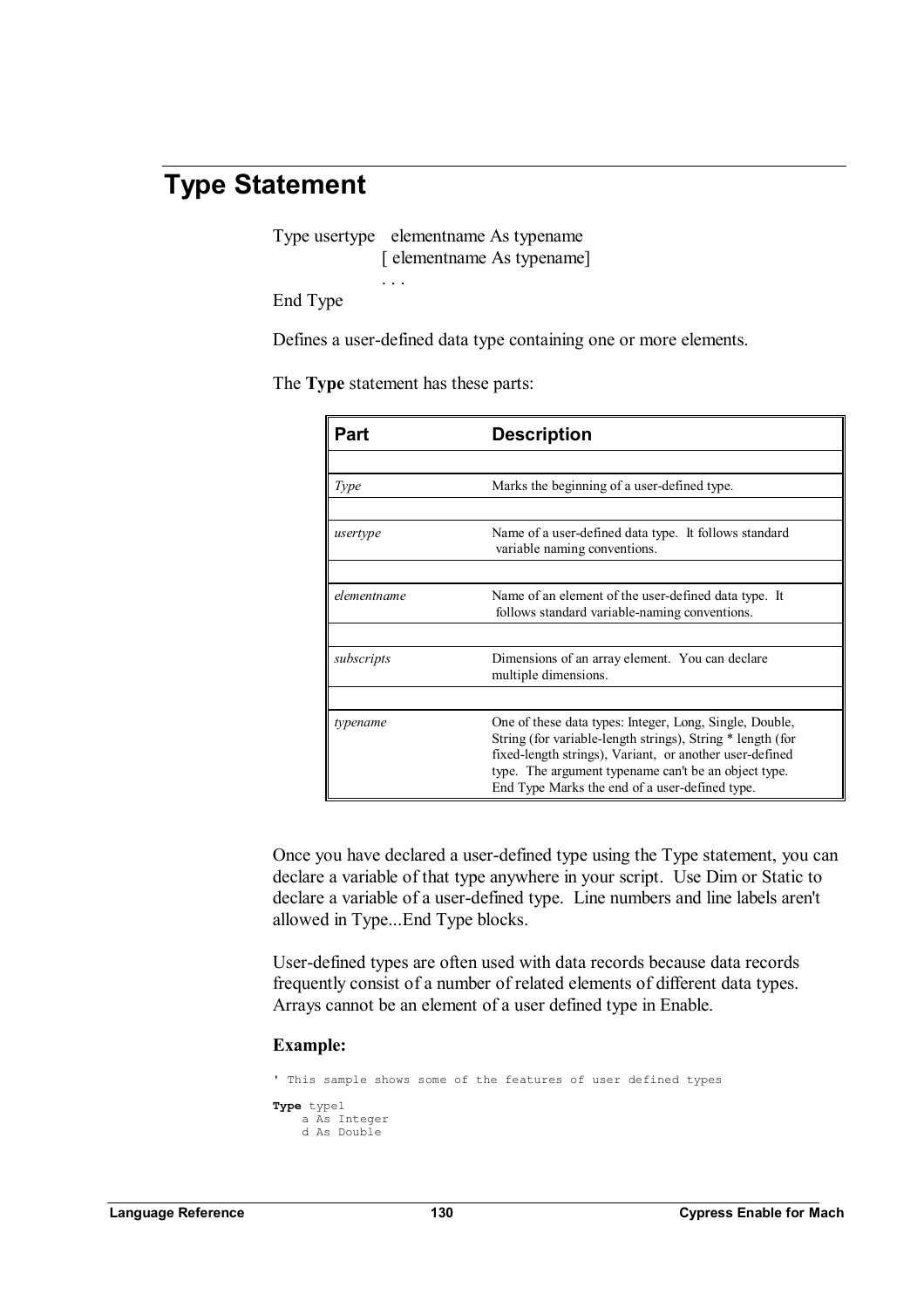```
s As String 
End Type 
Type type2 
   a As String 
    o As type1 
End Type 
Type type3 
   b As Integer 
   c As type2 
End Type 
Dim type2a As type2 
Dim type2b As type2 
Dim type1a As type1 
Dim type3a as type3 
Sub Form_Click () 
   a = 5type1a.a = 7472 
    type1a.d = 23.1415 
    type1a.s = "YES" 
    type2a.a = "43 - forty three"type2a.o.s = "Yaba Daba Doo" 
    type3a.c.o.s = "COS"type2b.a = "943 - nine hundred and forty three" 
    type2b.o.s = "Yogi" 
    MsgBox type1a.a 
    MsgBox type1a.d 
    MsgBox type1a.s 
    MsgBox type2a.a 
    MsgBox type2a.o.s
    MsgBox type2b.a 
    MsgBox type2b.o.s 
    MsgBox type3a.c.o.s 
    MsgBox a 
End Sub
```
# **UBound Function**

Ubound(*arrayname[,dimension*])

Returns the value of the largest usable subscript for the specified dimension of an array.

Related Topics: Dim, Global, Lbound, and Option Base

```
' This example demonstrates some of the features of arrays. The lower bound 
' for an array is 0 unless it is specified or option base is set it as is 
' done in this example. 
Option Base 1 
Sub Main 
    Dim a(10) As Double 
    MsgBox "LBound: " & LBound(a) & " UBound: " & UBound(a) 
    Dim i As Integer 
   For i = 1 to 3a(i) = 2 + iNext i 
    Print a(1), a(1), a(2), a(3)
End Sub
```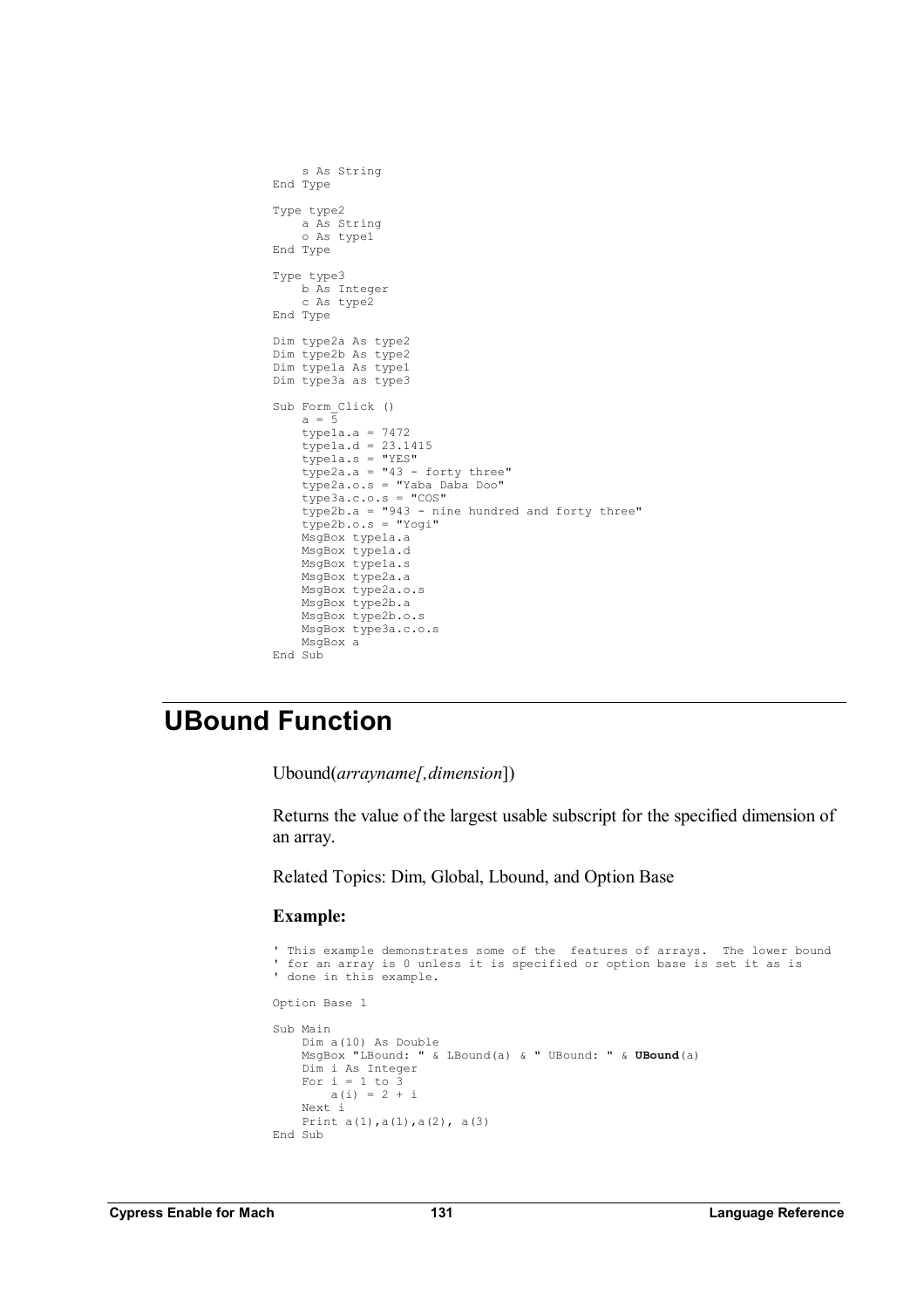## **UCase Function**

Ucase (*String* )

Returns a copy of *String* in which all lowercase characters have been converted to uppercase.

Related Topics: Lcase, Lcase\$ Function

#### **Example:**

```
' This example uses the LTrim and RTrim functions to strip leading and 
' trailing spaces, respectively, from a string variable. It 
' uses the Trim function alone to strip both types of spaces. 
' LCase and UCase are also shown in this example as well as the use 
' of nested function calls 
Sub Main 
    MyString = " <-Trim-> " ' Initialize string.<br>TrimString = LTrim(MyString) ' TrimString = "<-Trim-> ".
    TrimString = LTrim(MyString) ' TrimString = "<-Trim-> ". 
    MsgBox "|" & TrimString & "|" 
    TrimString = LCase(RTrim(MyString)) ' TrimString = " <-trim->". 
    MsgBox "|" & TrimString & "|" 
    TrimString = LTrim(RTrim(MyString)) ' TrimString = "<-Trim->". 
    MsgBox "|" & TrimString & "|" 
     ' Using the Trim function alone achieves the same result. 
    TrimString = UCase(Trim(MyString)) ' TrimString = "<-TRIM->". 
    MsgBox "|" & TrimString & "|" 
End Sub
```
## **Val**

Val(*string*)

Returns the numeric value of a string of characters.

#### **Example:**

```
Sub main 
        Dim Msg 
        Dim YourVal As Double 
        YourVal = Val(InputBox$("Enter a number")) 
       Msg = "The number you enered is: " & YourVal
       MsgBox Msg 
End Sub
```
## **VarType**

VarType(*varname*)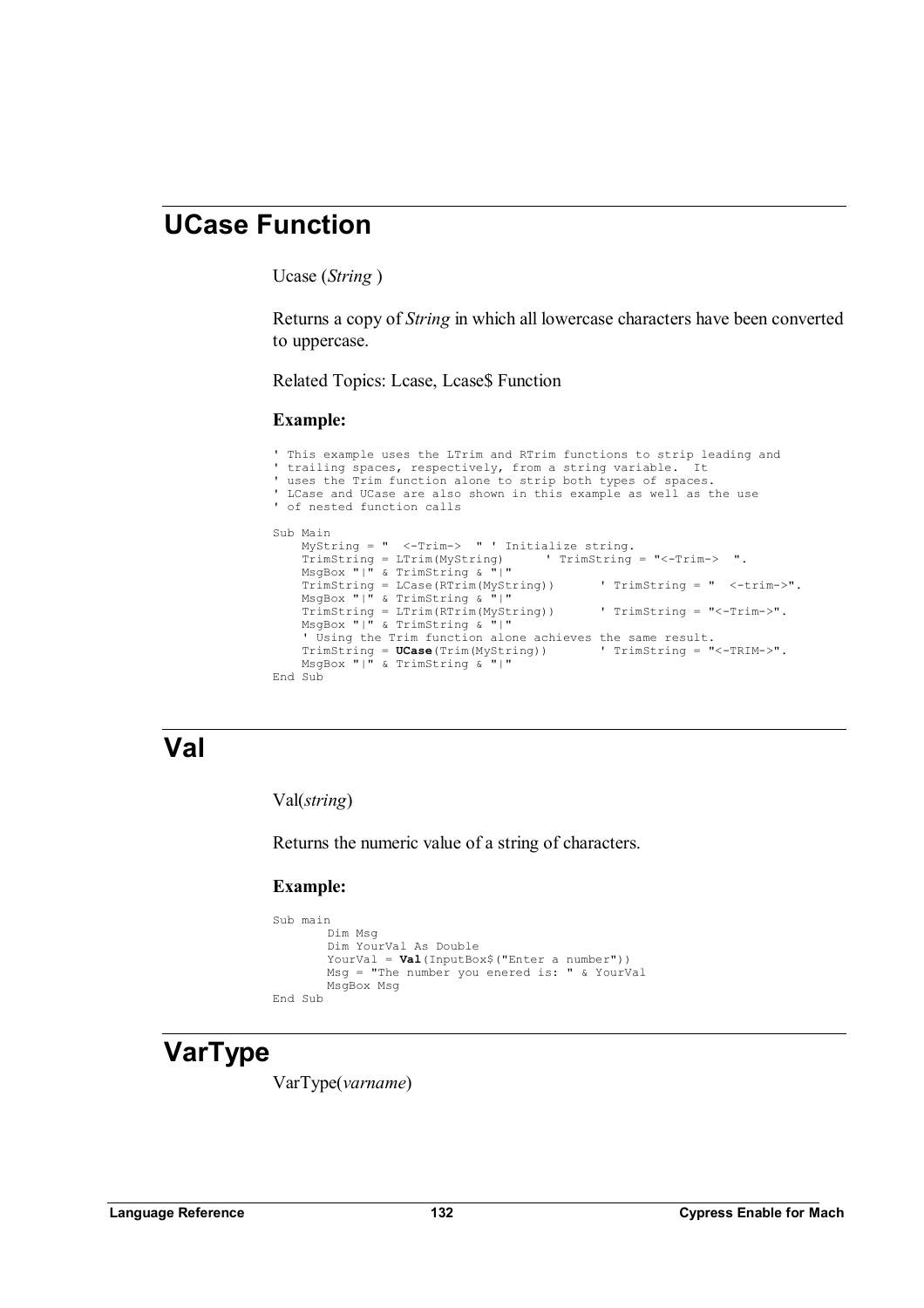Returns a value that indicates how the parameter *varname* is stored internally.

The parameter *varname* is a variant data type.

| VarType   | return values:                 |
|-----------|--------------------------------|
| Empty     |                                |
| Null      |                                |
| Integer   | $\overline{2}$                 |
| Long      | 3                              |
| Single    | 4                              |
| Double    | 5                              |
| Currency  | 6 (not available at this time) |
| Date/Time |                                |
| String    | 8                              |

Related Topics: IsNull, IsNumeric

#### **Example:**

```
If VarType(x) = 5 Then Print "Vartype is Double" 'Display variable 
type
```
# **Weekday Function**

Weekday(*date,firstdayof week*)

Returns a integer containing the whole number for the weekday it is representing.

Related Topics: Hour, Second, Minute, Day

#### **Example:**

```
Sub Main 
x = \text{Weakday}(\#5/29/1959\#)Print x 
End Sub
```
# **While...Wend Statement**

While condition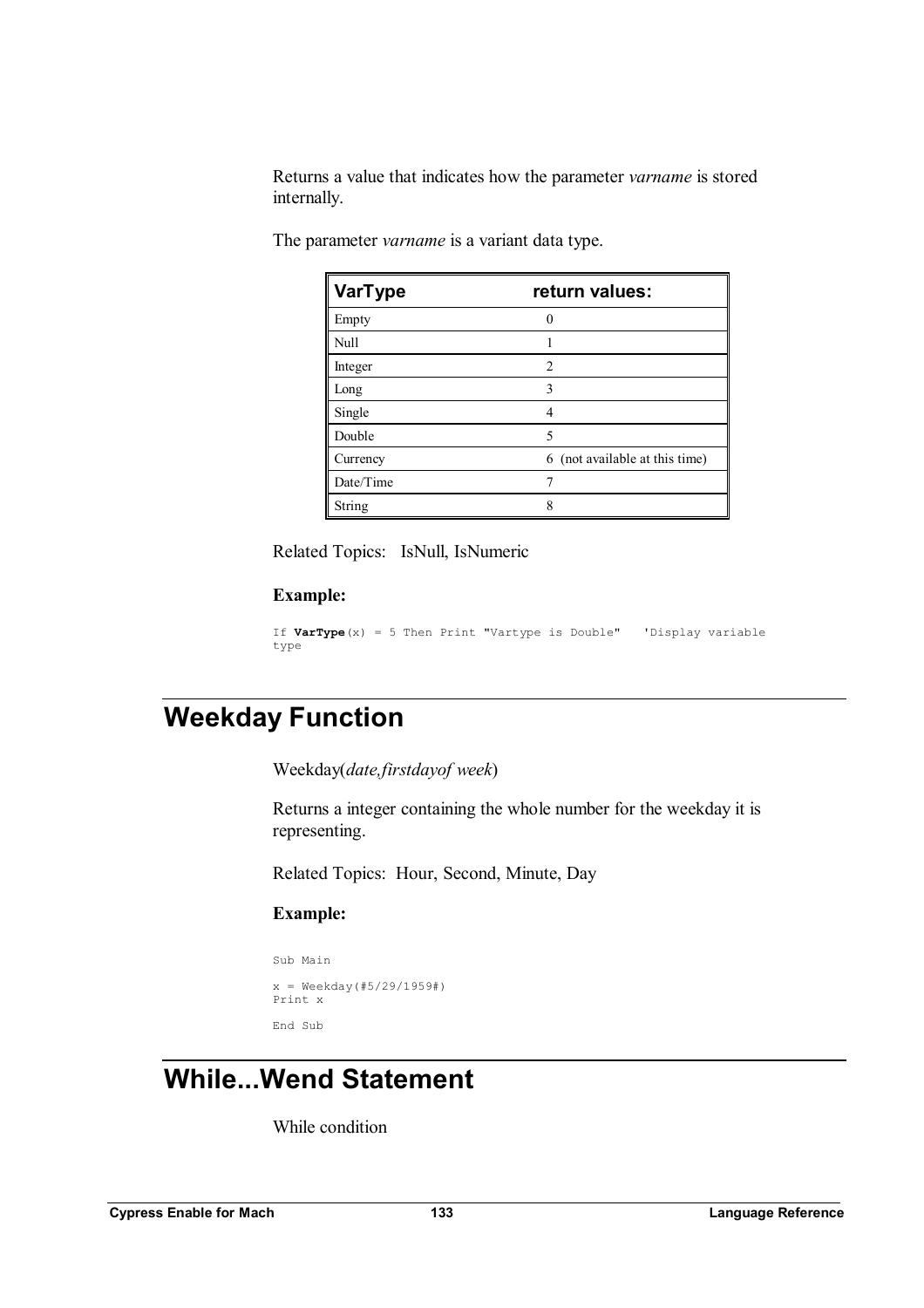

.

While begins the while...Wend flow of control structure. Condition is any numeric or expression that evaluates to true or false. If the condition is true the statements are executed. The statements can be any number of valid Enable Basic statements. Wend ends the While...Wend flow of control structure.

Related Topics: Do...Loop Statement

### **Example:**

```
Sub Main 
        Const Max = 5Dim A(5) As String 
        A(1) = "Programmer" 
        A(2) = "Engineer" 
        A(3) = "President"A(4) = "Tech Support"
        A(5) = "Sales"Exchange = True 
        While Exchange 
                Exchange = False 
               For I = 1 To Max
                   MsgBox A(I)<br>t I
               Next
        Wend
```
# **With Statement**

With object [STATEMENTS] End With

The With statement allows you to proeform a series of commands or statements on a particular object without again refering to the name of that object. With statements can be nested by putting one With block within another With block. You will need to fully specify any object in an inner With block to any memeber of an object in an outer With block.

Related Topics: While Statement and Do Loop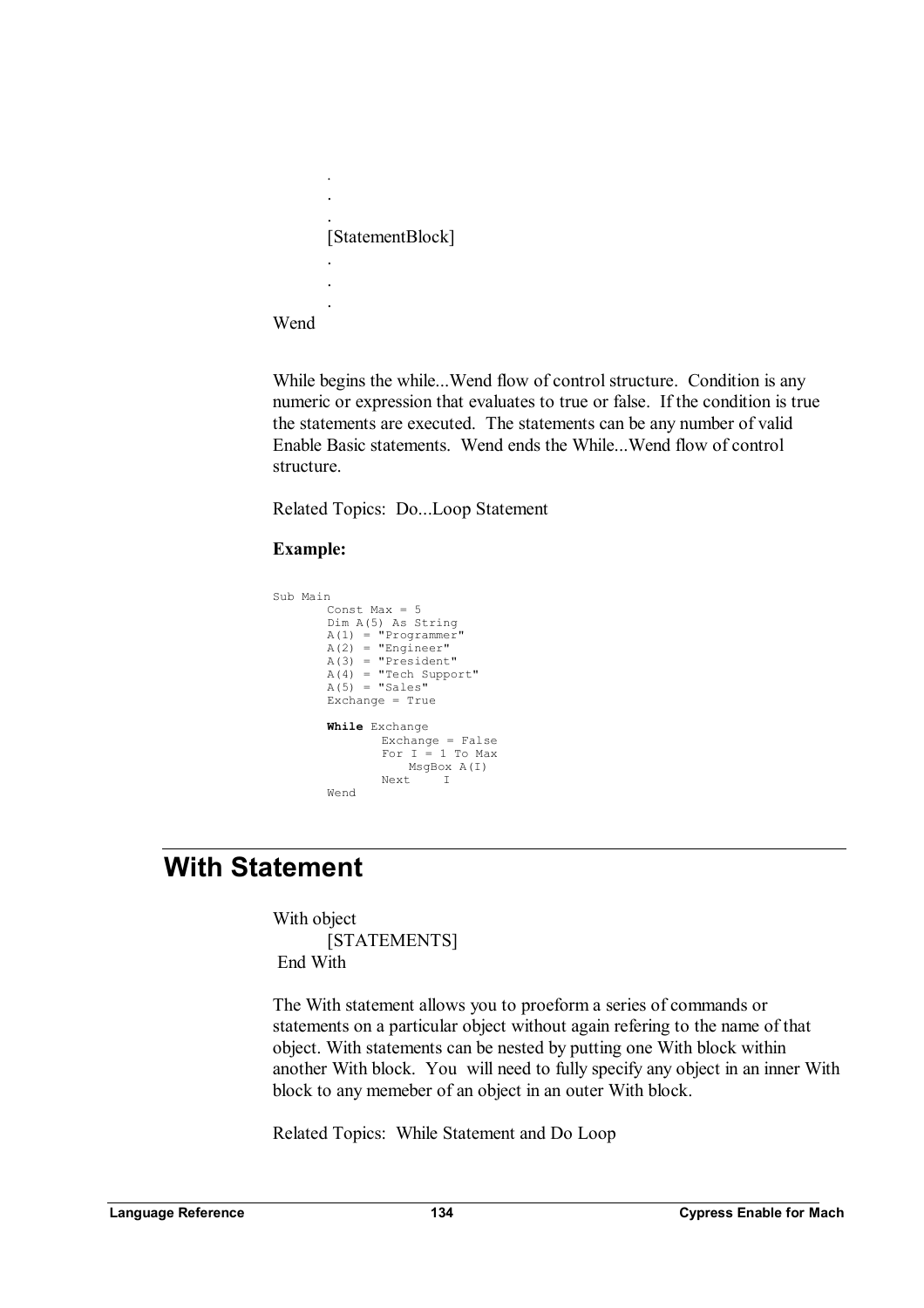#### **Example:**

```
' This sample shows some of the features of user defined types and the with 
' statement 
Type type1 
   a As Integer 
    d As Double 
    s As String 
End Type 
Type type2 
   a As String 
   o As type1 
End Type 
Dim type1a As type1 
Dim type2a As type2
Sub Main () 
    With type1a 
      .a = 65.d = 3.14End With 
     With type2a 
      .a = "Hello, world"
      With .o 
        .s = "Goodbye" 
     End With 
   End With 
    type1a.s = "YES"MsgBox type1a.a 
    MsgBox type1a.d 
    MsgBox type1a.s 
    MsgBox type2a.a 
    MsgBox type2a.o.s
End Sub
```
## **Write # - Statement**

Write #*filenumber* [,*parameterlist* ]

Writes and formats data to a sequential file that must be opened in output or append mode.

A comma delimited list of the supplied parameters is written to the indicated file. If no parameters are present, the newline character is all that will be written to the file.

Related Topics: Open and Print# Statements

```
Sub Main () 
       Open "TESTFILE" For Output As #1 ' Open to write file.
```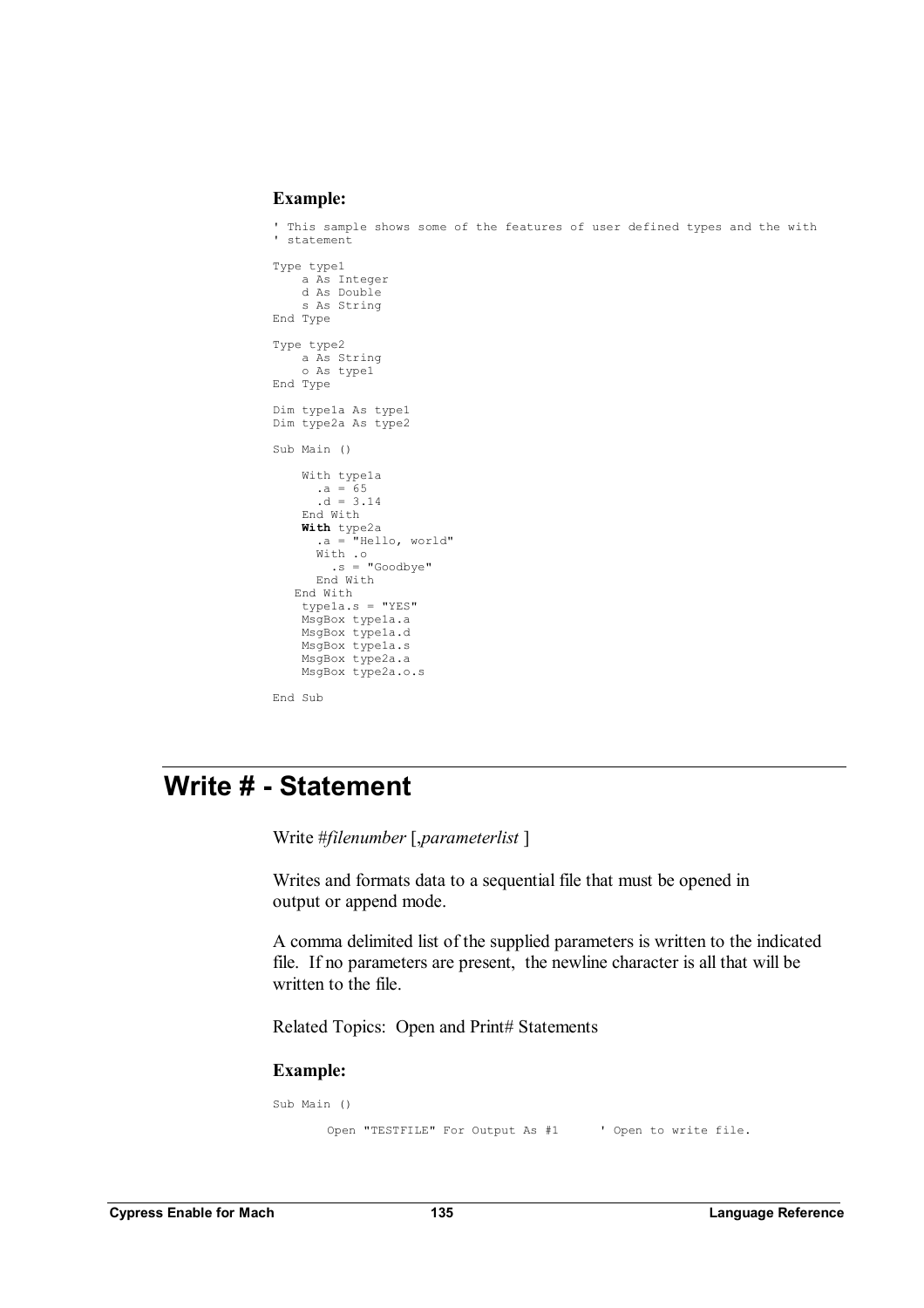```
userData1$ = InputBox("Enter your own text here") 
       userData2$ = InputBox("Enter more of your own text here") 
      Write #1, "This is a test of the Write # statement." 
       Write #1,userData1$, userData2 
      Close #1 
       Open "TESTFILE" for Input As #2 ' Open to read file. 
       Do While Not EOF(2) 
Line Input #2, FileData ' Read a line of data.
PRint FileData ' Construct message.
       Loop<br>Close #2
                            ' Close all open files.<br>Statement" ' Display message.
       MsgBox "Testing Print Statement" ' Display message. 
       Kill "TESTFILE" ' Remove file from disk. 
End Sub
```
## **Year Function**

Year(*serial#* )

Returns an integer representing a year between 1930 and 2029, inclusive. The returned integer represents the year of the serial parameter.

The parameter *serial#* is a string that represents a date.

If *serial* is a Null, this function returns a Null.

Related Topics: Date, Date\$ Function/Statement, Day, Hour, Month, Minute, Now, Second.

```
Sub Main 
       MyDate = "11/11/94"x = \text{Year}(\text{MyDate})print x 
End Sub
```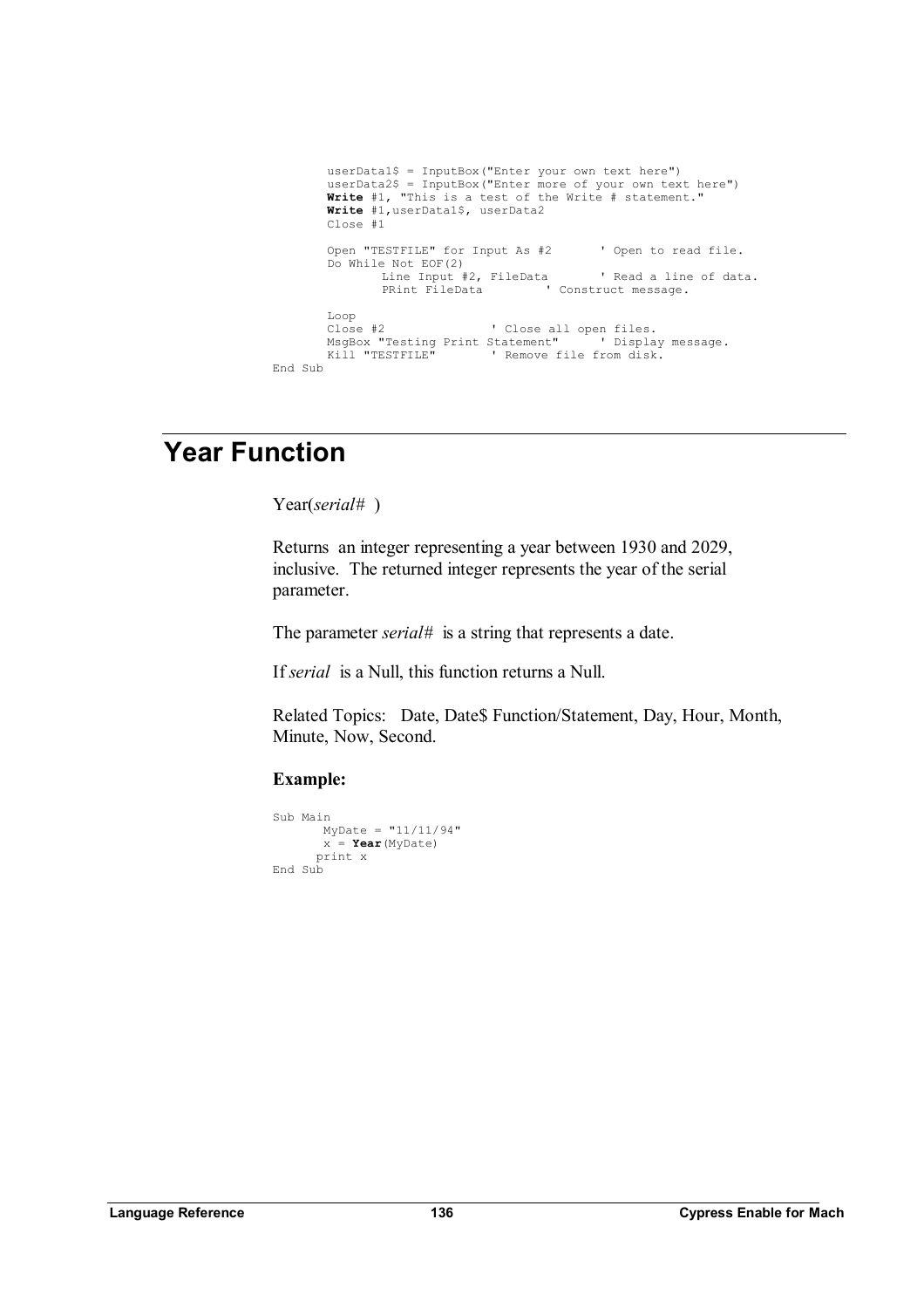## **INDEX**

#### *A*

Abs Function · 41 Accessing an object  $\cdot$  30 CreateObject Function · 30 GetObject Function · 30 Activate · 30 AppActivate Statement · 42 Application · 30 Arrays · 15 Asc Function · 42 Atn Function · 43

### *B*

Beep Statement · 43

### *C*

Call Statement · 44 Calling Procedures in DLLs · 13 CBool Function · 45 CDate Function · 45 CDbl Function · 46 ChDir  $\cdot$  36, 40, 46 ChDrive · 36 ChDrive Statement · 47 Check Boxes · 20 CheckBox · 47 Choose Function · 48 Chr, Function  $\cdot$  48 Cint Function · 49 Class · 32 CLng Function · 49 Close Statement · 50 Comments · 5 Const Statement · 51 Control Structures · 5, 9  $Cos \cdot 52$ CreateObject · 52 CSng Function · 53 CStr Function · 54 CurDir Function · 54 CVar Function · 55 Cypress Enable Scripting Language Elements · 5

### *D*

Data Types · 37 Date Function · 55 DateSerial · 56

DateValue · 57 Day Function · 57 Declare Statement · 58 Dialog Dialog Function · 59 Dialog Support · 18 Dim Statement · 60 Dir\$ Function · 61 **DlgControlId Function** · 26 DlgEnable Statement · 62 **DlgFocus Statement, DlgFocus() Function** · 26 **DlgListBoxArray, DlgListBoxArray()** · 27 **DlgSetPicture** · 27 DlgText Statement · 63 **DlgValue, DlgValue()** · 27 DlgVisible Statement · 63 Do...Loop Statement · 64

### *E*

End Statement · 65  $E$ of · 65 Erase · 66 Exit Statement · 67  $Exp \cdot 36, 67$ 

### *F*

File Input/Output · 14 FileCopy  $\cdot$  36, 68 FileLen Function  $\cdot$  68 Fix Function  $\cdot$  68 For...Next Statement · 69 Format Statement · 70 FreeFile Function · 80 Function Statement · 80

### *G*

Get Object Function · 81, 82 Global Statement · 82 GoTo Statement · 82

### *H*

Hex, · 83, 85 Hour Function · 84 HTMLDialog · 85

### *I*

If...Then...Else Statement · 10, 85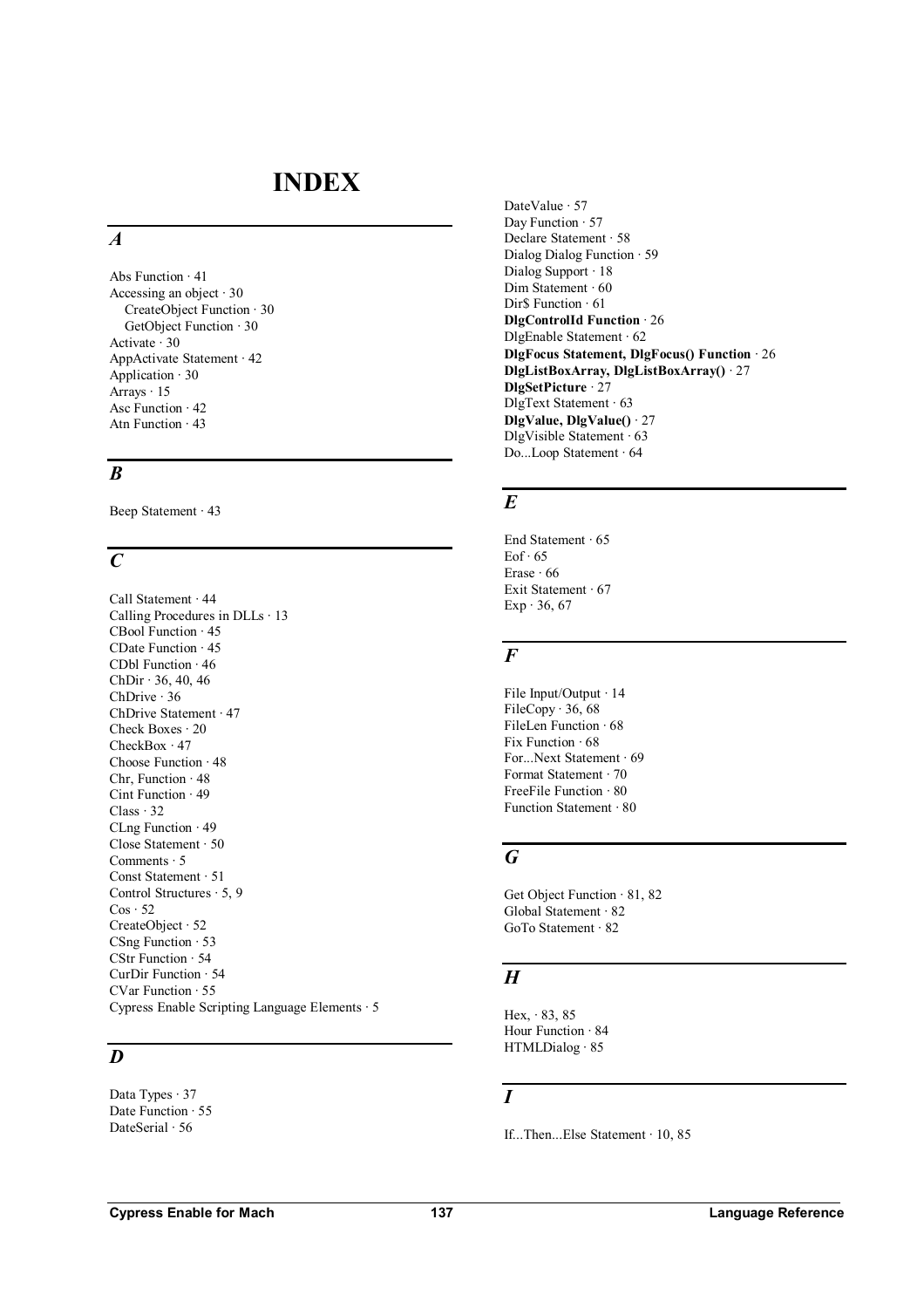Input # Statement  $\cdot$  86 Input, Function  $\cdot$  87 InputBox Function · 87 Installation · 131  $InStr \cdot 88$ Int Function · 89 IsArray Function · 89 IsDate  $\cdot$  89 IsEmpty · 90  $IsNull \cdot 90$ IsNumeric · 90 IsObject Function · 91

## *K*

Kill Statement · 92

### *L*

LBound Function · 92 LCase, Function · 93 Left · 93  $Len \cdot 94$ Let Statement · 94 Line Input  $#$  Statement  $·$  95 List Boxes, Combo Boxes and Drop-down List Boxes · 19  $LOF \cdot 95$  $Log \cdot 96$ 

### *M*

Making Applications Work Together · 34 Methods · 30 Mid Function · 96 Minute Function · 97 MkDir · 98 Month Function · 99 MsgBox · 99

### *N*

Name Statement · 101 Now Function · 101 Numbers · 6

### *O*

Oct Function · 102 OK and Cancel Buttons · 19 OKButton · 102 OLE Automation · 29, 32, 33, 35 What is OLE Automation? · 29, 33, 35 OLE Fundamentals · 32

OLE Object · 32 On Error · 103 Open Statement · 105 Operators · 38 Option Base Statement · 107 Option Buttons and Group Boxes · 22 Option Explicit · 108 Other Data Types · 8 Declaration of Variables · 8 Scope of Varibles · 8

### *P*

Print # Statement · 109 Print Method · 108 Properties · 30

### *R*

Randomize Statement · 111 ReDim Statement · 111 Rem Statement · 112 Right, Function · 112 RmDir Statement · 113 Rnd · 113

### *S*

Second Function · 114 Seek Function · 115 SendKeys · 117 Set Statement · 117 Shell  $\cdot$  35, 118  $Sin \cdot 119$ Space · 119  $Sqr \cdot 120$ Statements and Functions Used in Dialog Functions · 25 Static · 120 Stop  $\cdot$  121 Str Function · 122 StrComp Function · 122 String, Function · 123 Sub Statement · 123 Subroutines and Functions · 11 Naming conventions · 11

### *T*

Text · 124 Text Boxes and Text · 21 TextBox · 125 The Dialog Function · 23 The Dialog Function Syntax · 24 Time, Function · 125